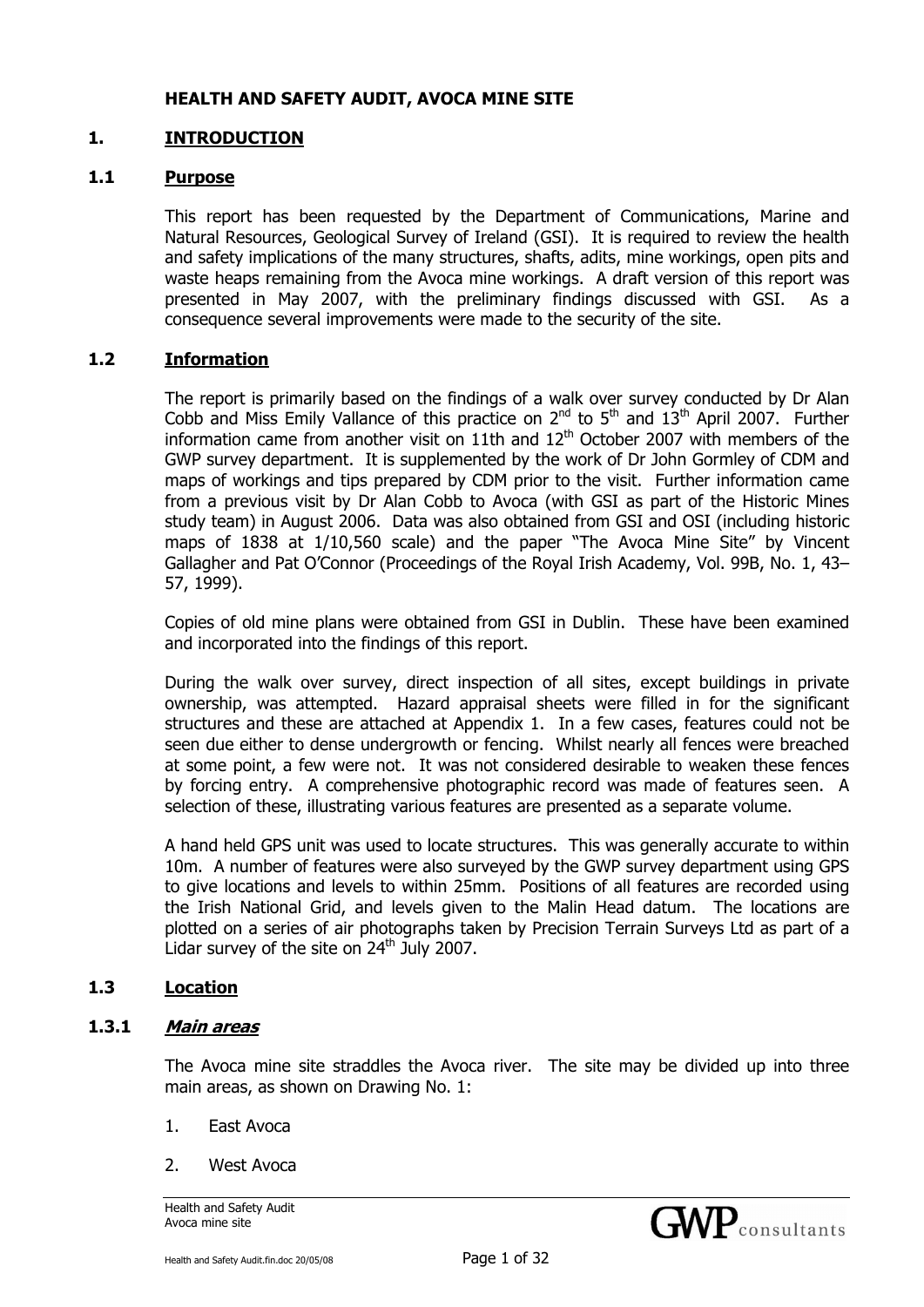3. Shelton Abbey silt lagoons

The first two areas may be further divided into many sub areas, as described below.

#### **1.3.2 East Avoca**

The East Avoca site extends along the ridge of land rising upwards from the bridge at West Tigroney (3.2m OD) to beyond Connary Crossroads (220m OD). It may be divided into five contiguous sections (see Drawing No. 2), which are from east to west:

- 1. Connary
- 2. Cronebane pit
- 3. Mount Platt spoil heap
- 4. East Avoca
- 5. West Tigroney

#### **1.3.3 West Avoca**

The West Avoca site lies on the ridge of land rising up from the Avoca river to Ballymurtagh. It may be divided into three main sections (see Drawing No.3):

- 1. Emergency silt lagoon, by Avoca river
- 2. Pond Load area
- 3. North Lode area

#### **1.3.4 Shelton Abbey**

The Shelton Abbey silt lagoon site is self contained, lying some 5km south of West Avoca.

#### **2. HAZARD AND RISK ASSESSMENT**

#### **2.1 General**

The main physical hazards of the Avoca site relate to high rock faces and shafts. Collapsed mineworkings, adits, buildings, tips and lagoons present other hazards, some severe. These are considered below on a site by site basis. Many of the old mine buildings are now in private ownership or control. Where this is the case, the only assessment made has been what may be seen from public land. The responsibility for their maintenance will lie with the current owners.

The risks these hazards represent depend greatly on the presence or absence of people and animals. In most cases, hazardous locations have been fenced off. However, in nearly all cases, these fences have been breached. Holes in fences that were discovered during the survey have been shown on the attached plans and are noted below.

Collapsed mine workings (actual or potential) are considered along with shafts and adits, as the surface effects are often indistinguishable. Mineworkings, shafts and adits also pose a risk to buildings where the latter have been constructed without adequate precautions.

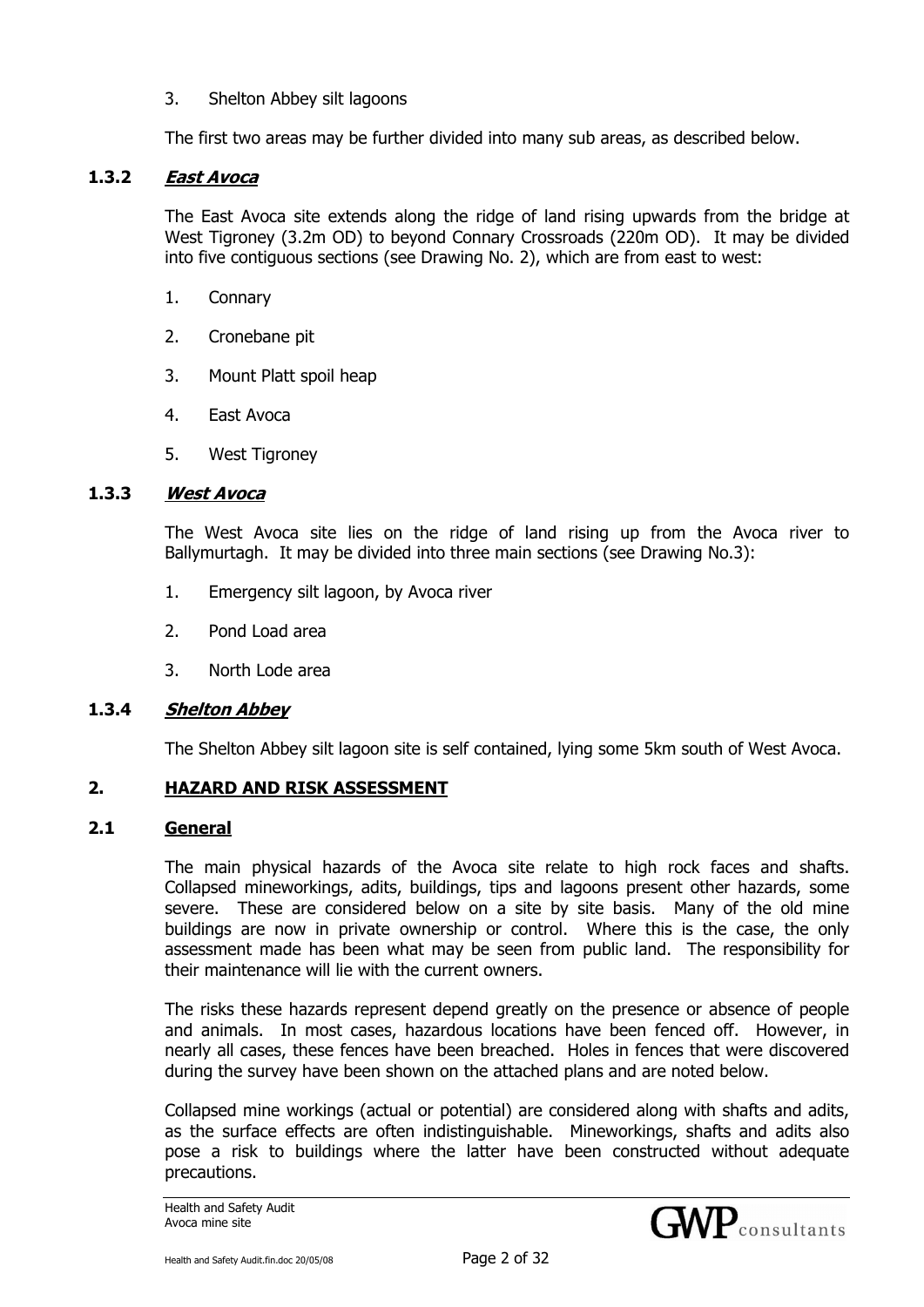A list of shafts, giving their current condition, is given in Table 1, adits in Table 2 and buildings in Table 3. A list of all holes in the fences that where found during the survey is given in Table 4. Rockfall risk assessments are presented in Appendix 2, and summarised, together with the stability assessments, in Table 5. The results of the hazard appraisals on tips and lagoons are summarised in Tables 6 and 7, respectively.

The scanned mine plans obtained from the GSI were fitted to Irish national grid and digitised, using the LSS surface modelling package. Fitting was undertaken by matching surveyed positions of visible shafts and adits and other features with the same features shown on the plans. Mine workings to west and east of the Avoca river were fitted separately, as there appears to be a discrepancy between relative location of mine features across the river (based on known distances between various shafts and adits).

A list of all entrances marked on the plans is given in Table 8, together with the best estimate (from the various mine plans) of their location. The levels quoted are those given on the mine plans (converted to Malin Head datum) if available. Those entrances subsequently destroyed by opencast mining or stope collapse are noted. The structure of the others must still exist, although many are now invisible, buried under waste.

#### **2.2 Connary**

#### **2.2.1 Working areas**

The Connary site extends from north of Connary Crossroads to the track running south west past the Mottee stone. Inspection took place on the afternoon of  $2^{nd}$  April and the morning of  $13<sup>th</sup>$  April 2007 with some re-inspection on 11th and  $12<sup>th</sup>$  October.

There are five fenced off areas, numbered 1 to 5 from north to south (see Drawing Nos. 4 and 5). Areas 1 and 2 are to north and west of the crossroads. Areas 3, 4 and 5 are essentially all one area, split by a sinuous track.

The extent of mineworkings beneath the Connary area is shown in Drawing No. 6, with sections in Drawing No. 7. The first workings appear to date from early in the period of exploitation of the Avoca mines. Numerous shafts were present in this area in 1838 (see Drawing No. 4). Although some refurbishment took place in 1942-3, there are no known workings post 1950. The last phase of working at Avoca did not reach the Connary area.

In Area 5, there is supposed to be an underground barrier between the Connary and Cronebane mines. This barrier is located between Old Shaft (CO14) and Reed's Shaft (CO13). According to the mine plans, there were no charted connections between these two mines, although leakage was possible across the barrier from Connary to Cronebane mine. The lowest known workings in the Connary mine descend to  $\sigma$ 67m OD. The lowest level of workings on the Cronebane (south west) side of the barrier is c149m OD.

On the basis of accurately surveyed positions of the shafts that could be found in the Connary area (Connary, CO8 and Barry, CO11), it appears that there is an error in the relative positions of shafts shown on the mine plans in the northern part of Cronebane mine with respect to Connary mine. Thus if Connary and Barry Shafts (CO8 and CO11) are taken as being accurately placed, Reed's Shaft (CO13) is 8m further west than shown by the mine plans. The workings of the northern end of Cronebane mine are presumably also similarly misplaced with respect to the Connary workings.

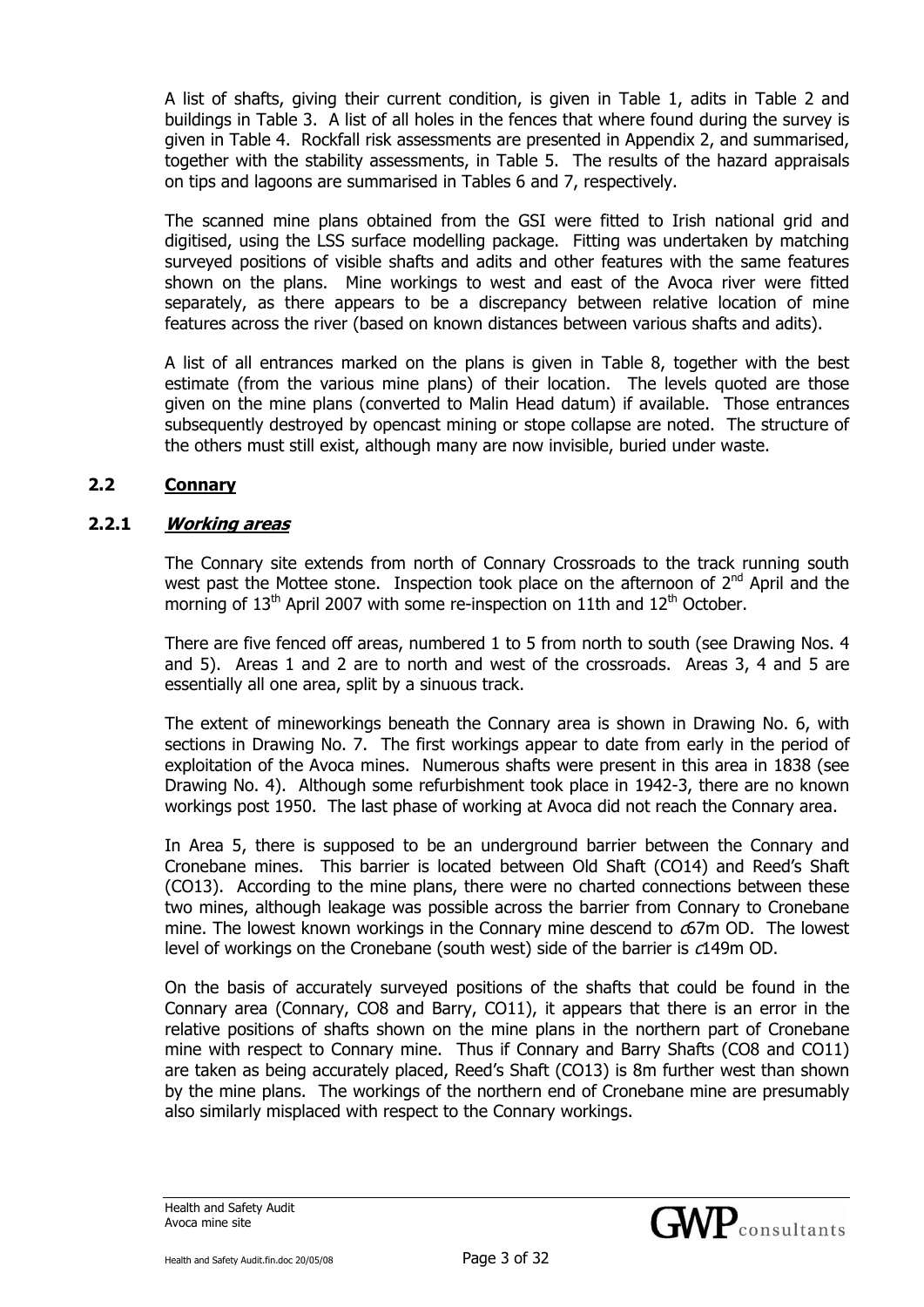## **2.2.2 Rock faces**

All workings in this part of the site were underground and no open pits exist, so there are no rock face hazards.

#### **2.2.3 Shafts and crown holes**

The location and status of shafts located in the Connary area are shown in Table 1. The main cause of concern is the hole that has developed beside Reed's shaft (CO13) in Area 5. This indicates a shaft cap that has not been founded at a deep enough level. This cap will require urgent attention to plug the void. The cap to Barry's shaft (CO11) is the same size and apparently of similar construction to the shaft cap at CO13. A risk therefore exists of a similar void appearing alongside Barry's shaft. It is also desirable to locate the shaft associated with the Waggon Engine House, which is apparently outside the fence, south west of Area 3 and covered in spoil.

Several other shafts that have run in at the surface are shown in Table 1 and Drawing No. 5. Most of these only pose a low risk of void development. The collapse area around shaft CO14, adjacent to CO13 in Area 5, appears to be considerably larger than others and needs to be investigated. Of note also are the two depressions to the west of Connary Shaft which appear to be the Flat Rod (CO107) and Old Footway (CO106) shafts. Movement appeared to be recent in April 2007 and some further minor movement appeared to have occurred by October 2007. Voids of this size pose no risk to humans or animals, but would cause severe damage to a building that did not have adequate reinforcement to its foundations.

The 1838 map and mine plans (Drawing Nos. 4 and 6) show a line of shafts (CO120 to CO123) running from a position south east of the Connary area towards the Kilmacoo South adit (see below). There is a wide divergence (over 50m) in the positions of these shafts as shown on various mine plans. They lie in private pastureland and all appear to have been infilled – no trace could be seen of any of them. The exact position of these shafts cannot therefore now be established. The volume of material produced by a shaft collar collapse 12m in diameter would be amply sufficient to fill a 2m diameter shaft of 30m depth. Assuming the shafts only went down to the Kilmacoo South adit, then the north western shaft would be unlikely to be more than 25m deep, and the others will be shallower. Thus, even if they have not been infilled or capped they pose a small risk of a collapse that would be dangerous to people and animals.

Many of the shafts shown on the 1838 map are also probably shallow. Many are covered by spoil. There is a risk of cavities appearing if these shafts collapse. If the current indiscriminate excavation of the spoil heaps continues, there is also a risk of cavities appearing if open shafts are uncovered. One shaft (Harris's, CO124) is shown by the 1838 map at the junction of the sinuous track thorough the Connary site and the road to the Mottee stone (see Drawing No. 5). No surface indication of this shaft could be seen. It is not known whether it was capped or filled when the track was built.

## **2.2.4 Adits**

Only two known adits lie within the main Connary area. One, the Kilmacoo South adit (CO119) lies to the south east (Drawing No. 6). It is at the end of a 400m long heading with a series of shafts and was extant in 1838. As with the shafts along the line of the adit, there is a wide divergence (74m) in the positions of this adit between various mine plans. The adit lies in private pastureland and appears to have been infilled – as with the shafts, no trace could be seen of it. It is presumed that this adit connected with the main



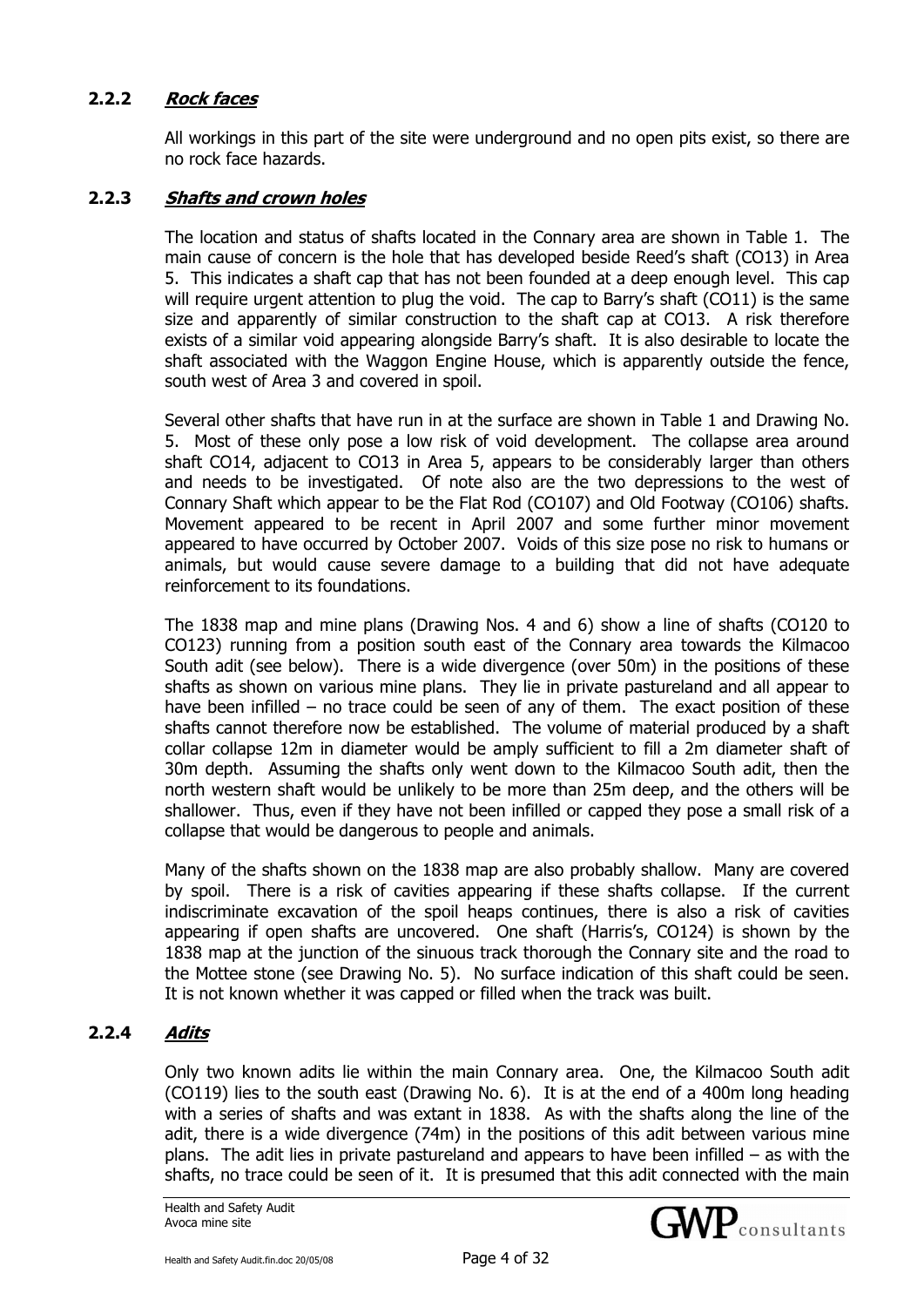Connary workings, but no connection is shown on the mine plans. It, and the associated shafts, appear to have been infilled before 1909, hence the uncertainty about their position.

Kilmacoo North adit (CO115) is in the ditch beside the road running north west from Connay Crossroads. It is infilled, with a minor discharge (when inspected in October 2007).

There is an indication that there may be a deep level adit, called (on the only document to show it) the "Sroughmore Adit". Dipping of Connary Engine Shaft in April 2007 showed a water level below 139m OD. However, according to the mine plans, the lowest level to which free drainage could occur is to the Cronebane workings at 149m OD. Thus free drainage to below 139m OD would appear unlikely. One composite mine section, showing reconditioned workings in 1943-4, shows a "Sroughmore Adit" at a depth of 100 fathoms below Connary Shaft collar. This would make it about 56m OD. At this level, it would have to decant to the north west, near the Avonmore River, probably at a level of about 40m OD, allowing for a general fall of 1 in 100. No plan of such an adit appears to exist, and its actual existence is doubtful. However, on the 1/10560 and 1/2500 1909 OS plans, a string of small square features (which could mark a line of air shafts) can be seen following a straight course from near the Avonmore river to the required location beneath the Connary mine. They cannot now be seen at surface. However, a low level adit is not the only possible reason for the low water level in Connary mine workings. Uncharted, more extensive workings in Cronebane mine could be the cause. Thus if the Cronebane Deep level (55 Fathom) extended 110m further north than shown on the mine plans, it could be draining water from Connary mine to 139m OD. Curiously, the only section to show the low level Sroughmore adit, is also the only document seen to show the Cronebane deep level extending this far north.

Whilst two Sroughmore adits (an Upper and a Lower) to the north of Connary are known, neither is at the required level and neither connects to the Connary workings, so far as is known. Both now are infilled. A plan of the upper adit (called Glebe adit) has been seen, it does not reach within 200m of the Connary mine and is too high to drain the mines to below 139m OD. The lower one is at about 320624 184478, apparently covered by slumping. If this is correct, then it is at an elevation of about 165m OD and therefore could not be draining the Connary mine workings to a level below 139m OD. Neither would it agree with the level shown on the section, which was about 56m OD.

## **2.2.5 Buildings**

The only building that can be considered a hazard is the chimney to the Waggon Engine House (CO3, Table 3 and Drawing No. 5). The chimney stack is 11m high, stone built at the base and brick built at the top, as are all the Engine House chimney stacks observed in the Avoca mine site. Some bricks were missing from the top of the stack on the northern side and only fragments remained of the lightning conductor. The arch at the base of the chimney is also partially damaged. This chimney constitutes a significant hazard to people and animals entering the site.

The Connary Engine House (CO10) has been converted to a farm building, and its upkeep is now the concern of others.

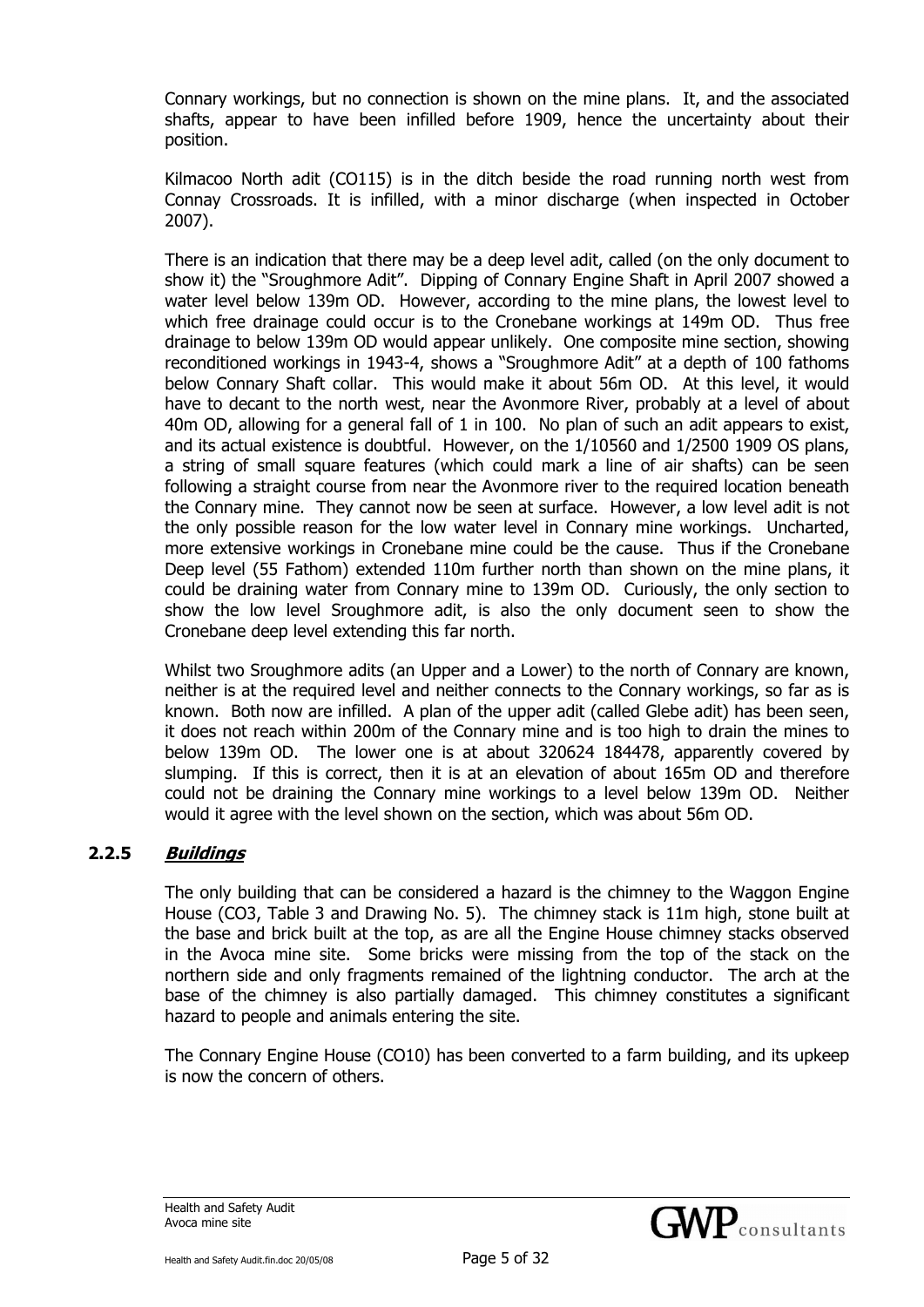# **2.2.6 Tips**

Nearly all the area is covered in tipped material (see Drawing No. 8). The total volume appears to be about  $47,800m^3$ , covering some  $41,100m^2$  of ground<sup>1</sup>. The tips are generally shallow, commonly covered in vegetation and pose no great physical risk. Where disturbed by excavation, loose material is present on the surface, which may pose a small risk of rocks rolling down the surface. The main problem with the spoil is that it appears to be being used as a local source of aggregate. It is unlikely to be suitable for this purpose because of its high sulphur content. Concrete made using it is likely to have a short life.

# **2.2.7 Lagoons**

The 1838 map shows five ponds in the area of enclosures 3 and 4. None are now visible. All appear to have been overtipped. They are not considered to be a hazard.

## **2.2.8 Fences**

Standard Departmental chain link fencing surrounds all five areas. This fencing comprises concrete posts at 3.14m centres. The posts have outward cranked tops. The fence consists of 1.8m high chain link mesh supported on 3 stretcher wires, with three strands of barbed wire above on the outward cranked section of the posts. Neither stretcher wires nor barbed wire passes through the holes provided in the posts, but are held to the posts by short lengths of thin wire. The chain link mesh is held to the stretcher wires by short lengths of twisted wire.

These fences have been breached in many places, as shown on Drawing No. 5 and listed in Table 4. Numerous extra holes appeared between April and October. One section of the fence around Area 2 near the crossroads has been damaged by careless work whilst erecting a sign (CO114).

## **2.3 Cronebane and Mount Platt**

## **2.3.1 Working areas**

The Cronebane area (Drawing No. 9) lies on the higher southern flanks of the Motee Stone hill. It comprises the large Cronebane open pit (600m long by 120m wide and 40m deep) and adjoining Mount Platt overburden dump. Mount Platt partially overlaps the Cronebane pit area, as some infilling of the south western end of the pit occurred during the last years of mine working and due to the gold leaching trials of the late 1980s. Hence, the two features are considered together in this section.

Old underground workings (Drawing Nos. 10 and 11) remain at depth beneath the south eastern side of the pit. The workings at higher levels, together with associated shafts, have been removed over much of the area by the open pit. A small area of shallower workings remains in the woods south east of the main pit, reaching to the farm on the Connary Crossroads to East Tigroney road. As with Connary, although the underground workings were refurbished in the 1940s, the last phase of underground working did not reach to the Cronebane/Mount Platt area.

j



 $1$  It should be noted that this, as with all estimates of volume of tipped material at Avoca can only be approximate as there are no surveyed pre tip levels.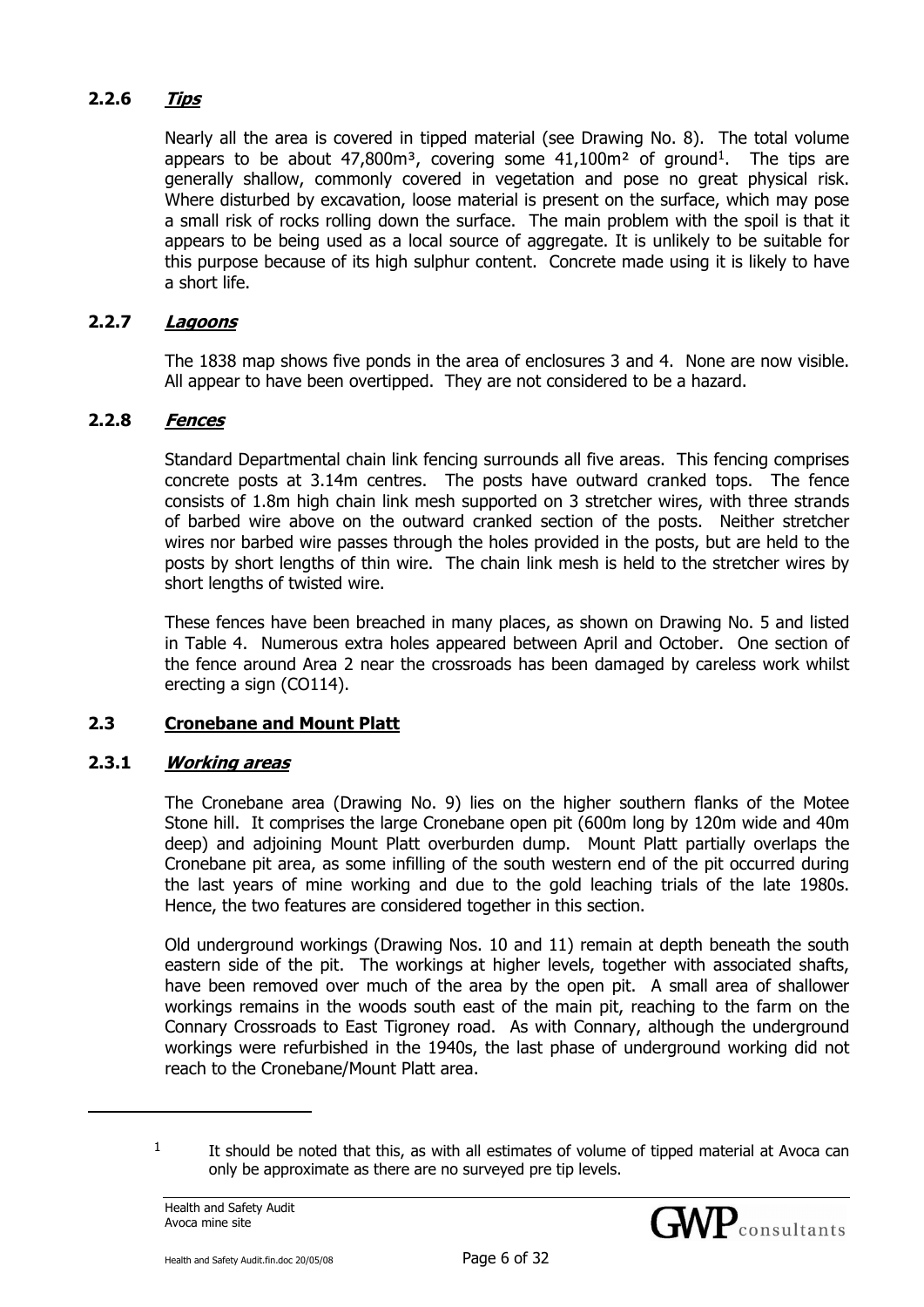The area is drained by the Cronebane Deep level at about 130m OD (at the south west end of Cronebane pit) and the Cronebane Shallow level at 167m OD.

Inspection took place on 3<sup>rd</sup> and 5<sup>th</sup> April, 2007 with some re-inspection on 11th October.

## **2.3.2 Rock faces**

The pit was worked between 1971 and 1978. The faces now remaining are all over 25 years old and are deteriorating.

The predominant rock face in Cronebane is on the north western side. It has a maximum height of 40.2m. Above it are about 2-3m weathered, loose material. The major discontinuities strike SW-NE and are steeply dipping to the SE. One major and several smaller, slab slides have taken place. The major slide has affected the entire height of the pit wall. Some large vertical curvilinear discontinuities were also observed at the western extent of the face. The sites of water discharges on the lower part of the face are marked by iron staining. Considering the height of this face, the major discontinuities which have already caused major failures and which may initiate further failures, this face is regarded as high risk.

The other rock faces, to north east and south east are also dangerous, though less so than the north western faces. The North eastern face is some 31m high overall, split in two by a 3 to 4m wide bench. The upper face is 13.9m high, and appears distressed. There is much loose rock, presenting a rockfall hazard. The face angle varies from c70º to overhanging and there are multiple high angle, conjugate joint sets with small joint spacing, causing the loose rock. Access to the base of this face is easy. The lower face is similar, but higher (c17m). Access to this section is, however, limited by the presence of the gold leaching reservoir.

The north eastern end of the south eastern face is 16.8m high and overhanging. A narrow access track runs along the top of the face. There is  $c$  1m of compacted fill above the face, forming a running surface to the track. There is no edge protection, posing a severe risk of falling. Toppling failure and rockfall are serious hazards on this face. Currently, the risk due to rockfall is low, because access below the face is inhibited by the gold leaching reservoir. Collapse of the face would remove the access track, however. Further south west, by the reservoir dam the face is still overhanging.

A risk assessment for the Cronebane pit faces is given in Appendix 2 Table 2.1 and summarised in Table 5. The height of the faces is such that there is no area in the base of the pit that is safe from rockfall. The north western and north eastern faces constitute rockfall hazards of high significance, the south eastern faces being of medium significance. The risk these hazards pose depends on the length of time people or animals are below the faces. As shown in Table 5, rockfall risk is of high significance with exposures of 1 hour per day or more. They only become insignificant when exposure is in the order of a few hours per year. During the survey, nobody was observed in the pit (apart from the survey team). However, it is clear from the tracks that the site is regularly visited, probably mainly at weekends and holidays. The current risk (unless people can be permanently excluded) is medium to high.

In order to analyse the rockfall potential more exactly, a detailed analysis of the face was undertaken using images taken with a calibrated lens and processed via the Blast MetriX software. Detailed sections were obtained from these images, showing roughness on a decimetric scale. A rockfall analysis was carried out using data and rock samples collected on site and Rocscience's Rocfall v.4.045 computer programme.

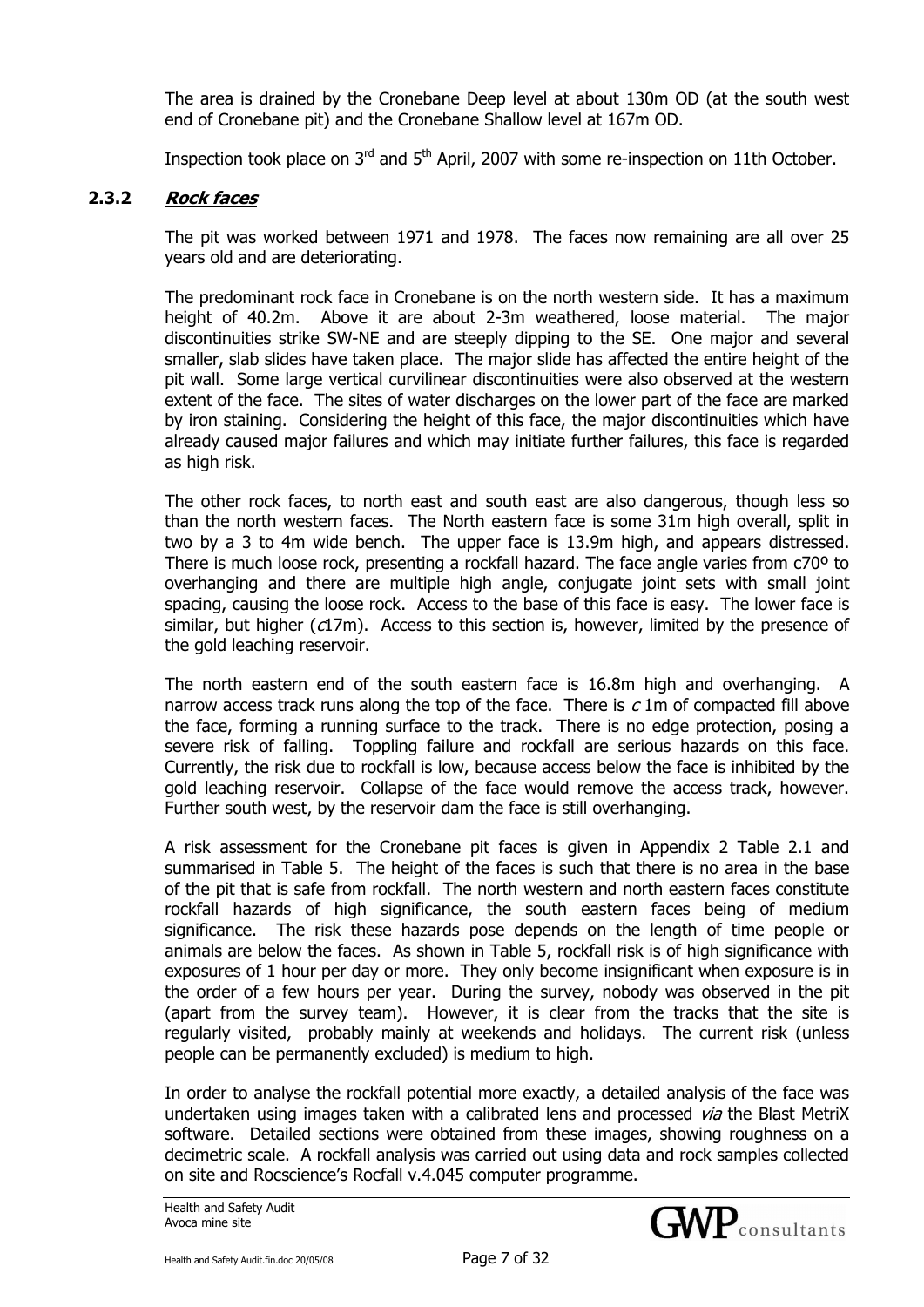The analysis shows that rocks can travel up to 10m from the toe of the slope, covering the entire floor of the pit. These rocks may be travelling at up to 25km/h, sufficient to cause serious injury.

The only way to completely remove the risk is to infill the pit to ground surface. This would take some 964,000m<sup>3</sup> of fill. However, the risk of both of failure and rockfall can be reduced to reasonable proportions by partial backfilling. The rockfall analysis shows that if the quarry floor is raised by 15m using overburden fill then by using a rock trap with 1 in 1.5 (v:h) sides at the base of the rock face, the rockfall debris can be wholly contained. The velocity of rocks at the toe of the slope is halved. The rock trap ditch needs to be 1m wide at the base, adjacent to the rock face, and have a 1.5m high containment bund.

It is recommended that the base of the pit be infilled, up to the level of about 205m OD. This would reduce the fill requirement to about 450,000m<sup>3</sup>. It would remove most of the dangerous parts of the south eastern rock faces. Rock trap bunds should be installed adjacent to the north west and north east faces to control rockfall from the remaining faces.

# **2.3.3 Shafts and crown holes**

The traces of a number of shafts were found in the area south east of the main pit and near to the line of Madam Butlers adit, see Drawing No. 9. These are believed to be generally shallow. Several run in shafts were located in the conifer woods, as shown in Table 1 and Drawing No. 9. They had the characteristic form of a mound of spoil with a conical depression in the centre. The 1838 map indicates that others may exist, running in a band west north west towards the main pit. The surface features of these are obscured by the forestry. None of these shafts is considered to constitute more than a low risk to people and animals. They would cause problems if housing development were to take place.

No shafts are now visible in the main Cronebane pit area. Many have been totally destroyed, whilst others have had their upper section destroyed, but the lower parts of these must remain, although filled and covered with waste. Some appear to have been buried beneath the mine track running down the south east side of Cronebane pit and Mount Platt. All other shaft are buried under spoil, up to 30m where beneath the centre of Mount Platt.

## **2.3.4 Adits**

Two surface adits are known, both in the south east corner, near the farm (see Table 2 and Drawing No. 9). The main adit is called Madam Butler's, which used to emerge in the yard of the farm on the East Tigroney Road (CR60). We were informed by the owner of this farm that the adit had collapsed when Mr Platt was the manager of the mine  $(i.e.$ presumably in the 1970s). The adit had been plugged and a drainage pipe inserted which now discharges in the field to the south east of the buildings. The farmer believed no flow was now coming from the mine, as the grass in the field was not being poisoned. The line of the adit can be traced upwards through the woods as a linear depression, indicating comprehensive collapse of the adit over a length of at least 100m from the mouth. This being the case, it is unlikely that significant seepage from the mine area will occur and this adit will not constitute a significant risk.

The owner of the farm also indicated the line of another collapsed adit (CR53) in the woods, west of the line of Madam Butlers Adit. This constituted a trench. It does not

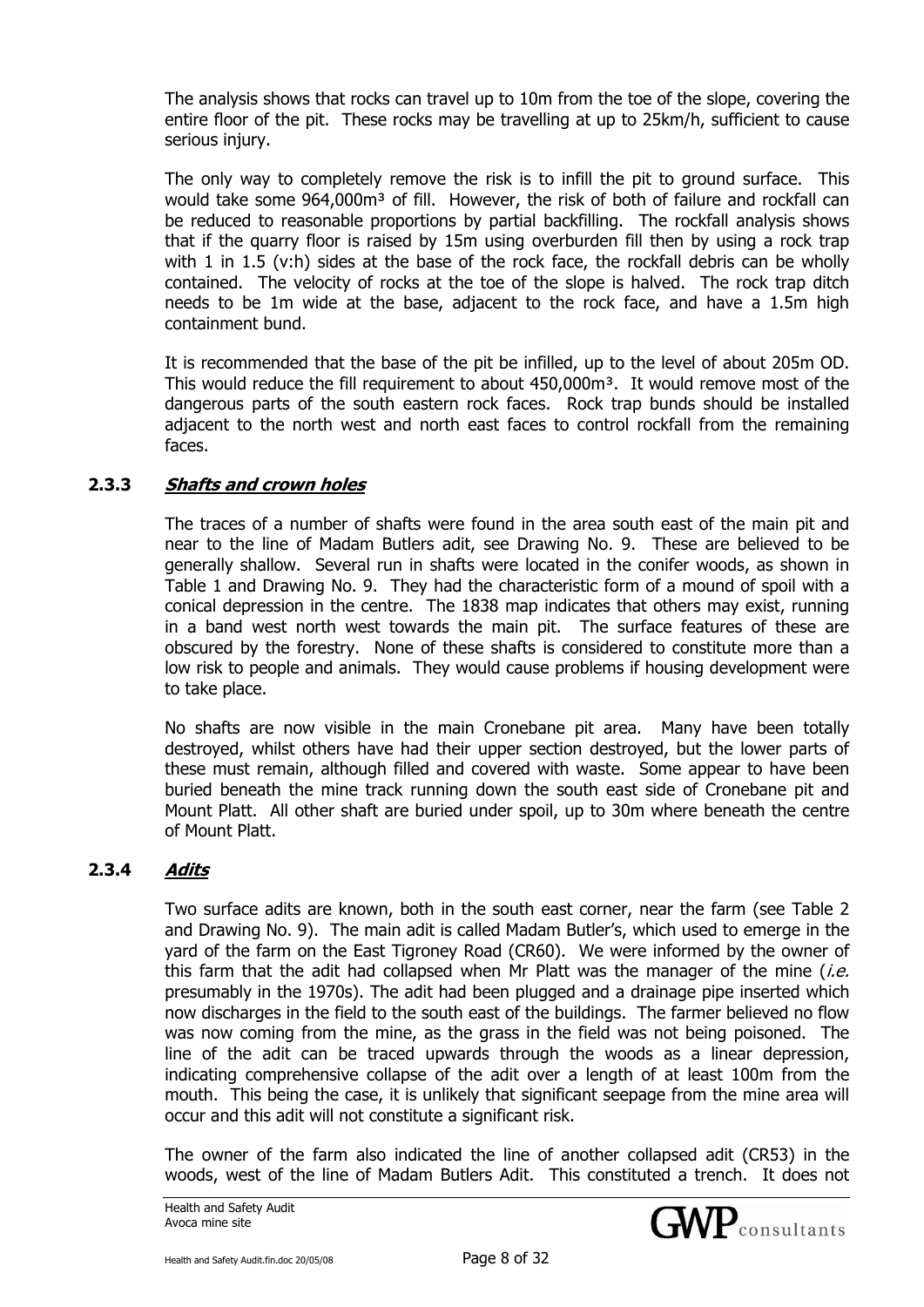correspond exactly with any known mine workings shown on the plans. It is probably the remains of the Lodge Level, which is shown in a paper by Weaver in 1819 and (in a different location) on a plan by Warrington Smyth in 1879. It appears to have been a precursor of Madam Butler's adit (apparently intersecting the main workings at the same place), possibly being replaced by the more circuitous Madam Butler's adit due to collapsing stopes. It is not a significant risk.

The 14 Fathom adit, in the woods south east of Mount Platt is not now visible, presumably covered during forestry works.

Where the Cronebane pit intersected the old workings, a number of old levels remain intersecting the pit walls. At least 6 can be seen (others may be buried in spoil). Of these four (CR10A, CR10B, CR10C and CR10D) are part way up the steep north western pit wall and one (CR8) high up in the north eastern faces. The structure of CR10A, CR10B, CR10C and CR10D appears sound, so far as can be seen from a distance. They cannot easily be reached, and hence constitute only a low risk, even though open. (The presence of painted graffiti on the north western wall indicates that access is possible by determined persons.) CR8 is in weaker rock, but appears partially backfilled already and is inaccessible, so is also low risk. The last level (CR8A) lies at the foot of the north eastern face. It is open and partly flooded. Access to it is obstructed by the gold leaching reservoir. If reservoir water levels were to fall (as could easily happen in the not too distant future, see below) access would be relatively easy. Hence, this level constitutes a medium level risk. Should the pit floor be infilled in order to reduce the risk from the rock slopes, then this level would be buried.

# **2.3.5 Buildings**

There are no mine buildings remaining in the Cronebane or Mount Platt area above foundation level. Hence, there are no significant risks from mine buildings in this part of the Avoca mine site.

## **2.3.6 Tips**

The main tip is the waste heap known as "Mount Platt" (Table 6 and Drawing No. 12). It lies along the same axis as Cronebane pit, with the north eastern section infilling the south western end of Cronebane pit. At its southern end, it rises from ground at about 212m OD to a flat plateau at an elevation of about 237m OD. There is a lower (231m OD) arm sticking out on the northern side. The section infilling Cronebane pit rises to a flat plateau at about 211m OD. Measured from the floor of Cronebane pit the maximum height to the summit is 50m. It is 35m above surrounding natural ground. The northern arm is about 16m above natural ground. The above ground part of the tip contains some 657,000m³ of material, covering some 59,000m². The south westward extent and depth of Cronebane pit before infilling was not recorded. Hence the quantity of spoil it contains can only be computed on a very approximate basis. The volume is in the order of 197,000m³, covering some 16,800m².

The mound has side slopes of 33º to 48.3º, except were excavations have taken place at the southern end (above East Avoca pit) and along the north western side of the lower slopes of the summit plateau northern apex. Here, slopes are up to 70º. The spoil mound comprises coarse angular fill which interlocks well and the tip appears generally stable and competent, in spite of the steep slopes.

Two deep erosion gullies are evident at the southern end of the south eastern face, starting at the summit plateau (point CR30, Drawing No. 9). Large boulders have been

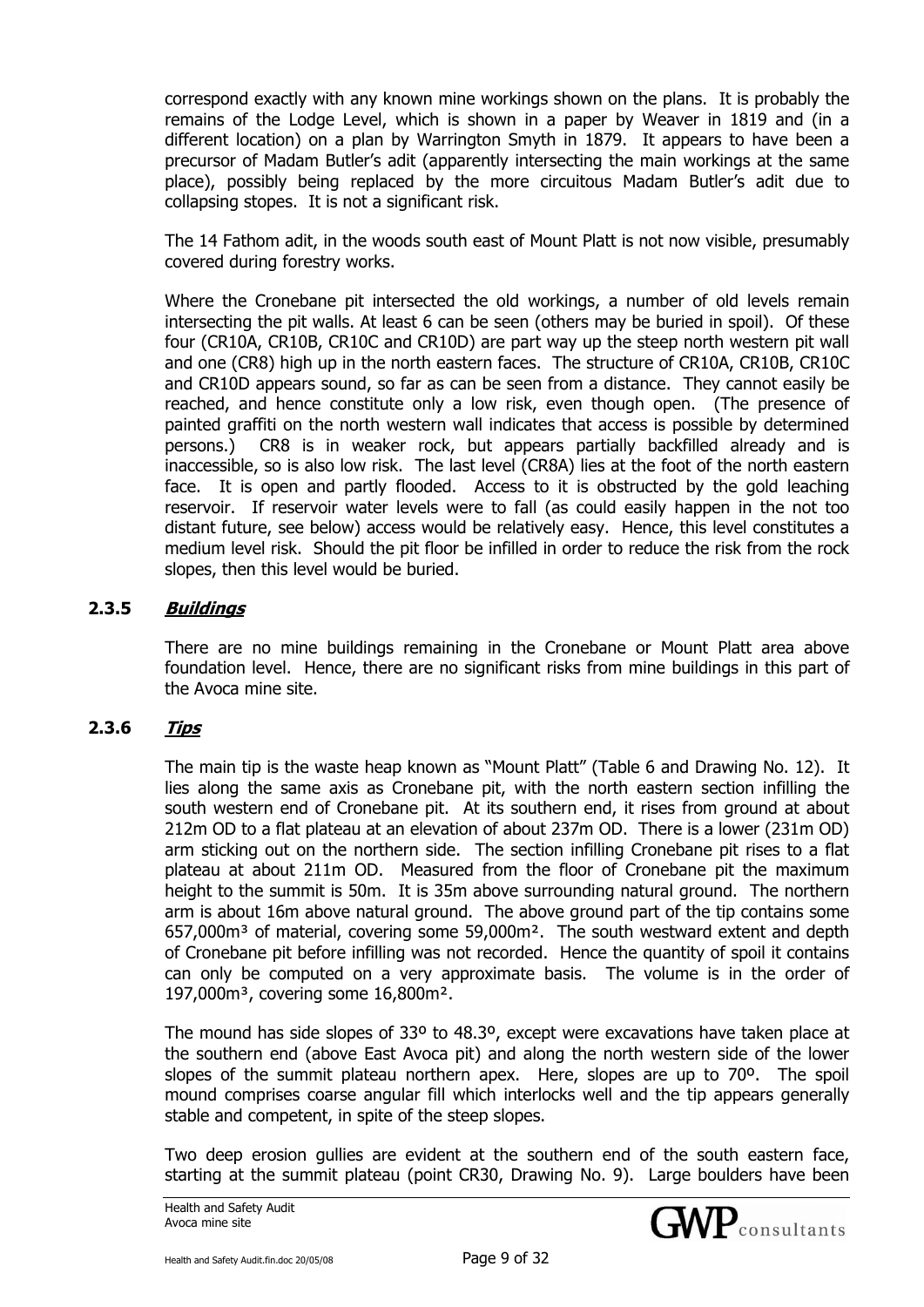loosened and washed down the spoil mound to the ground below. One has impacted the security fence, but been stopped by a fence post. A large gully is also evident at the northern apex of the summit plateau. A seepage was apparent near the foot of this gully (point CR33, Drawing No. 9) which feeds into a small pond (point CR32).

Mount Platt is considered to be of medium risk as the cementation of the surface is providing sufficient cohesion to support the steep slopes. It would be advisable to drill some cored boreholes into the tip to determine the thickness of the cemented layer, the state of the internal spoil materials, from which the iron will have been leached, (the deleterious effect on internal spoil strength that the iron leaching can have may be observed at the Tigroney ore bin site) and water levels within the tip. There is a minor rockfall risk from loose boulders. The main danger is falling down the steep slopes.

Scattered around the northern and eastern margins of Cronebane pit are some small tips (see Drawing No. 12). None constitute significant hazards. Their combined volume is about  $2,800<sup>3</sup>$ .

Most of the south eastern side of Cronebane pit is covered in spoil (or possibly, scree from weathered rock). The overall slope angle is 1 in 1.1 or flatter and maximum slope height of 24m. The slope appears to have naturally weathered back and is well vegetated. It is considered to be at low risk of failure, although there is a minor risk of human injury from falling down it.

At the north eastern end of Cronebane pit (location CR6), there is a stockpile of thin shales and waste rock material (although the colouration and minor mineralisation may indicate that some of this is ore material) varying from fine to coarse sand and gravels through to very large boulders. Overall slope angle is 45°, and the tip is considered to be of very low risk. Behind this tip, further north east, is an area of vegetated, hummocky landscape, with an overall slope angle of 17.6º. This is also considered to be of minimal risk. The volume of material in these heaps is small, about 2,600m<sup>3</sup>.

The total volume of spoil in the Cronebane and Mount Plat area is about 860,000m<sup>3</sup>, covering some  $61,000$ m<sup>2</sup> of ground. Of this, some  $660,000$ m<sup>3</sup> is above old ground level, the remainder in Cronebane pit.

## **2.3.7 Lagoons**

A number of small ponds and reservoirs are present in the pit, the result of a gold leaching experiment in the late 1980s. The gold leaching ponds are small, shallow and contain little water (the plastic liner which used to retain the water has perished). They do not constitute a significant hazard.

The reservoir at the eastern end of the Cronebane pit impounds some  $1.800m<sup>3</sup>$  of water and is more of a problem. As with any quarry pond, although quite shallow, it constitutes a danger of drowning. Being polluted, it is unlikely to be very attractive to bathers, so this risk is quite small. Other more serious problems exist. The dam has been poorly constructed and the overflow is no longer operative, having been bypassed by an erosion gully. The dam wall is 2.5m high, resting on *in-situ* rock. The water level is 0.80m below the top of the bank. There is a seepage through the dam wall, running on the rock surface and discharging on the southern side of the dam. (It is probable that the volume of water emerging from the seepage is supplemented by ground water from the southern side of the pit.) Should the dam fail, then the reservoir will be emptied rapidly, flooding the lowest part of Cronebane pit. This would only constitute a serious risk if there were people in this part of the pit at the time.

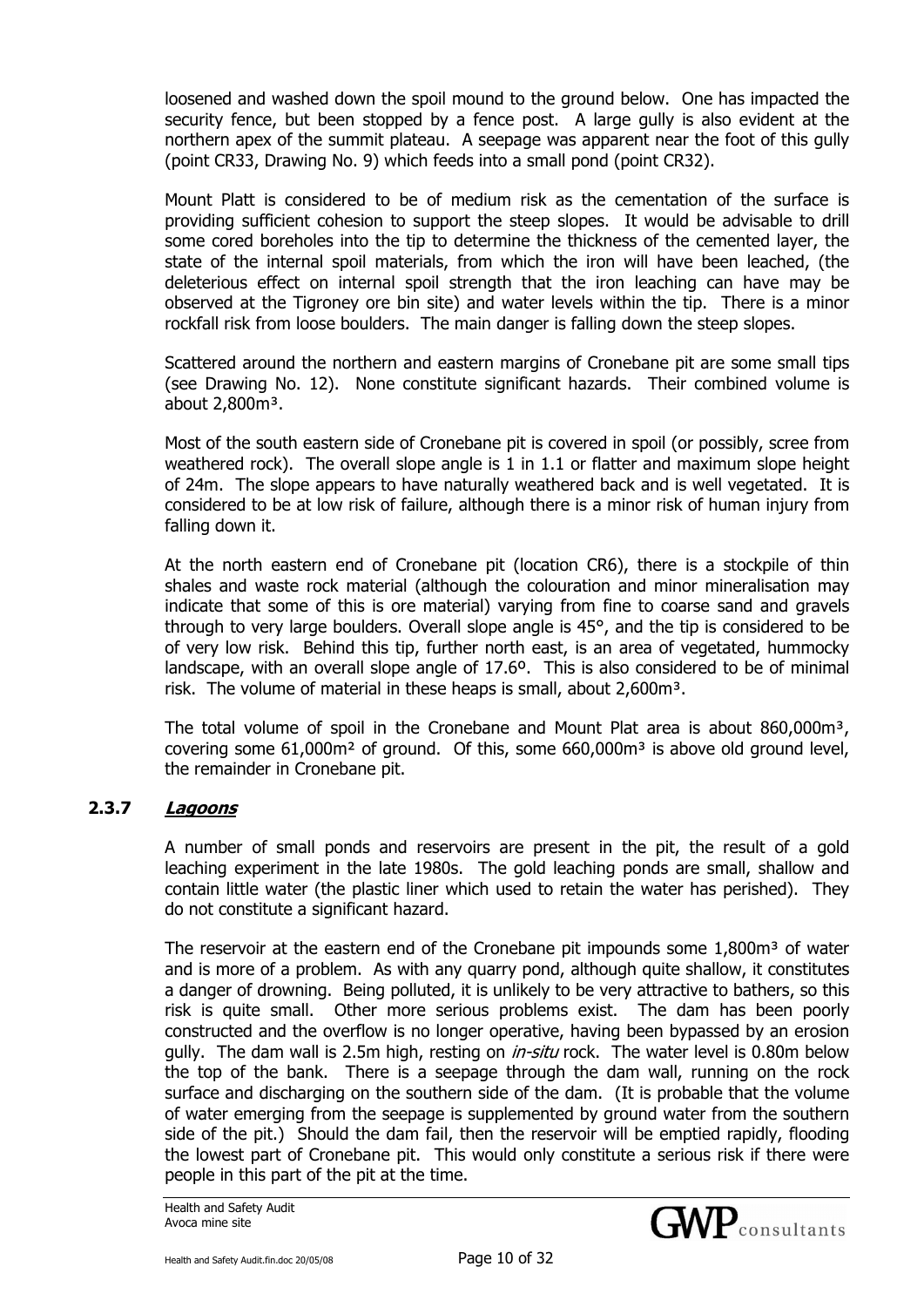There appear to be accumulations of silt and sand in the floor of Cronebane pit. This is due to fine material being washed out of the tips to south west and north east. Currently, water appears to drain through these deposits into old mine workings below (see Section 9, Drawing No. 11). Should sufficient silt and sand accumulate, it is possible that eventually the drainage will become blocked and the base of the pit flood. This is more likely to occur when the pit slopes eventually become vegetated, leading to a build up of fine organic matter.

#### **2.3.8 Fences**

The fences are the standard Departmental chain link. For reasons that are not apparent, the northern arm of Mount Platt is entirely outside the security fence. As the sides of this arm are as steep and barren as those of the main tip, it would seem logical to include it in the security fencing. One pedestrian gate is present in the fence on the north western side. As this is above the highest rock faces, this is probably not the best location, and it ought to be relocated to one of the breaches in the fence on the south eastern side. In April, four breaches in the fences were present (one very large), see Table 4 and Drawing No. 9. Two (CR1 and CR23) were repaired by October, including installing a secure access gate at the site of the major breach (CR23). However, two other breaches (CR200 and CR201) in the fence alongside the south eastern side of the pit had been made, enabling access to the pit area (see Table 4). The large breach CR28A also still remained in the fence on the other side of the pit.

## **2.4 East Avoca**

#### **2.4.1 Working areas**

The East Avoca site (Drawing No. 13) runs from the south westwards from the end of Mount Platt towards the track running up behind the Tigroney Ore bin area. It comprises the East Avoca pit (270m long and 80m wide by up to 50m deep) and backfilled stopes and tips to the south west. The track from the Tigroney Ore bin area zigzags up the hill through the area of tips and backfill, until it reaches the south west end of East Avoca pit, where there is a moveable barrier (EA52). It then splits, with one branch running up the eastern side of the pit to meet the Connary Crossroads to East Tigroney road. The other branch runs around the south western and southern parts of the north western faces of East Avoca pit.

The extent of mineworkings beneath the East Avoca area is shown in Drawing No. 14, with sections in Drawing No. 15. Nineteenth century workings extend down to 134m below OD (see Section 21, Drawing No. 15). Collapse of these workings started in 1864 and had caused extensive surface subsidence by 1909. Further limited underground working also took place from 1959 to 1962 from the 850 adit above 44m OD. These workings lead to more surface collapse.

Inspection took place on the afternoon of  $3<sup>rd</sup>$  April 2007 (East Avoca pit) and afternoon of  $13<sup>th</sup>$  April 2007 (remainder of area) with some re-inspection on 11th and  $12<sup>th</sup>$  October.

## **2.4.2 Rock faces**

The pit was worked between 1978 and 1982. The remains of the last blast may still be seen in the floor.

The highest rock faces (51m) at East Avoca pit are at the north eastern end (EA46 on Drawing No. 7). At the north western extent of this wall, where it curves into the

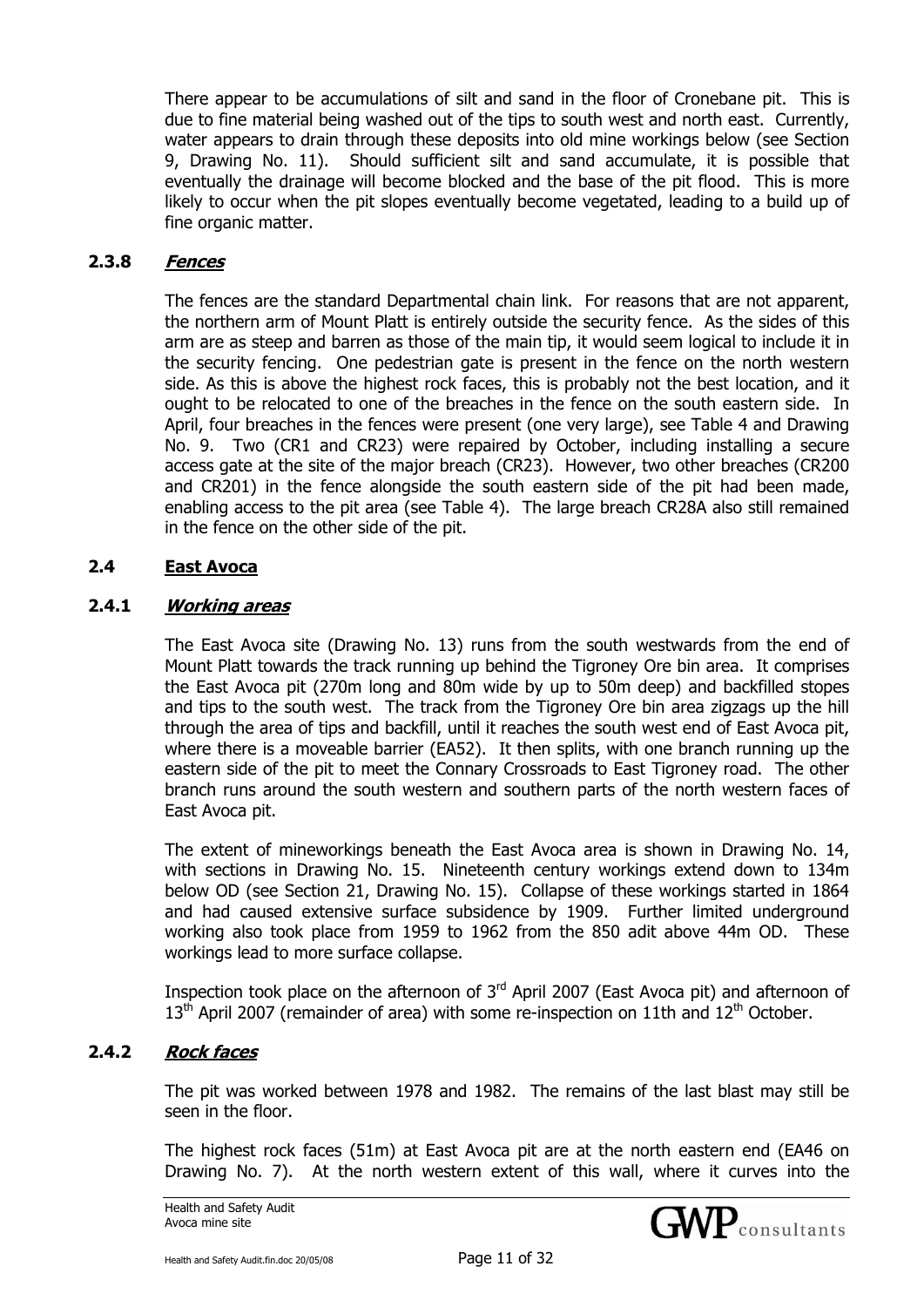adjoining north west face, there is a risk of slab slide failure. At the opposite end, where it curves into the south eastern faces, there is some risk of toppling failure and rockfall. Otherwise, although this wall is the highest in the East Avoca pit, it is actually the least hazardous due to its structure. The other three walls have more serious stability problems.

The south eastern slope (EA43 on Drawing No. 13) is 32.2m high and the most dangerous in the pit. The face is broken and ragged and there are multiple examples of past, present and future rockfall problems. A number of large, loose boulders may be seen at various points up the face. The road into the pit runs obliquely down the slope and has evidently been subject to rockfall. A number of open fissures are also visible. The joints dip into the face at c 50° to NE, 45° to S. There are traces of many water seepages in the face (presumably fed by the ground water body controlled by Cronebane Shallow adit at 165m OD). There is a water seepage at 11.9m above the floor level and multiple other seepages are visible. At the base of the face, a large open stope (EA44) is present. Collapse of this stope could give rise to instability in the pit wall above.

On the opposite side of the pit, the main part of the north western pit wall is 38.2m high, of which the top c2.2m is weathered material. At 10.9m above the floor level is a seepage and the wall is slopes at 60º to 80º. The predominant discontinuities (probably bedding) dip at about 50º to 60º to the SE and strike NE to SW east. There is evidence that some slab slide failures have already occurred on this wall, which is similar geotechnically to the north western wall of Cronebane pit. Due to the height of the face and undercutting of the discontinuities, further detachment of slabs is probable as the slope ages. This face is considered a significant risk.

The southern part of the north western face is lower (27.9m), but is more of a problem. It comprises 10.30m of apparently compacted spoil overlying 6.6m of weathered rock which overlies an 11m high rockface. Steeply dipping, undercut discontinuities may be seen dipping out of the rock face at the south western end. Within the fill is a horizontal layer, apparently made of horizontally bedded fine grained materials. In some locations, the top of the fill is only 1m away from the security fencing, which in turn is directly adjacent to a public access road. The spoil is cut at a very steep angle, and appears to be slightly overhanging in places. This slope is considered to be a very high physical risk, primarily because of the proximity to the road. Some geotechnical cored boreholes should be sunk along the line of the road to establish the state of the stope backfill and condition of the rock below.

The south western faces are similar to the southern part of the north western face and are assessed with them in Table 5. The upper part is cut at a very steep angle in fill which is 7.5m thick. The remainder of the face is in a 17.8m high rock face, which appears to have two residual benches. There is also a flooded open stope at the base of the southern face. The roof of the stope has collapsed, the top of the opening being some 2.5m above water level.

A summary of the risk assessment for the East Avoca pit faces is given in Table 5, with fuller details in Table 2.2 of Appendix 2. As with Cronebane, there is no area in the base of the pit that is safe from rockfall. All faces are rockfall hazards of high significance, although the north eastern face is only just in this hazard band. The south eastern face comprises the most hazardous in the entire Avoca mine site. As with Cronebane, the rockfall risk is of high significance with exposures of 1 hour per day or more. The south eastern face is still a low risk with exposure of a few hours per year, although the others reduce to no significant risk with this exposure rate. It is clear from the tracks that the

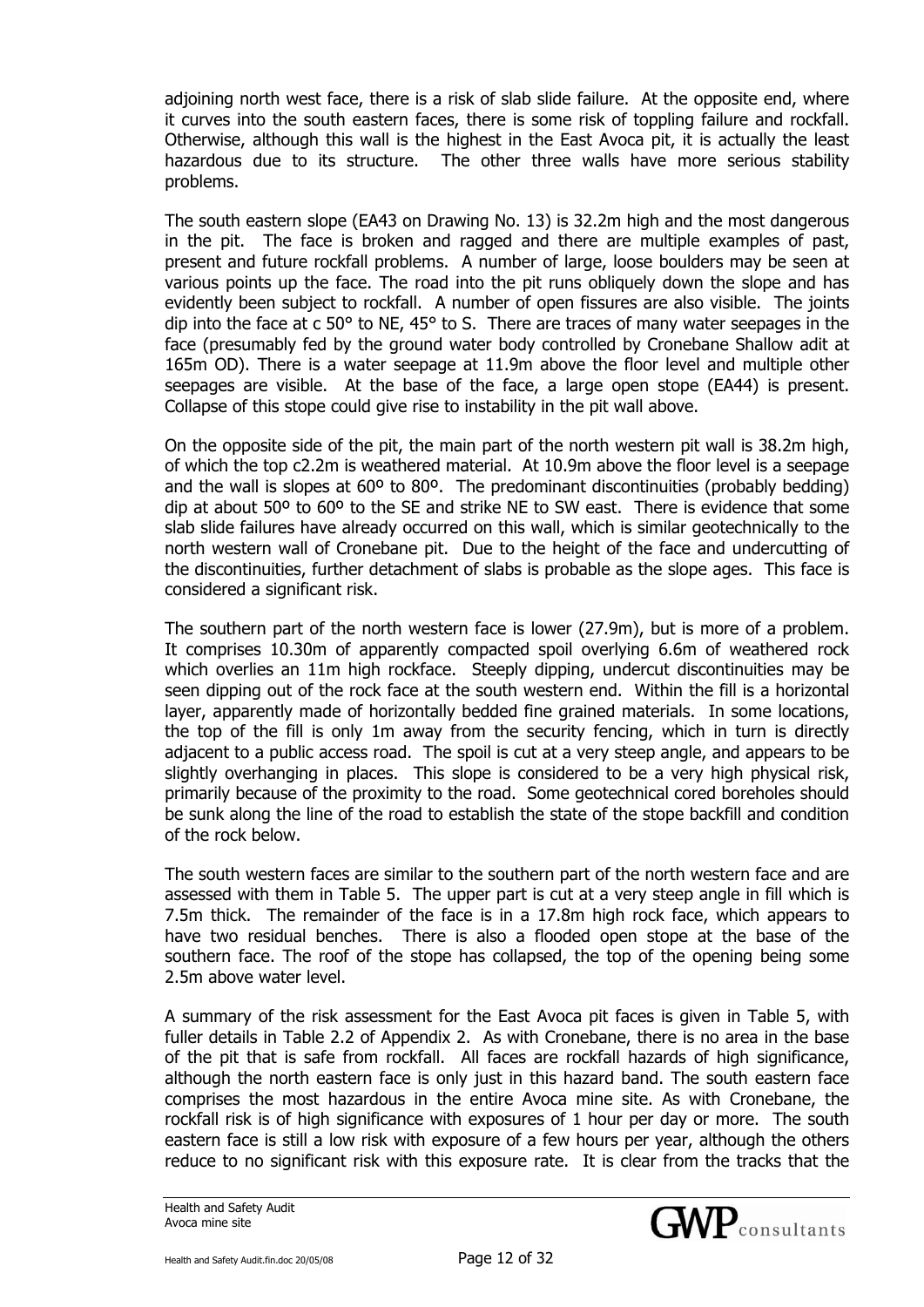site is regularly visited. The current risk (unless people can be permanently excluded) is medium to high.

Again the only way to completely remove the risk is to infill the pit to ground surface. This would require 480,000m<sup>3</sup> of fill. However, the risk of both failure and rockfall in the northern part of the pit can be reduced to reasonable proportions by partial backfilling. Because of the proximity to the public road and the friable nature of the backfill, the south western and southern part of the north western faces need to be buttressed to ground surface. Fill levels should therefore reach up to  $c$  155m OD at the south western end, rising to  $c$  175m at the north western end. (The surface may be dished so that lower fill levels are present along the axis of the pit. Rock trap bunds should be installed adjacent to the remaining faces to control rockfall. This would require about 180,000m<sup>3</sup> of fill.

# **2.4.3 Shafts and crown holes**

There are only a few shafts left in the East Avoca site, many having been destroyed by the open pit and many others by the stope collapses. Those that remain are listed in Table 1 and shown on Drawing No. 13. The most significant features are noted below:

- Williams Shaft (EA136). Although this could not be inspected due to dense undergrowth, it is known to be capped and is of low risk.
- Farmers Shaft (EA139). This old shaft (it predates 1838) is open, the cap is in poor condition and has been breached. It is in urgent need of attention to remedy the high risk it poses to the public, who have easy access to it. When inspected by GWP on  $13<sup>th</sup>$  April, there was a climbing rope left hanging down the shaft, attached to 2 concrete fence posts. The damage to the shaft cap and the installation of the climbing rope apparently occurred over the Easter Holiday period, as when John Gormley had inspected the shaft on  $3<sup>rd</sup>$  April, the cap was intact, although insecure.
- Air shaft (EA147). This appears to have collapsed and is now only a low risk.
- Wood shaft (EA153). This feature is a very steep sided and deep depression. The sides are unstable and there is a risk of people and animals falling into the pit. Although on private land, the site is quite easily accessible (though not easily found unless it is known where to look) and not too densely vegetated. This feature has been called (by others) Wood Shaft, although it may actually be a crown hole collapse. There is no shaft shown at this position on any mine plan consulted. The Wood shaft shown on the mine plans was some 83m to the east and lost in stope collapses. This does not affect the danger posed by this feature, however.

In addition, Baronets shaft, served by Baronets Engine House, is believed to remain open, but buried beneath spoil, somewhere in the region of grid reference 320066 182526. This could pose a high risk if the shaft collapses.

#### **2.4.4 Adits**

There are three adits known to be within the East Avoca area, see Table 2 and Drawing No. 13. Salient points are:

• Cronebane Shallow Adit (EA146). This is open, the roof having apparently been washed out after the adit mouth was blocked. The old adit roof timbers now lie near the floor of the cavity. Whilst easily accessible, entrance into the flooded adit would be awkward. It is advisable that the opening be gated to improve security.

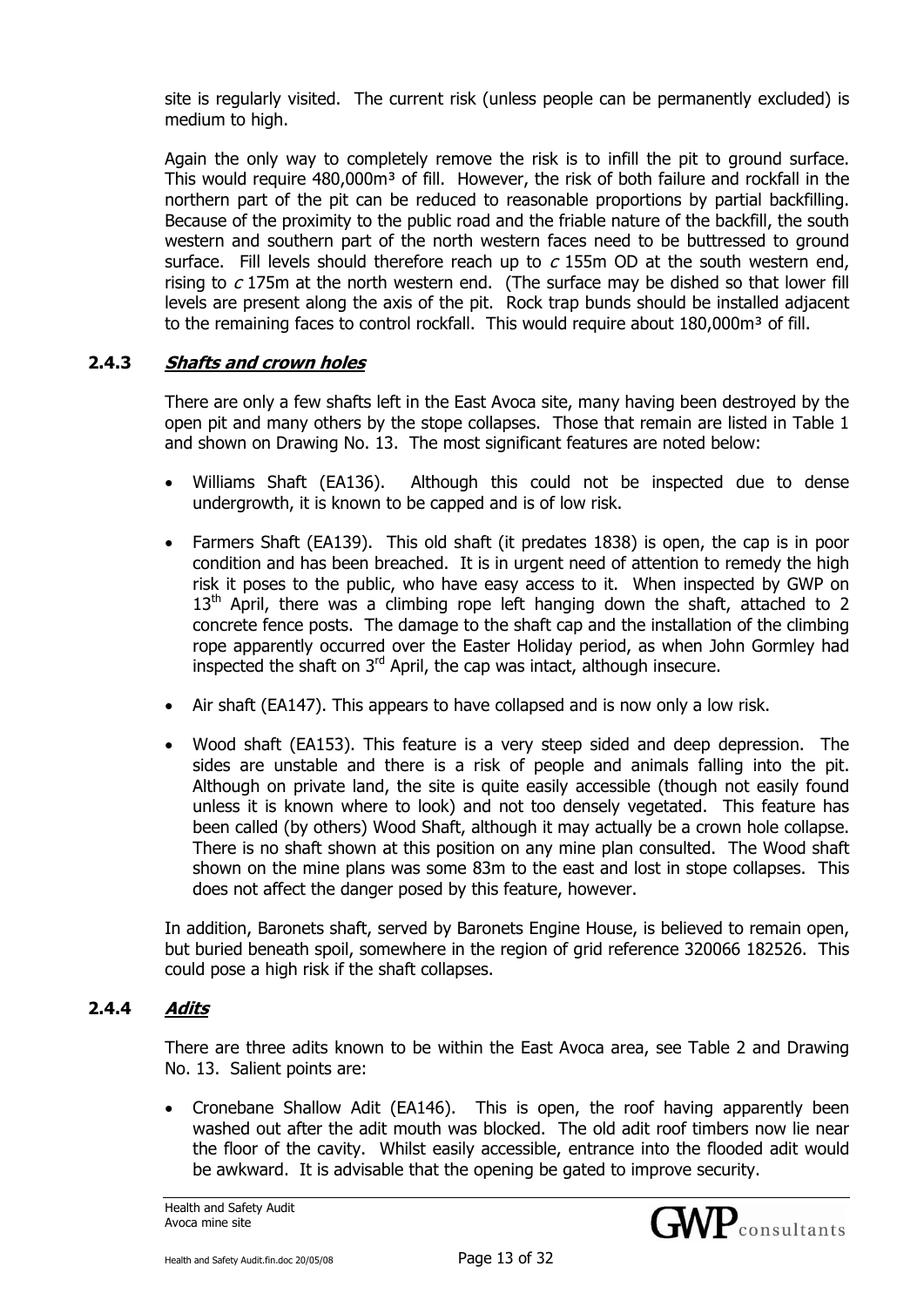- North Adit (EA152). This adit is also open. Although it could not be found in April, being hidden in thick gorse, gorse clearance in October enabled it to be visited. It has a rock roof and is flooded. It is considered to be a medium risk as it is not in an easily accessible area. It is of interest to note that the adit follows a sinuous path into hillside, although mine plans all show it to be straight.
- Wood Adit (EA155). The roof of this adit appears to have been washed out, possibly by a water outburst following blockage by roof collapse. The adit is still open. Flooding would probably prevent casual exploration to any great distance underground. The roof is unsupported in weak material, so further collapse is probable, hence it constitutes a significant risk. As with Wood Shaft, it lies in private land, although easily accessible when its location is known.

As with Cronebane pit, the East Avoca pit has intersected a number of old workings, leaving four openings visible in the pit walls. Three are of low to insignificant risk, one (EA44) a moderate risk:

- Cronebane Deep level (EA39) in the base of the north western wall. It is flooded and not easily accessible across the flooded floor of the pit.
- Cronebane Deep level (EA40) in the base of the south western wall. It has partially collapsed and is flooded, again not being easily accessible across the flooded floor of the pit.
- 43 Fathom level (EA44) in the base of the south eastern wall. It is easily accessible, but flooded. Water is flowing out into the base of the pit. Fissures can be seen in the northern side.
- Grass level (EA51) part way up the northern face. Although open, this is inaccessible unless climbing gear is used.

## **2.4.5 Buildings**

There are two engine houses and associated chimneys in the East Avoca area (Table 3 and Drawing No. 13). These are the Baronets and Williams Engine houses. Both have been renovated in the recent past, although they appear to be deteriorating due to lack of maintenance.

Baronets Engine House (EA140) is a partially ruined building, The walls, which are 10m high, have been heavily braced by a steel structure. Whilst this bracing is unsightly, it appears to be effective. The chimney is 21m high and appears in reasonable order although some brick faces are missing and the very top of the stack has missing and loose bricks. The chimney needs a lightning conductor.

Williams Engine house (EA134) is also partially ruined, although most of the walls of the Engine House remain. It has also been restored and repointed. It is generally in good order except for the NW and NE second storey windows. The arches of both of these windows have partially collapsed and the fissures are moving up to the next window. Outside the main building are the remains of another building, assumed to be the boiler room. In the floor is a hole into what may be the top of the stoke hole. It is partially covered by rotting plywood and obscured by vegetation. This poses a significant risk, as the Engine House area is readily accessible. The chimney is some 28m high and is in good condition but has no lightning conductor.

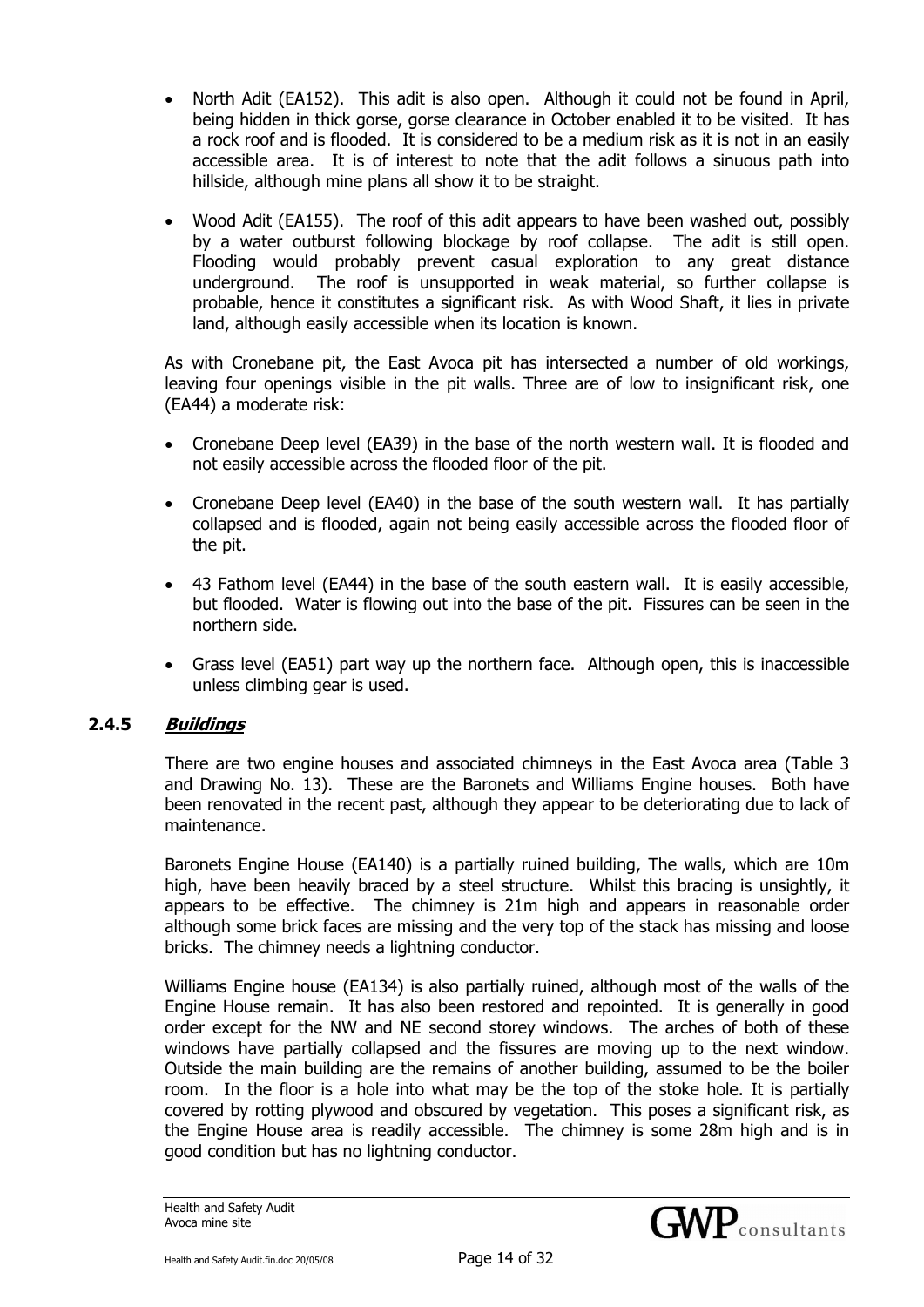# **2.4.6 Tips**

A number of tips of significant size are formed on the strip of land between East Avoca pit and the Tigroney Ore bins (Table 6 and Drawing Nos. 13 and 14). The lowest is downhill of the first hairpin bend on the track zigzagging up from the Tigroney Ore Bin site, at the point labelled EA160 on Drawing No. 13. It is 16m high, with a face angle of 39.4º. It appears to be stable. The only risk is bikes or people falling down slope, a risk that is enhanced by it being adjacent to the apex of a sharp bend on a track with a steep gradient.

Upslope, the next area of significant tipping is at the areas labelled EA137 and EA138 on Drawing No. 13. It comprises an area of infill to collapsed stopes. This tip is 12.8m high, with parts of the slope at 1:1 or steeper, with the overall slope angle about 35°. There is some risk of boulders rolling down the slope, although they would be held in the flat area at the base. There are no signs of distress apart from a few minor surface water erosion channels. A small edge protection bank exists at the top.

The highest tip in the series is the largest and is south west of East Avoca pit (EA143). It is 16.2m high, with slope angles of 45° Parts of the slope are quite well vegetated (especially down a strip of concrete rubble). There are no indications of any failure. The only risk is rockfall from boulders rolling down the slope. Edge protection present at crest limits the potential for people to fall down the steep slope.

Between these last two tips there is a wide area of backfilled stopes, on which, at point EA141 there is a 9.6m high mound of fine, medium grain sand and gravel waste. Uncut slopes are at an angle of 32.7° and display quad and mountain bike tracks. Along the flanks are some very steep slopes, a result of excavation. These could pose a risk if the bike riders fall over them. The excavated slopes show no sign of distress, probably being held together by ferricrete cement. At one point a deep narrow gully has formed, with near vertical walls.

Considering the size of stopes intersected in East Avoca pit, there is some concern that there may be collapse of spoil into voids migrating up from old workings beneath the fill although none are currently visible (unlike West Avoca, see below). Collapses, which were infilled with waste are known to have occurred whilst the East Avoca pit was working. It is recommended that geophysical investigations, supplemented by boreholes, be undertaken to check for voids.

The total volume of spoil above old ground level is about 76,000m<sup>3</sup>. Volume below ground, filling old stope collapses, can only be speculative but may be in the order of  $68,000<sup>3</sup>$ . Waste (including caved areas filled to ground surface) covers some 24,000 $<sup>2</sup>$ </sup> of ground.

Tips within the East Avoca pit are small and insignificant.

# **2.4.7 Lagoons**

The south western floor of the East Avoca pit is flooded. Being in the base of the pit, there are no stability concerns. As with any quarry pond, it constitutes a danger of drowning. Being brown and polluted, it is unlikely to be very attractive to bathers and hence the risk is low. The water flows from the breached workings in the base of the south eastern wall (Intermediate level stopes) across the floor of the pit into the pond. It leaves via the breached workings of Cronebane Deep level at the base of the south western and southern north western faces.

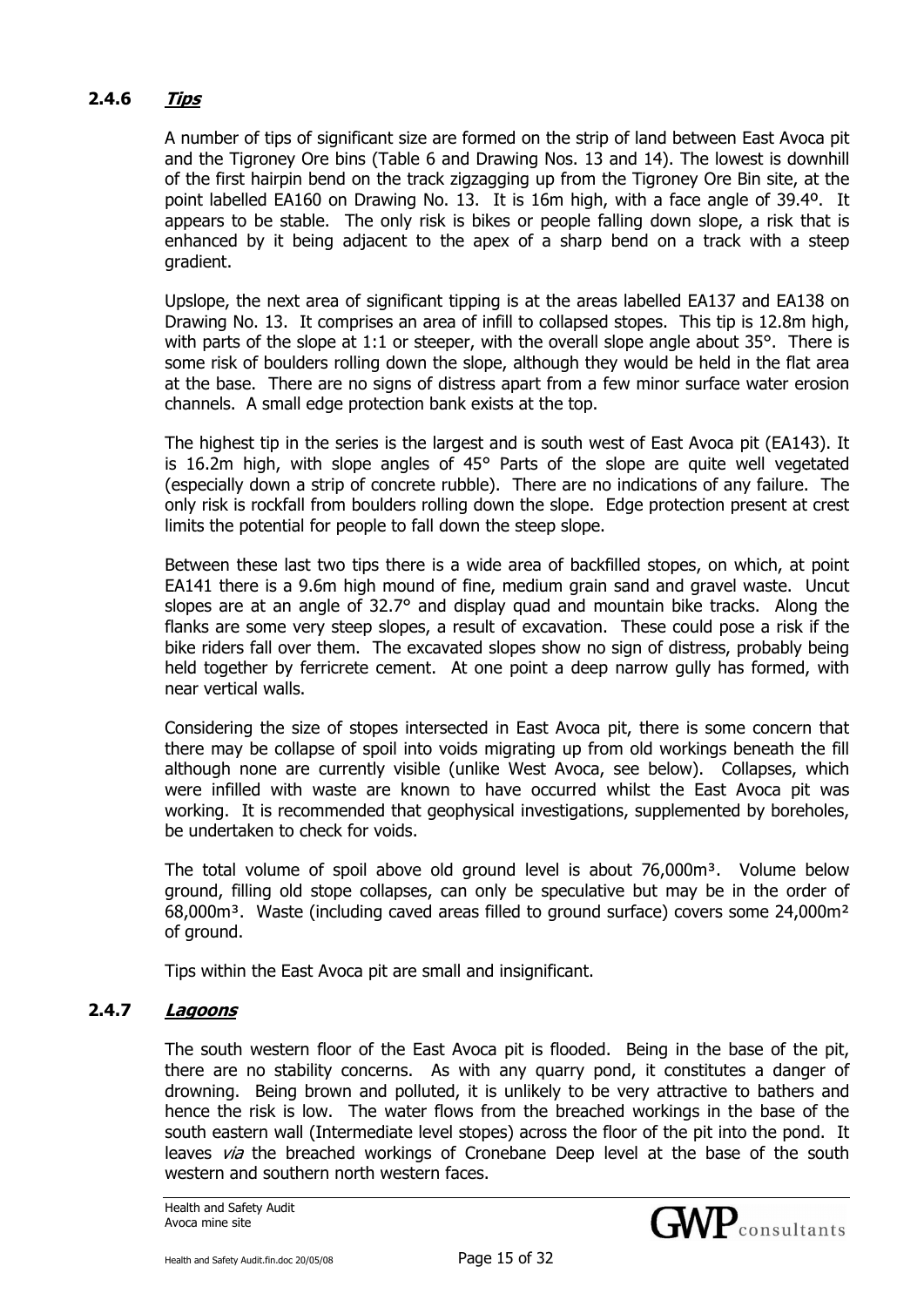The Ochre pits in the woods below Baronets Engine House and Wood adit, are too small and shallow to constitute a significant risk. Another two Ochre pits are located at WA159, at the foot of the spoil heap at WA160, to the north of the Tigroney site. Neither is deep enough to be considered a hazard.

#### **2.4.8 Fences**

Only parts of the East Avoca site are fenced; the East Avoca pit (fences are a continuation of the Cronebane – Mount Platt enclosure), the collapsed air shaft (EA147), Farmers Shaft (EA139), Baronet's Engine house and Chimney (EA140) and Williams Engine House, Chimney and shaft (EA134). Of these, only the air shaft (EA147) fence was intact in April. The others were breached in various locations (see Table 4 and Drawing No. 13) and in need of repair. Repairs to the Farmers shaft fence and East Avoca pit were undertaken before October, but the others remain damaged. Unlike Connary and Cronebane, the East Avoca pit fence was not rapidly breached elsewhere. It was still possible to obtain entry by descending Mount Platt after gaining entry to the Cronebane area.

In April, the locked barrier across the upper entrance to the track at EA52 (Table 4 and Drawing No. 13), had been damaged, apparently by being rammed by a vehicle. It could not be opened. A new more substantial barrier was installed by October. It would be advisable to install a similar barrier at point EA 145, across the track leading up past the south eastern side of East Avoca and Cronebane pits. The current boulder blockage is easily circumvented.

#### **2.5 West Tigroney**

#### **2.5.1 Working areas**

The West Tigroney site was primarily a processing area. It also contains the main low level drainage adit and final underground access adit for the East Avoca side of the mines. The Arklow to Wicklow railway line runs through the site on an embankment (apparently constructed of mine waste) and used to have a siding and loading arrangements for shipping ore. The public road to West Tigroney from White Bridge (over the Avoca river) runs through and around the area, see Drawing No. 13.

Inspection took place on the afternoon of  $4<sup>th</sup>$  April 2007 and  $12<sup>th</sup>$  October.

## **2.5.2 Rock faces**

There are no rock faces in the West Tigroney site, but a number of excavations have been made into ferricreted spoil. These have left a number of faces that are in an unsatisfactory state. The worst faces are at the northern end of the bench above the ore bins, location TI49 on Drawing No. 13 (also see Table 6). Here a face about 6.8m high shows an undercut  $c$  1m thick ferricreted outer surface that is being undermined by the unravelling of the weaker material in the core of the tip (from which iron has been leached). At one point a cavity has formed, that is at least 1m deep.

## **2.5.3 Shafts and crown holes**

There are no visible shafts in the West Tigroney site. However, Weaver, in his paper of 1819 shows two (Air shaft and Air Pipe shaft) adjacent to the Deep adit. They are not shown on any other plan. Their locations, as far as can be estimated from Weaver's paper, are shown on Drawing No. 14. They presumably still exist as structures, even if

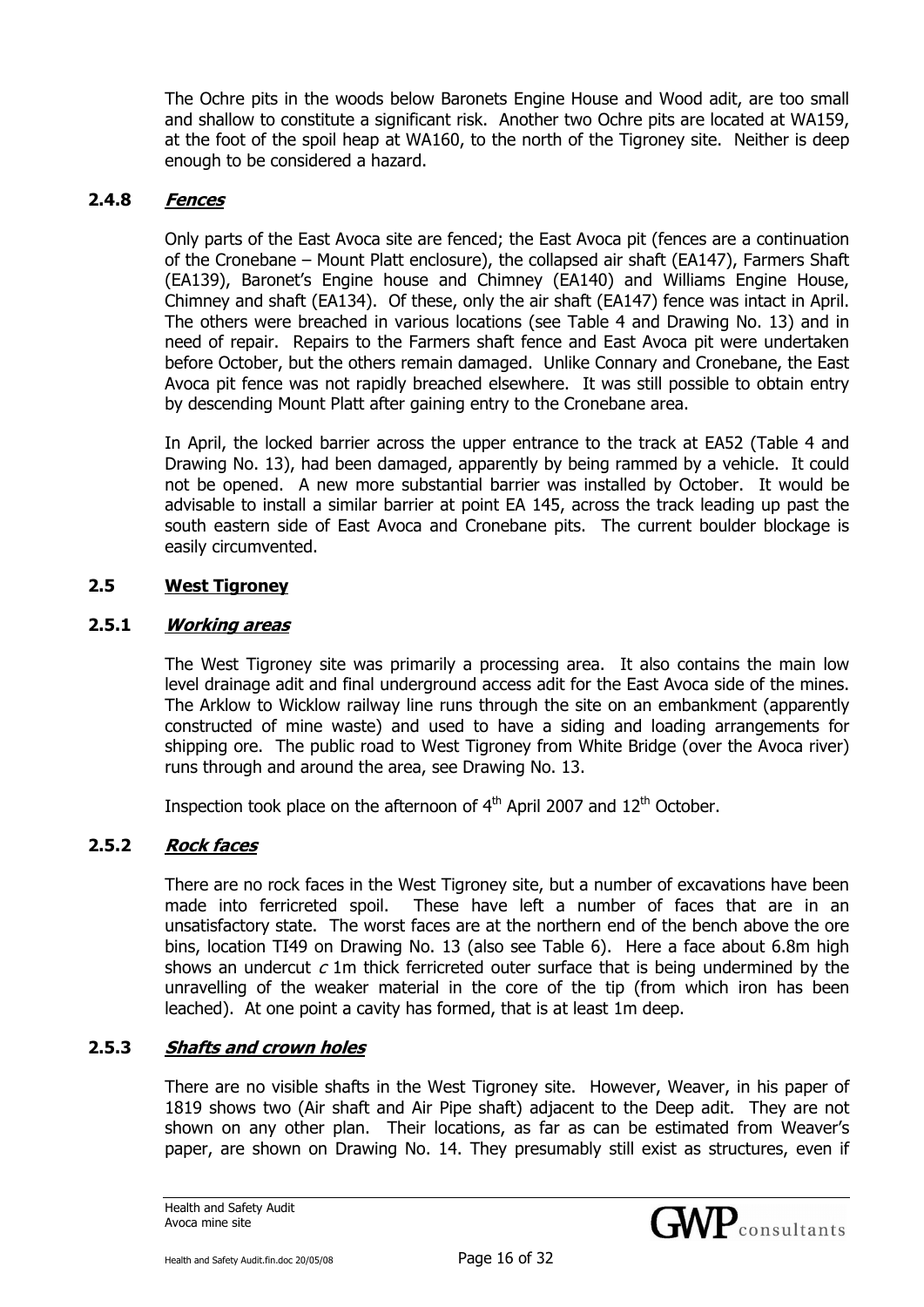filled in long ago. It is possible that cavities in tips visible at TI49 and EA161, are a consequence of collapses of these shafts.

#### **2.5.4 Adits**

Three adits and two flat rod tunnels are to be found in the Tigroney site. They are listed in Table 2 and shown on Drawing No. 13. All are open to varying degrees.

The main adit is the Deep Adit (TI41), at an elevation of 33m OD. The mouth is at the base of the western side of the railway embankment, east of the road. This adit is open, but blocked (whether collapsed roof or deliberate fill is not known) some 2.5m in from the entrance. The entrance is 1.5m wide and 1.9m high. There is a wooden support 2.1m from entrance but no portal structure to the adit. Water appears to be upwelling from the floor through a pipe in the centre of the floor, presumably running through the blockage. Both sides of the adit and ground above is composed of fill and weathered rock. We assume there must be a lintel (although not visible) just for the tunnel still to be standing.

A postcard of 1913 (to be seen at www.mindat.org/sitepicshow) appears to show that, at that time, the adit mouth area was buried under stockpiles of ore awaiting shipment. The mine plans also show that the adit was longer in 1913 than it is now, extending beyond the road, some 28m further south west than is now the case (see Drawing No 14). The removal of this section of adit may have resulted in the current dilapidated state of the adit mouth.

This adit is believed to have been constructed in the late eighteenth century, before construction of the railway. We do not know what works were undertaken when the railway was constructed in 1863 over the top of the adit. The security of the adit is vital for the security of the railway embankment. Whether CIÉ engineers have investigated the matter is not known at this time, but it is presumed that they are aware of the condition of the adit.

This adit is the main drainage level for the entire eastern side of the Avoca mine. That it should continue to function is extremely important, as if it were to become blocked, acidic water could start to emerge at various awkward points up the hillside. The stability of the railway embankment could also be compromised. It is recommended that enquiries be made of CIÉ regarding what they know about the condition of, or may have done with, this adit. The portal area requires attention, otherwise collapses affecting the railway embankment could occur.

On the eastern side of the railway is an adit entrance (TI51) known as "Incline entry to Deep Adit". It has a stone arch and descends at a steep gradient to the Deep adit. At some stage, it was extended a short distance by horizontal planks laid across the wing walls. The adit mouth was blocked off by a breeze block wall and covered with spoil. This spoil has been partially dug away and the wall partially broken down, so that there is an opening 1m high through which access to the interior is possible (the foetid stench would probably deter most explorers). This adit constitutes a high risk, as the adit is readily accessible from the public road. The adit mouth needs to be gated.

The last adit constructed on the eastern side of the Avoca mine is the 850 adit (TI48), at an elevation of 45m OD. This was excavated between 1959 and 1962 by Saint Patrick's Copper Mines Ltd. The original height of the adit portal was 2.2m and it is 2.47m wide at top, with a trapezoidal section. It has wooden lintels and side supports and is in good condition. The portal has a stone wall surround which is degrading. At one time the adit mouth was blocked off by a breeze block wall. This wall has been partially broken down,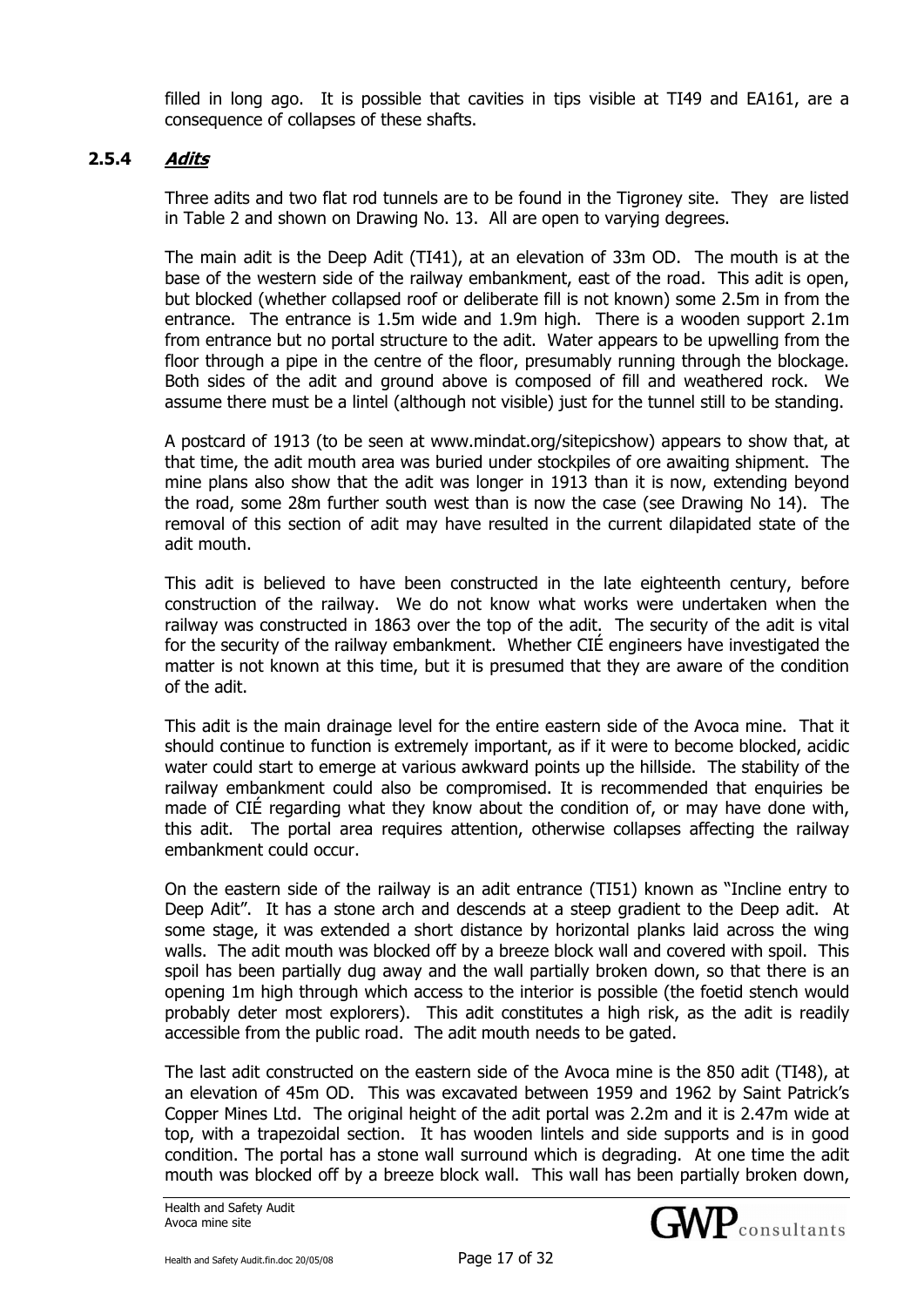so that there is an opening 0.6m high through which access to the interior is possible (although spoil in front and inside fills  $c$   $\frac{3}{4}$  of the adit cross section). This constitutes a high risk, as the adit is readily accessible from the public road. The adit mouth needs to be gated.

The upper flat rod tunnel (TI46) is located south of the ore bins, beside the track. The top of the stone arch is visible (top 0.20m), the rest of the tunnel is full of spoil. It apparently extends to Williams shaft. It is considered safe, as the filling should be sufficient to prevent access.

The stone arch is of the lower flat rod tunnel (TI52) is visible in base of railway embankment. It also apparently extends to Williams shaft. The tunnel is blocked by horizontally bedded silt. Silt is being eroded by water, although dry at time of inspection. It is considered safe, as the filling should be sufficient to prevent access.

## **2.5.5 Buildings**

The principal "buildings" on the Tigroney site are the ore bins and adjoining crib walls (Table 3 and Drawing No. 13).

There are two bins, both semicircular in plan and each 6m in diameter. Each bin is 4.9m high, on a support structure that raises the base 1.9m above the road (the top of the bins being 6.8m above the road). There are the remains of steel frame loading station above the southern bin. This is some 1.8m high. The bins are backed by a wooden crib wall, which rises 8.4m above the road (1.6m above the top of the bins) and extends some 10m further south beyond the bins. The bins and crib walls are in poor structural condition. One of the main steel support beams for the southern bin has serious corrosion damage. The lower flange has been eaten away in one location and there is also a hole in the girder. Many other structural components show severe corrosion, with the flanges in particular having lost about half their thickness to rust. The damage appears to be due to water becoming acidified whilst passing through the ore in the bins then dripping onto the steelwork.

The wooden crib wall alongside the bins also shows signs of decay. It also appears to be leaning forwards. There are several loose timbers at the top of the southern end of the wall. Some appear to have fallen off since August 2006, as there are fewer such timbers now than was the case in summer 2006. The timbers adjacent to the ore bins appear to be rotting.

## **2.5.6 Tips**

The entire Tigroney site east of the railway is covered by waste material. There is some  $14.600m<sup>3</sup>$  of waste, covering some  $12.300m<sup>2</sup>$  of ground. The bulk of the waste is formed into three low benches, to an overall height of 15m, with two isolated heaps (EA161 and EA161A) above the track. Where not excavated (as noted above) slopes are about 35°. In the main Tigroney area, the outer faces of tips are ferricreted and the slopes stable, except where excavated as noted in Section 2.5.2 above. The unexcavated slopes do not constitute a significant risk. Tip EA161, above he track, has a small failure scar on its face. This is just possibly due to shaft collapse, but more probably due to excavation of the ditch beside the track undercutting the slope. There is also severe gully erosion alongside this tip to the east.

The waste to the west of the railway embankment is thin and does not constitute a physical risk.

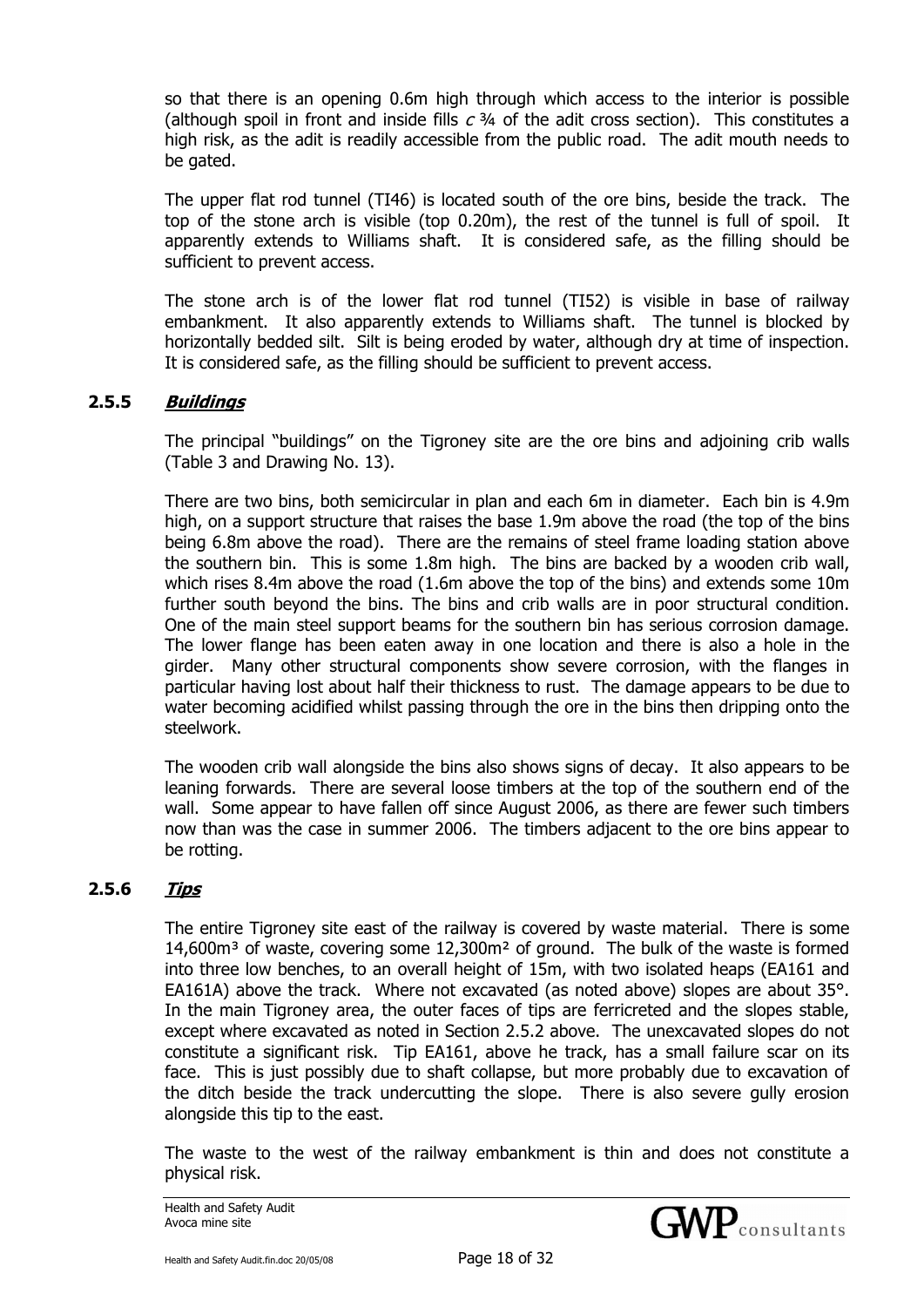#### **2.5.7 Lagoons**

There are no lagoons or silt ponds in the Tigroney site. However, the 1913 postcard shows that ponds used to exist adjacent to the railway, at the northern end of the Tigroney site. These ponds are now dry and no obvious traces remain.

#### **2.5.8 Fences**

Only the Deep Adit is fenced. The fence alongside the road and to the foot of the railway embankment is of normal Departmental 1.8m high chain link and barbed wire construction. It is in good condition. The fence running up and along the railway embankment is of wooden post and rail construction (with chain link infill) about 1m high. It is also in good condition. It is, however, easily climbed, thus negating the purpose of the higher Departmental fence (and possibly providing a reason why the latter has not been damaged). The remainder of the West Tigroney site is not fenced. Considering the serious hazards that exist regarding spoil excavations, ore bins and open adits, this is not a satisfactory situation.

#### **2.6 West Avoca**

#### **2.6.1 Working areas**

The West Avoca site rises from the river bank up the flanks of Ballymurtagh hill (Drawing No. 17). Workings were by both underground and opencast methods. The main opencut, Pond pit, has been largely backfilled with domestic and other rubbish. A recycling centre is still operational at the pit entrance. Smaller opencuts are present at North Lode and Weaver's Lode (see Drawing No. 3).

In the eighteenth and nineteenth centuries, the area was undermined by workings from Ballymurtagh and Ballygahan mines. Extensive nineteenth century opencast workings took place on North and Weavers lodes. Collapse of the Ballygahan workings lead to severe surface subsidence in the Pond Lode area. Extensive deep underground mining was recommenced by the Saint Patrick's Copper Mines Ltd in 1955 to 1962, continued by Avoca Mines Ltd from 1969 to 1982. Both gave rise to more severe surface subsidence in the Pond Lode area. The Pond Lode depression was extended by opencast mining. Plans of these workings (where known) are shown in Drawing No. 18, with cross sections in Drawing No. 19.

Inspection took place in the mornings of  $4<sup>th</sup>$  April and  $13<sup>th</sup>$  April 2007 and  $12<sup>th</sup>$  October 2007.

#### **2.6.2 Rock faces**

The height of all rock faces having been substantially reduced by infill, the stability of the West Avoca rock faces is of much less concern than is the case at East Avoca and Cronebane.

Where seen from location WA7, the remaining Pond Lode pit rockface is 20.1m high, with landfill at the base. In April there appeared to be very little indication of instability, however, by October, a small rockfall appeared to have occurred. The rock face poses only a low stability risk. The crest area being well fenced and densely vegetated, there is little risk of persons falling over the face. Access to the toe is generally prevented.

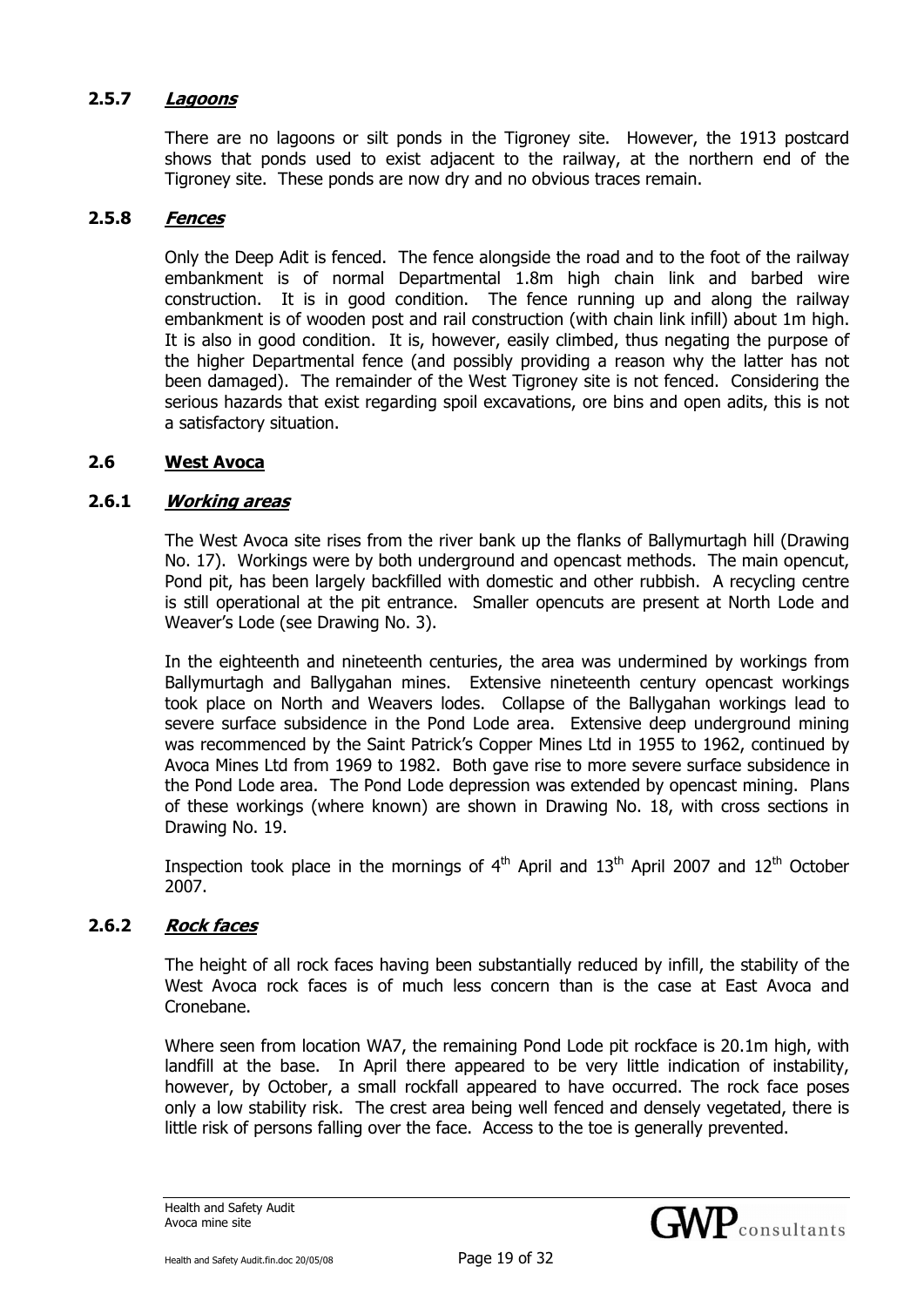North Lode pit is the oldest opencut in Avoca, being worked in the 1850s. It was 30m deep. The pit was backfilled with tailings in the 1970s. The remaining faces of North Lode (WA17, Drawing No. 17) pit are now 10.9m high, of which the top 1.9m is weathered material. The northern (south east facing) rock face, due to the dominant joint orientation (joint dip to south and strike SW-NE) may be at risk of slab failure. A 100m long, 12m deep slot cut in the rock projects south westwards from the north western corner of the pit. It is generally inaccessible due to thick gorse. It prolongs the northern face and, so far as can be seen, is geotechnically similar to the northern face. The western (east facing) rock face runs across strike and the face appears stable. Although a moderate hazard, the remote location makes North Lode pit a low physical risk.

The Weaver's Lode pit (locations WA23 to WA27, Drawing No. 17) is the most hazardous of the West Avoca pits although the remaining rock faces are only 5 to 6m high. The north western faces have an overall slope angle of 52°, parallel to the bedding dip. At the north eastern end of the pit, there is evidence of slab slides having occurred. The presence of 5m of ferricreted spoil above the western end of the slope presents a hazard due to the potential for large ferricrete boulders to fall down the slope. The opposite (south eastern) wall of the cut is much worse. This is because of the severe overhangs, the slope angle being about 55° into the face. This gives overhangs of some 3.5m in a 5m high slope. The bedding dips steeply in to the face, giving rise to a severe toppling failure hazard. Toppling failures are evident at the north eastern end of the pit. Such failures will also undermine the waste tip above the slope. As access to Weaver's pit is easy, the area poses a severe physical risk. It is recommended that the infilling of Weaver's Lode Pit be continued, until less than 1m of rock face remains. This would take some 3,000m<sup>3</sup> of fill.

A risk assessment for the West Avoca pit faces is given in Appendix 2 Table 2.3 and summarised in Table 5. Owing to the extensive infill, the faces are only rockfall hazards of medium significance. The rockfall risk is only of high significance with continuous exposure. With exposures of 1 hour per day, the risks reduce to medium, becoming low with a couple of hours a month exposure. They become insignificant with exposure of a few hours per year. Whilst nowhere near as bad as East Avoca and Cronebane, there is still a higher risk than is normally acceptable. It is clear from the tracks that the Weaver's Lode site is regularly visited. Inspections of gas monitoring and leachate wells in the Pond Lode landfill apparently take place on a daily basis. It is recommended that rock trap bunds be maintained adjacent to the 20m high rock face in Pond Lode, as some degradation due to weathering could continue to occur. The remaining southern faces of Weaver's Lode should be filled in, to remove both rockfall and instability hazards.

# **2.6.3 Shafts and crown holes**

Evidence of at least 12 shafts was found around the West Avoca site, see Table 1. Locations are shown on Drawing No. 17. The shafts which require some attention are:

- Air Shaft (WA19). This shaft is open. Although having a low wall surround and a security fence, it is easy of access as the fence has been breached. The cover of loose iron rails is totally inadequate to prevent people or animals falling down the shaft. It is recommended that a shaft cap (possibly a "Clwyd cap" type welded steel grill type bonnet) be installed as soon as possible.
- New Western (WA20) and Inclined shafts (WA20A) could not be closely inspected the security fence being intact. It is probable that they are capped or collapsed and pose little risk, but this will need to be checked.

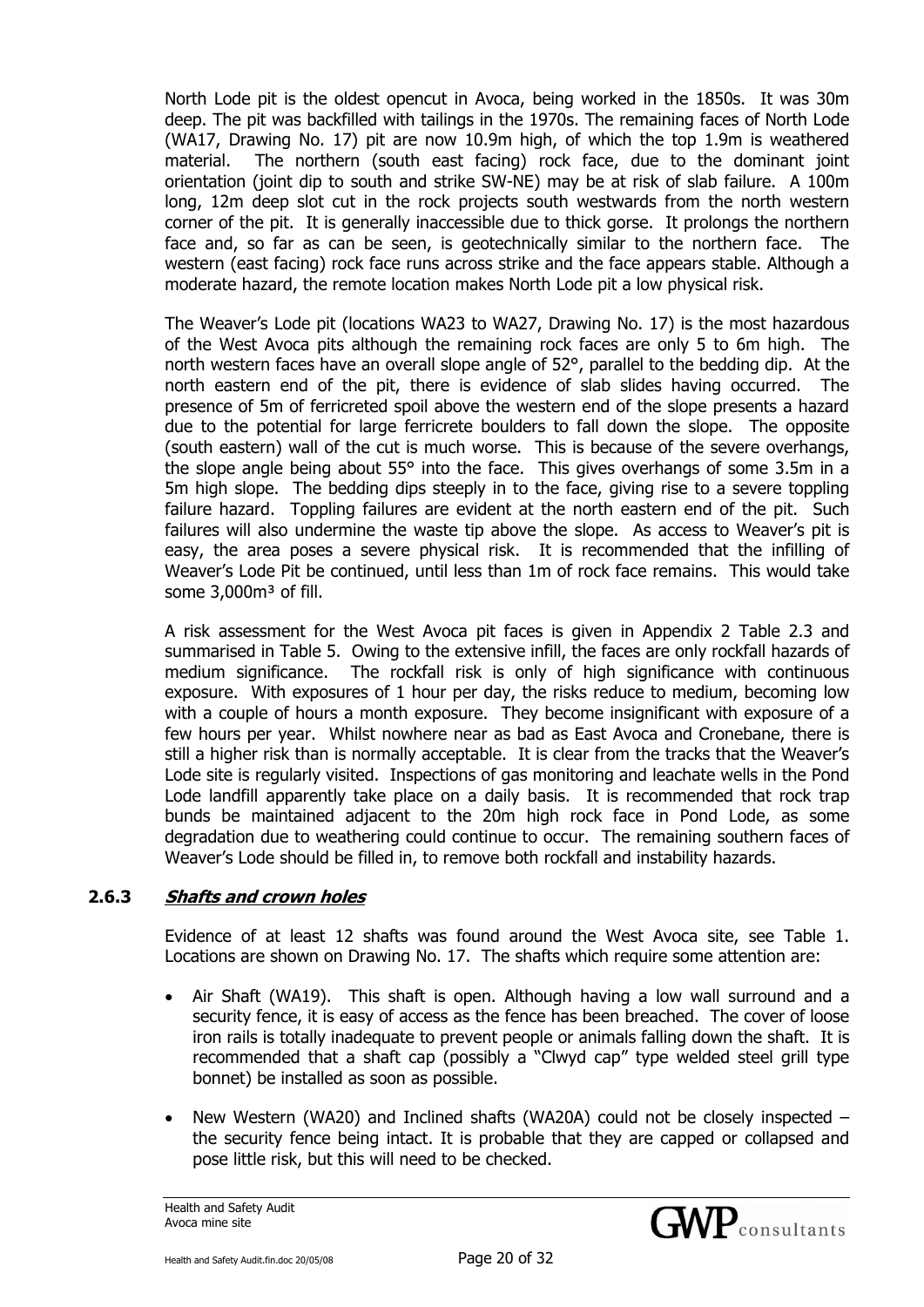- Whelan's Shaft (WA22). The cap to this shaft is degrading, probably due to use of sulphur bearing spoil as aggregate. A hole has appeared in the side of the shaft, just below the cap. This cap needs replacing with material that is more durable.
- Margaret Shaft (WA38). Although the reputed position of this shaft was searched, its exact location could not be ascertained.
- The circular walled structure in the middle of the field at WA119 is a possible shaft.
- Ballygannon shaft (WA125) at the toe of the landfill site is capped. The structure which is reputed to be the shaft, does not agree with the shaft position shown on the Avoca Mines Ltd mine plan. It would appear to be a water tank. The actual shaft cap is some 8m to the east, buried beneath spoil.

Four other shafts are shown on the 1838 OSI map (Drawing No. 4) two north east of Weaver's lode pit and two in the triangle of ground south of the barrier across the road to the recycling centre. No sign of any of these was found and their condition is unknown. The Western Whim shaft (see Drawing No. 18) also presumably still exists, but is buried in spoil. Middle Whim shaft appears to have been destroyed by collapse of the North lode stopes.

A possible crown hole (WA21) was observed behind the crest of the northern pit wall of North Lode pit. Although no nearby mine workings are marked on the plans, the potential for unrecorded workings is always present.

Evidence of two (one double) crown hole type collapses was also seen in the area south west of Whelan's Lode:

- At WA11 are two adjacent depressions, 6m across. They are near to an underground incline marked on the plans.
- At WA12 there is an open hole, 1m long by c 0.30m wide, at the side of the track. The hole is over 2.5m deep, angled downwards under the track. It could be due to void migration from old workings or possibly due to fines washing out of the spoil.

# **2.6.4 Adits**

Evidence for six adits was seen, as shown in Table 2 and Drawing No. 17. The entrance to the most important, Road adit (EL16) has recently been completely rebuilt. The presence of a locked gate across the entrance prevents unauthorised entrance. It has a strong flow of water (apparently averaging  $c$  17l/s), that is measured at a flume type gauging station at the adit mouth. The mouth of Ballygahan Deep adit (EL12) has collapsed. Its location is shown by the strong flow of water out of the western bank of the Avoca river.

The only other adit with a discharge (Spa adit, WA34), was found to be securely blocked with a cemented breeze block wall. Water was discharging at a rate of about 0.15l/s through a pipe in the base of the wall. The pipe was broken, so instead of being piped to the base of the slope, the water was soaking into the ground.

Near to Spa adit, another adit (WA35) was found which was not marked on the plans. As it was blocked by breeze blocks, it was secure and no risk. However, it shows that other adits may be present that are not recorded on the plans.

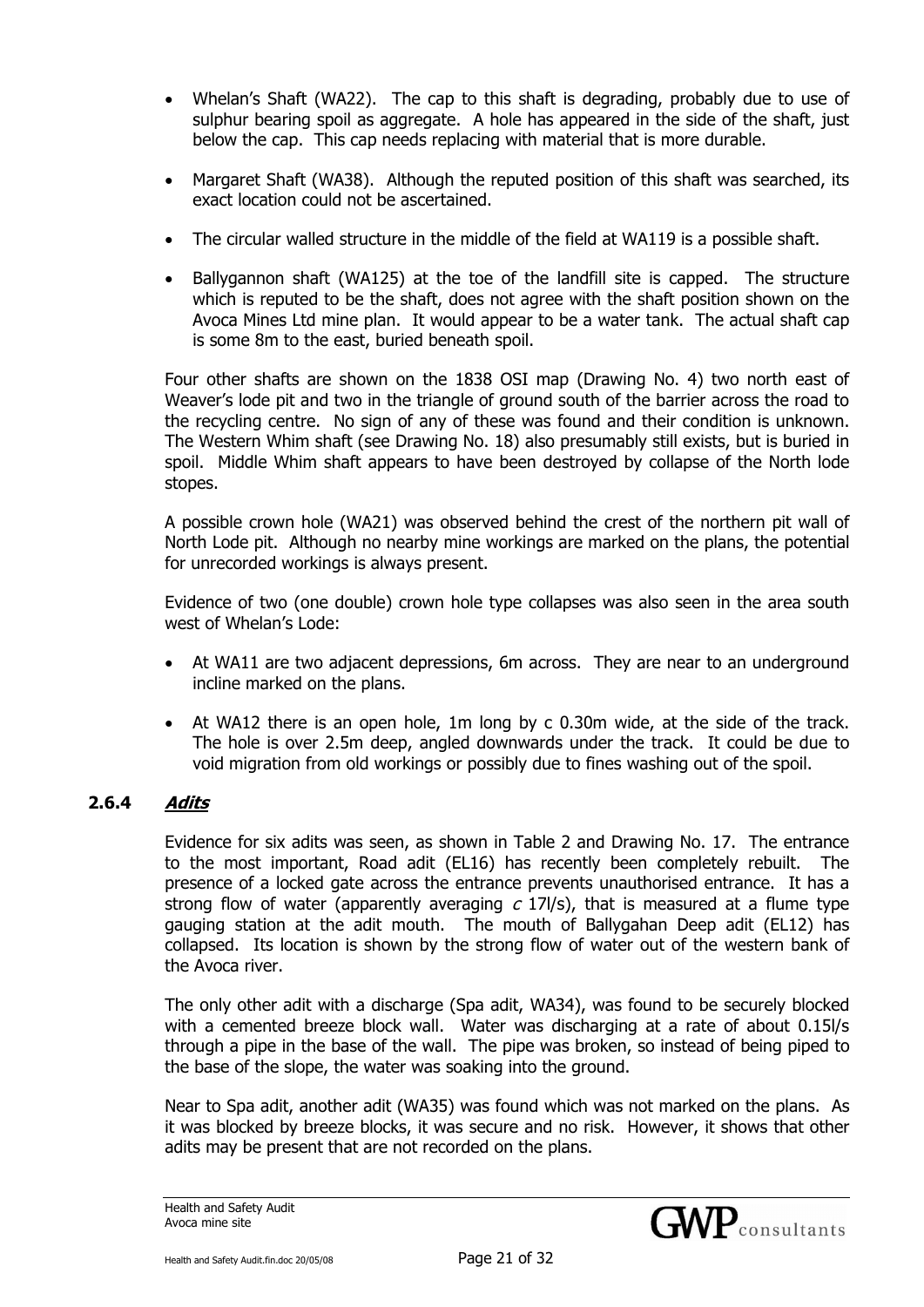The access road to the landfill site in Pond Lode obscures most of the Knight Tunnel (WA126). Only the topmost section could be seen. It is securely plugged.

Margaret Adit (WA40) is in a private garden, beneath a concrete cover and milk churn. There is a depression in the garden following the line of the adit discharge to the adjoining property. The discharge is piped across this property to a discharge point in the far corner.

#### **2.6.5 Buildings**

There is a greater variety of built structures remaining around the West Avoca side than the East Avoca side of the mines. The positions of all buildings visited are shown on Drawing No. 17 and Table 3. The most significant ones are noted below.

The old mine offices (WA128) are located in the triangle of ground between the R752 and the road heading up towards the recycling centre. It is a two storey, concrete slab construction building with a flat roof. The ground floor is boarded up. It appears to be in reasonable condition although some panes of glass are missing from the second storey. It is apparently intended that it is to become the headquarters of the Celtic Copper Heritage project.

At WA8 is a mid nineteenth century tramway arch. It has recently been conserved and is in good repair. In the past, leakage of water through the walls and roof of the arch has caused much of the mortar to wash out. An impermeable membrane has been installed at tramway formation level, presumably to limit the flow of water and address this problem. This area has been carefully restored and is not considered a physical risk, except of falling over the unprotected sides from the tramway formation level.

An old mine building is present at WA121. It is in poor condition, with minimal roof, and poses a hazard. However, as it is surrounded by thick vegetation and very difficult of access the risk it poses is low.

At WA2 is a ruined building (an old storehouse) constructed of concrete and breeze blocks. It is heavily overgrown. Although most lintels are intact, some are cracked and the reinforcement bars are exposed and rusting. The building is not considered to constitute a significant risk.

The Twin Shafts engine house and chimney (WA3) have been restored. The stone has been repointed and replaced in part. However, deterioration has set in, some of the cement binding the stone is in a bad state and the adjoining wall is bulging badly in places. Repointing work would be advisable in the near future.

The Tramway Engine House has long been demolished, but the chimney (WA4) remains and has been restored. It is apparently in a good and safe condition and not considered a physical risk.

There are substantial remains of the Ballygahan Engine House and Chimney (WA36). The building and chimney have had repairs and repointing undertaken in the past. The building appears to be suffering from recent neglect, becoming covered in vegetation which serves to obscure steep drops in level. These drops constitute a risk to people exploring the site, which is easily accessible.

The Western Whim chimney and Engine House and adjoining tramway wall at WA122 comprise remnants only, nothing higher than 4m. They do not constitute a significant risk.

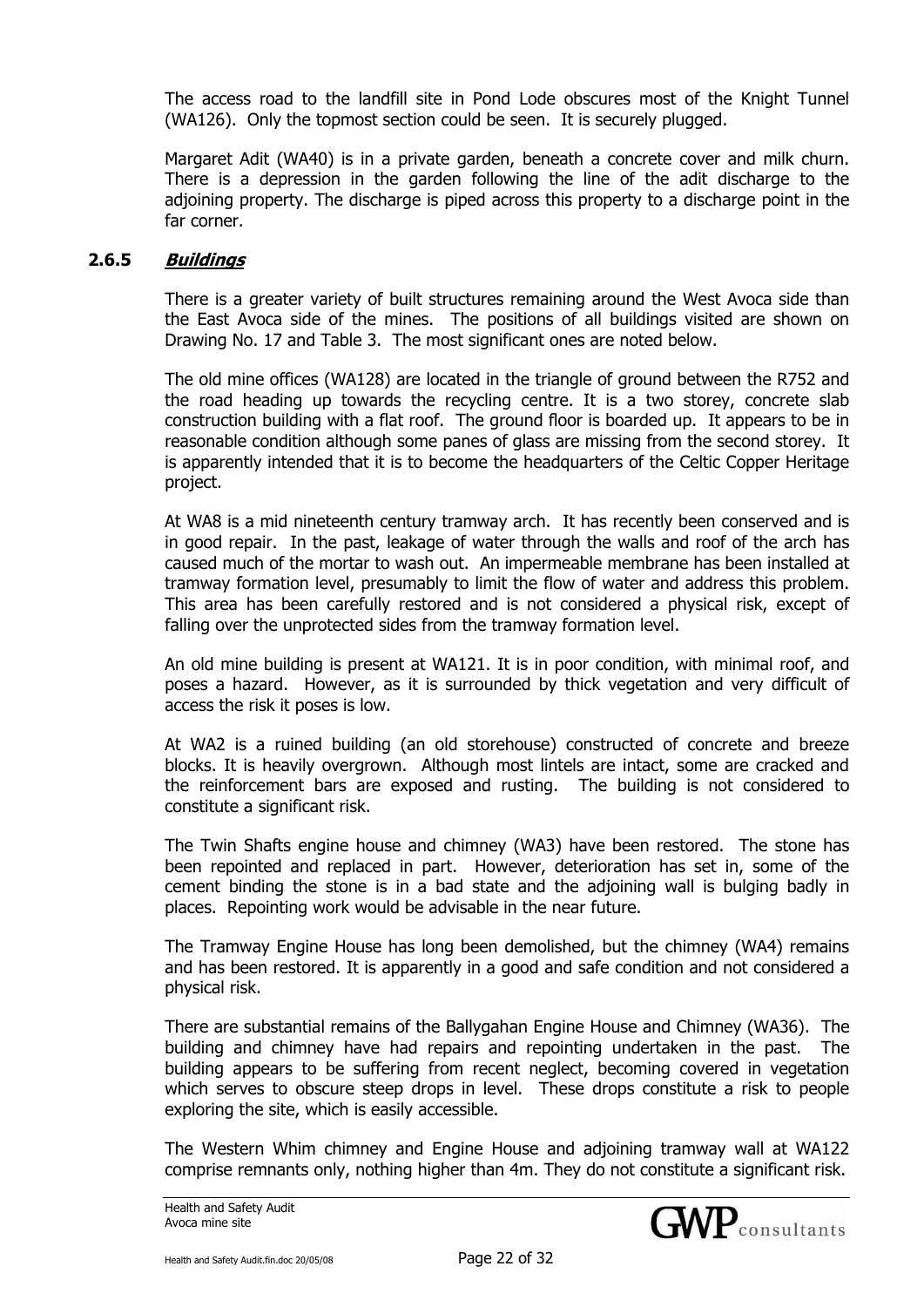All other old mine buildings that were located were apparently in private ownership and their condition was not therefore considered in this survey

#### **2.6.6 Tips**

There are numerous spoil heaps around the West Avoca site. Those which comprise a significant hazard are described in this section. Locations are shown on Drawing Nos. 17 and 20. The hazards they pose are summarised in Table 6.

Above the Road adit and the R752 road, there is a high spoil heap (points EL17 to EL 19 on Drawing No. 8), standing on the steep (23 $\degree$ ) valley side. It contains about 51,800m<sup>3</sup> of fill. The height of the tip is 22.6m. The upper part of the slope stands at 40.6º and lower part 27.7° to 39.1°. The toe of the slope is only 12m from the road. The part adjacent to the Road adit was excavated and rebuilt during the adit repair works and is now covered by plastic coated steel netting to prevent rockfall. Elsewhere, the slope is equally steep, but unprotected. Boulders on the surface could be dislodged by people or animals (there is no barrier to prevent access from the road). There is evidence at the foot of the slope of boulders having rolled or slid down the tip, but none that any have reached the road. However, it would appear to be possible that rocks could travel far enough to impact on the R752 road. It is recommended that some rock trap fencing be erected to trap rocks and limit access.

Above the recycling centre, there are two high tips, WA123A and B, containing about  $4,700m<sup>3</sup>$  of spoil. The one to the south (A) is 28.4m high, vegetated, and with a face angle  $c$  45°. Its toe is only 20m from the recycling buildings. The spoil bank to north (B) is 21m high. Its face angle appears to be steeper than  $45^{\circ}$  and the slopes are largely bare. WA123A is within the landfill site security fence, and WA123B outside it. Failure of either during the daytime could have serious consequences, as the recycling centre is heavily used. Fortunately, there are no signs of major instability. Also, unlike many of the tips in the area, there are no large ferricrete blocks on the surface with the potential to roll down the slope. It is probable that some ferricreteing of the surface has occurred, helping to bind the outer surface together.

There is a large area of tipping between North Lode opencut and tramway arch (vicinity of WA9 and WA10), comprising some 3,800m<sup>3</sup> of spoil. The overall height is 19.9m and overall slope angle is 35°. The spoil comprises fine grained and shaley flaggy material which, to the west of the arch, is quite loose and is not firm to walk on. In addition both within and on the surface of the top are cobble sized stones and large boulders of heavily ironstained material, which appear in part have a ferricrete bond. This may be a rockfall hazard especially after wet weather. To the east, the surface is heavily ferricreted. Whilst forming a hard crust to the tip, it is uncertain whether the ferricrete aids or detracts from the stability of this slope. The material in the body of the tip may be weakened by the leaching out of iron and rotting of the rock. The area is one which shows considerable human activity, so instability poses a considerable risk. Some exploratory cored boreholes should be sunk to investigate the nature of the spoil.

East and north of Weaver's Lode opencut is a very old spoil heap (WA33). It is 13.2m high, with very steep side slopes,  $35.5^{\circ}$  to  $50^{\circ}$ , containing about  $10,200\text{m}^3$  of spoil. It is held together by ferricrete cement. Excavation and erosion have exposed planes of weakness beneath the ferricreted surface, with the result that one crack has formed and there is a moderate to high risk of rockfall and ferricrete slabs sliding down the slopes. The eastern toe of tip has been cut into to form a platform for a mobile phone mast and associated power house. Ferricrete blocks sliding down the tip surface could cause

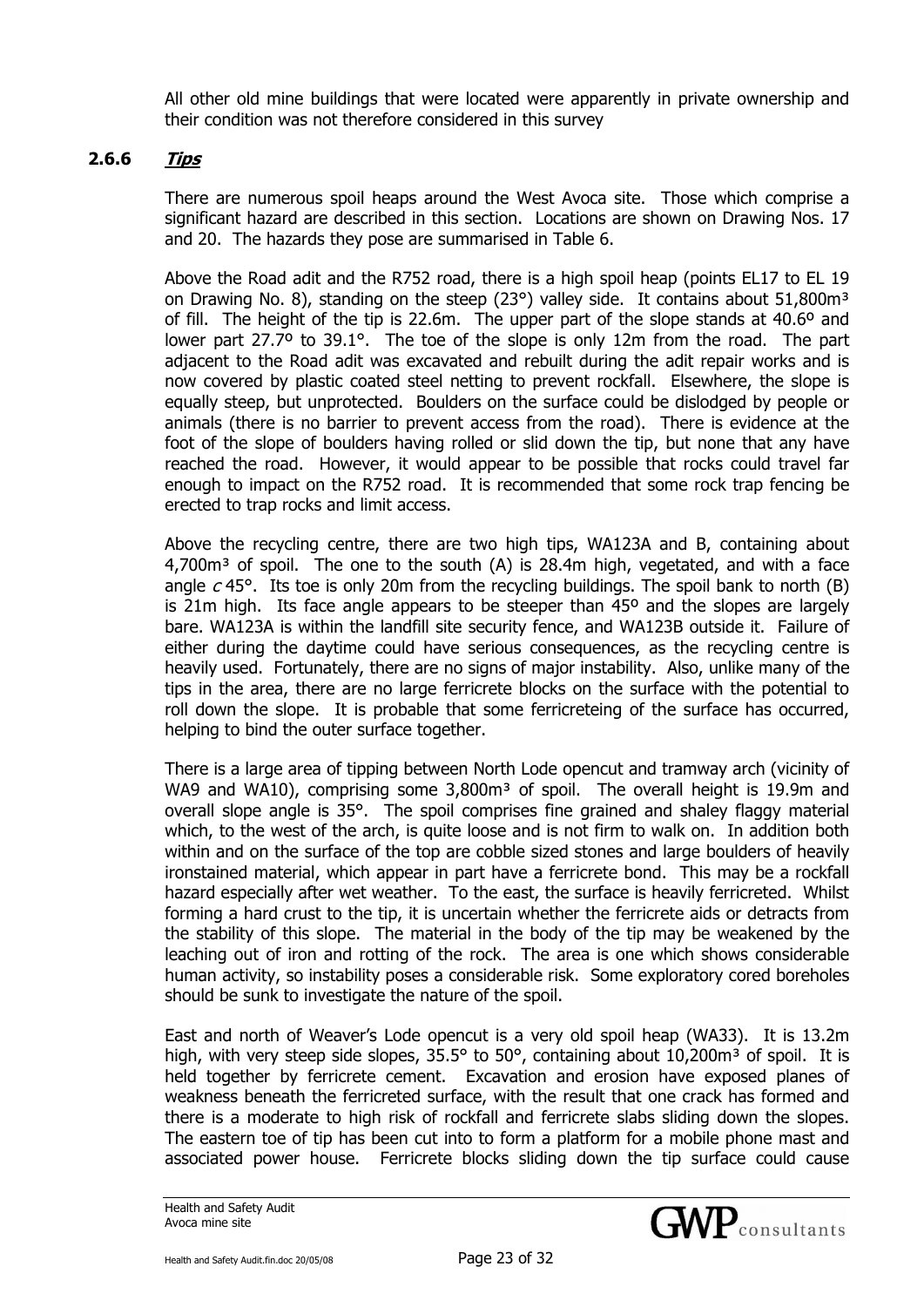serious damage to this building. (As the platform was cut into the tip, the responsibility for any damage probably lies with whoever constructed the mast and power house.)

The approximate total volume of coarse tip material above ground level in West Avoca is  $73.600m<sup>3</sup>$ , covering some 25,600m<sup>2</sup>. There is probably over 64,000m<sup>3</sup> below old ground surface level infilling caved areas and Weavers Pit, covering some 12,900m².

#### **2.6.7 Lagoons**

The lagoons in the West Avoca site are shown on Drawing Nos. 17 and 20, and their hazards summarised in Table 7. The largest lagoon is the Emergency silt lagoon (points EL1 to EL11, Drawing No. 8), east of the old mine offices (WA128). This contains some  $129,300\,\mathrm{m}^3$  of silt, covering some  $34,900\,\mathrm{m}^2$  of ground between the loop of the river and the R752 road. The lagoon is built on river gravel, being founded only about 1.2m above normal river level. The bank is about 6m high, apparently substantially built of rounded river gravel. Silt levels are about 0.3m below the surrounding bank crest level. At point EL2, there appears to be a small rotational failure in the bank, possibly a consequence of erosion either by the river or flow in a drainage ditch which exits at this point. Further erosion damage is seen at the southern end, where the retaining wall at EL14 is being undermined by the river.

The main risk to the security of this lagoon is erosion damage by the Avoca river.

The base of the old North Lode pit was infilled with some  $96,000m<sup>3</sup>$  of silt, up to 20m thick and covering some 10,100m². This silt is secure and poses no physical risk, unless void migration were to occur from open workings below the floor of North Lode opencut. The silt infill has the benefit of reducing the height of the surrounding rock faces, making them considerably safer than they would otherwise have been. The eastern parts of the silt pond were remodelled in the revegetation trials of the late 1990s, which has somewhat masked their origin.

The small remaining section of Weaver's Lode pit contains silt at the north eastern end. This is probably a result of silt and sand washed in by runoff from the surrounding fill. Only temporary ponding of water occurs, the water apparently draining away through old mine workings in the floor of the pit.

The 1838 map shows some 8 ponds in and around the West Avoca site. Most have been destroyed by the excavation of Pond Lode opencut. The largest was near point WA111 (see Drawing No. 17). It has been infilled and forms a flat area upon which a warehouse was constructed. To the north of the Ballymurtagh farm (WA117) the remains of two more ponds may be noted. Both are dry and pose no risk.

# **2.6.8 Fences**

The Pond Lode landfill site is comprehensively fenced, with standard Departmental chain link fencing. Only one hole was found in this fence, at point WA37A, adjacent to the track running up to the tramway arch. However, the full circuit of the fence could not be examined, being thickly covered in gorse in places, so other holes may exist.

Other than the Pond Lode landfill site, only four other small areas were ringed with security fencing. Three were around single shafts: Air Shaft (WA19), Whelan's Shaft (WA22) and Wheatley Shaft (WA32). The other was around a pair of shafts, New Western (WA20) and Inclined Shaft (WA20A). There were no breaches in any of these fences except the one around Air Shaft, which was the only shaft that could be seen to be

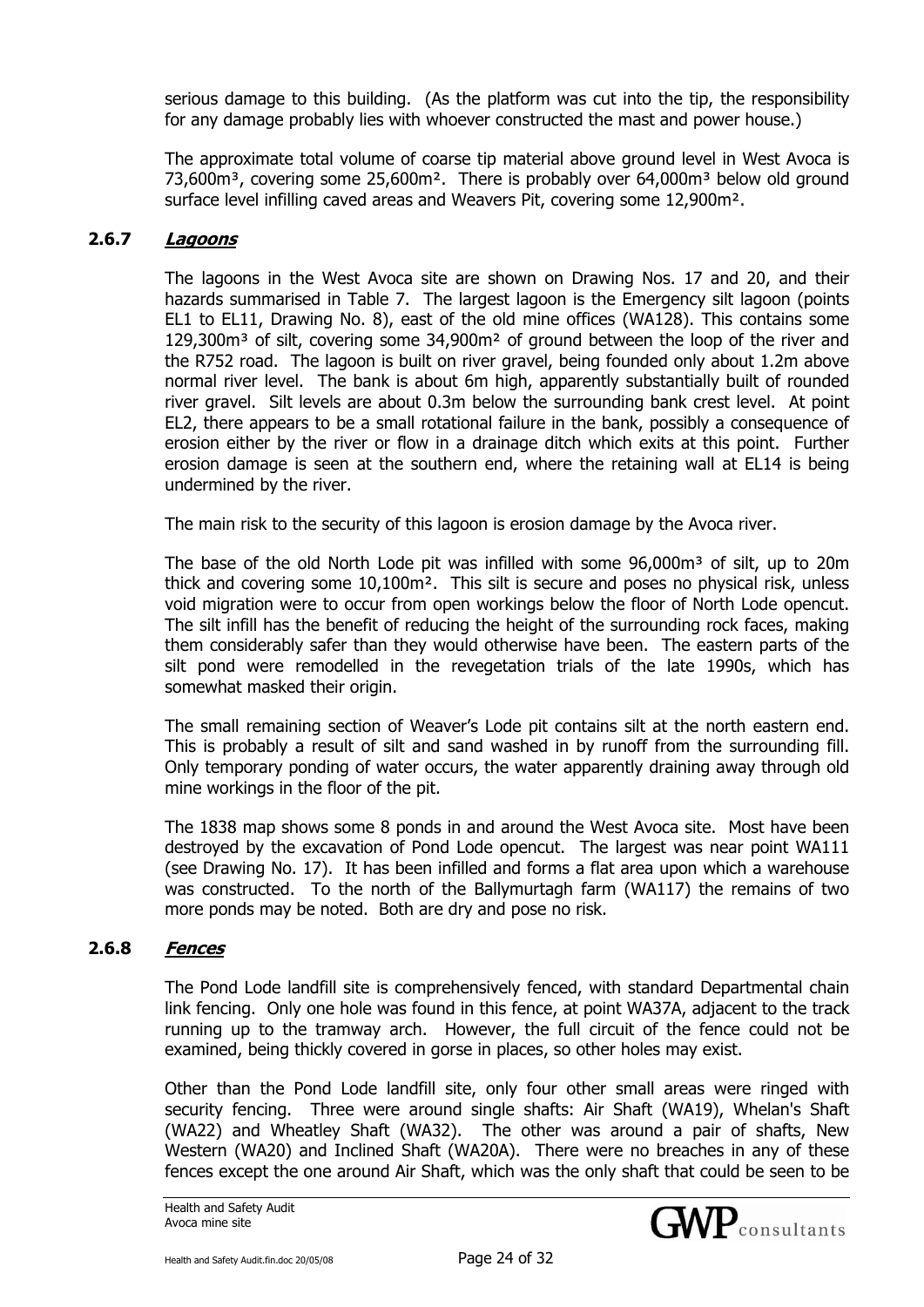open. As Wheatley Shaft is apparently securely capped, the fence around it is strictly redundant.

## **2.7 Shelton Abbey**

## **2.7.1 Working areas**

As can be seen on Drawing No. 1, the Shelton Abbey lagoon site is remote from the main Avoca mine site. It comprises silt lagoons constructed in the twentieth century underground and opencast mining period (late 1950s to early 1980s). It is adjacent to the Avoca river, apparently constructed on the river flood plain, or a low terrace. The site is about 1,000m long by 450m wide, covering an area of 45ha (see Drawing Nos. 21 and 22). It contains some  $7,500,000m^3$  of material.

Inspection took place on the morning of the  $2<sup>nd</sup>$  April and  $12<sup>th</sup>$  October.

# **2.7.2 Lagoons**

The lagoons were apparently operated as two poulders, North and South, separated by a bank. The poulders were operated alternately. When one poulder became full, operations were switched to the other and the banks of the inactive impoundment raised to supply further capacity. The progressive raising of the banks lead to the crest of the bank migrating inwards, in the typical upstream construction method. It would appear that the initial banks were raised immediately alongside the river, or may have utilised the old river flood bank. After the level of the lagoon deposit had been raised to about 4 to 5m above river level, the location of the bank position was moved inwards by about 15 to 20m, and new banks raised on the lagoon deposits. These banks ultimately reached about 18.3m in height above the outer banks.

It is recorded ("Tailings dams risk of dangerous occurrences, Lessons learnt from practical experiences", ICOLD bulletin 121, 2001) that the banks were primarily constructed of tailings fill placed with a dragline and levelled with a bulldozer. The fill received little or no compaction, and bank slopes ranged from 33 to 38º at or near the angle of repose of the material. It as also noted in the same source that multiple failures of the banks occurred, depositing considerable volumes of tailings into the Avoca River.

Currently, the outer face of the banks at the southern end of the lagoons, rise at angles of 24<sup>o</sup> to 30<sup>o</sup> to the horizontal, somewhat flatter than the original figures reported in the ICOLD bulletin. At the northern end of the lagoons, however, the banks are at the angles reported in the bulletin, up to 38.4º to the horizontal.

Where it could be inspected in the cut formed by a track up the bank (location SA27), the upper part of the bank appears to have been constructed of variable materials – layers of sand, rounded river gravel and cobbles and angular gravel and cobble fill. The thickness of each lift is small – 0.6m maximum. The width of coarse material in the banks also appears to be limited. It is apparent than in wetter weather than prevalent during the inspection, seepages occur at a number of locations near the toe of the inner bank, and part way up it, as shown on Drawing No. 9. At the northern end of the lagoon bank (location SA28, Drawing No. 9), an old piezometer was discovered, which when dipped by the CDM team on April 3<sup>rd</sup>, indicated water levels some 7m below ground surface. PH tests by the CDM team in the river indicate that seepages are probably emerging from the toe of the lower bank.

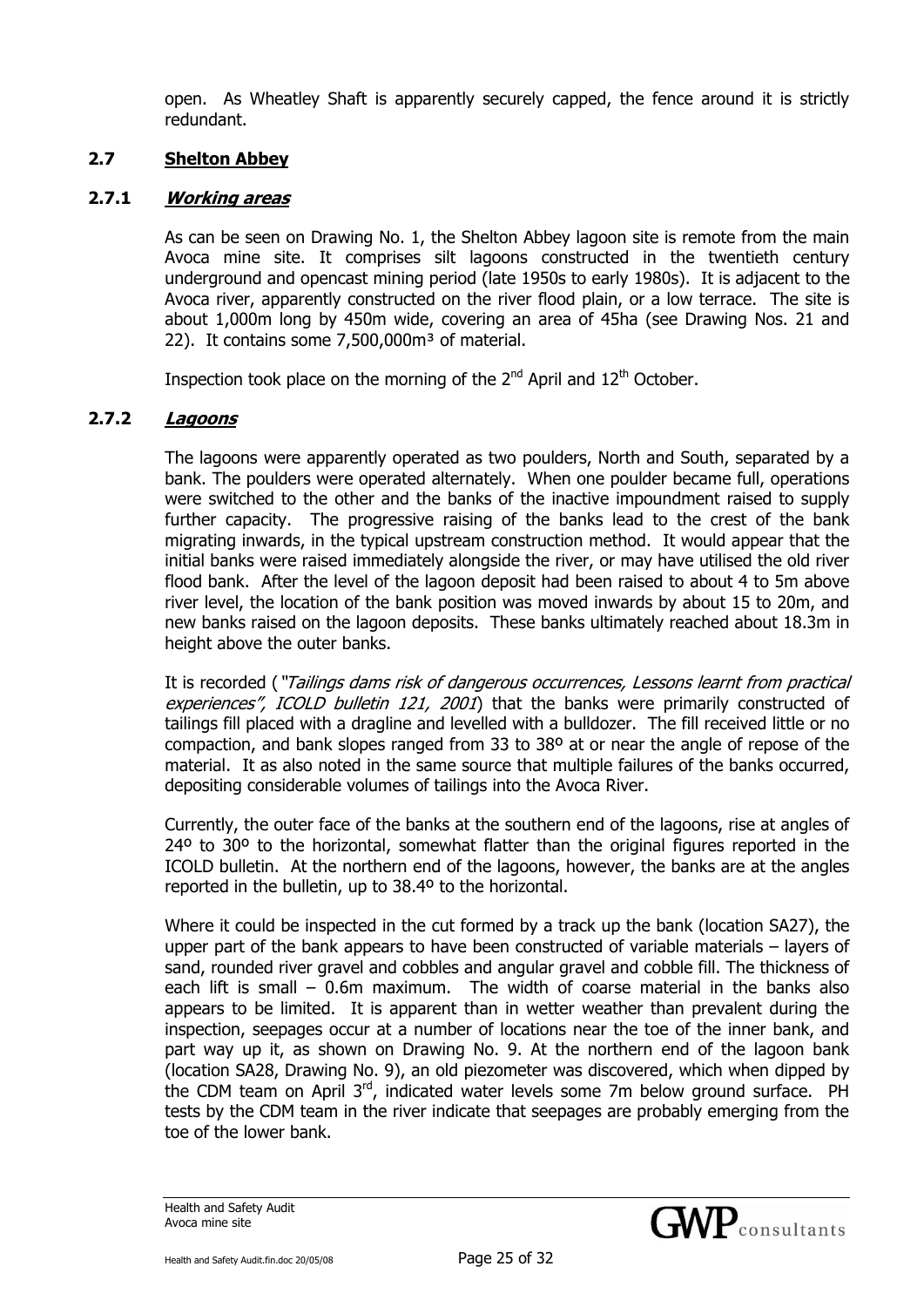At the northernmost point, the lagoon bank has been cut down to form a deep gully, through which the northern perimeter drainage ditch flows. Except for this northern ditch, the drains over the surface of the lagoon are ineffective. With blocked or missing culverts, they serve only to increase infiltration into the lagoon contents, not to carry water away. The condition of these ditches, especially the perimeter ditch, will be inspected in more detail during the summer field investigations.

It is desirable that the drainage be improved. All ditches should be cleaned out and lined to reduce infiltration. Culverts of adequate capacity and length must be installed beneath all tracks crossing the ditches.

An excavation inside the lagoon that was inspected in August 2006, showed that the silt it contained was still damp and soft below a depth of about 1m from the surface, even though the lagoon has been out of use for 25 years. This is typical of these types of lagoon. The contents therefore still pose a serious risk of engulfment to equipment that may be used upon the lagoon. The condition of the lagoon contents is not improved by the surface water drains acting as soakaways into the lagoon.

From the piezometers and remains of trial pits discovered, it is apparent that geotechnical investigations have been made into this lagoon in the past (apparently by Golders). The results of these investigations have been seen.

Although banks are steep and construction practices not up to modern standards, there is no indication of current instability. The most likely cause of instability is erosion by the Avoca river when in flood. Should further capping works be undertaken to reduce the infiltration, then detailed analysis of the stability will be required beforehand, as the extra load could destabilise the banks.

#### **2.7.3 Fences**

Access to the Sheldon Abbey site is *via* the old Sheldon Abbey Prison. A gun club uses it for rearing pheasants and discourages access (although they apparently have no right to do so). Those parts of the fences that could be seen were in good order. The site is remote from areas with general public access. However, if the Sheldon Abbey Prison is redeveloped for hotel or other accommodation, then access to the lagoon area may become easier.

## **3 CONCLUSIONS**

## **3.1 Rock faces**

## **3.1.1 Stability**

Stability of the steep, high rock faces at Cronebane and East Avoca pits is a major problem. Major slides have occurred on the north western wall of Cronebane and will probably continue as the slopes age. The potential for failure of the north western and south eastern walls of East Avoca pit also needs to be considered.

The faces with the greatest consequences as a result of failure are the south western wall and southern end of the north western wall of East Avoca pit. The upper parts of both are cut in spoil backfilling old workings. It appears that it is only the ferricrete cementation of this backfill that is holding these faces up. Over time they are likely to degrade. In the underlying rockfaces, undercut discontinuities could slide into the pit. As the crest of the slope is only 1m away from the public road through the site in places, failure could have

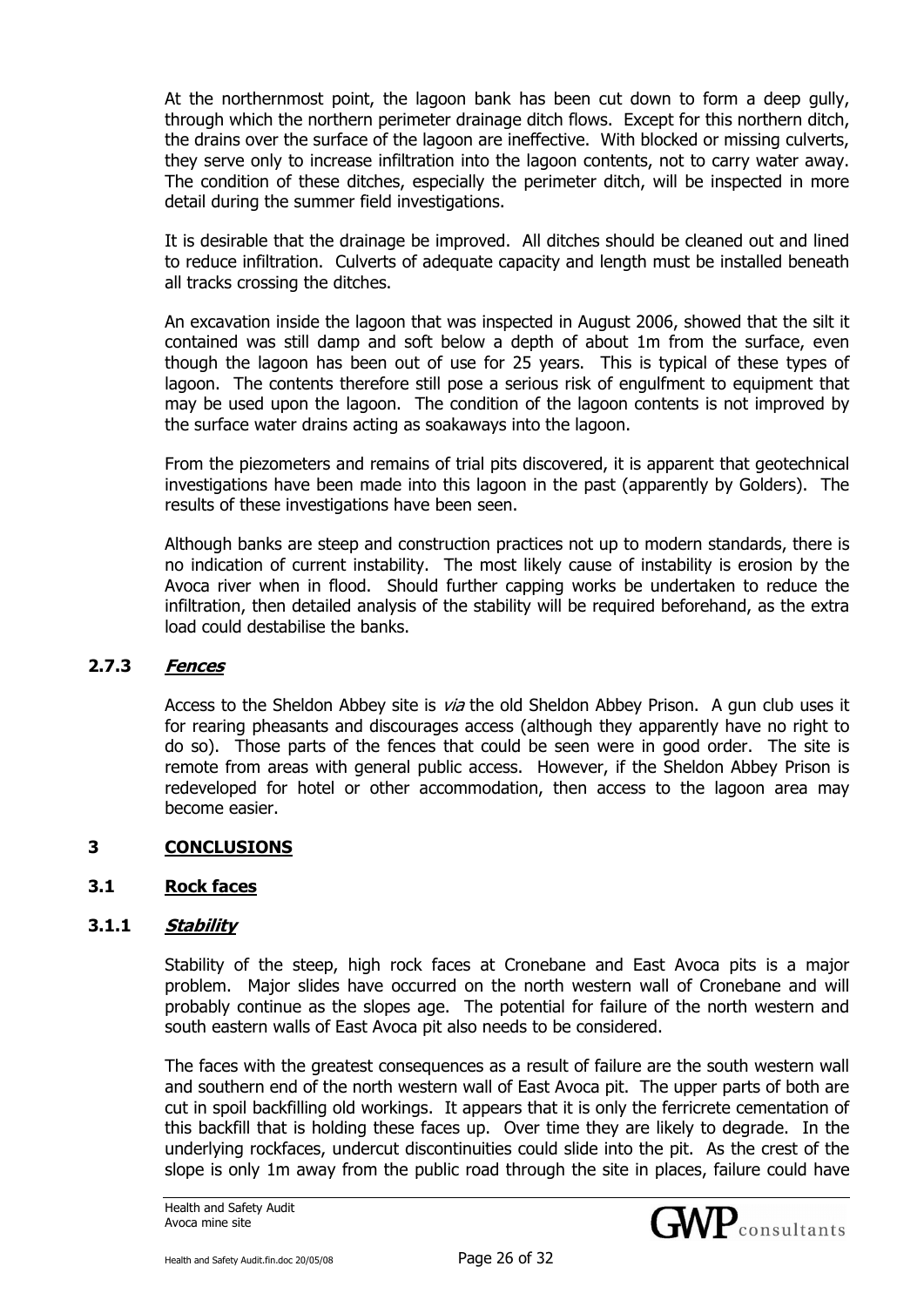serious consequences. Partial backfilling of these pits is recommended to improve stability (see also section on rockfall).

In West Avoca, all the pits have already been partially backfilled. The risk of failure of these faces is greatly reduced. There is still a problem with the southern faces of Weaver's Lode open pit, where the remaining rock faces, although low, are overhanging. To prevent slabs detaching from these faces, it is recommended that the remaining southern faces of Weaver's Lode open pit be backfilled. A slab slide from the faces of Pond Lode pit seems to have occurred during 2007. The stability of this rock face will need to be addressed by the current owners of the landfill site.

## **3.1.2 Rockfall**

Rockfall from the high rock faces and also from undercut spoil slopes is apparent in many locations in the Avoca site. Rockfall, by its frequency, is the major cause of injury in quarries if people are constantly present. The ragged nature of some of the rock faces causes the trajectories to be quite erratic. Rockfall analysis of potential trajectories indicates that in both Cronebane and East Avoca pits, the danger zones constitute the entire pit floor.

Complete removal of the risk would require near complete backfilling of both Cronebane and East Avoca pits. This would require about 1.5Mm<sup>3</sup> of fill, which is more than is readily available. The risk can be reduced to manageable levels by partial backfilling. Rockfall analysis shows that by reducing face heights to 20m rock trap banks of reasonable size will be able to contain the rockfall (see Drawing No. 23). These banks will need to be 2m high with a crest 4m from the rock face. The quantity of backfill would then be reduced to about 0.65Mm<sup>3</sup>. This is available from Mount Platt and the environs of East Avoca pit.

If the danger of slope instability and rockfall is removed, then the floor of the pits may be used to beneficial effect, rather than being left unused, as at present.

The danger of rockfall from the residual faces of pits on the West Avoca side is generally lower. However, the remaining northern face of West Avoca pit is still 20m high and people are working below it on a daily basis, although not present for any great length of time. It is recommended that a rock trap bank be installed to control the travel of rock blocks.

#### **3.1.2 Falling hazard**

The other main risk from the high rock faces is of people and animals falling over them. We are not aware of any such incidents having occurred over the past few years, but the risk will always be present when access may be obtained to the crest of the rock faces. Only complete backfilling would entirely remove this risk.

#### **3.2 Tips and lagoons**

#### **3.2.1 Volumes**

Any estimate of volume of the many tips and lagoons can only be approximate because of the lack of any surveyed base levels. However, the overall volume of waste above ground is about 8.5Mm<sup>3</sup>, of which 7.5Mm<sup>3</sup> is tailings at Shelton Abbey silt lagoon. Of the remainder, there is another 130,000m<sup>3</sup> of silt in the Emergency silt lagoon south of White Bridge. The rest is some  $870,000$  m<sup>3</sup> of coarse discard, of which some  $660,000$  m<sup>3</sup> is in Mount Platt

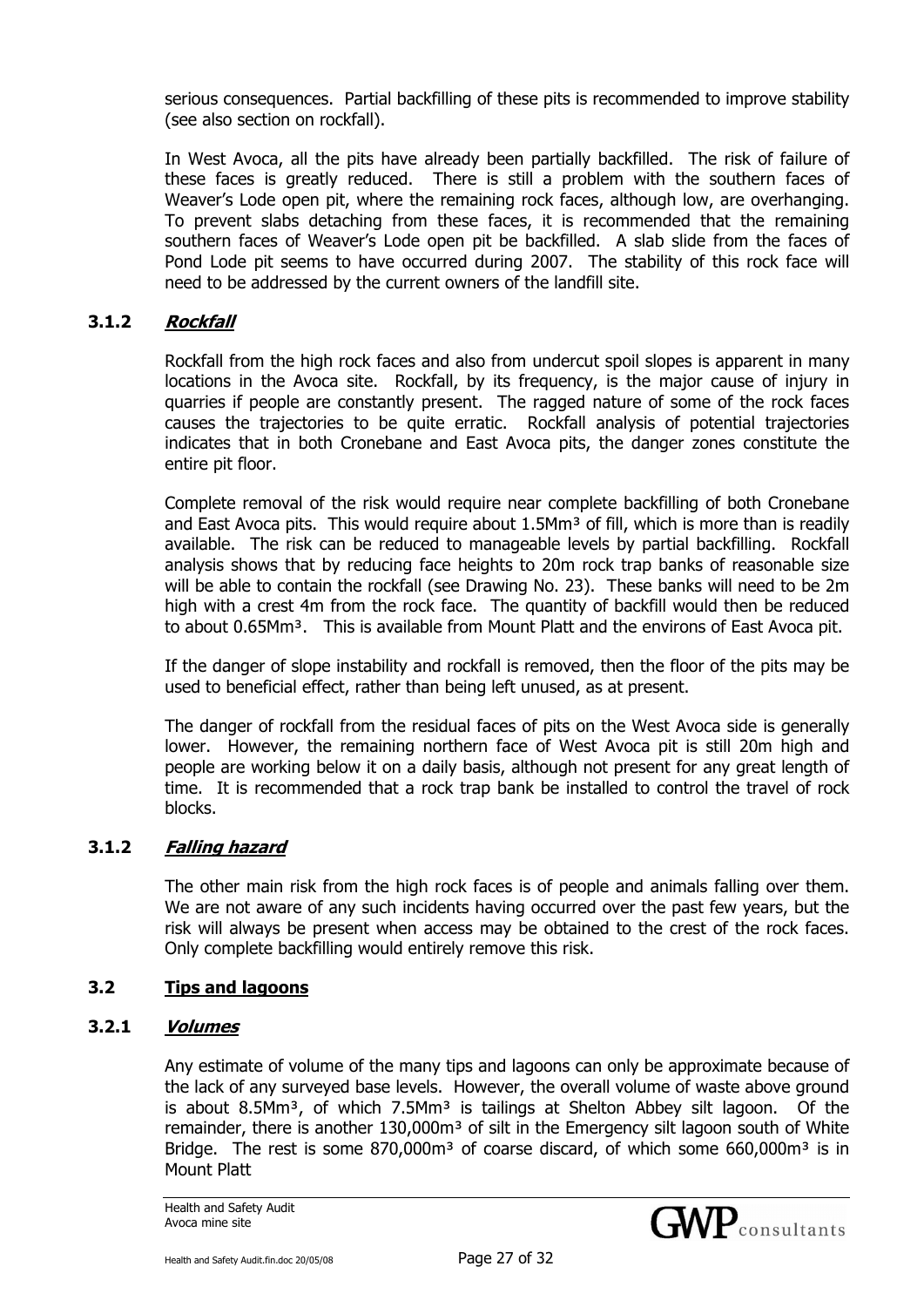Computation of volumes of waste below ground is even more approximate, because of a lack of survey data of the pits before infilling or indication of depth of fill in collapsed stopes. However, there is probably about  $500,000<sup>m3</sup>$  below ground, excluding stope fill emplaced to prevent collapse during mining. This figure includes some  $100,000m<sup>3</sup>$  of silt in the North Lode silt pond.

#### **3.2.2 Lagoons**

The main Shelton Abbey impoundment appears to have been constructed primarily of tailings, with some layers of rounded gravel. The initial starter bank for the lagoon appears to have been the flood defence bank along the Avoca river. Currently, the dam appears to be stable. However, a rise in internal water table (consequent, for example, on increased infiltration) could lead to failure. The tailings pond requires a more effective cap and drainage system. The current drains on the top surface of the lagoon appear to be more effective at infiltrating water into the body of the lagoon sediments than removing it from the surface. This needs to be remedied, by cleaning out and lining all ditches and installing effective culverts beneath all tracks crossing ditches.

The drain across the top of the emergency silt lagoon also promotes infiltration into the silt deposits. Similar measures should be employed to improve the drainage. An old small failure of the bank (EL2) is apparent where the surface water drain passes through the outer bank, possibly due to erosion. The retaining wall at the south eastern corner of the lagoon is being undermined by river erosion.

There is a possibility of the silt within the North lode silt lagoon washing into underground cavities, causing subsidence at the surface.

The gold leaching reservoir dam (CR15) in Cronebane pit needs attention unless people can be excluded from the pit. If, as is recommended, the base of the pit is infilled, then this problem will be removed.

## **3.2.3 Tips**

The many rock tips generally show little, if any, signs of major instability. Where undercut by subsequent excavation (or possibly shaft collapse), small scale failures are apparent (especially at Tigroney (TI49, EA161) and West Avoca (WA33)). The stability is enhanced by the ferricrete cementation of the outer faces. However, this does allow some large blocks of rocklike material to fall out.

The steepness of the slopes and height of Mount Platt call for caution regarding its apparent stability. There are a number of factors,  $e.g.$  rising water levels, that could alter its current condition.

Surface erosion is a problem. Erosion of the finer material allows larger blocks to roll down the slope, with potential harmful consequences. Some large gullies have formed on Mount Platt (CR30, CR34). The debris from one of these (CR30) blocks drainage channels. The gully has also allowed large angular rock boulders to roll down slope, one at least impacted the boundary fence, being stopped by a concrete fence post from running onto the track.

The West Avoca spoil tip (EL18) above Road Adit shows many angular boulders which could reach the road if disturbed. Whilst the tree screen may stop many rocks, a rock trap fence would be desirable.

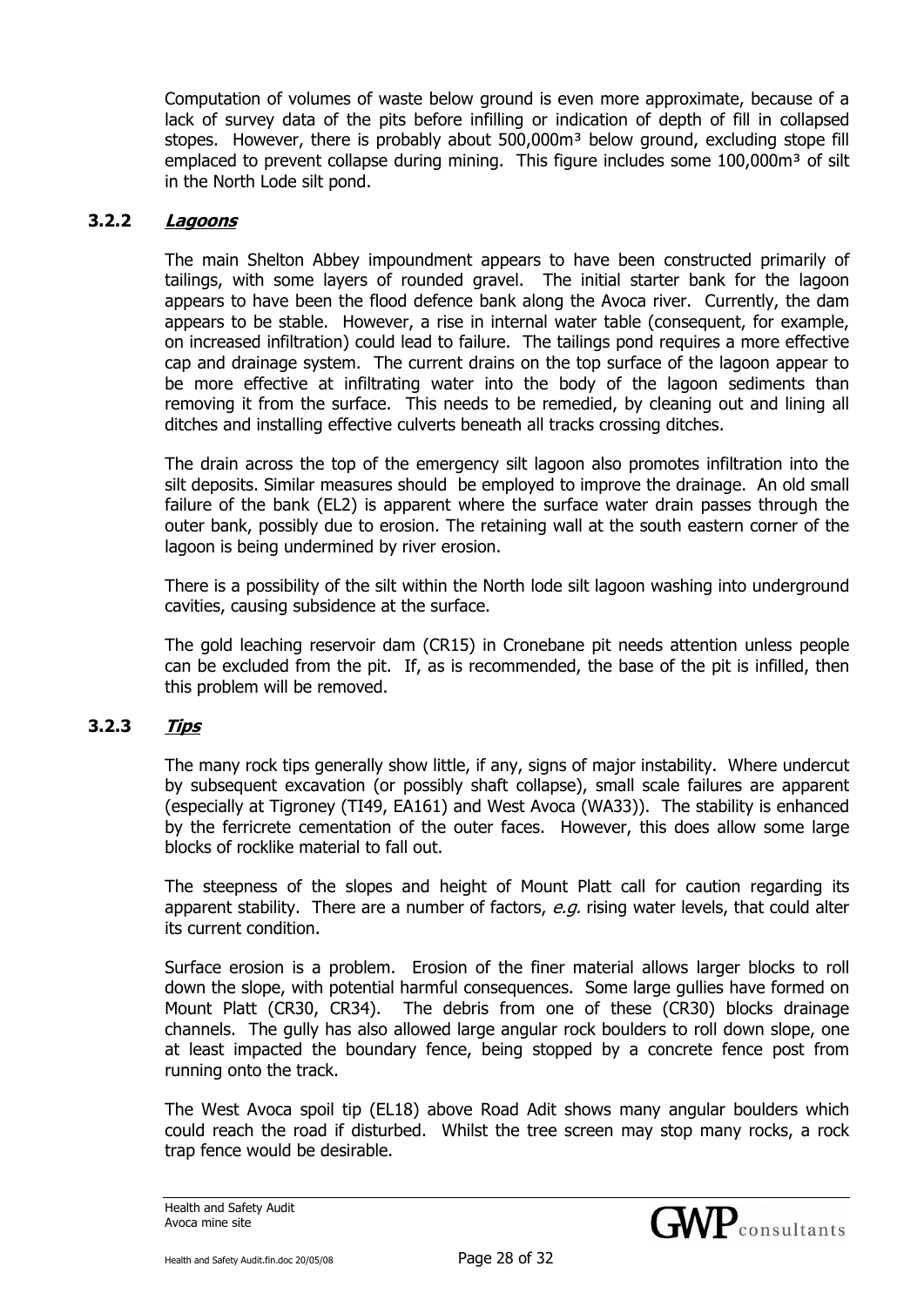The spoil heaps in the Connary area appear to be being excavated for fill or aggregate. This could be a hazardous procedure because of the probable presence of open shafts beneath the spoil. If the excavation forming the builders yard at CO118 is extended any further, it could well intersect two shafts.

# **3.3 Adits**

There are two partially open adits with easy access from a public road and no fencing at the Tigroney part of the site. These are the 850 adit (TI48), accessing the last underground workings at Tigroney mine, Eastern Avoca and the nearby Inclined (Branch) Entry (TI51) to the Tigroney Deep Adit. Both were originally walled up and (apparently) covered with spoil. In both cases, the spoil has been dug away and the concrete block walling partially broken down, allowing easy access to the interior of the adit. The physical condition of both adits appears to be good. A barrier should be installed as soon as possible. A locked gate would be the best barrier to install, as this allows for bats and also easy inspection of the portal lining.

Security arrangements at other adits will also need to be reviewed. Both Wood Adit (EA155) and North Adit (EA152) are open, and, although partially flooded, can be entered. However, neither is easy to find or close to areas to which the public have access. Both should be gated.

Examination of the mouth of the Deep Adit (TI41) in the Tigroney area indicates the possibility of collapse of the portal. It appears to have been infilled where it passes beneath the main Rosslare to Dublin railway line. It is also the main drain to the entire eastern side of the Avoca mines, hence its condition is important. Blockage of the pipe drain through the infill could give rise to contaminated water emerging at other sites up the hillside. As access to the adit has been prevented by the infill, it is not possible to inspect the condition of the adit or pipe beyond the blockage.

The Cronebane Shallow adit (EA146) is close to a publicly used track. Entry would be difficult due to the depth of water. However, rotting timbers may give way, precipitating inquisitive explorers into the acidic mine water.

Some adits give no cause for concern. The Road adit (EL16) in West Avoca has recently been rebuilt and gated and is secure. The Kilmacoo adits (North (CO115) and South (CO119)) are infilled and safe, as is the Madam Butlers Adit (CR60).

## **3.4 Shafts**

Two shafts were found to be open, Air Shaft (WA19, West Avoca) and Farmers (EA139, East Avoca). Since initial inspection, Farmers shaft has had a steel grate placed over it. Permanent caps are required Several alternative schemes are possible, apart from the thick concrete slab and plug. Use of a "Clwyd cap" type (see Drawing No. 24) would preserve many of the features of these two shafts, whilst making them safe for access by the public and permit bats to continue to roost in the shafts. A Clwyd cap is a steel framework that extends several meters beyond the shaft collar. The base is buried in a trench dug around the shaft, to prevent the cap from being easily removed. If the top of the shaft collapses, the cap will trap the debris and block the shaft.

While many shafts have been capped, the condition of some of the caps appears doubtful. The worst is Whelan's pit, West Avoca (WA22). Here poor quality materials appear to have been used. All concrete used in capping operations must be sulphate resisting and use clean aggregate. At Connary (Area 5), the Reed's shaft cap (CO13) was seen to have

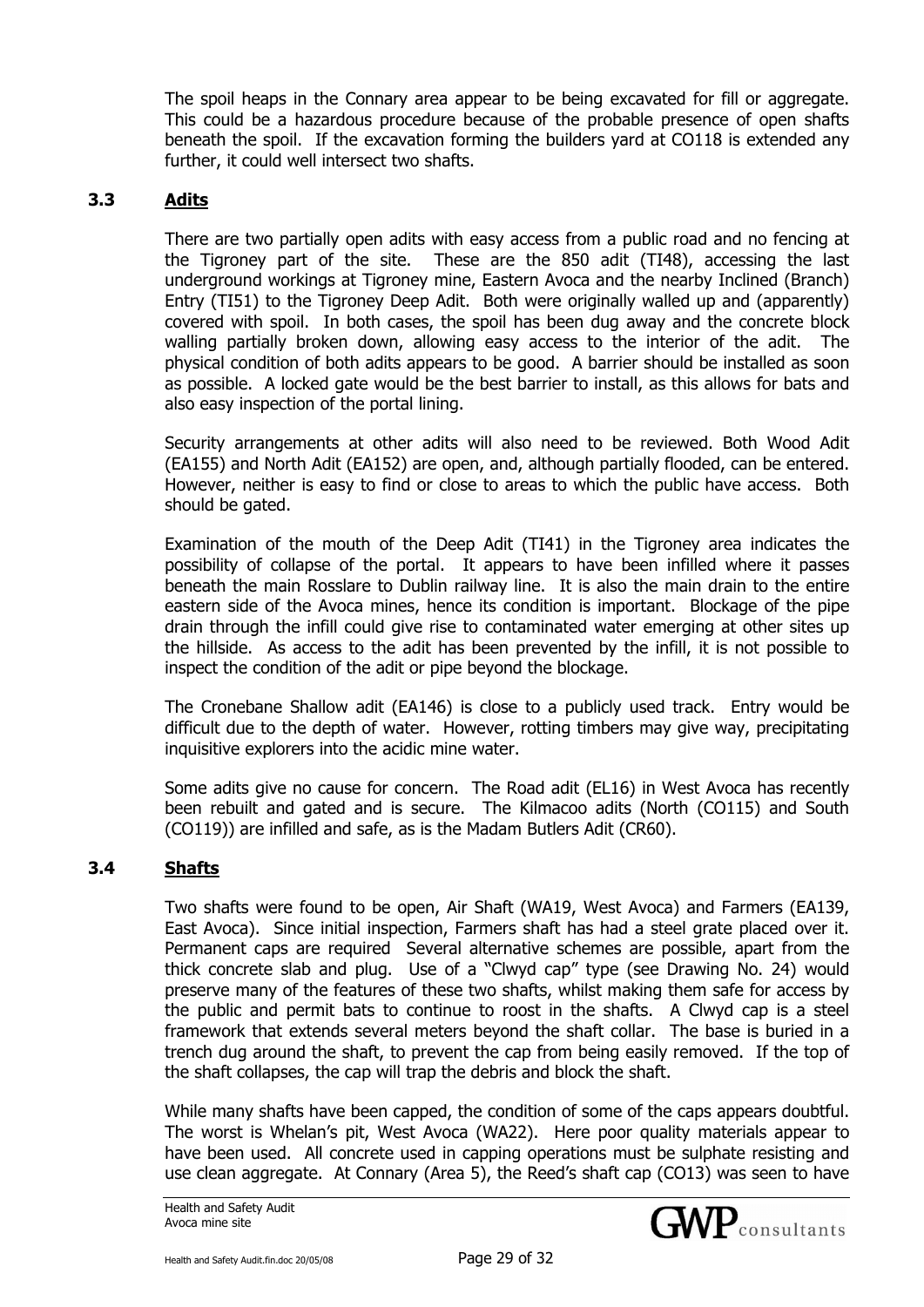a void developing alongside. This appeared to be due to inadequate depth of founding of the cap, allowing soils to slip into the shaft void beneath the cap foundation. This also needs urgent attention, as the site is accessible to children (indeed, from the holes made in the fence, appears to be considered a play area). At least two other shaft caps, Barry's (CO11) and Wheatley (WA32), appear to be only just wide enough to cover the shaft opening and hence could be vulnerable to similar void formation should the lining collapse.

Many shafts appear to have run in, leaving circular depressions. This includes several possible shafts, not shown on the maps. At least one shaft (associated with Baronets Engine House) has not been located and appears to be buried in spoil. This may be a source of considerable risk (see below). Two shafts (CO106 and CO107) west of Connary Engine shaft appear to be actively collapsing  $-$  the depressions appear to have grown slightly between April and October 2007.

# **3.5 Void migration**

Over considerable areas the waste appears to have ferricrete cement on the outer surface (a product of evaporation of iron rich water). This cementation may give a false sense of security in places. At one location in West Avoca (WA12), a cavity has formed in the waste (probably due to internal erosion of spoil into underground cavities), and has reached the surface. It appears to have increased in size over the past year. Such voids pose a serious threat to human and animal health, as their presence within an area of open ground may be completely unexpected.

In the same general area of fill in West Avoca, two circular depressions (WA11) have been noted. These may be crown holes, a type of feature due to progressive collapse of the roofs of workings meeting the surface. The Connary area also has examples of probable collapse of workings. The large depression at CO19 probably reflects collapse of the underlying 9 Fathom workings, some 11m below. The depression at CO21 could also be a collapse into the Kilmacoo North (9 Fathom) adit, although its shape makes it more likely that it is an uncharted shaft collapse.

The feature now known as Wood Shaft (EA153) is also possibly a collapse structure and not a proper shaft. No shaft is shown at this location on any mine plan. The Wood shaft shown on mine plans was some 90m to the east, and destroyed in the stope collapses of the 1970s.

Other cavities could pose risks of sudden collapse, especially if water levels rise and fall. The large area of backfilled stopes downhill of East Avoca pit are a potential location for such void migration. The Baronets Engine House shaft, located in this area, would be a particular concern.

Although all shafts and adits for which we have found records have been shown on the plans, many unrecorded mine entrances, now buried in spoil, may exist. There is one adit (WA35), now blocked with a wall, that does not appear on any plan that we have seen. Neither the mine plans nor the OS plans are comprehensive. For example, three shafts are shown on the plan that Weavers produced with his paper of 1819, which appear on no other plan. One of these shafts certainly disappeared in the progressive collapses of the Tigroney mine stopes c1864, but the other two, adjacent to the Tigroney Deep adit must still exist. It is possible that the cavities in tips visible at TI49 and EA161, are a consequence of collapse of these shafts.

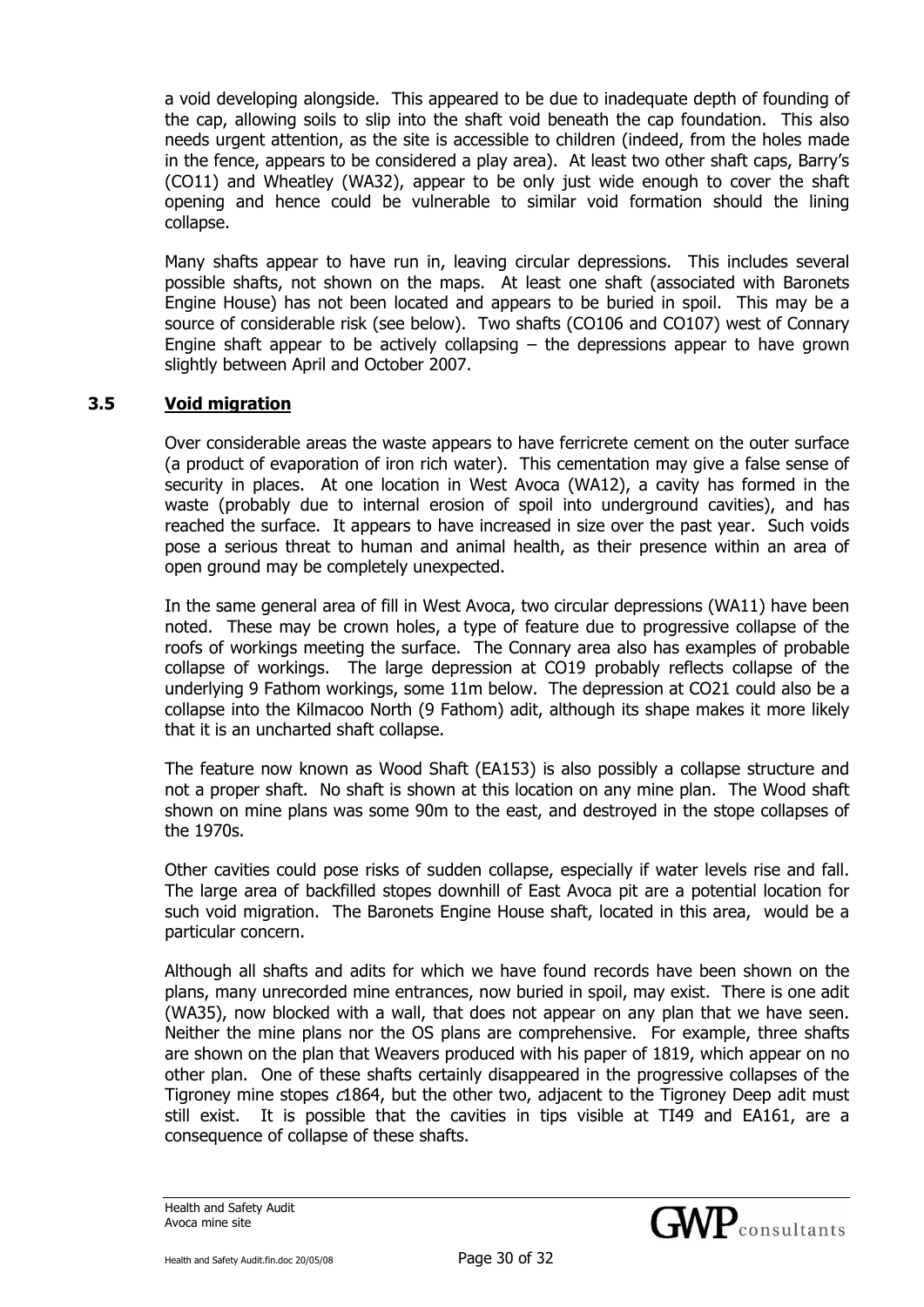Neither do shafts and adits always appear in the same place on different plans. The biggest discrepancy is 74m for the Kilmacoo South adit. As this adit is no longer visible, it is not possible to be certain of its exact position. When compared with the positions shown on the mine plans with those accurately surveyed in October 2007, errors of 8m or more were found in the relative positions of some shafts ( $e.g.$  Farmers shaft and Reeds shaft). Thus the position of shafts now buried in spoil could also be in error by many meters. Because of the presence of the numerous shafts and mine workings and these uncertainties in their location, building should not be permitted in any of the known mining areas without adequate site investigation having been undertaken.

#### **3.6 Buildings**

Many of the nineteenth century engine houses and tramway remains have been conserved by recent works, although some appear to require further attention and all will require ongoing maintenance.

Williams Engine house (EA134) contains a number of dangerous sections and needs attention. The risks imposed by this building are high because there is easy access – the gate in the surrounding fence having been removed. The lower western window arch on the northern side has a missing keystone, leading to loose stones and potential instability of the wall. There are several unprotected drops. The worst is above what is believed to be the stoking hole to the boilers (EA135). This is partially covered by a thin rotting piece of plywood and constitutes a serious risk.

There are no parapets to the Tramway Arch (WA8). This constitutes a risk of falling to anyone on top of the arch.

#### **3.7 Tigroney ore bins**

The remains of the twentieth century storage bins (TI45) in the Tigroney mine area are in far worse condition than the nineteenth century remains. One of the main steel support beams for the southern bin has serious corrosion damage, as have several other structural components. This damage appears to have occurred mainly where water that has become acid laden from passage through the ore in the bins has dripped onto the steelwork. The wooden crib wall alongside the bins also shows signs of decay. It also appears to be leaning forwards.

The roadside location makes failures potentially dangerous. It is recommended that this structure be shored up or removed as matter of urgency.

## **3.8 Fencing**

The open pits and shafts are surrounded by chain link security fencing with 3 strands of outward leaning barbed wire above. However, these fences have been breached in numerous locations (even to the extent of knocking down fence posts), making public access to the pits easy. The fencing does act to deter access to the crests of most (but not all) high rock slopes, but cannot be considered to be an adequate safety measure on its own in the long term. Even new fencing appears to be readily breached, as shown by Air Shaft in West Avoca. Many holes in the Cronebane and East Avoca area fences were repaired in September 2007. By mid October, new holes had appeared. Most breaches appear to be by cutting (or unravelling) the chain link or by detaching the chain link from the stretcher wires to enable the chain link to be depressed or lifted. The resulting holes allow children and animals ready access to the pits and shafts. Adults going to their rescue will be impeded by first having to find the holes.



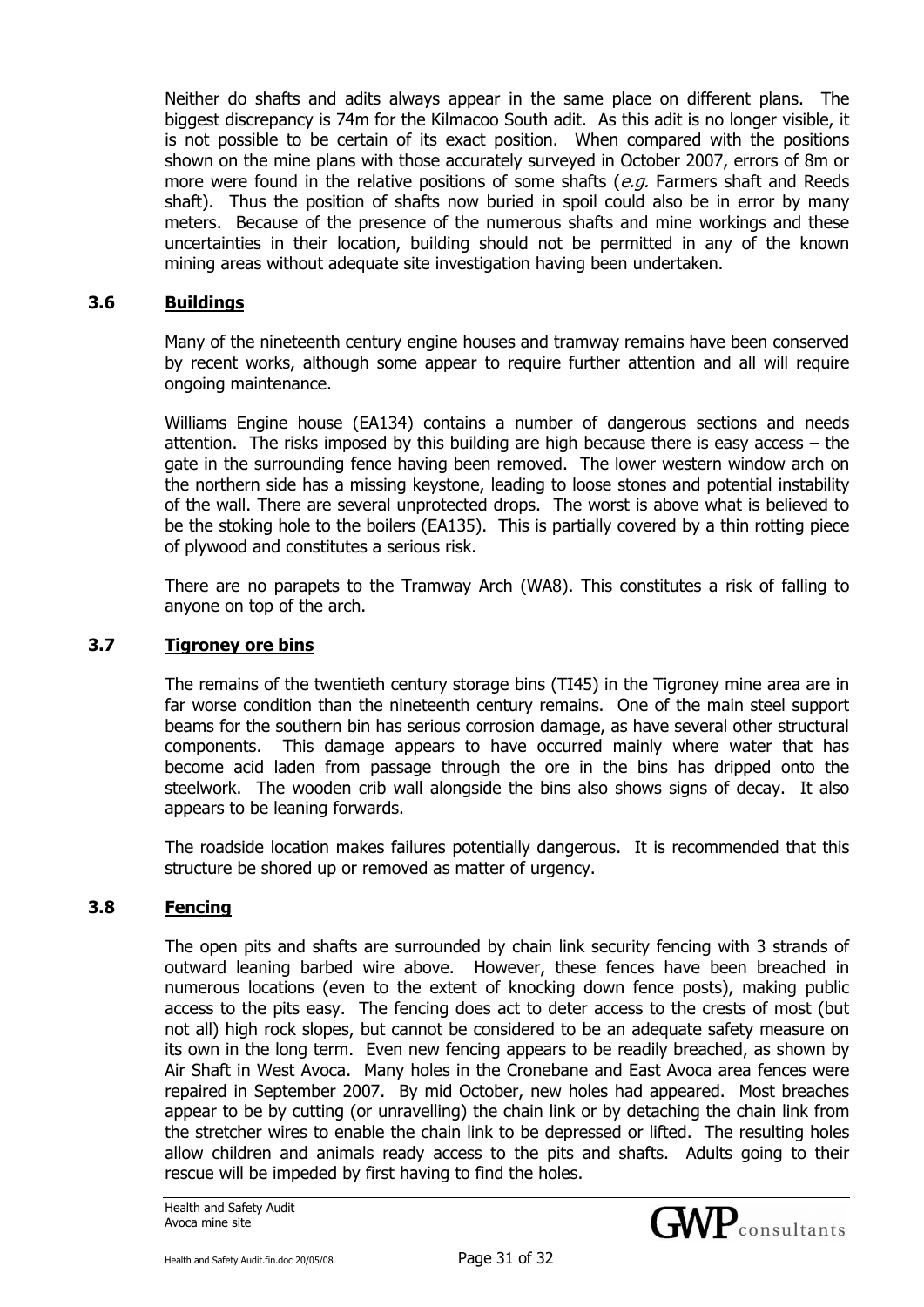Whilst nearly all holes appear to be deliberate acts to gain entrance, one at Connary Crossroads appears to be due to carelessness on the part of people erecting a new signboard.

The type of fencing employed needs to be reviewed. If it is required to keep people out, then a more secure type will be required - welded mesh with welded or crimped ring binders, possibly using tougher wire which is resistant to wire cutters (see Drawing No. 25). Intermediate spreader bars should be included to prevent lifting the bottom, or depressing the top of the wire mesh between posts, as happens currently. Gates should be installed in all fences, to allow access for inspection. Such fencing will be expensive, and could still succumb to prolonged assault.

It could be considered the current fencing is too elaborate. If it is accepted that determined people will always gain access<sup>2</sup>, then a lower fence which they can surmount without cutting may be desirable. The fence, combined with danger signs, would indicate access is prohibited. If people insist on getting in, they would not damage the fence sufficiently to allow animals and children into the danger areas. (Note: This system is employed at many UK shafts.) It should be noted that if adequate security measures (in the form of gates and caps) are present, then security fencing should not be required around adits and shafts.

#### **3.9 Inspection and Maintenance**

Unless completely infilled or demolished, the old mine features will continue to decay and pose a risk. Buildings may have been renovated, but they will also be subject to decay. Thick undergrowth around Engine Houses in particular can obscure basements and steep drops. Fencing will be attacked. A regular annular inspection regime of the structures should be instigated, with maintenance as required. This will be imperative if visitors are to be encouraged to visit the sites. In view of the repeated vandalism of the fences, there needs to be a programme of increasing public awareness of the hazards posed by the mine workings.

**GWP Consultants** 

**March 2008** 

j



 $2 \t{I}$  It may be noted that the only unbreached fences found in the April survey were around capped shafts.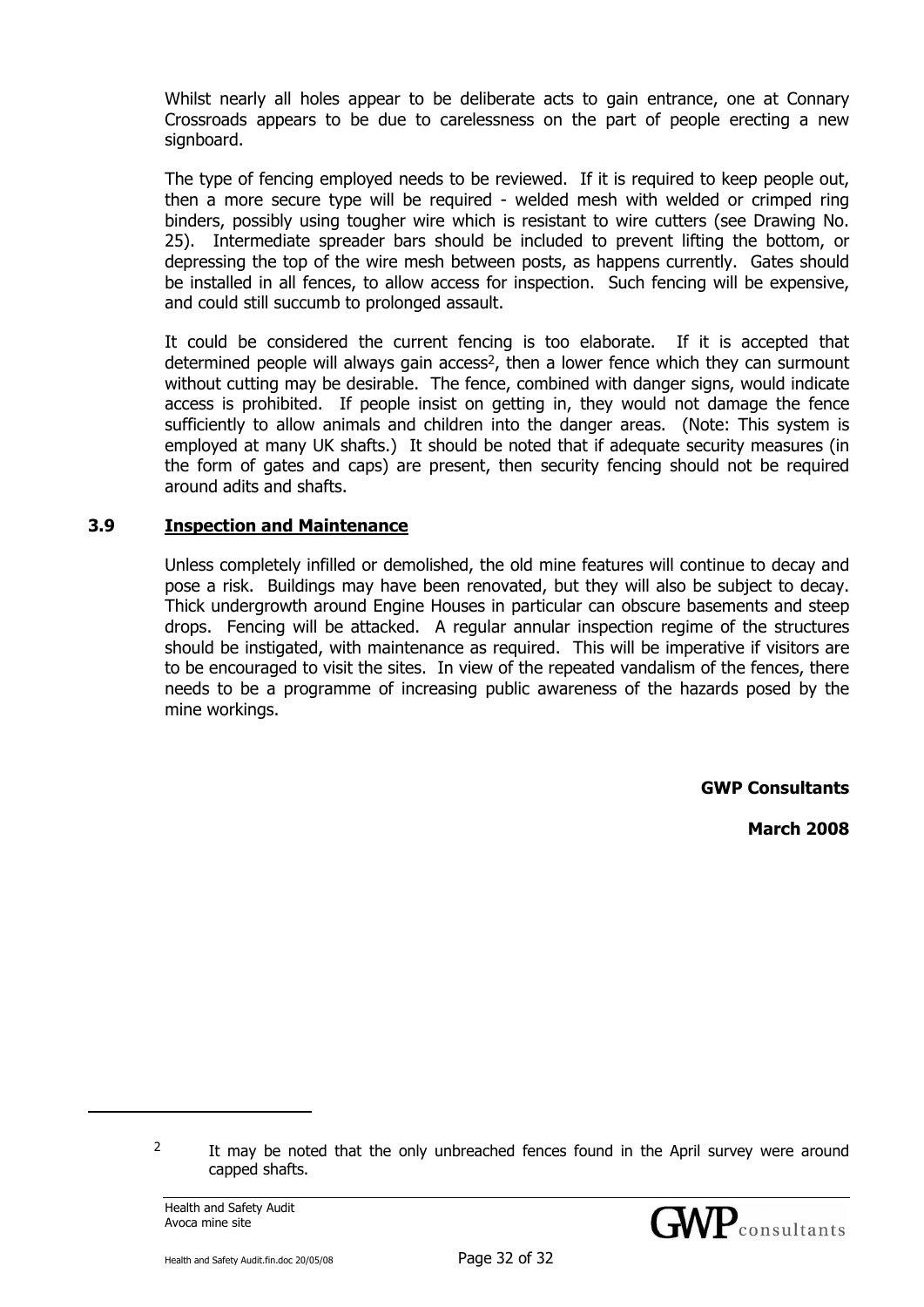# **Table 1 Condition of known shafts**

| <b>Risk</b><br><b>Northing</b><br><b>Remarks</b><br>Reference Type and name<br><b>Condition</b><br><b>Easting</b><br><b>Level</b>                                                                                                                                                                                                                                                                     |  |
|-------------------------------------------------------------------------------------------------------------------------------------------------------------------------------------------------------------------------------------------------------------------------------------------------------------------------------------------------------------------------------------------------------|--|
| 321057.568 183790.030<br>CO <sub>7</sub><br>Crown hole<br>234.230<br>Depression, roughly circular in shape and with steeper sides than other depressions. Possibly indicating a collapse.<br>Depression<br>Low                                                                                                                                                                                        |  |
| 321070.465 183716.178<br>Capped with a substantial concrete slab, 4x3m. A vent is positioned in the cap. The cap appears in good condition. Shaft<br>CO <sub>8</sub><br>Shaft: Connary<br>239.434<br>Capped<br>Low                                                                                                                                                                                    |  |
| dipped through vent, dry to below 100m. (<139mAOD).                                                                                                                                                                                                                                                                                                                                                   |  |
| 321035.594 183691.109<br>Cap 2x2m, although a different construction to the Connary shaft. Concrete covered with tarmac. Metal pole to mark the<br>Shaft: Barry's<br>239.728<br>CO11<br>Capped<br>Low                                                                                                                                                                                                 |  |
| location. There is no vent. The cap appears to be in good order.                                                                                                                                                                                                                                                                                                                                      |  |
| 321030.649 183601.485<br>Square cap, 2x2m, concrete covered with tarmac and coarse stone and with a metal bar noting the location. Void has<br>Shaft:Reed's<br>Capped - void<br>High<br>234.506<br>CO13                                                                                                                                                                                               |  |
| alongside<br>developed in the ground at the side of cap, indicating void migration from the shaft, probably due to deteriorating lining.                                                                                                                                                                                                                                                              |  |
| The void has been covered by barbed wire and a metal rack. Note: Mine plan shows shaft 8m to the east of surveyed<br>location.                                                                                                                                                                                                                                                                        |  |
| 321029.721 183627.997<br>Shaft: Old<br>236.344<br>Spoil heap. Circular with a severely depressed centre, now filled with waste and trees. Indicates the site of a collapsed<br>CO14<br>Collapsed<br>Medium                                                                                                                                                                                            |  |
| shaft, marked as "old shaft" on mine plan.                                                                                                                                                                                                                                                                                                                                                            |  |
| 321029.452 183611.614<br>Wet and ponded area. This is in a direct line between the capped shaft (CO13) and the apparently collapsed shaft below<br>233.928<br>CO15<br>Crown hole<br>Depression<br>Low                                                                                                                                                                                                 |  |
| the spoil heap(CO14). May indicate a shaft or more likely a local collapse of a workings.                                                                                                                                                                                                                                                                                                             |  |
| 321013.500 183635.400<br>Shaft: Vale's<br>Medium<br>234.095<br>Depression in the ground.<br>CO16<br>Collapsed                                                                                                                                                                                                                                                                                         |  |
| CO19<br>321277.560 184070.590<br>Large depression. c5m wide by c8m. 2 distinct areas of wet ground. Probably collapse of crosscut from 9th Fathom<br>Crown hole<br>Collapsed<br>Medium<br>216.390                                                                                                                                                                                                     |  |
| (Kilmacoo North Adit) level.                                                                                                                                                                                                                                                                                                                                                                          |  |
| Crown hole<br>321306.933 184131.812<br>216.065<br>CO21<br>Collapsed<br>Area of fill with circular depression in it, indicating a potential workings collapse. The depression is c.3m deep.<br>Low                                                                                                                                                                                                     |  |
| 321334.795 184120.884<br>Shaft?<br>CO22<br>Small depression c.0.5m deep with shallow sides.<br>Depression<br>220.524<br>Low                                                                                                                                                                                                                                                                           |  |
| Shaft?<br>321355.777 184133.518<br>Area of different vegetation, almost reedy and very dense. The area is $c$ 2-3m wide and $c$ 8m long.<br>CO <sub>23</sub><br>Depression<br>222.010<br>Low                                                                                                                                                                                                          |  |
| Shaft?<br>321318.249 184069.923<br>In grass border in NW quadrant of crossroads is a small depression c30cm wide. Contains a circular pipe with water and<br>CO <sub>25</sub><br>220.973<br>Depression<br>Low                                                                                                                                                                                         |  |
| waste/rubble on top.                                                                                                                                                                                                                                                                                                                                                                                  |  |
| 321029.649 183718.275<br>Circular depression c 2.7-3m wide, surrounded by spoil. Probable shaft collapse, signs of recent movement.<br>Shaft: Old Footway<br>Depression<br>237.986<br>CO106<br>Low<br>321038.244 183725.531<br>Shaft: Flat Rod<br>Circular depression c 2.7-3m wide, surrounded by spoil. Probable shaft collapse, signs of recent movement.<br>CO107<br>Depression<br>238.130<br>Low |  |
| 321420.678 183482.417<br>CO120<br>Kilmacoo South shaft<br>Filled<br>201.906<br>Low                                                                                                                                                                                                                                                                                                                    |  |
| Shaft filled, site grassed. Position from 1879 mine plan.<br>321361.526 183540.047<br>CO121<br>Kilmacoo South shaft<br>Filled<br>208.766<br>Low                                                                                                                                                                                                                                                       |  |
| Shaft filled, site grassed. Position from 1879 mine plan.<br>321313.586 183587.890<br>CO122<br>Kilmacoo South shaft<br>Filled<br>216.007                                                                                                                                                                                                                                                              |  |
| Low<br>Shaft filled, site grassed. Position from 1879 mine plan.                                                                                                                                                                                                                                                                                                                                      |  |
| 321238.197 183663.280<br>Filled<br>CO123<br>Kilmacoo South shaft<br>229.567<br>Low<br>Shaft filled, site grassed. Position from 1879 mine plan.                                                                                                                                                                                                                                                       |  |
| 321026.340 183558.680<br>Shaft: Harris<br>Nothing visible. Location of shaft from 1879 mine plan. Needs investigating.<br>CO124<br>Medium<br>229.659<br>Covered                                                                                                                                                                                                                                       |  |
| 320976.604 183187.066<br>Possible crownhole collapse – caved 680 adit croses line of Madam Butlers adit. Beyond CR56 – no indication of any<br><b>CR56</b><br>Crown hole<br>Collapsed<br>207.114<br>Low                                                                                                                                                                                               |  |
| collapse of workings.<br>320963.327 183179.980<br>Shaft<br>Mound of material next to an elliptical depression indicating shaft shown on Composite Mine plan. Depression c 3m long<br><b>CR57</b><br>208.994<br>Collapsed<br>Low                                                                                                                                                                       |  |
| by 2m wide and c 0.7m down from surface. The adjoining mound is semicircular around the depression, about 1.5m max.                                                                                                                                                                                                                                                                                   |  |
| above the ground level.                                                                                                                                                                                                                                                                                                                                                                               |  |
| 320977.217 183181.704<br>Shaft<br><b>CR58</b><br>Collapsed<br>Depression 1.3m deep from surrounding spoil level - about 7.2m wide.<br>208.454<br>Low                                                                                                                                                                                                                                                  |  |
| Shaft: Madam Butlers<br>320981.928 183178.130<br>207.106  Depression, depth 1.2m from top of surrounding spoil, 6.1m wide across. Some masonry walling which has fallen in<br><b>CR59</b><br>Collapsed<br>Low                                                                                                                                                                                         |  |
| evident in base. Probably completly filled in shallow shaft with cross cuts to Madam Butlers adit. Top of spoil c 3m above                                                                                                                                                                                                                                                                            |  |
| natural ground level.                                                                                                                                                                                                                                                                                                                                                                                 |  |
| Shaft: Williams<br>319979.838 182199.347<br>75.203<br>Shaft by engine house inaccesible due to undergrowth. Reported by Gallagher & O'Connor to be capped.<br>EA136<br>Capped<br>Low                                                                                                                                                                                                                  |  |
| High<br>320039.576 182439.442<br>Shaft open. The lining is vertically orientated stone. There is no sign of distress in the lining except at the top. Also a<br>EA139<br>Shaft: Farmers<br>Open<br>117.998                                                                                                                                                                                            |  |
| large stone missing leaving a hole in the liner which possibly held a beam. The top 1.5m from top of surround to top of                                                                                                                                                                                                                                                                               |  |
| lining is made up of current and historic supports mainly old rotten timber, iron, now very rusted, railings and mostly                                                                                                                                                                                                                                                                               |  |
| recent wooden sleepers. There is a fill of stone and fine material which appears to be badly eroded beneath the sleepers,                                                                                                                                                                                                                                                                             |  |
| other than that the lining below appears to be in a good condition. There is a 2m diameter degrading stone wall                                                                                                                                                                                                                                                                                       |  |
| surrounding the shaft. In April 2007, a climbing rope was seen attached to 2 concrete fence posts and descending the<br>open shaft. Also scaffold poles were left at the side of the shaft. There was a risk to humans and animals falling in owing                                                                                                                                                   |  |
| to the hole in the fence and lack of a cap. In October 2007, a steel grill had been placed over the shaft. Mineplan shows                                                                                                                                                                                                                                                                             |  |
| shaft 8m ENE of actual position.                                                                                                                                                                                                                                                                                                                                                                      |  |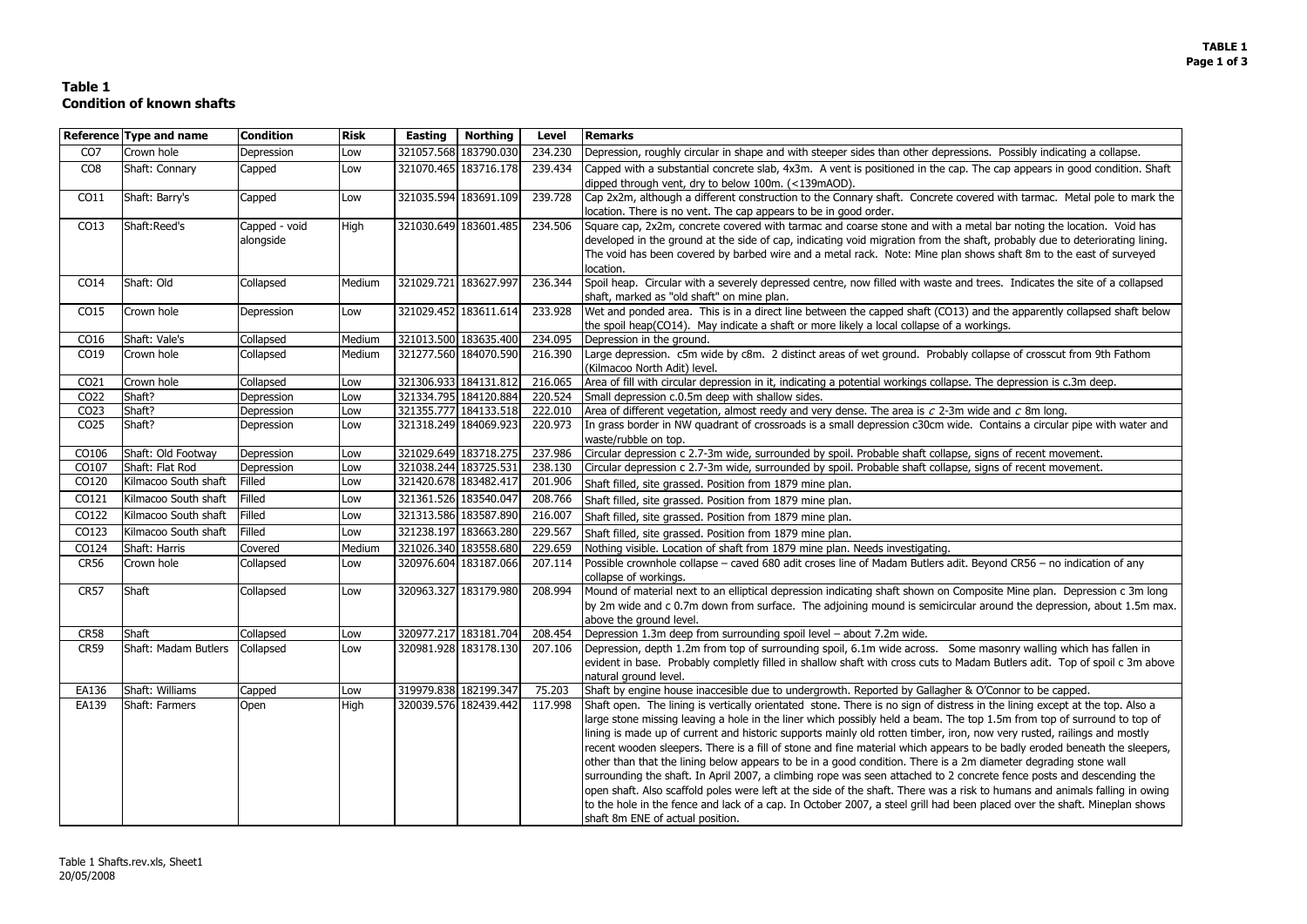| EA147                        | Shaft: Air          | Collapsed                 | Low         | 320374.528 182660.537                          | 180.481 | Shaft on line of Cronebane shallow adit. Is fenced and much of the surface is not visible due to dense vegetation. There                                                                                                                       |
|------------------------------|---------------------|---------------------------|-------------|------------------------------------------------|---------|------------------------------------------------------------------------------------------------------------------------------------------------------------------------------------------------------------------------------------------------|
|                              |                     |                           |             |                                                |         | are no breaches in the fence. A depression in surrounding spoil is visible suggesting collapse of shaft.                                                                                                                                       |
| EA153                        | Shaft: Wood?        | Collapsed                 | <b>High</b> | 320089.373 182652.775                          | 131.992 | Collapsed shaft, 6m diameter at surface and apparently circular in shape (possibly oval). The shaft appears to be 2x2m at                                                                                                                      |
|                              |                     |                           |             |                                                |         | base of hole. This is deep (5.5m) and there is a definite risk to humans and animals falling in.                                                                                                                                               |
|                              |                     |                           |             |                                                |         | Note: No shaft shown at this position on mine plan. Wood shaft on plan was some 83m to the east.                                                                                                                                               |
| WA1                          | Shafts: Twin        | Capped                    | <b>None</b> | 319446.544 181235.959                          | 128.457 | Twin shafts. Have an apparently competent concrete cap complete with air vents. The cap is 3m x 4m and has a brick built<br>surround.                                                                                                          |
| <b>WA11</b>                  | Collapse            | Depression                | Low         | 319344.569 181534.537                          | 163.029 | Depression in the fill adjacent to a spoil tip. There is no indication of a shaft or the mine workings map but this location is                                                                                                                |
|                              |                     |                           |             |                                                |         | near to an incline. This depression may therefore indicate collapsed shallow workings or possibly a collapsed shaft. The                                                                                                                       |
|                              |                     |                           |             |                                                |         | depression is quite wide (6m across) and 3m deep. There is no fencing around the feature.                                                                                                                                                      |
| <b>WA12</b>                  | Collapse            | Open                      | <b>High</b> | 319353.552 181572.376                          | 165.365 | Void in base of ditch by side of road. This is in the vicinity of old workings and may be the product of void migration from                                                                                                                   |
|                              |                     |                           |             |                                                |         | those old workings. The void would appear to be deeper than 2.5m and drops down at a steep angle, dipping to the SE/E.                                                                                                                         |
|                              |                     |                           |             |                                                |         | The void, in its current, open state is a physical risk to humans and animals of falling into it and in the immediate future                                                                                                                   |
|                              |                     |                           |             |                                                |         | should be fenced or similar. The void is 1m long by c.0.30m wide.                                                                                                                                                                              |
| <b>WA19</b>                  | Shaft: Air          | Open                      | <b>High</b> | 319115.789 181498.007                          | 194.033 | The shaft is open and has a surrounding wall with inner dimensions, 6m x 4m. The shaft has a cover of loose iron bars                                                                                                                          |
|                              |                     |                           |             |                                                |         | (tram lines), which are heavily rusted and rotting and can easily be moved. The shaft lining is visible and there are no                                                                                                                       |
|                              |                     |                           |             |                                                |         | signs of collapse inside.                                                                                                                                                                                                                      |
| <b>WA20</b>                  | Shaft: New Western  | Capped                    | Medium      | 319038.431 181417.609                          | 189.051 | The area is fenced off and heavily surrounded by gorse and brambles, which deny closer access to the features. As far as                                                                                                                       |
|                              |                     |                           |             |                                                |         | is visible, shaft appears open, and appears to be circular in shape and approximately 1.5m in diameter (according to                                                                                                                           |
|                              |                     |                           |             |                                                |         | Gallgher and O'Connor, it is capped). The fence has not been breached and due to the very difficult access, because of the                                                                                                                     |
|                              |                     |                           |             |                                                |         | natural vegetation and quite remote location, these shafts are not considered to be a very high risk. The topographic map                                                                                                                      |
|                              |                     |                           |             |                                                |         | shows a long depression immediately north of these shafts which may indicate collapsed shallow workings, related to the                                                                                                                        |
|                              |                     |                           |             |                                                |         | shafts.                                                                                                                                                                                                                                        |
| <b>WA20A</b>                 | Shaft: Inclined     | Collapsed?                | Low         | 319034.584 181429.948                          | 186.142 | Shaft, in same compound as New Western shaft. The Inclined shaft appears possibly 4m in diameter and open.                                                                                                                                     |
| <b>WA21</b>                  | Crown hole?         | Depression                | Low         | 319230.650 181591.126                          | 184.043 | Small depression in the ground which may indicate the location of a collapsed shaft. There are no old workings known in                                                                                                                        |
|                              |                     |                           |             |                                                |         | this area, though. The depression is highly vegetated and is c.3m deep and circular in shape. Could also be a fissure fill                                                                                                                     |
|                              |                     |                           |             |                                                |         | collapse.                                                                                                                                                                                                                                      |
| <b>WA22</b>                  | Shaft: Whelan's     | Capped - degrading Medium |             | 319396.594 181599.139                          | 160.688 | Shaft has a surround that is raised 1.5m above ground level. In the surround wooden supports are visible and a concrete                                                                                                                        |
|                              |                     |                           |             |                                                |         | cap covers the surround. The cap is marked by a metal, vertical stake. The edge of the concrete cap is crumbling and in<br>poor repair. Directly beneath the concrete cap a hole has formed into the shaft due to degradation of the surround. |
|                              |                     |                           |             |                                                |         |                                                                                                                                                                                                                                                |
| <b>WA32</b>                  | Shaft: Wheatley     | Capped                    | Low         | 319411.144 181683.322                          | 164.189 | Shaft capped according to Gallagher and O'Connor. The cap is covered in debris and condition not visible. Slight but minor                                                                                                                     |
|                              |                     |                           |             |                                                |         | depression in fill circular, 2m diameter is probable site. Hole in middle - probably for a pipe - now broken. Surrounding                                                                                                                      |
|                              |                     |                           |             |                                                |         | fence not breached.                                                                                                                                                                                                                            |
| <b>WA37</b>                  | Shaft: Drawing      | Capped                    | None        | 319473.957 181374.883                          | 127.259 | Shaft substantially covered - 4 corners have 0.6 x 0.6m concrete pillars which go into ground. On all 4 are 2 bolting                                                                                                                          |
|                              |                     |                           |             |                                                |         | plates, for old winding frame. Also along bench is a high and substantial concrete wall with 2 attaching bolts on it.                                                                                                                          |
|                              |                     |                           |             |                                                |         | Concrete cap is square structure 2.5m wide by 4m long.                                                                                                                                                                                         |
| <b>WA38</b>                  | Shaft: Margaret     | Capped - location         | Low         | 319622.524 181264.896                          | 83.789  | Shaft on line of Margaret adit. Postion shown on mine plans but no visible sign. The hillside is scalloped back and there is                                                                                                                   |
| <b>WA39</b>                  | Shaft?              | not certain<br>Depression | Low         | 319613.873 181242.892                          | 81.037  | a flat area at the base suggesting a location. Vegetation and hillwash probably obscure shaft.<br>A depression with what looks like mine timbering. Some (as at WA38) scalloping on hillside but less severe than WA38.                        |
|                              |                     |                           |             |                                                |         | No shaft shown on plans at this location.                                                                                                                                                                                                      |
|                              |                     |                           |             |                                                |         |                                                                                                                                                                                                                                                |
| <b>WA40</b>                  | Shaft Margaret Adit | Capped                    | Low         | 319641.776 181250.369                          | 77.195  | Concrete pad beneath milk churn in house garden. Shaft very shallow. Depression leads across garden along line of adit.                                                                                                                        |
|                              |                     |                           |             |                                                |         |                                                                                                                                                                                                                                                |
| <b>WA116</b>                 | Shaft: Vent         | Capped                    | Low         | 318963.186 181083.157                          |         | 163.108   Raised reinforced concrete cap. Height of surround uphill 1.64, downhill 1.32. Shaft surround is 4.1m dia. Breeze block                                                                                                              |
|                              |                     |                           |             |                                                |         | and cement build. Cement top with air vent. No signs of structural weakness and no signs of void migration around the                                                                                                                          |
|                              |                     |                           |             |                                                |         | toe of the structure. In good order. Farmer said they put a jam jar down the vent and got visibly clear water at 435 ft.                                                                                                                       |
|                              |                     |                           |             |                                                |         | depth.                                                                                                                                                                                                                                         |
| <b>WA118</b><br><b>WA119</b> | Shaft<br>Shaft?     | Filled?                   | Low         | 318892.033 181176.962<br>319152.962 181305.644 | 169.319 | Apparently old trial shaft not now visible. Presumed filled in with spoil.<br>154.538 Circular stone built structure oval 3.1 x 4.2 dia. Stone built +0.9m high on low side. 1.2m on high side (southern side).                                |
|                              |                     | Capped?                   | Low         |                                                |         | Most of it has been disturbed by the vegetation within and has collapsed. About half of it is intact. In the centre is                                                                                                                         |
|                              |                     |                           |             |                                                |         | substantial vegetation. Possible shaft?                                                                                                                                                                                                        |
|                              |                     |                           |             |                                                |         |                                                                                                                                                                                                                                                |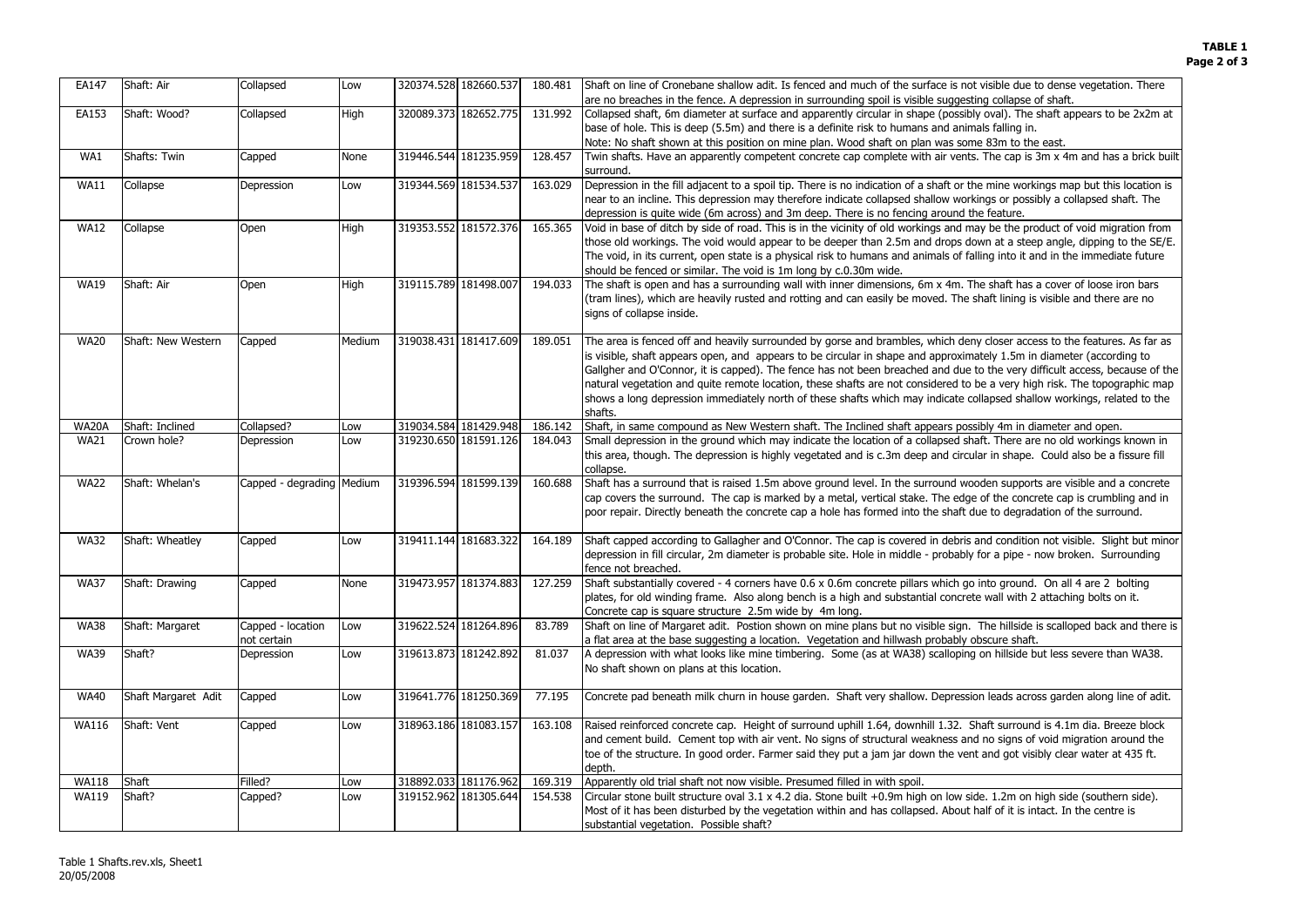| 319765.973 181497.870<br>69.283<br>Shaft: Ballygahan<br><b>WA125</b><br>Square, $c$ 3 x 3m breeze block and concrete cap. Sides only visible on the eastern, downslope, side. To the west is the<br>Capped<br>Low<br>slope of the landfill. One visible side of surround is $c$ 2m high, southern corner is damaged. Tree (Birch) growing in the<br>cover spoil (c 0.3m) on top of the concrete cap. Concrete block wall then cap of concrete above with tin for cover on top<br>$\lfloor$ Cap 0.25m thick – quite thin – some iron in it – rusting. Currently no risk but in time will need to check on the physical |
|-----------------------------------------------------------------------------------------------------------------------------------------------------------------------------------------------------------------------------------------------------------------------------------------------------------------------------------------------------------------------------------------------------------------------------------------------------------------------------------------------------------------------------------------------------------------------------------------------------------------------|
| decay and state of the surround.<br>After a review of mine plans this structure may actually be a water tank and the shaft may be buried c8m to the east of<br>this location.                                                                                                                                                                                                                                                                                                                                                                                                                                         |

Notes: Prefix CO - shaft in Connary area

Prefix CR - shaft in vicinity of Cronebane pit

Prefix EA - shaft in East Avoca area

Prefix WA - shaft in West Avoca area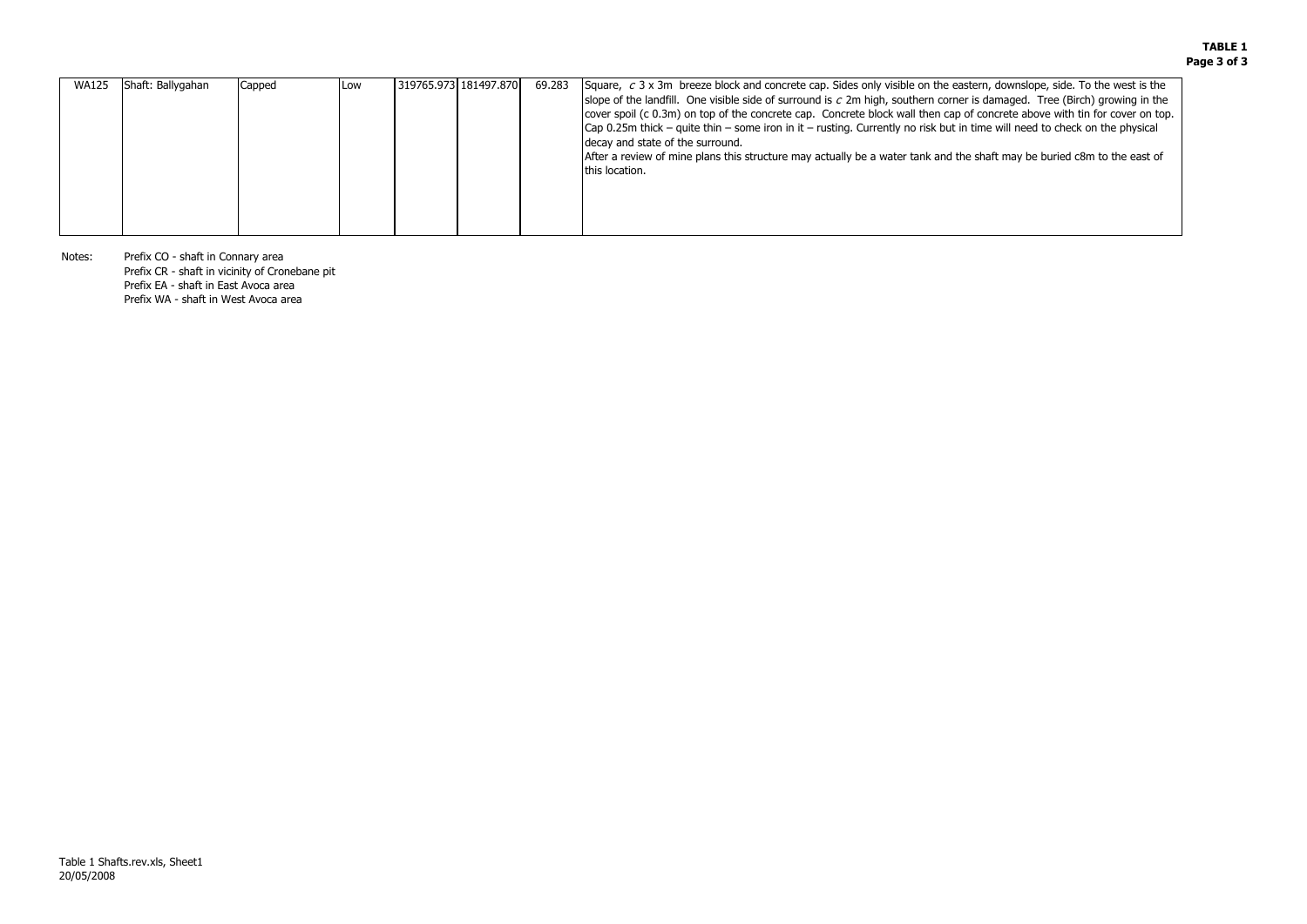| . Wooden supports visisble.                                                                                                                             |
|---------------------------------------------------------------------------------------------------------------------------------------------------------|
| hay flow into and through the stope. Accesible by                                                                                                       |
| require ropes for access.                                                                                                                               |
|                                                                                                                                                         |
| proximate. Would require ropes for access.                                                                                                              |
| require ropes for access.                                                                                                                               |
| require ropes for access.                                                                                                                               |
|                                                                                                                                                         |
| ted.                                                                                                                                                    |
| , probably discharging to the Tigroney Deep adit.<br>Frises at a low angle from the north and the top o                                                 |
| g much water.                                                                                                                                           |
|                                                                                                                                                         |
| g. Open height 0.70m, width at mouth 0.50m,                                                                                                             |
| and flooded. Can be seen to follow sinuous path<br>ırea.                                                                                                |
| near vertical sides and timber supports of adit<br>- hence the adit line still being exposed. At the<br>ening 0.9m. Height c 1.4m. Slot is probably due |
| ectly behind the wooden supports. Water<br>adit is fill and weathered rock.                                                                             |
| ce safe - no access. Remaining width 1.5m max o                                                                                                         |
| h. Major wood lintels and side supports. Also<br>- now partially broken out Spoil in front and                                                          |
| nt. The adit descends at a steep incline. Has in the<br>Original adit height 2m. Fetid stench.                                                          |
|                                                                                                                                                         |

# **Table 2 Condition of known adits and levels**

|             | <b>Reference Type and name</b>                           | <b>Condition</b>                              | <b>Risk</b> | <b>Easting</b>               | <b>Northing</b>              | <b>Level</b> | <b>Remarks</b>                                                                                                                                                                                                                                                                                                                                                                                                                                                                                                                                    |
|-------------|----------------------------------------------------------|-----------------------------------------------|-------------|------------------------------|------------------------------|--------------|---------------------------------------------------------------------------------------------------------------------------------------------------------------------------------------------------------------------------------------------------------------------------------------------------------------------------------------------------------------------------------------------------------------------------------------------------------------------------------------------------------------------------------------------------|
| CO119       | Adit: Kilmacoo South Filled                              |                                               | Low         |                              | 321491.428 183415.001        | 195.973      | Adit filled, site grassed                                                                                                                                                                                                                                                                                                                                                                                                                                                                                                                         |
| CO115       | Adit: Kilmacoo North Filled                              |                                               | Low         |                              | 321252.846 184225.850        | 205.794      | Adit infilled, pipe drain into roadside ditch                                                                                                                                                                                                                                                                                                                                                                                                                                                                                                     |
| CR8         | Stope: 14 Fathom                                         | Collapsed/filled                              | Low         |                              | 320981.340 183445.082        | 198.000      | Backfilled stope, c.1m wide and filled with altered black, light brown material including cobbles. Wooden supports visisble.                                                                                                                                                                                                                                                                                                                                                                                                                      |
| CR8A        | Stope: 23 Fathom                                         | Open                                          |             |                              | Medium 320977.987 183439.308 | 192.029      | An open adit observed at the base of the stope, with water in floor. Water from the pit pond may flow into and through the stope. Accesible by<br>paddling                                                                                                                                                                                                                                                                                                                                                                                        |
| CR10A       | Level: Mackay's 3<br>crosscut                            | Open - inaccesible Low                        |             |                              | 320807.221 183271.548        | 196.000      | An open adit level one third way up the northern face. Position and level approximate. Would require ropes for access.                                                                                                                                                                                                                                                                                                                                                                                                                            |
| CR10B       | Level: Heading from Open - inaccesible Low<br>Winne's?   |                                               |             |                              | 320873.911 183367.639        | 196.000      |                                                                                                                                                                                                                                                                                                                                                                                                                                                                                                                                                   |
|             |                                                          |                                               |             |                              |                              |              | An open adit level one third way up the northern face. Water discharge. Position and level approximate. Would require ropes for access.                                                                                                                                                                                                                                                                                                                                                                                                           |
| CR10C       | Level: Heading from Open - inaccesible Low<br>23 Fathom? |                                               |             |                              | 320901.563 183392.246        | 213.029      | An open adit level one third way up the northern face. Position and level approximate. Would require ropes for access.                                                                                                                                                                                                                                                                                                                                                                                                                            |
| CR10D       | Level: 16 Fathom                                         | Open - inaccesible Low                        |             |                              | 320906.963 183406.625        | 206.000      | An open adit level two thirds way up the northern face. Position and level approximate. Would require ropes for access.                                                                                                                                                                                                                                                                                                                                                                                                                           |
| <b>CR53</b> | Adit: Lodge                                              | Collapsed                                     | None        |                              | 321007.966 183096.974        | 193.561      | End of trench. Probably Lodge level (Weavers 1819 plan). Spring on 1909 map                                                                                                                                                                                                                                                                                                                                                                                                                                                                       |
| <b>CR60</b> | Adit: Madam Butler's Blocked                             |                                               | None        |                              | 321093.120 183088.036        | 188.015      | Farmer at Madam Butlers informed us that adit had collapsed in 1970s. Plugged and pipe inserted.                                                                                                                                                                                                                                                                                                                                                                                                                                                  |
| <b>EA39</b> | Stope: 53 Fathom                                         | Open - flooded                                | Low         |                              | 320236.862 182726.585        | 127.420      |                                                                                                                                                                                                                                                                                                                                                                                                                                                                                                                                                   |
|             | (Cronebane Deep)                                         |                                               |             |                              |                              |              | Incline into old workings, now partially submerged. Water flow from the quarry pond (April 07), probably discharging to the Tigroney Deep adit.                                                                                                                                                                                                                                                                                                                                                                                                   |
| EA40        | Stope: 53 Fathom<br>(Cronebane Deep)                     | Open - flooded                                | Low         |                              | 320210.048 182689.996        | 126.608      | Open stope about 7m wide. Discharge point for water within the East Avoca Pit. The stope roof rises at a low angle from the north and the top of<br>the feature is 2.5m above water level (April 07).                                                                                                                                                                                                                                                                                                                                             |
| <b>EA44</b> | Stope: 43 Fathom                                         | Open - flooded                                |             |                              | Medium 320320.673 182746.590 | 139.358      | Open stope - fissure in northern side. Deep hole with some rubble in base - flooded, producing much water.                                                                                                                                                                                                                                                                                                                                                                                                                                        |
| EA51        | Stope: Grass                                             | Open - inaccesible Low                        |             |                              | 320385.373 182824.153        | 165.600      | Open level half way up northern face, would require ropes for access                                                                                                                                                                                                                                                                                                                                                                                                                                                                              |
| EA146       | Adit: Cronebane<br>Shallow                               | Open - wash out? Medium 320274.602 182639.457 |             |                              |                              | 164.392      | Adit filled to near old roof level, roof timbers visible, material above washed out to give opening. Open height 0.70m, width at mouth 0.50m,<br>width internally 0.50+m. Needs a gate to make sure no risk.                                                                                                                                                                                                                                                                                                                                      |
| EA152       | Adit: North                                              | Open                                          |             | Medium 320339.873 182894.561 |                              | 182.792      | Adit is in bottom of a slot (c4m deep). Adit is 1m wide by 1.4m high, with a slanting rock roof, and flooded. Can be seen to follow sinuous path<br>into hillside, although mine plans all show it to be straight. Open, but not in readily accesible area.                                                                                                                                                                                                                                                                                       |
| EA155       | Adit: Wood                                               | Open - wash out? Medium 320035.372 182641.564 |             |                              |                              | 126.024      | 4.7m deep trench. 1m wide at base, c 7m wide at surface. Basal slot is max 0.7m deep, with near vertical sides and timber supports of adit<br>visible. Above it sides of trench have collapsed. Fine grained material probably washed away – hence the adit line still being exposed. At the<br>head of the collapse an opening is visible. There is water in it but it is not flowing. Width of opening 0.9m. Height c 1.4m. Slot is probably due<br>to wash out as volume removed is far greater than could be accomodated by the adit opening. |
| <b>TI41</b> | Adit: Tigroney Deep   Open - degrading   High            |                                               |             |                              | 319849.597 182125.647        | 31.107       | Adit 1.5m wide by 1.9m high. Wooden support 2.1m from entrance. Adit is blocked to roof directly behind the wooden supports. Water<br>upwelling from the floor through pipe in centre of floor. Both sides of Adit and ground above adit is fill and weathered rock.                                                                                                                                                                                                                                                                              |
| TI46        | Flat Rod tunnel                                          | Open                                          | Low         |                              | 319930.887 182105.881        | 36.884       | Flatrod tunnel stone arch visible (top 0.20m) rest of it full of fill plus surrounded by spoil. Hence safe - no access. Remaining width 1.5m max c<br>$0.3m$ stone block roof $+0.2m$ tunnel exposed.                                                                                                                                                                                                                                                                                                                                             |
| TI48        | <b>Adit: 850</b>                                         | Open                                          | High        |                              | 319921.799 182162.878        | 43.245       | Original adit height 2.2m, 2.47m wide at top. Trapezoidal shape. Remaining opening 0.6m high. Major wood lintels and side supports. Also<br>wooden sidewalls. Stone wall surround. Has in the past been blocked off by breeze block wall - now partially broken out Spoil in front and<br>inside fills c 3/4 of adit. Good air flow through.                                                                                                                                                                                                      |
| <b>TI51</b> | Adit: Branch Incline Open<br>to Deep                     |                                               | <b>High</b> |                              | 319869.276 182157.462        | 39.344       | Inclined branch entrance to Tigroney Deep adit. Masonary arch with horizontal timbering in front. The adit descends at a steep incline. Has in the<br>past been blocked off by breeze block wall - now partially broken out and so adit is accessible. Original adit height 2m. Fetid stench.                                                                                                                                                                                                                                                     |
| <b>TI52</b> | Flat Rod tunnel                                          | <b>Blocked</b>                                | Low         |                              | 319904.984 182066.966        | 33.677       | The stone arch is visible in base of railway embankment. Tunnel is blocked by horizontally bedded silt. Silt is being eroded by water, although<br>dry at time of inspection.                                                                                                                                                                                                                                                                                                                                                                     |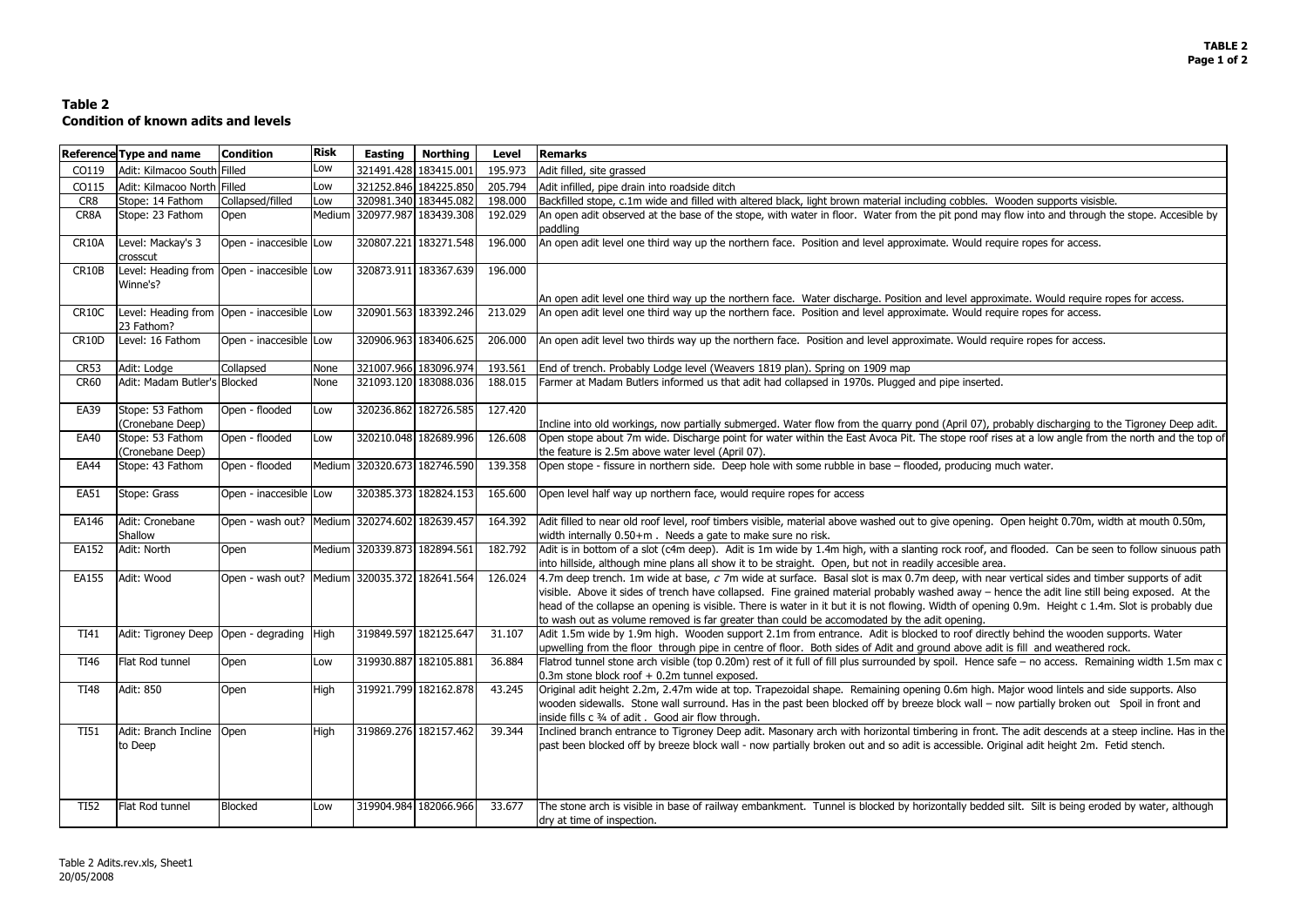by cemented breeze block wall with air vent. Also en out through 2 more pipes running down slope. and soaks into ground.

II. Small pipe out of it – apparently dry. to ditch. Clear water, but considerable iron

urrounding the adit or on the face of the rock plug.

| <b>EL12</b>  | Adit: Ballygahan    | Collapsed      | None | 319935.695 181608.435 | 27.290  | Appears to be a concrete pad which has in part collapsed above the discharge.                                                                                                                                                                                                                        |
|--------------|---------------------|----------------|------|-----------------------|---------|------------------------------------------------------------------------------------------------------------------------------------------------------------------------------------------------------------------------------------------------------------------------------------------------------|
|              | Deep                |                |      |                       |         |                                                                                                                                                                                                                                                                                                      |
| EL16         | Adit: Road          | Gate           | None | 319858.310 181512.631 | 30.000  | Extant discharge – well maintained repaired adit.                                                                                                                                                                                                                                                    |
| <b>WA34</b>  | Adit: Spa           | <b>Blocked</b> | None | 319630.570 181751.240 | 99.859  | Adit in rock, below road. 1.05m visible height (possibly slightly deeper), 0.96m wide. Blocked I<br>drainage pipe (c 20cm diameter) comes out of base of wall and into concrete junction box, the<br>Pipe is broken before reaching junction box. Water flowing out of adit through pipe flows out a |
| <b>WA35</b>  | Adit                | <b>Blocked</b> | None | 319629.483 181702.793 | 107.103 | Roughly semi-circular in rock, 2m high and 1.6m wide. Blocked by cemented breeze block wall                                                                                                                                                                                                          |
| <b>WA40</b>  | Adit: Margaret      | Blocked?       | Low  | 319677.617 181248.207 | 74.771  | Adit piped through garden and now discharges at property boundary through concrete pipe inte<br>staining in channel.                                                                                                                                                                                 |
| <b>WA126</b> | Adit: Knight Tunnel | <b>Blocked</b> | None | 319700.121 181640.013 | 57.949  | Adit is fully plugged with rock. There are no signs of erosion or deterioration on the ground su<br>No discharge, or evidence of discharge, was observed (J Gormley).                                                                                                                                |

Notes:Prefix CO - adit in Connary area

Prefix CR - adit in vicinity of Cronebane pit

Prefix EA - adit in East Avoca area

Prefix TI - adit in vicinity of Tigroney ore bins

Prefix EL - adit in vicinity of Emergency lagoon in West Avoca area

Prefix WA - adit in West Avoca area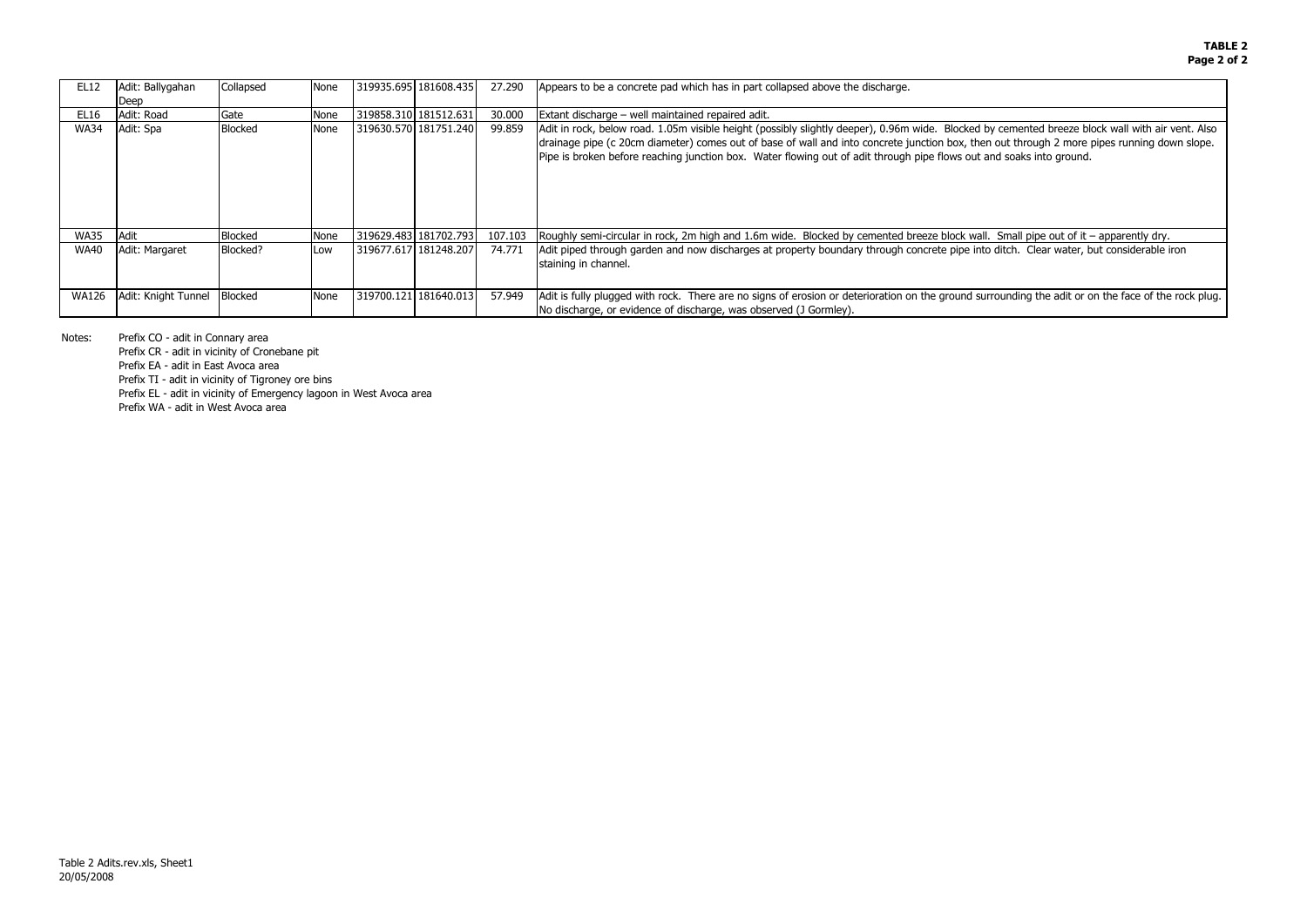m the top of the stack as well as the Flat wall at the back of the chimney nooth and circular. At this position adjoined here and at a lower level.

 $x$ imum height of 1m. There is no

, c 0.5m thick stone built with The cut edges are ragged but the g. On the NE side there is some ivy e House 13.7m high, was 3 storey xcept for two on second story on NW d and cracks are moving up to the or falling hazard. Outside the main therwise remaining walls in good y vegetation and rotting plywood. Walls remaining have been braced  $\cdot$  - some brick faces are missing and m high. Fenced, but has a hole. Ictor and fencing addressed.

oth c 0.6m thick and both have short

e material. Iron bars used to block ctural members beneath bins, is off. Behind the bins at the back are to left appears to be rotting quite elevation shows multiple sets of Crib wall slope is leaning over.

red and is heavily overgrown with hough one concrete lintel is cracked l, probably a footing for a much ete pillars with exposed re-

tone has been repointed and where d the adjoining wall is bulging badly ne building (apart from the wall) is in

# **Table 3Condition of known buildings and structures**

 $\mathbf{L}$ 

|                    | <b>Type and</b>                                    |                                             |             |         |                       |              |                                                                                                                                                                                                                                                                                                                                                                                                                                                                                                                                                                                                                                                                                                                                                                                                                                      |  |
|--------------------|----------------------------------------------------|---------------------------------------------|-------------|---------|-----------------------|--------------|--------------------------------------------------------------------------------------------------------------------------------------------------------------------------------------------------------------------------------------------------------------------------------------------------------------------------------------------------------------------------------------------------------------------------------------------------------------------------------------------------------------------------------------------------------------------------------------------------------------------------------------------------------------------------------------------------------------------------------------------------------------------------------------------------------------------------------------|--|
| <b>Reference</b>   | name                                               | <b>Condition</b>                            | <b>Risk</b> | Easting | <b>Northing</b>       | <b>Level</b> | <b>Remarks</b>                                                                                                                                                                                                                                                                                                                                                                                                                                                                                                                                                                                                                                                                                                                                                                                                                       |  |
| CO <sub>3</sub>    | Chimney:<br>Waggon                                 | Damaged                                     | Low         |         | 321144.563 183945.712 | 231.283      | Chimney stack 11m high. Stone and mortar, with brick at top. Some bricks missing fro<br>lightening conductor. The arch at the base of the chimney is also partially damaged. F<br>with some stones protruding (possibly indicating a roof line), rest of the chimney is sm<br>there is the top of a brick arch visible at ground level, suggesting that a building was a                                                                                                                                                                                                                                                                                                                                                                                                                                                             |  |
| CO <sub>6</sub>    | Conveyor base                                      | Damaged                                     | None        |         | 321017.177 183777.349 | 235.728      | Foundered concrete slabs.                                                                                                                                                                                                                                                                                                                                                                                                                                                                                                                                                                                                                                                                                                                                                                                                            |  |
| CO <sub>9</sub>    | Storage tank<br>base                               | Foundations only                            | None        |         | 321067.100 183730.500 | 239.441      | Storage tanks. All that remains are the concrete base and sidewall remnants, to a max<br>pollution or odour and the site is well vegetated.                                                                                                                                                                                                                                                                                                                                                                                                                                                                                                                                                                                                                                                                                          |  |
| CO10               | Engine House:<br>Connary                           | Rebuilt                                     | None        |         | 321080.900 183694.100 | 241.759      | Converted into farm building, but western part demolished                                                                                                                                                                                                                                                                                                                                                                                                                                                                                                                                                                                                                                                                                                                                                                            |  |
| CR <sub>23</sub> A | <b>Building</b>                                    | Foundations only                            | None        |         | 320843.500 183114.500 | 223.347      | Carpenters workshop, overgrown foundations only                                                                                                                                                                                                                                                                                                                                                                                                                                                                                                                                                                                                                                                                                                                                                                                      |  |
| EA134              | Engine House<br>and Chimney:<br><b>Williams</b>    | <b>Engine House</b>                         | Medium      |         | 319975.343 182223.656 | 78.194       | Chimney 28m high - been restored and repointed. In very good order. Boundary wall,<br>mortar. Partially demolished area of wall where the 'entrance' to the engine house is.<br>walls themselves are otherwise in good condition. No bending and only minor cracking<br>covering the wall. Stone wall has vertical stones to the top of the wall. Adjacent Engin<br>roof missing - same to much vegetation. Brick arches over windows - in good order ex<br>side. Arches of both these windows (W internally, E externally) have partially collapsed<br>next window. Cellar depth below beam/lintel level 2m, lintels large stones - very ming<br>building are the remains of another building – boiler room? 3 walls remain, no roof, of<br>condition. In middle of floor area is a hole - possibly stoking furnace. Hole covered b |  |
| EA140              | Engine House<br>and Chimney:<br>Baronet's          | <b>Engine House</b>                         | Low         |         | 320002.698 182504.554 | 118.892      | Partially ruined building and a chimney stack. Much vegetation on and in the building.<br>by a steel structure and previously restored. The chimney appears in reasonable order<br>the very top of the stack (brick) is missing. Chimney 20m high. Engine house wall 10<br>Risk low as has been previously restored and braced although needs a lightning condu                                                                                                                                                                                                                                                                                                                                                                                                                                                                      |  |
| EA142              | Crusher base                                       | Remnants only                               | None        |         | 320119.175 182531.778 | 133.647      | Crusher. All that remains are 2 vertical concrete slabs, 1 is 2m tall, 1 is c 4m high. Bo<br>but multiple reinforced bars out of the top. Spoil in between and behind.                                                                                                                                                                                                                                                                                                                                                                                                                                                                                                                                                                                                                                                               |  |
| <b>EA160A</b>      | <b>Building ruin</b>                               | Private                                     | <b>None</b> |         | 319818.425 182245.789 | 45.385       | Only stone walls remain, up to 3m high. Apparently in private ownership.                                                                                                                                                                                                                                                                                                                                                                                                                                                                                                                                                                                                                                                                                                                                                             |  |
| EA162              | Building                                           | Private                                     | None        |         | 319816.930 182224.768 | 41.900       | Old mine building now in private ownership                                                                                                                                                                                                                                                                                                                                                                                                                                                                                                                                                                                                                                                                                                                                                                                           |  |
| <b>TI45</b>        | Ore Bins                                           | <b>Badly corroded</b><br>structural members | Medium      |         | 319919.804 182118.754 | 37.711       | Two ore bins - semicircular in plan, 6m diameter, top 6.8m above road. Bins full of ore<br>the bin exit - now rusted away. Ironwork in general is ok but in places, including strue<br>severely rusted and corroded right through - chemical attack on the iron by acidic runo<br>wooden supports. Metal/iron frame above looks in better condition. Wooden support<br>badly – near contact with bin and acid mine water. To right in better condition. Side $\epsilon$<br>timbers. Very base of the crib wall is badly damaged. Fill missing and timbers broken.                                                                                                                                                                                                                                                                    |  |
| WA2                | Storehouse                                         | Ruin                                        | Low         |         | 319430.603 181245.098 | 129.294      | Building remnants constructed of concrete and breeze blocks. This has not been restor<br>surficial cracks in the walls. The building has no roof, most of the lintels are intact, alth<br>and the re-inforcement bars are exposed. Outside the building is a large concrete pad<br>larger adjacent building. This is covered in waste, vegetation and multiple long concre<br>inforcement bars. This is not considered to a significant physical risk.                                                                                                                                                                                                                                                                                                                                                                               |  |
| WA3                | <b>Engine House</b><br>and Chimney:<br>Twin Shafts | Restored ruin                               | Low         |         | 319417.087 181262.385 | 132.945      | The building is of stone construction with the top of the chimney being in brick. The s<br>necessary replaced in part. Some of the cement binding the stone is in a bad state and<br>in places. Walls of the engine house are 7.8m high and the chimney is 16.5m high. The<br>a good condition and is not considered to be a physical risk.                                                                                                                                                                                                                                                                                                                                                                                                                                                                                          |  |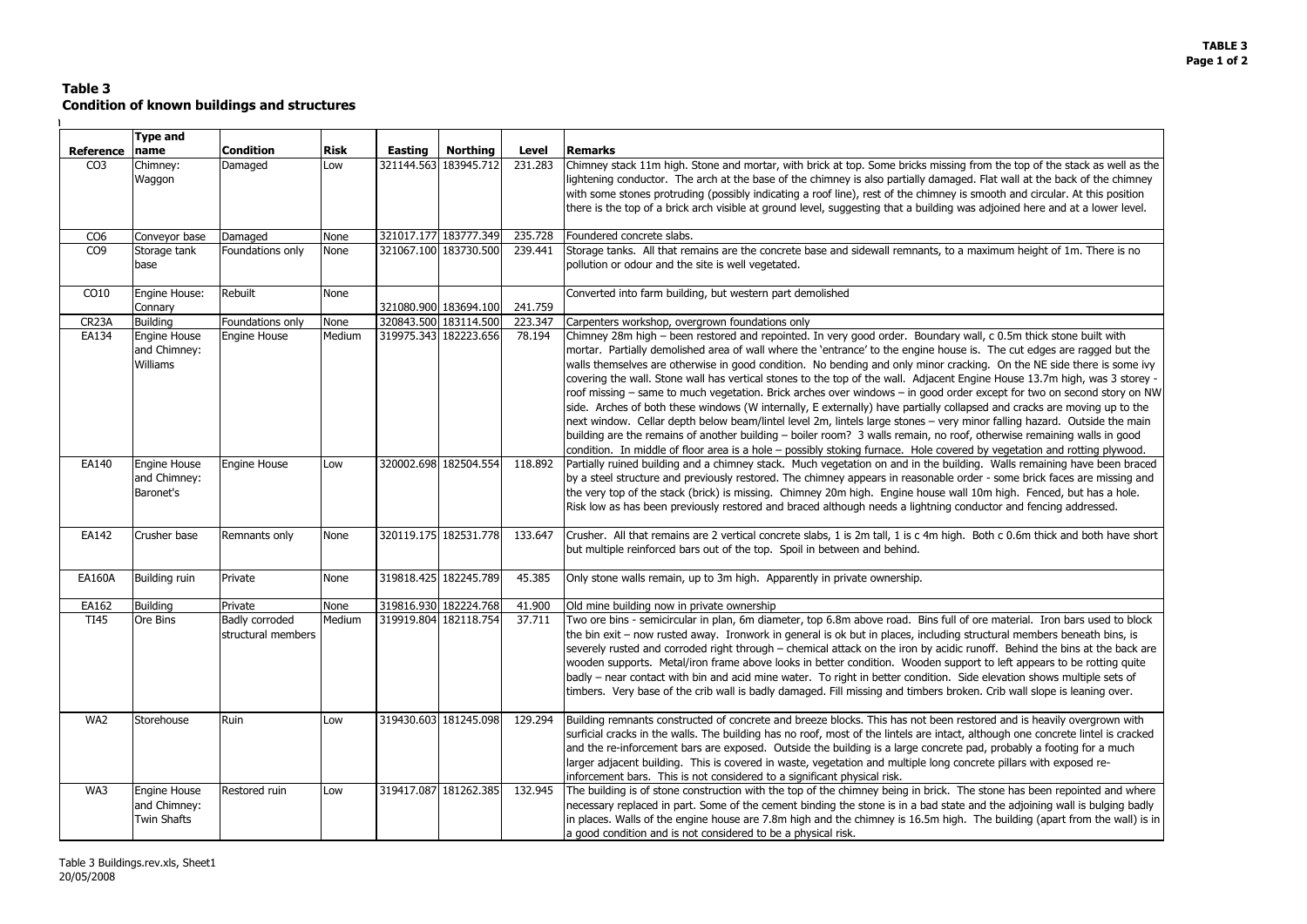9m high at midpoint of arch. There c sheet at tramway level probabaly and stable. Carefully restored. No

ngine House, walls of house have iximum height of wall remaining

w nothing of the building.

n. Original style apparently flat ip. Chalets panelled on outside. No

most of the roof. Height to eaves op? Substantial vegetation growth crete over top. So well hidden ccess the building then roof slate bus structural damage. When iron ally weak due to penetration by the

rse and surrounding trees. Stone he wall and little chimney is visible,

rete pads visible only. This is no risk.

pot. Some buildings show cracks

action. Ground floor metal window sing. Copper faced front doors. Io risk from building. There is a moving them to prevent any leakage.

elt roofs wood panelling on outer

nd not considered a risk (PS. Looks<sup>.</sup>

| WA4          | Chimney:<br>Tramway                               | Restored      | Low  | 319444.223 181298.237 | 129.894 | Chimney - restored. Apparently in a good and safe condition and not considered to a physical risk.                                                                                                                                                                                                                                                                                                                                                                                                                                                                                                                                                                            |
|--------------|---------------------------------------------------|---------------|------|-----------------------|---------|-------------------------------------------------------------------------------------------------------------------------------------------------------------------------------------------------------------------------------------------------------------------------------------------------------------------------------------------------------------------------------------------------------------------------------------------------------------------------------------------------------------------------------------------------------------------------------------------------------------------------------------------------------------------------------|
| WA8          | Tramway Arch                                      | Restored      | Low  | 319336.059 181488.312 | 159.442 | Fairly recently conserved. Tramway arch: span 4m, height 3.4m, length 4.6m. Wall 6.9m high at n<br>has been leakage through the arch causing mortar to wash out. There is a bituminastic sheet at tra<br>to reduce this leakage. Wingwalls/abutments - not bonded into bridge but drystone and stable. C<br>parapets - risk of people falling from tramway level.                                                                                                                                                                                                                                                                                                             |
| <b>WA36</b>  | <b>Engine House</b><br>and Chimney:<br>Ballygahan | Restored ruin | Low  | 319500.404 181576.648 | 138.019 | Stack is 18.8m high - stack intact and repairs/repointing been done. Partially intact Engine House,<br>been restored/repointed and made safe. Wooden lintels and small granite blocks. Maximum heigh<br>$9.3m$ . Wall to floor level 2.2m. Building is 4.7m x 5.4m $-$ wall is 1.1m thick.                                                                                                                                                                                                                                                                                                                                                                                    |
| <b>WA110</b> | Demolished<br>building                            | Demolished    | None | 319518.522 180996.900 | 77.218  | Clearing visible in the mature trees but no building. Spoke to locals at 111 - they know nothing of                                                                                                                                                                                                                                                                                                                                                                                                                                                                                                                                                                           |
| <b>WA112</b> | <b>Buildings</b>                                  | Private       | None | 319738.208 181160.159 | 58.503  | Old mine buildings (staff quartes) – housing and chalet site all apparently in occupation. Original s<br>roofed. 2 at least been re-roofed. Different doing up states, suggest private ownership. Chalets p<br>risk assessment filled in.                                                                                                                                                                                                                                                                                                                                                                                                                                     |
| <b>WA121</b> | <b>Building</b>                                   | Ruin          | Low  | 319127.395 181371.077 | 172.483 | Stone built building, 12m x 5m. 2 windows visible. Roof slate still intact but gone over most of the<br>2.1m. Some of stone has visible iron staining. All apparently a lime screed over the top? Substan<br>over and in the entire building. Windows - steel rail as a lintel - now rusting with concrete over to<br>unlikely to be a risk due to inaccessibility and as highly vegetated. If anyone was to access the bu<br>collapse may be a problem. Inside of building looks in reasonable condition. No obvious structura<br>staining is visible some of the rock is severely weakened, otherwise the walls are typically weak du<br>invasive ivy and associated water. |
| <b>WA122</b> | Engine House<br>and Chimney:<br>Western Whim      | Remnants only | None | 319242.088 181459.772 | 170.433 | Apparently only remnants of the chimney remain. It is circular, heavily vegetated, gorse and surro<br>built and c 3m high. Very little remains of the engine house - partially demolished stone wall and li<br>4m high. Rest vegetated and difficult to access - a pile of rubble. No risk.                                                                                                                                                                                                                                                                                                                                                                                   |
| <b>WA124</b> | <b>Buildings</b>                                  | Demolished    | None | 319781.409 181600.872 | 56.087  | Mine workshops area. All buildings demolished. The area is flat, with foundation concrete pads vis                                                                                                                                                                                                                                                                                                                                                                                                                                                                                                                                                                            |
| <b>WA127</b> | <b>Building</b>                                   | Private       | None | 319906.908 181534.409 | 31.633  | Headquarters buildings of Mianrai Teoranta. Now used as Wicklow County Council depot. Some bu<br>near eves, but maintenance is presumably County Council responsibility.                                                                                                                                                                                                                                                                                                                                                                                                                                                                                                      |
| <b>WA128</b> | Building. Mine<br>offices                         | Boarded up    | None | 319829.555 181786.988 | 37.884  | Mine offices - height 6.9m with a flat roof. 2 storeys. Concrete block and slab construction. Grou<br>frames and all windows boarded up. Top storey no boarded, some panes of glass missing. Copper<br>Back of building - all ground floor windows blocked up internally. Cellar c 2m deep. No risk from b<br>rusted tank with water - a water tank badly rusted next to building - may consider removing them<br>Also power cables going into the building and meter box - consider stripping out.                                                                                                                                                                           |
| <b>WA129</b> | <b>Building</b>                                   | Private       | None | 319804.490 181854.586 | 39.605  | Apparently mine workers' accommodation. 1 storey, chalet style. Low angle pitched felt roofs woo<br>walls. Appear to be in private ownership. Therefore of little risk or concern.                                                                                                                                                                                                                                                                                                                                                                                                                                                                                            |
| <b>WA130</b> | <b>Building</b>                                   | Private       | None | 319730.651 182029.161 | 34.015  | Mine laboratory and welding shops. In use by teak furniture seller. Privately owned and not consi<br>in very good condition).                                                                                                                                                                                                                                                                                                                                                                                                                                                                                                                                                 |

Notes: Prefix CO - structure in vicinity of Connary Crossroads

Prefix CR - structure in vicinity of Cronebane pit

Prefix EA - structure in East Avoca area

Prefix TI - structure in vicinity of Tigroney ore bins

Prefix EL - structure in vicinity of Emergency lagoon in West Avoca area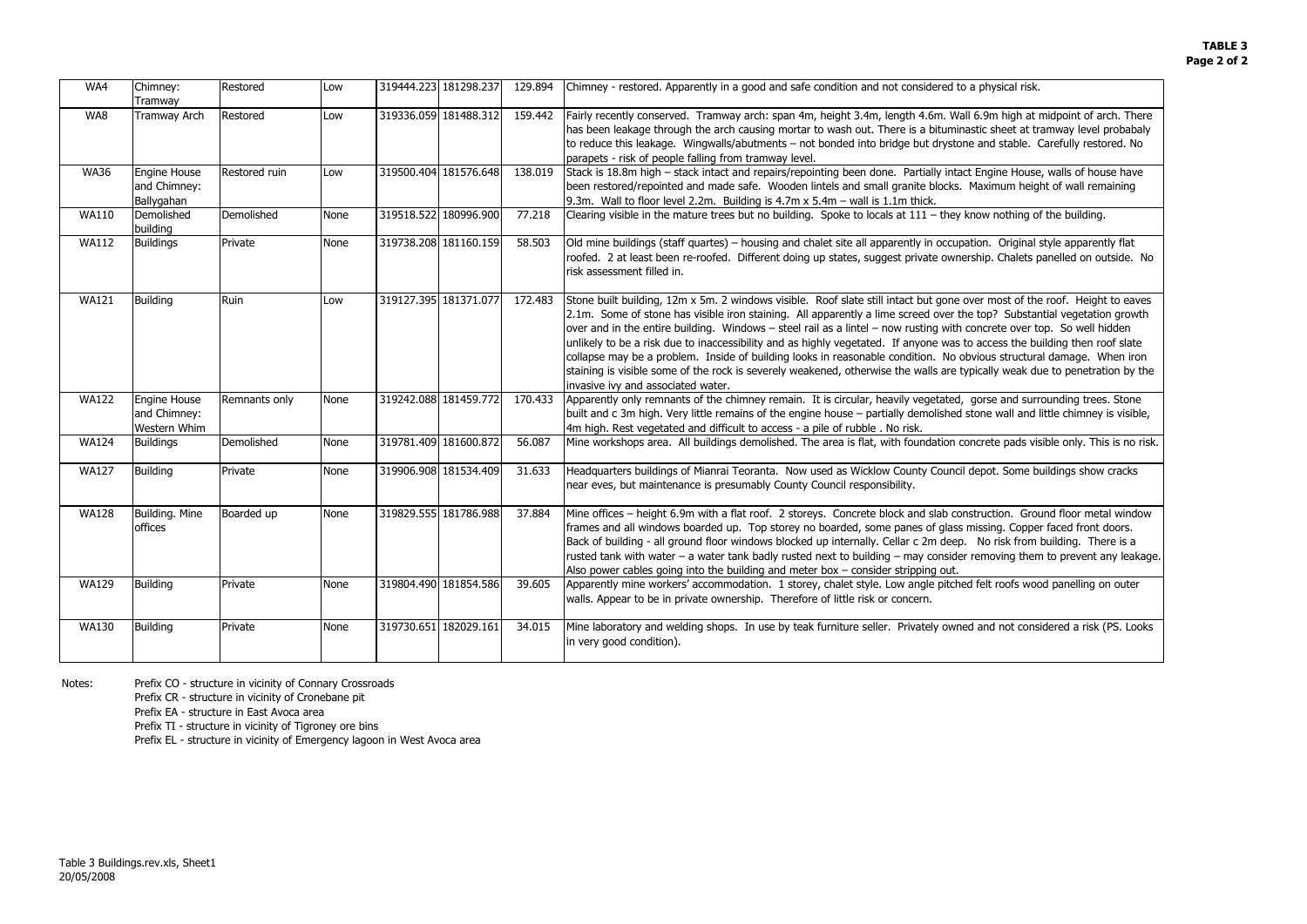## **TABLE 4 Page 1 of 2**

| zes sheep in the site.    |
|---------------------------|
|                           |
|                           |
|                           |
|                           |
|                           |
|                           |
|                           |
|                           |
|                           |
|                           |
| ogether and replaced with |
| effort it would be        |
| d on this one the bottom  |
|                           |
|                           |
|                           |
|                           |
|                           |
|                           |
|                           |
|                           |
|                           |
|                           |
|                           |
|                           |
|                           |
|                           |
|                           |
|                           |
|                           |
|                           |

# **Table 4 Log of holes in security fencing at Avoca mine sites**

|                    | <b>Reference Condition</b> | <b>EASTING</b> | <b>NORTHING</b>       | <b>Level</b> | <b>Description</b>                                                                                                                                                                                                                                                                                                   |
|--------------------|----------------------------|----------------|-----------------------|--------------|----------------------------------------------------------------------------------------------------------------------------------------------------------------------------------------------------------------------------------------------------------------------------------------------------------------------|
| CO <sub>1</sub>    | Hole                       | 321263.200     | 183980.700            | 223.934      | Hole in the fence, held together by rope. This would appear to be the access point into the site for a local who grazes sheep in the site.                                                                                                                                                                           |
| CO12               | Hole                       | 321019.382     | 183611.307            | 234.658      | Fence panel missing, between garden and Area 5                                                                                                                                                                                                                                                                       |
| CO <sub>26</sub>   | Hole                       | 321274.400     | 184079.625            | 217.163      | Large hole in the fence                                                                                                                                                                                                                                                                                              |
| CO <sub>27</sub>   | Hole                       | 321299.602     | 184137.048            | 216.773      | Hole at bottom of fence in builders yard                                                                                                                                                                                                                                                                             |
| CO <sub>28</sub>   | Hole                       | 321286.697     | 184026.889            | 221.801      | Hole in fence adjacent to field                                                                                                                                                                                                                                                                                      |
| CO101              | Hole                       | 321171.978     | 183981.016            | 227.904      | Hole in fence.                                                                                                                                                                                                                                                                                                       |
| CO102              | Hole                       | 321165.067     | 183979.314            | 228.064      | Fence lowered at top. The stringer which secures the top of the mesh to the concrete post is not present                                                                                                                                                                                                             |
| CO103              | Hole                       | 321133.240     | 183968.353            | 228.531      | Numerous holes in fence. Post broken.                                                                                                                                                                                                                                                                                |
| CO104              | Hole                       | 321064.059     | 183915.977            | 231.469      | More holes in fence - multiple and deliberate                                                                                                                                                                                                                                                                        |
| CO105              | Hole                       | 321080.760     | 183880.114            | 234.359      | Fence breached and repaired by tape and branches.                                                                                                                                                                                                                                                                    |
| CO108              | Destroyed                  | 321127.307     | 183820.714            | 236.083      | Fence totally destroyed. 2 posts taken out completely and a third one damaged. The mesh has been removed altogether and replaced with<br>pallets etc.                                                                                                                                                                |
| CO109              | Hole                       | 321107.960     | 183825.854            | 236.238      | Hole in fence - replacement mesh not tied to old mesh. Also to east, fence does not reach the ground - with little effort it would be<br>accessible. At this point fence is 1.80m high (mesh). Bottom hole on adjacent concrete post one 0.60m higher and on this one the bottom<br>hole c 0.20m above ground level. |
| CO202              | Hole                       | 321027.697     | 183642.842            | 235.299      | New hole (Oct 07), with blue rope closing it.                                                                                                                                                                                                                                                                        |
| CO203              | Hole                       | 321023.989     | 183652.765            | 235.067      | Top half closed with blue rope, bottom with yellow rope                                                                                                                                                                                                                                                              |
| CO204              | Hole                       | 321300.756     | 184040.713            | 222.046      | New hole (Oct 07).                                                                                                                                                                                                                                                                                                   |
| CO205              | Hole                       | 321301.124     | 184050.739            | 221.967      | Barbed wire cut (Oct 07)                                                                                                                                                                                                                                                                                             |
| CO209              | Demolished                 | 321353.275     | 184142.527            | 219.292      | Fence demolished behind builders yard                                                                                                                                                                                                                                                                                |
| CO212              | Hole                       |                | 321100.430 183838.592 | 235.999      | Hole repaired with pallet and blue rope.                                                                                                                                                                                                                                                                             |
| CO213              | Holes                      | 321255.300     | 183915.716            | 226.235      | Several holes in fence, some tied up with blue rope.                                                                                                                                                                                                                                                                 |
| CO214              | Hole                       | 321250.130     | 183884.893            | 227.422      | Hole in fence, but inpenetrable due to gorse                                                                                                                                                                                                                                                                         |
| CR1                | Hole                       | 321022.936     | 183424.667            | 220.509      | Large hole in fence post knocked over - repaired Oct 07                                                                                                                                                                                                                                                              |
| CR1A               | Chain mesh<br>depressed    | 321017.000     | 183531.000            | 229.066      | Fence depressed (J. Gormley)                                                                                                                                                                                                                                                                                         |
| <b>CR23</b>        | Very large hole            | 320797.400     | 183102.200            | 216.950      | Track into the site and the security fence has been severely breached (April 07). Double gate provided (Oct 07).                                                                                                                                                                                                     |
| CR <sub>28</sub> A | Large hole                 | 320637.370     | 183047.730            | 217.791      | Large hole in fence, several panels missing.                                                                                                                                                                                                                                                                         |
| <b>CR200</b>       | Hole                       | 320986.854     | 183358.082            | 219.412      | New holes - Oct 07 (one in top half of fence, one prevous repair reopened at bottom)                                                                                                                                                                                                                                 |
| CR201              | Hole                       |                | 320947.018 183311.603 | 221.021      | New hole - Oct 07 (in top of fence).                                                                                                                                                                                                                                                                                 |
|                    |                            |                |                       |              |                                                                                                                                                                                                                                                                                                                      |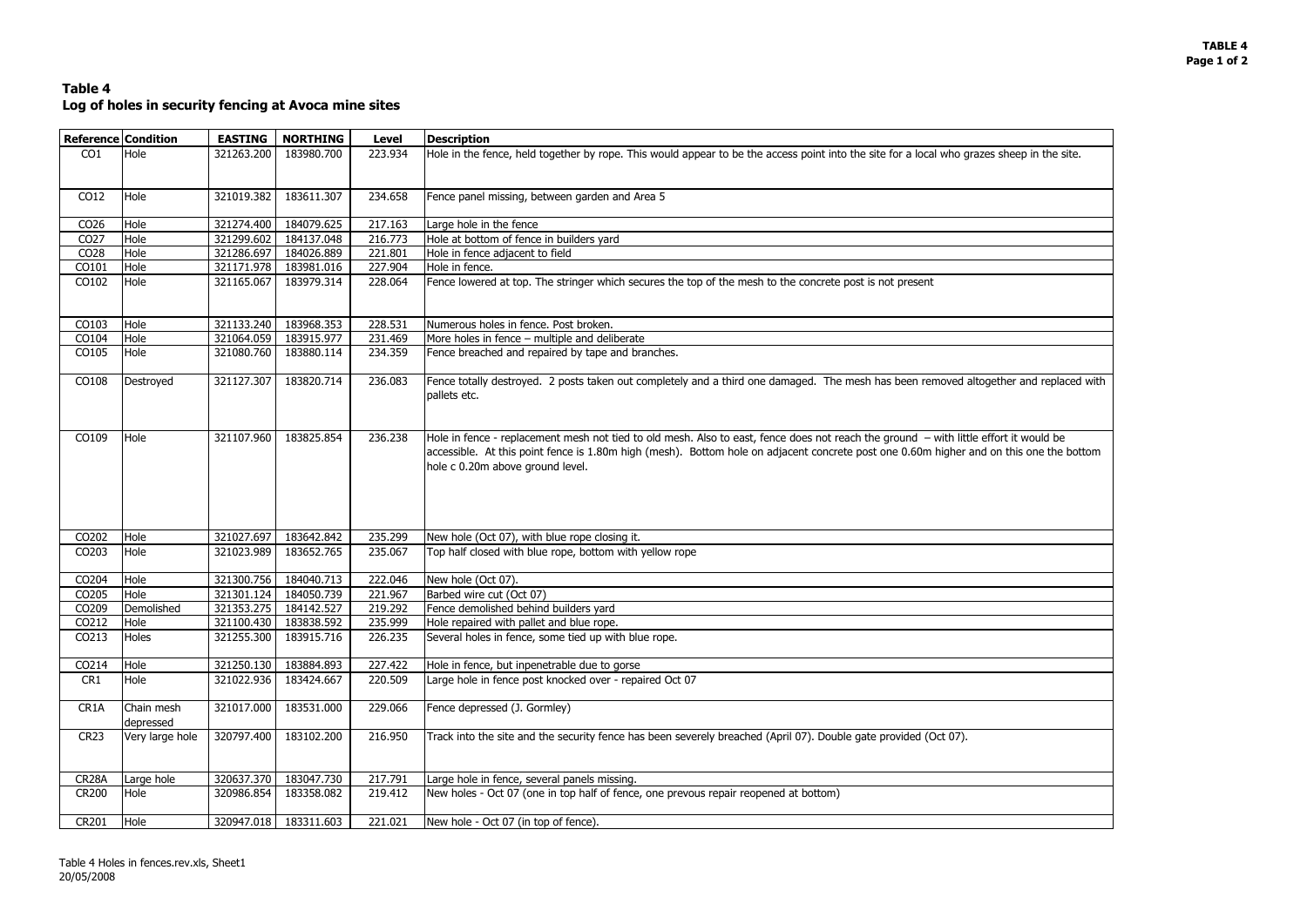# **TABLE 4Page 2 of 2**



i link mesh detached and

| <b>EA52</b>   | Damaged barrier | 320215.929 | 182611.371 | 150.575 |                                                                                                                                                               |
|---------------|-----------------|------------|------------|---------|---------------------------------------------------------------------------------------------------------------------------------------------------------------|
|               |                 |            |            |         | Barrier across track. Damaged, apparently by being rammed by vehicle. In April 07, could not be opened. New barrier installed (Oct 07)                        |
| EA133         | Hole            | 319952.538 | 182235.076 | 76.309  | Williams Engine house fenced but at this point a section of the fence is missing. Fence post and hinges so may have had gate removed.<br>Gate needs replacing |
| <b>EA139A</b> | Hole at base    | 320035.380 | 182444.248 | 117.205 | Hole in bottom of chain link mesh around open Farmers Shaft. Repaired (Oct 07)                                                                                |
| <b>EA140A</b> | Hole            | 320013.674 | 182502.520 | 120.178 | Hole in fence around Baronet's Chimney and Engine House.                                                                                                      |
| EA148         | Hole            | 320348.813 | 182683.746 | 177.688 | Hole in fence (April 07). Repaired (October 07).                                                                                                              |
| EA149         | Hole            | 320296.947 | 182653.836 | 166.176 | Hole in fence (April 07). Repaired (October 07).                                                                                                              |
| <b>WA19A</b>  | Mesh depressed  | 319108.807 | 181500.841 | 193.482 |                                                                                                                                                               |
|               |                 |            |            |         | Chain link fence with barbed wire, surrounding the Air shaft has been breached at the north west side. Top of chain link mesh detached<br>depressed.          |
| WA37A         | Hole in base    | 319415.892 | 181409.281 | 137.244 | Gap in base of fence around landfill site                                                                                                                     |

Notes: Prefix CO - Connary area

Prefix CR - Cronebane pit Prefix EA - East Avoca area Prefix WA - West Avoca area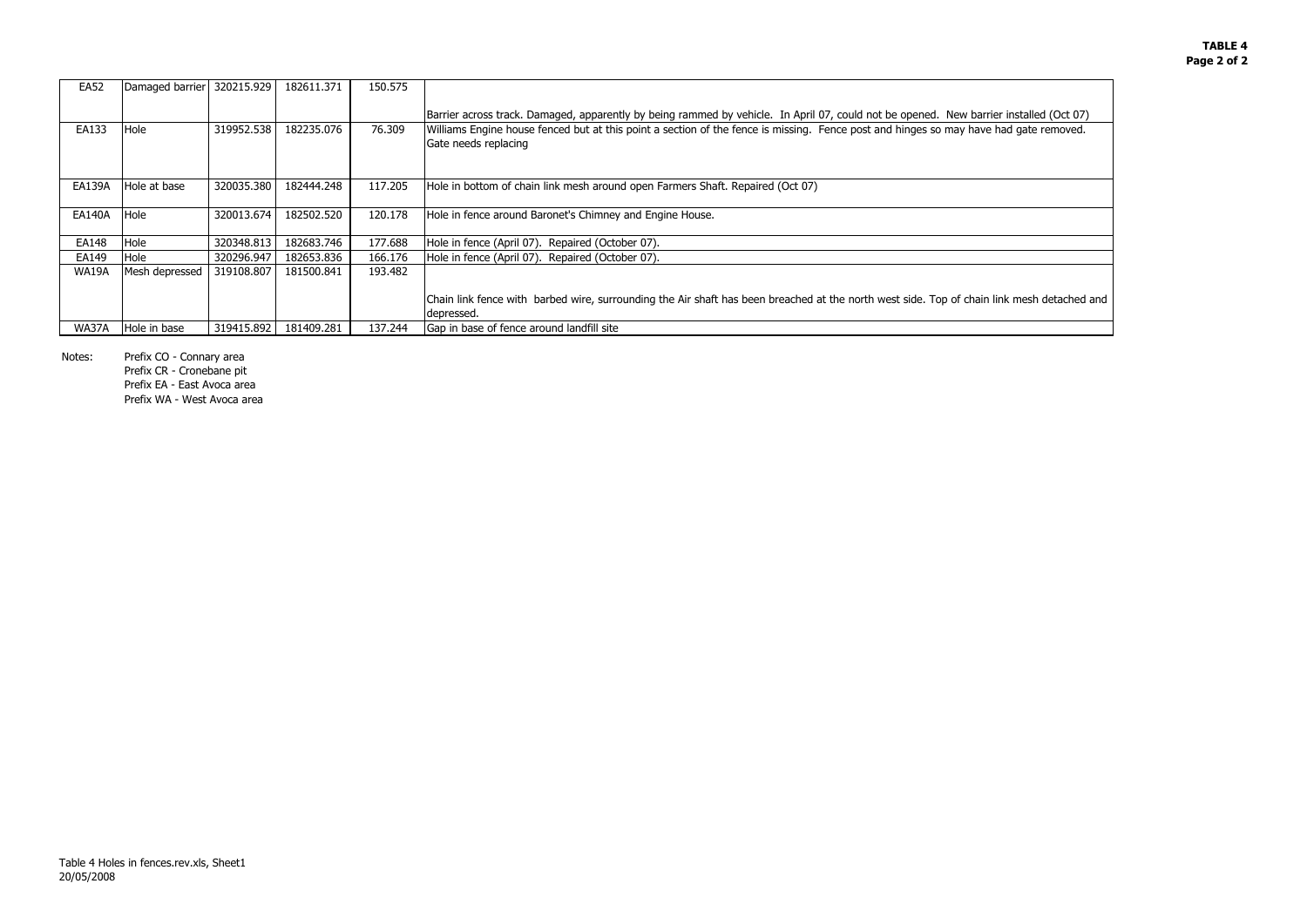# **TABLE 5Page 1 of 1**

# **Table 5 Condition of rockfaces**

| <b>Reference</b> | Pit               | <b>Face</b>             | <b>Height</b> | Location |                 | <b>Stability</b>                                        | <b>Rockfall</b> |             |                              | <b>Rockfall Risk</b> |              |             |
|------------------|-------------------|-------------------------|---------------|----------|-----------------|---------------------------------------------------------|-----------------|-------------|------------------------------|----------------------|--------------|-------------|
|                  |                   |                         | (m)           | Easting  | <b>Northing</b> |                                                         | Hazard          |             | <b>Exposure, 1 hour per:</b> |                      |              |             |
|                  |                   |                         |               |          |                 |                                                         |                 | <b>Hour</b> | Day                          | Week                 | <b>Month</b> | Year        |
| CR10             | Cronebane         | NW face                 | 40.2          | 20851    | 83341           | High risk of slab slides                                | <b>High</b>     | <b>High</b> | High                         | Medium               | <b>Low</b>   | None        |
| CR5 & 9          | Cronebane         | NE face                 | 16            | 20964    | 83467           | Low risk of failure                                     | <b>High</b>     | <b>High</b> | High                         | Medium               | <b>ILow</b>  | None        |
| CR <sub>13</sub> | Cronebane         | SE face 1               | 16.8          | 20976.7  | 83433.6         | High risk of toppling failure                           | Medium          | High        | Medium                       | Medium               | <b>ILow</b>  | None        |
| <b>CR14</b>      | Cronebane         | SE face 2               | 13            | 20932.1  | 83388.3         | High risk of toppling failure                           | Medium          | <b>High</b> | Medium                       | Medium               | <b>Low</b>   | None        |
| <b>CR20</b>      | Cronebane         | SE face 3               | 5.3           | 20905.3  | 83375           | High risk of toppling failure                           | Medium          | <b>High</b> | Medium                       | Medium               | <b>ILow</b>  | None        |
| <b>CR22</b>      | Cronebane         | SE face 4               | 8.5           | 20796.5  | 83152.3         | Low risk of failure                                     | Medium          | High        | Medium                       | Medium               | Low          | None        |
| EA36             | East Avoca        | SW & NW (Southern) face | 27.9          | 20218    | 82726           | High risk of rotational failure and                     | <b>High</b>     | High        | High                         | Medium               | <b>ILOW</b>  | <b>None</b> |
|                  |                   |                         |               |          |                 | slab slides                                             |                 |             |                              |                      |              |             |
| <b>EA45</b>      | East Avoca        | NW (Northern) face      | 38.2          |          |                 | 20335.554 82815.687 High risk of slab slides            | <b>High</b>     | <b>High</b> | <b>High</b>                  | Medium               | <b>Low</b>   | None        |
| EA46             | <b>East Avoca</b> | NE face                 | 51            |          |                 | 20393.534 82814.371 Low risk of failure except at edges | <b>High</b>     | High        | High                         | Medium               | <b>ILow</b>  | <b>None</b> |
| EA49             | East Avoca        | <b>SE</b> face fissures | 31            |          |                 | 20333.308 82740.273 High risk of toppling failures      | <b>High</b>     | <b>High</b> | High                         | Medium               | Medium       | Low         |
| WA7              | <b>West Avoca</b> | NW Pond Lode            | 20.1          |          |                 | 19516.346 81510.758 Low risk of failure                 | Medium          | <b>High</b> | Medium                       | Medium               | <b>ILow</b>  | None        |
| <b>WA17</b>      | <b>West Avoca</b> | NW North Lode           | 10.9          |          |                 | 19153.339 81507.012 Medium risk of slab failure         | Medium          | High        | Medium                       | Medium               | <b>Low</b>   | None        |
| <b>WA17</b>      | <b>West Avoca</b> | <b>SW North Lode</b>    | 10.9          |          |                 | 19153.339 81507.012 Low risk of failure                 | Medium          | <b>High</b> | Medium                       | Medium               | <b>ILow</b>  | None        |
| <b>WA26</b>      | <b>West Avoca</b> | NW Weaver's             | 5.1           |          |                 | 19468.505 81664.658 Medium risk of slab slides          | Medium          | High        | Medium                       | <b>Low</b>           | Low          | None        |
| WA27             | <b>West Avoca</b> | <b>SE Weaver's</b>      | 5.1           |          |                 | 19470.51   81655.052 High risk of toppling failure      | Medium          | High        | Medium                       | <b>ILow</b>          | Low          | None        |

Note: Current exposure rate is about 1 hour per week.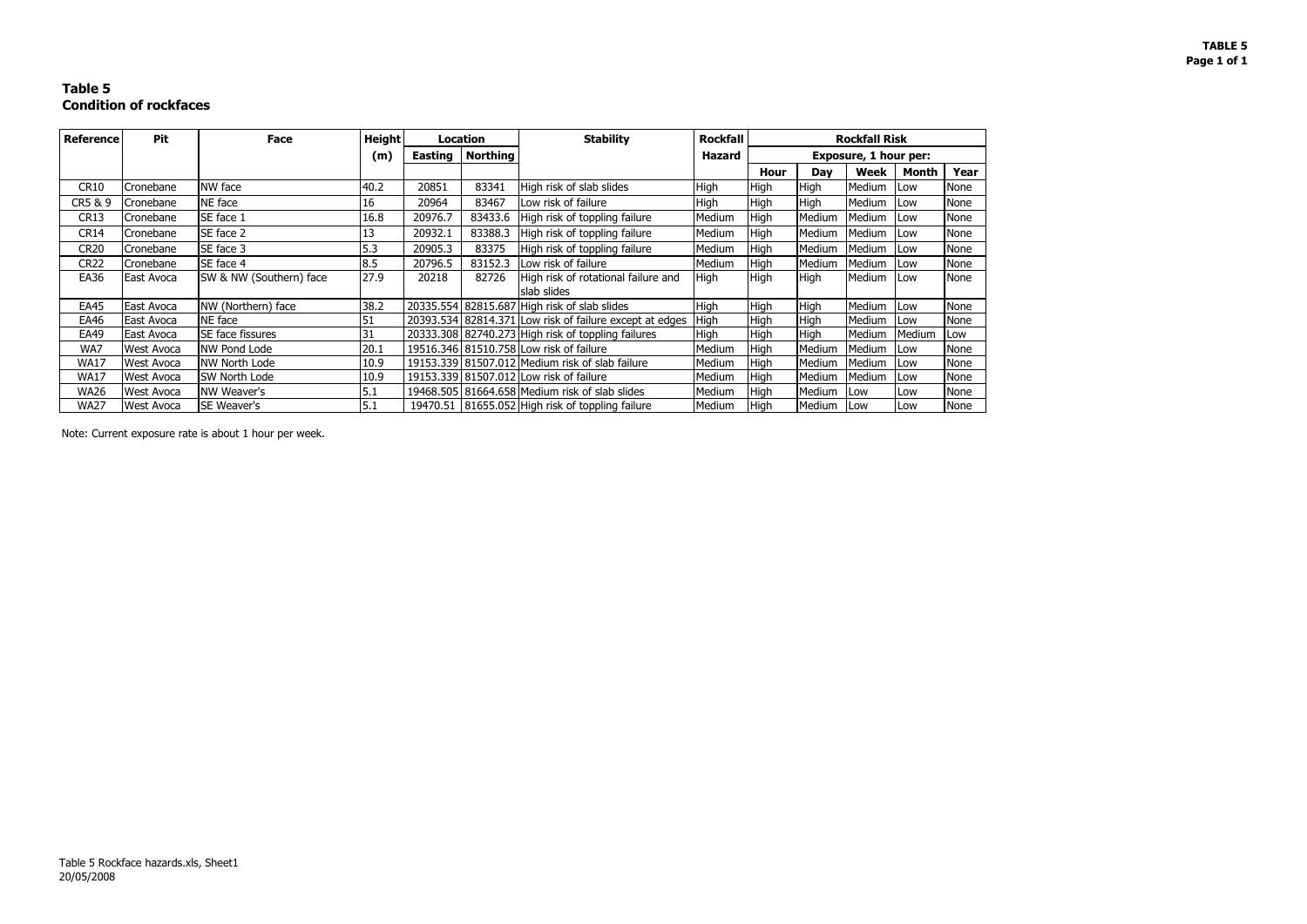| cavation. Severe gullying erosion in places. |
|----------------------------------------------|
|                                              |
|                                              |
|                                              |
|                                              |
|                                              |
|                                              |
| .<br>I49.                                    |
|                                              |
|                                              |
| ocks on surface to roll down slope.          |
|                                              |
| ay roll down onto track.                     |
|                                              |
| ile phone mast and powerhouse platform.      |
|                                              |

# **Table 6 Condition of tips**

| <b>Reference</b><br>Area |                   | <b>Tip</b>                           | Height |                | Location                              | <b>Stability</b>                      | <b>Remarks</b>                                                                                                               |
|--------------------------|-------------------|--------------------------------------|--------|----------------|---------------------------------------|---------------------------------------|------------------------------------------------------------------------------------------------------------------------------|
|                          |                   |                                      | (m)    | <b>Easting</b> | <b>Northing</b>                       |                                       |                                                                                                                              |
|                          | Connary           | Area 1                               |        | 321320.000     | 184100.000 No risk                    |                                       | Low mounds of spoil                                                                                                          |
| CO18                     | Connary           | Area 2                               |        | 321289.527     | 184043.629 No risk                    |                                       | Low mounds of spoil                                                                                                          |
| CO <sub>5</sub>          | Connary           | Area 3                               | 10     | 321167.000     | 183937.000 No risk                    |                                       | Low mounds of spoil                                                                                                          |
| CO <sub>6</sub>          | Connary           | Area 4                               |        |                | 321020.000 183720.000 No risk         |                                       | Low mounds of spoil                                                                                                          |
| <b>CR30</b>              | Cronebane         | Mount Platt                          | 50     |                | 320533.000   182886.000 Medium risk   |                                       | Main spoil heap. Steep, high slopes, some of which have been oversteepened by excavation. Severe gullying erosion in places. |
| CR4                      | Cronebane         | SE pit slope                         | 24     |                | 320959.000 183375.000 Low risk        |                                       | Spoil and scree slopes along south eastern side of pit.                                                                      |
| CR <sub>6</sub>          | Cronebane         | NE tip                               | 14     |                | 320991.000   183448.000 No risk       |                                       | Infill at north eastern end of pit.                                                                                          |
| EA160                    | East Avoca        | <b>Bottom</b>                        | 16     |                | 319877.284   182278.021 Low risk      |                                       | Top of slope requires edge protection because of nearby track.                                                               |
| EA137                    | East Avoca        | Middle                               | 12.8   |                | 319989.935   182403.571 Low risk      |                                       | Steep slopes, but stable.                                                                                                    |
| EA141                    | East Avoca        | Fines                                | 9.6    | 320068.297     | 182528.604 Low risk                   |                                       | Some steepening due to excavation.                                                                                           |
| EA143                    | East Avoca        | Top                                  | 16.2   |                | 320146.389   182613.032 Low risk      |                                       | Steep slopes, but stable.                                                                                                    |
| EA161                    | Tigroney          | Above track                          | 5.3    |                | 319916.897   182201.294   Medium risk |                                       | Small failur and cavity formed on oute face.                                                                                 |
|                          | <b>Tigroney</b>   | Tigroney area                        | 15     |                | 319886.000   182169.000 Medium risk   |                                       | Risk is due to local undercutting and oversteepening of faces at locations TI43 and TI49.                                    |
| <b>EL18</b>              | <b>West Avoca</b> | R752 tip                             | 22.5   |                |                                       | 319842.214   181492.476   Medium risk | Risk due to potential for rocks to roll down onto main public road down Avoca valley.                                        |
| <b>WA123A</b>            | West Avoca        | Above Recycling<br>site              | 28.4   |                | 319672.106   181579.777 Low risk      |                                       | Although high and above recycling plant, tips appear stable and do not have large rocks on surface to roll down slope.       |
| WA9                      | <b>West Avoca</b> | West of Tramway $ 10\rangle$<br>arch |        |                |                                       | 319315.870   181489.237   Medium risk | Loose rocks on surface may roll down onto track.                                                                             |
| <b>WA10</b>              | <b>West Avoca</b> | East of Tramway<br>arch              | 19.9   |                |                                       | 319332.593   181513.055   Medium risk | Undercutting of ferricrete slabs which may slide downhill. Loose rocks on surface may roll down onto track.                  |
| <b>WA120</b>             | West Avoca        | South of track                       | 6.3    |                | 319185.204 181391.793 Low risk        |                                       | Although western face is steep, is in remote area.                                                                           |
| <b>WA33</b>              | <b>West Avoca</b> | North of Weaver's 13.2<br>lode       |        | 319448.570     | 181709.032 Medium to                  | high risk                             | Fissured, undercut ferricrete slabs which could slide downhill. Toe undercut by mobile phone mast and powerhouse platform.   |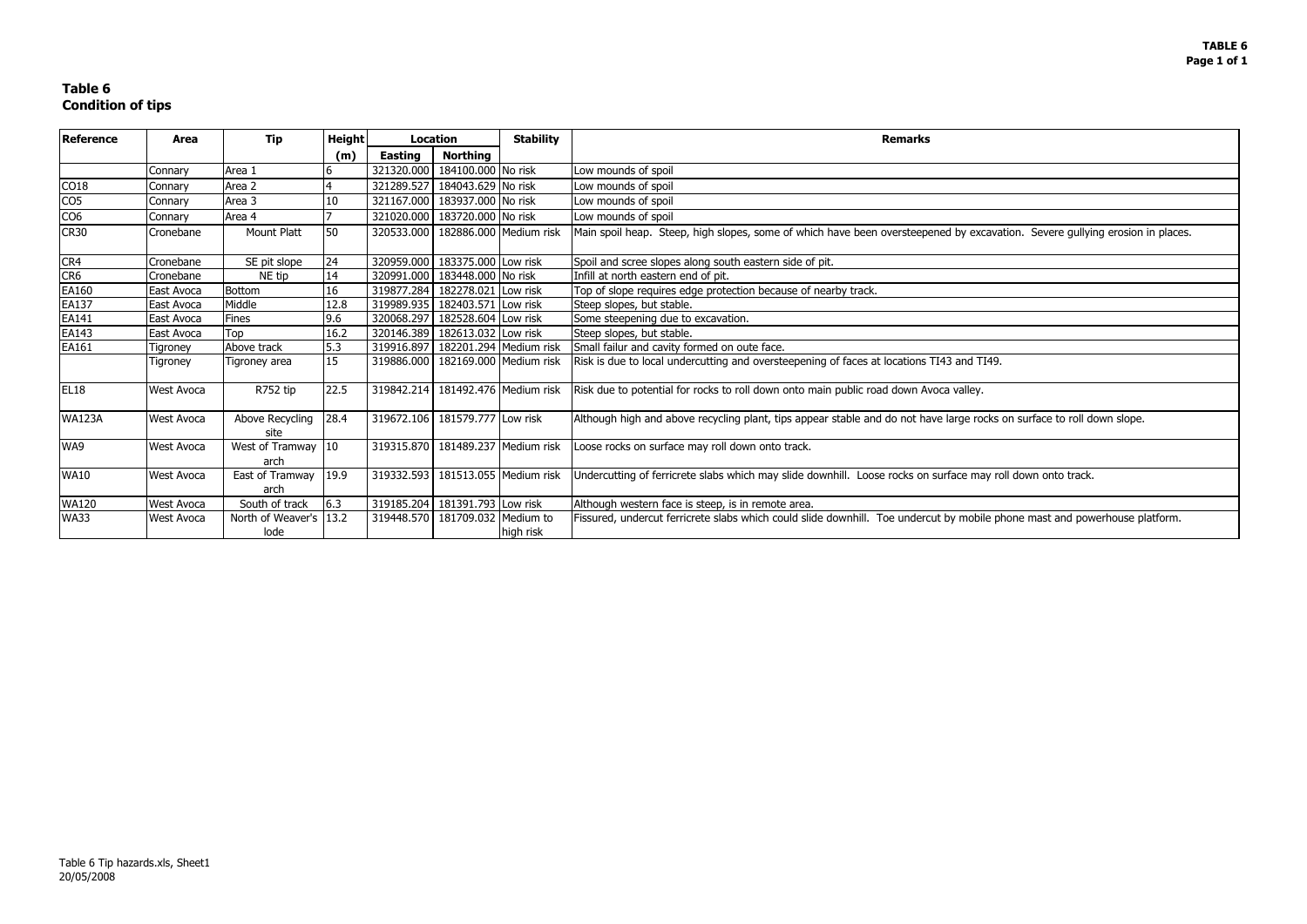### **TABLE 7 Page 1 of 1**

# **Table 7 Condition of lagoons**

| Reference          | Area              | Lagoon        | <b>Height</b> |       | Location                     | <b>Stability</b>                | <b>Remarks</b>                                                          |
|--------------------|-------------------|---------------|---------------|-------|------------------------------|---------------------------------|-------------------------------------------------------------------------|
|                    |                   |               | (m)           |       | Easting   Northing           |                                 |                                                                         |
| CR15               | Cronebane         | Gold leaching |               |       |                              |                                 | 20924.163 83400.756 High risk of failure Dam in very poor state         |
|                    |                   | Reservoir     |               |       |                              |                                 |                                                                         |
| CR <sub>26</sub> A | Cronebane         | Western gold  |               | 20637 | 83082                        | No risk                         | Pond nearly dry.                                                        |
|                    |                   | leaching pond |               |       |                              |                                 |                                                                         |
| <b>CR26</b>        | Cronebane         | Eastern gold  |               | 20657 | 83086                        | No risk                         | Pond nearly dry.                                                        |
|                    |                   | leaching pond |               |       |                              |                                 |                                                                         |
| IEL1               | <b>West Avoca</b> | Emergency     | 7.2           |       |                              | 19968.092 81830.059 Medium risk | Potential for erosion by river                                          |
|                    |                   | lagoon        |               |       |                              |                                 |                                                                         |
| <b>WA18</b>        | <b>West Avoca</b> | North Lode    | 20            |       | 19190.396 81519.645 Low risk |                                 | Infill to North Lode pit, only risk is void migration from old workings |
|                    |                   | lagoon        |               |       |                              |                                 |                                                                         |
|                    | Shelton Abbey     | South end     | 18            | 21425 | 75366                        | Medium risk                     | Potential for erosion by river                                          |
|                    | Shelton Abbey     | North end     | 18            | 20904 | 76071                        | Medium risk                     | Potential for erosion by river                                          |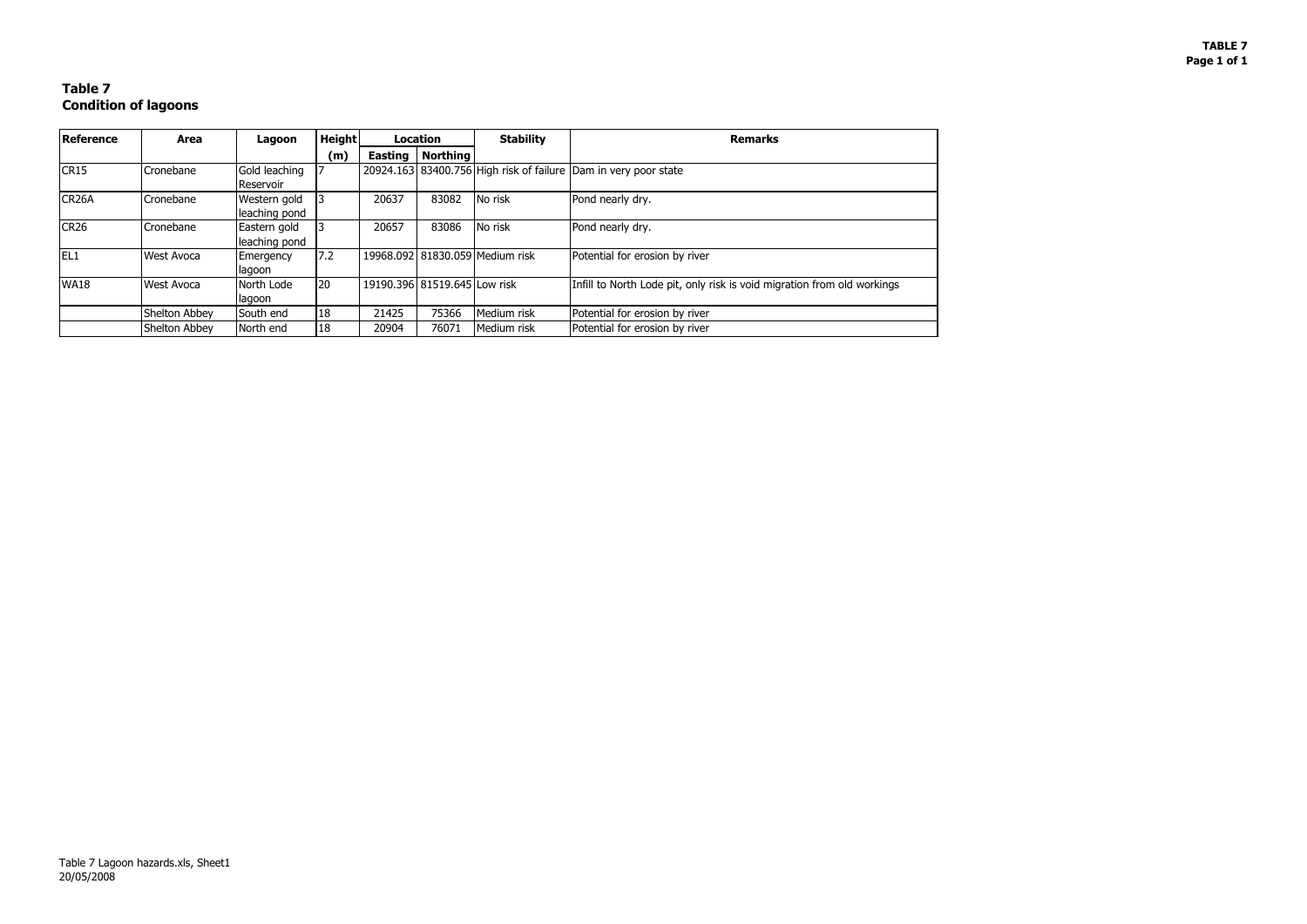# **TABLE 8**



# **Page 1 of 4 Table 8 List of mine entries shown on Mianrai Teorantra and other plans at Avoca**

Sources are Mianrai Teorantra composite plans unless otherwise stated Entrances listed from north to south East Avoca (Tigroney, Cronbane and Connary mines)

| E          | N          | <b>Level</b> | <b>Entrance name</b>                         | <b>Remarks</b>                     |
|------------|------------|--------------|----------------------------------------------|------------------------------------|
| 320234.333 | 184895.644 |              | 41.000 Possible Sroughmore adit (100Fathom)? | From 1909 OS                       |
| 320268.566 | 184847.213 |              | 46.491 Air shaft to Sroughmore adit?         | From 1909 OS                       |
| 320509.695 | 184495.936 |              | 123.964 Air shaft to Sroughmore adit?        | From 1909 OS                       |
| 320583.581 | 184399.048 |              | 156.409 Glebe (Upper Sroughmore) adit        | From 1909 OS                       |
| 320613.509 | 184348.632 |              | 166.675 Air shaft to Sroughmore adit?        | From 1909 OS                       |
| 321262.485 | 184204.702 |              | 207.612 Kilmacoo North adit                  |                                    |
| 321361.976 | 184151.652 |              | 221.328 Unamed shaft                         |                                    |
| 320757.539 | 184137.322 |              | 207.285 Air shaft to Sroughmore adit?        | From 1909 OS                       |
| 321340.086 | 184130.925 |              | 221.328 Pump shaft                           |                                    |
| 321326.514 | 184118.817 |              | 221.328 Unamed shaft                         |                                    |
| 321309.922 | 184097.501 |              | 221.328 Kilmacoo shaft                       |                                    |
| 321287.236 | 184061.401 |              | 221.328 Unamed shaft                         |                                    |
| 321294.698 | 184037.707 |              | 222.242 Cross Roads shaft                    |                                    |
| 321267.496 | 184027.356 |              | 221.328 Unamed shaft                         |                                    |
| 321261.679 | 184003.906 |              | 221.328 Unamed shaft                         |                                    |
| 321188.941 | 183952.484 |              | 231.996 Kempson's shaft                      |                                    |
| 321150.222 | 183905.936 |              | 231.996 Old Shaft                            |                                    |
| 321229.328 | 183897.058 |              | 229.253 Walls shaft (Connary mine)           |                                    |
| 321171.537 | 183889.901 |              | 234.434 Mackay's No.8                        |                                    |
| 321212.324 | 183885.672 |              | 228.948 Old Shaft                            |                                    |
| 321130.377 | 183875.561 |              | 235.044 Brennan's shaft                      |                                    |
| 321106.548 | 183860.598 |              | 233.520 Gaffney's shaft                      |                                    |
| 321077.652 | 183856.575 |              | 235.958 Waggon Shaft                         |                                    |
| 320968.908 | 183846.222 |              | 223.547 Air shaft to Sroughmore adit?        | From 1909 OS                       |
| 321096.786 | 183845.359 |              | 235.044 Thomas's shaft                       |                                    |
| 321078.565 | 183822.265 |              | 235.044 Peter's shaft                        |                                    |
| 321110.206 | 183818.365 |              | 230.472 Field's shaft                        |                                    |
| 321065.324 | 183797.417 |              | 236.568 Keerevan's shaft                     |                                    |
| 321081.873 | 183786.192 |              | 238.092 Tracy's shaft                        |                                    |
| 321057.096 | 183760.652 |              | 238.092 Connary Old whim shaft               |                                    |
| 321039.915 | 183724.695 |              | 239.921 Flat Rod Shaft                       |                                    |
| 321035.952 | 183720.205 |              | 239.616 Old Footway shaft                    |                                    |
| 321070.465 | 183716.178 |              | 239.311 Connary Engine Shaft                 |                                    |
| 321036.406 | 183692.147 |              | 238.092 Barry's shaft                        |                                    |
| 321261.711 | 183670.530 |              | 225.900 Air Shaft (Kilmacoo South adit 4)    | 25m ENE of position shown in 1879  |
| 321014.814 | 183636.662 |              | 235.044 Vale's shaft                         |                                    |
| 321030.384 | 183627.105 |              | 235.044 Old shaft                            |                                    |
| 321330.513 | 183614.985 |              | 216.756 Air Shaft (Kilmacoo South adit 3)    | 33m NE of position shown in 1879   |
| 321039.125 | 183600.705 |              | 233.520 Reed's shaft                         | 8.67m E of surveyed position       |
| 321387.894 | 183575.418 |              | 211.694 Air Shaft (Kilmacoo South adit 2)    | 44m NE of position shown in 1879   |
| 321038.628 | 183558.957 |              | 228.948 Harris's shaft                       |                                    |
| 321457.350 | 183528.545 |              | 205.478 Air Shaft (Kilmacoo South adit 1)    | 58m NE of position shown in 1879   |
| 320973.216 | 183473.392 |              | 228.034 MacKay's No.5                        | Top 9m destroyed by Cronebane pit  |
| 321538.194 | 183472.339 |              | 198.468 Kilmacoo South adit                  | 74m NE of position shown in 1879   |
| 320997.489 | 183459.848 |              | 225.900 John Michael's shaft                 | Top 15m destroyed by Cronebane pit |
| 320954.577 | 183426.813 |              | 225.900 Breen's shaft                        | Destroyed by Cronebane pit         |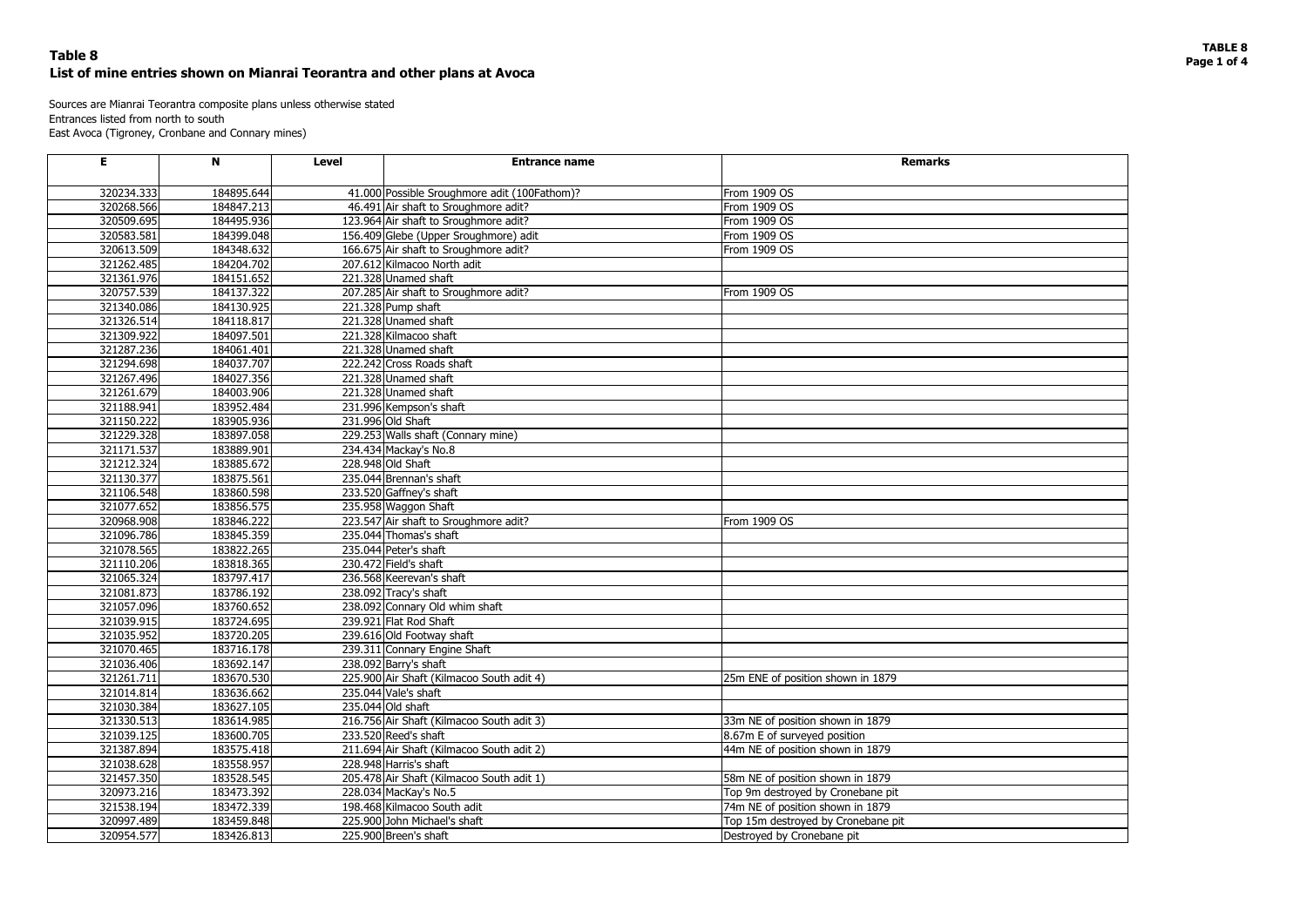# **TABLE 8**



| Е                        | N                        | <b>Level</b> | <b>Entrance name</b>                     | <b>Remarks</b>                                           | <b>TABLE 8</b><br>Page 2 of 4 |
|--------------------------|--------------------------|--------------|------------------------------------------|----------------------------------------------------------|-------------------------------|
|                          |                          |              | 220.109 'A' Shaft                        |                                                          |                               |
| 321031.330<br>320931.953 | 183426.169<br>183411.653 |              | 222.852 Old Perley's shaft               |                                                          |                               |
| 320932.388               | 183403.889               |              | 222.852 Perley's shaft                   | Destroyed by Cronebane pit                               |                               |
| 320914.387               | 183391.242               |              | 222.852 Weaver's No.2                    | Destroyed by Cronebane pit                               |                               |
| 320877.823               | 183371.310               |              | 225.900 Winne's shaft                    | Destroyed by Cronebane pit<br>Destroyed by Cronebane pit |                               |
| 320930.738               | 183370.584               |              | 224.376 Butts shaft                      | Top 26m destroyed by Cronebane pit                       |                               |
| 320893.927               | 183366.643               |              | 225.900 Weaver's No.3                    | Destroyed by Cronebane pit                               |                               |
| 320870.955               | 183339.852               |              | 224.986 MacKay's No.4                    | Destroyed by Cronebane pit                               |                               |
| 320872.330               | 183335.875               |              | 225.900 Crooked shaft                    | Destroyed by Cronebane pit                               |                               |
| 320846.913               | 183324.878               |              | 225.290 Davies shaft                     | Destroyed by Cronebane pit                               |                               |
| 320927.257               | 183314.627               |              | 216.146 'B' Shaft                        | Top 2m destroyed by Cronebane pit                        |                               |
| 320854.245               | 183309.749               |              | 225.900 Fancy shaft                      | Destroyed by Cronebane pit                               |                               |
| 320816.676               | 183267.710               |              | 226.205 MacKay's No.3                    | Destroyed by Cronebane pit                               |                               |
| 320800.530               | 183262.603               |              | 225.900 Doghole shaft                    | Top 38m destroyed by Cronebane pit                       |                               |
| 320849.896               | 183261.955               |              | 224.681 Old Whim shaft                   | Top 23m destroyed by Cronebane pit                       |                               |
| 320874.536               | 183253.030               |              | 221.328 Old shafts                       | Top 8m destroyed by Cronebane pit                        |                               |
| 320880.951               | 183251.004               |              | 221.328 Old shafts                       | Top 5m destroyed by Cronebane pit                        |                               |
| 320673.104               | 183243.289               |              | 247.541 Trig point by Mottee stone       | Map reference point                                      |                               |
| 320659.898               | 183240.765               |              | 247.236 Mottee Stone                     | Map reference point                                      |                               |
| 320800.169               | 183240.760               |              | 225.900 Argall's shaft                   | Destroyed by Cronebane pit                               |                               |
| 320810.395               | 183231.102               |              | 222.852 No.7 shaft                       | Destroyed by Cronebane pit                               |                               |
| 320785.656               | 183202.711               |              | 222.852 Weaver's No.8                    | Destroyed by Cronebane pit                               |                               |
| 320766.650               | 183196.203               |              | 225.900 Kelly's shaft                    | Destroyed by Cronebane pit                               |                               |
| 320997.234               | 183193.469               |              | 204.564 Caved adit (4)                   |                                                          |                               |
| 320752.747               | 183187.943               |              | 226.205 No.3 shaft                       | Destroyed by Cronebane pit                               |                               |
| 320979.717               | 183183.296               |              | 206.417 Stope (Madam Butlers adit 2)     |                                                          |                               |
| 320966.310               | 183181.074               |              | 207.661 Caved adit (3)                   |                                                          |                               |
| 320984.626               | 183180.060               |              | 206.088 Madam Butlers Shaft              |                                                          |                               |
| 320929.168               | 183179.495               |              | 212.343 Caved adit $(1)$                 |                                                          |                               |
| 320763.558               | 183177.743               |              | 224.376 Quaker shaft                     |                                                          |                               |
| 320862.217               | 183176.981               |              | 219.804 Weaver's No.12                   |                                                          |                               |
| 320944.669               | 183172.777               |              | 209.816 Caved adit $(2)$                 |                                                          |                               |
| 320853.977               | 183165.225               |              | 219.804 Hard shaft                       |                                                          |                               |
| 320985.712               | 183165.179               |              | 203.931 Stope (Madam Butlers adit 1)     |                                                          |                               |
| 320719.570               | 183155.406               |              | 224.376 MacKay's No.1                    | Destroyed by Cronebane pit                               |                               |
| 320725.033               | 183155.095               |              | 222.852 New shaft                        | Destroyed by Cronebane pit                               |                               |
| 321035.805               | 183151.568               |              | 196.157 Madam Butlers adit Air Shaft (2) |                                                          |                               |
| 320806.295               | 183144.638               |              | 222.852 Magpie shaft                     | Top 4m destroyed by Cronebane pit                        |                               |
| 320717.356               | 183133.594               |              | 222.852 Fairy shaft                      | Destroyed by Cronebane pit                               |                               |
| 320679.477               | 183132.638               |              | 225.900 'C' Shaft                        | Destroyed by Cronebane pit                               |                               |
| 321059.091               | 183131.332               |              | 191.458 Madam Butlers adit Air Shaft (1) |                                                          |                               |
| 321095.939               | 183090.194               |              | 183.228 Madam Butlers Adit               |                                                          |                               |
| 321064.095               | 183045.103               |              | 186.607 Lodge Level                      | Position shown on Weaver's 1819 plan                     |                               |
| 320698.938               | 183019.937               |              | 211.270 Yellowbottom's shaft             | Buried under Mt platt                                    |                               |
| 320594.347               | 182943.806               |              | 207.612 MacGregor's shaft                | Buried under Mt platt                                    |                               |
| 320382.640               | 182919.854               |              | 195.420 North Adit Shaft                 |                                                          |                               |
| 320618.865               | 182915.181               |              | 207.612 Morgan's shaft                   | Buried under Mt platt                                    |                               |
| 320640.010               | 182909.621               |              | 207.002 Discovery shaft                  |                                                          |                               |
| 320344.948               | 182890.289               |              | 186.276 North Adit                       |                                                          |                               |
| 320591.843               | 182882.745               |              | 207.612 Old shaft                        | Buried under Mt platt                                    |                               |
| 320564.913               | 182879.926               |              | $\overline{207.612}$ Old shaft           | Buried under Mt platt                                    |                               |
| 320439.022               | 182854.054               |              | 204.564 Grass Levels Shaft               | Buried under Mt platt                                    |                               |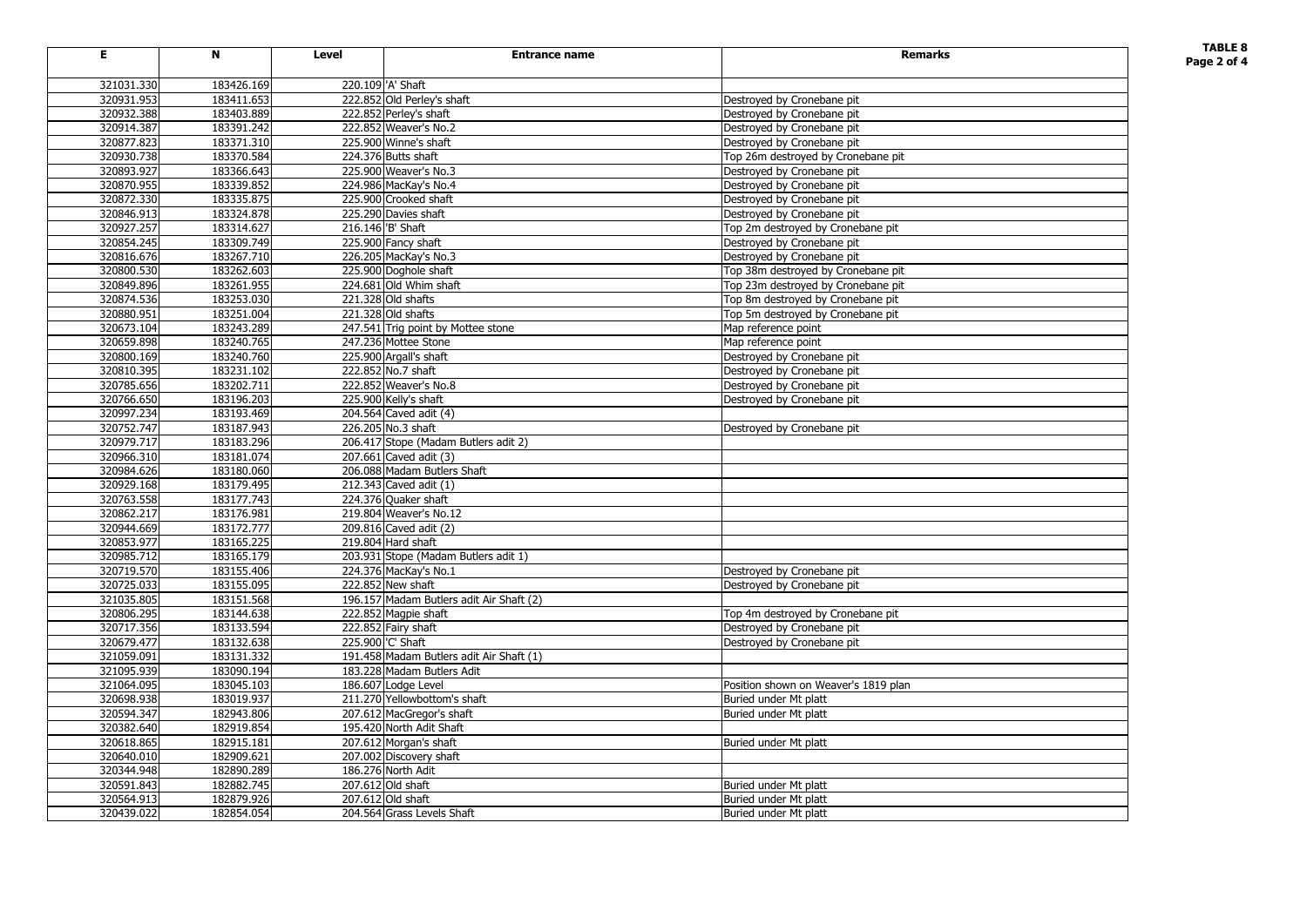# **TABLE 8**

|  |  |  | by stope collapse before 1909 |  |
|--|--|--|-------------------------------|--|
|  |  |  |                               |  |
|  |  |  |                               |  |
|  |  |  |                               |  |
|  |  |  |                               |  |
|  |  |  |                               |  |
|  |  |  |                               |  |
|  |  |  |                               |  |
|  |  |  |                               |  |
|  |  |  |                               |  |
|  |  |  |                               |  |
|  |  |  |                               |  |
|  |  |  |                               |  |
|  |  |  |                               |  |
|  |  |  |                               |  |
|  |  |  |                               |  |

| Е          | N          | <b>Level</b> | <b>Entrance name</b>                          | <b>Remarks</b>                                                                   |
|------------|------------|--------------|-----------------------------------------------|----------------------------------------------------------------------------------|
| 320583.642 | 182844.196 |              | 204.564 Old shaft                             |                                                                                  |
| 320540.461 | 182832.600 |              | 206.393 Blueburrow's shaft                    | Buried under Mt platt                                                            |
| 320606.436 | 182810.297 |              | 198.468 Air Shaft                             |                                                                                  |
| 320353.584 | 182802.557 |              | 186.276 Air Shaft                             |                                                                                  |
| 320627.267 | 182783.296 |              | 192.372 14 Fathom Adit                        |                                                                                  |
| 320519.125 | 182781.469 |              | 201.516 Air Shaft                             | Top 38m destroyed by East Avoca pit                                              |
| 320266.103 | 182774.417 |              | 160.368 Mosey Shaft                           | Top 12m destroyed by East Avoca pit                                              |
| 320282.812 | 182757.106 |              | 163.416 Gossan Shaft                          | Destroyed by East Avoca pit                                                      |
| 320297.411 | 182740.007 |              | 164.940 Grass Levels Adit                     | Destroyed by East Avoca pit                                                      |
| 320247.048 | 182723.344 |              | 155.796 Mosey Ladder Shaft                    | Top 30m destroyed by East Avoca pit                                              |
| 320214.391 | 182672.443 |              | 149.700 Copse Shaft                           | Top 10m destroyed by East Avoca pit                                              |
| 320379.849 | 182661.284 |              | 180.180 Air Shaft                             |                                                                                  |
| 320180.214 | 182654.516 |              | 146.652 Wood Shaft                            | Destroyed in stope collapses                                                     |
| 320035.995 | 182639.529 |              | 116.172 Blueburrow's Adit (Cronebane Shallow) |                                                                                  |
| 320279.657 | 182639.490 |              | 158.844 Wood Adit                             |                                                                                  |
| 320168.865 | 182600.851 |              | 143.604 Backs Shaft                           | Destroyed in stope collapses                                                     |
| 320175.776 | 182568.996 |              | 140.556 Boundary Shaft                        | Top destroyed in stope collapses                                                 |
| 320065.937 | 182525.745 |              | 88.740 Baronet's Shaft                        |                                                                                  |
| 320046.527 | 182441.912 |              | 116.172 Farmer's Shaft                        | 7m E of surveyed position                                                        |
| 320000.332 | 182380.481 |              | 106.418 Shaft to Farmer's level               | Shown in Weavers paper of 1819, probably destroyed by stope collapse before 1909 |
| 319939.895 | 182285.004 |              | 79.596 Farmer's Adit                          | Destroyed by stope collapse before 1909                                          |
| 319928.095 | 182238.354 |              | 70.452 Old adit                               |                                                                                  |
| 319931.436 | 182221.656 |              | 59.784 Shallow Adit (Tigroney mine)           |                                                                                  |
| 319902.953 | 182198.624 |              | 54.602 Air Shaft                              | Shown in Weavers paper of 1819                                                   |
| 319981.233 | 182198.523 |              | 76.243 Williams Shaft                         |                                                                                  |
| 319889.436 | 182177.593 |              | 45.763 Air Pipe Shaft                         | Shown in Weavers paper of 1819                                                   |
| 319948.485 | 182174.005 |              | 52.164 Cannavan's Adit                        |                                                                                  |
| 319921.799 | 182162.878 |              | 43.02 850 Adit                                | From Avoca Mines Tigroney plan                                                   |
| 319869.276 | 182157.462 |              | 39.362 Incline entry to Deep Adit             |                                                                                  |
| 319837.056 | 182101.392 |              | 30.523 Tigroney Deep Adit                     | Entrance now cut back by 28m                                                     |

West Avoca (Ball gahan and Ballmurta gh mines)

| 319791.953 | 181994.052 |              | 27.170 Parnell's Adit        |                                  |
|------------|------------|--------------|------------------------------|----------------------------------|
| 319763.294 | 181993.842 |              | $31.742$ Air Shaft           |                                  |
| 319685.626 | 181977.087 |              | 52.164 Whaley's shaft        |                                  |
| 319667.812 | 181964.771 |              | $61.570$ Well (not shaft)    |                                  |
| 319613.798 | 181958.191 |              | 78.377 Old Shaft             |                                  |
| 319718.305 | 181935.154 | 59.479 Adit  |                              |                                  |
| 319562.222 | 181855.729 |              | 120.134 Old Shaft            |                                  |
| 319630.869 | 181743.535 |              | 109.466 Spa Adit             |                                  |
| 319610.066 | 181742.139 | 118.610 Adit |                              |                                  |
| 319559.089 | 181725.433 |              | 134.155 Air Shaft            |                                  |
| 319411.093 | 181683.393 |              | 164.330 Wheatley's shaft     |                                  |
| 319508.046 | 181674.863 |              | 148.176 Greer's shaft        |                                  |
| 319742.030 | 181672.670 |              | 57.955 Knight tunnel         | From Avoca Mines plan            |
| 319701.376 | 181651.660 |              | 55.212 Conveyor tunnel       | From Avoca Mines plan            |
| 319438.795 | 181629.978 |              | 148.176 Doyle's shaft        | Top 5m destroyed by Weaver's pit |
| 319909.025 | 181628.599 |              | 25.037 Ballyygahan Deep Adit |                                  |
| 319788.480 | 181620.885 |              | 53.383 Shaft (1909 OS)       |                                  |
| 319847.482 | 181608.585 |              | 34.790 Adit Shaft            |                                  |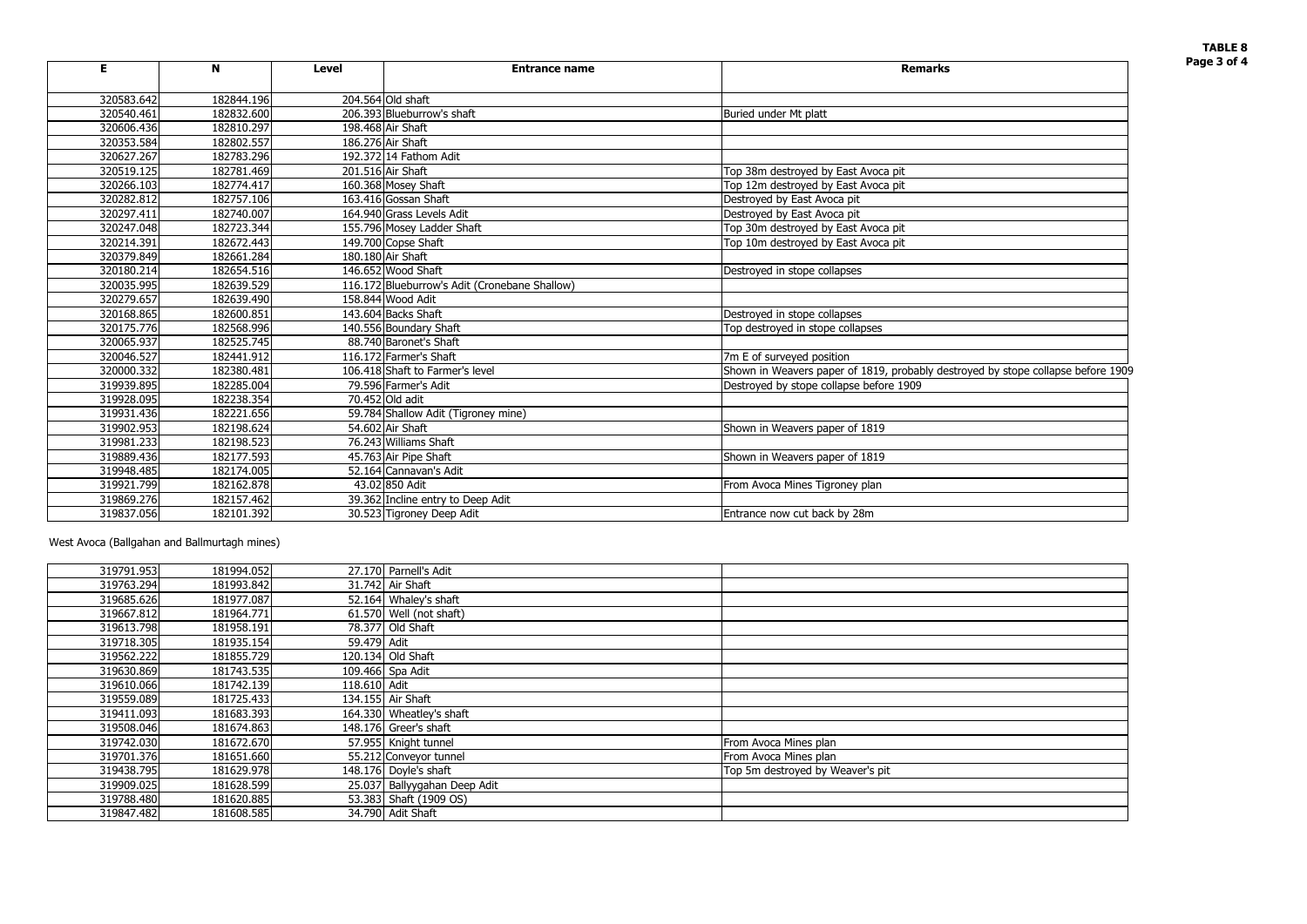## **TABLE 8 Page 4 of 4**

| stope collapse |
|----------------|
|                |
|                |
|                |
|                |
|                |
|                |
|                |
|                |
|                |
|                |
|                |
|                |
|                |
|                |
|                |
|                |
|                |
|                |
|                |
|                |
|                |
|                |

| E          | N          | <b>Level</b> | <b>Entrance name</b>                   | <b>Remarks</b>                                                      |
|------------|------------|--------------|----------------------------------------|---------------------------------------------------------------------|
| 319396.951 | 181599.910 |              | 160.368 Whelan's shaft                 |                                                                     |
| 319740.589 | 181596.537 |              | 49.116 New Adit                        |                                                                     |
| 319756.145 | 181594.762 |              | 47.287 Blue Shaft                      |                                                                     |
| 319793.426 | 181585.507 |              | 44.239 Walls shaft (Ballgahan mine)    |                                                                     |
| 319311.858 | 181577.719 |              | 173.170 Middle Whim shaft              | Probably destroyed by North Lode stope collapse                     |
| 319694.745 | 181559.991 |              | 67.404 Brownrigg's Adit                | Destroyed in Pond Lode stope collapse                               |
| 319672.021 | 181552.252 |              | 73.500 Shallow Adit (Ballgahan mine)   | Destroyed in Pond Lode stope collapse                               |
| 319729.888 | 181525.503 |              | 67.404 Ballygahan Old Engine shaft     | Destroyed in Pond Lode stope collapse                               |
| 319798.090 | 181524.523 | 49.116 Adit  |                                        | Shown as shaft on 1909 OS                                           |
| 319653.900 | 181518.147 |              | 82.644 Brownrigg's shaft               | Collapsing into stopes, 1951. Destroyed in Pond Lode stope collapse |
| 319847.994 | 181515.477 |              | 29.609 Road Adit                       | Adit recently extended                                              |
| 319777.592 | 181506.961 |              | 60.394 Ballygahan shaft                | Shaft shown 12m ENE on Avoca Mine plan                              |
| 319645.678 | 181496.454 |              | 96.360 Bounds shaft                    | Destroyed in Pond Lode stope collapse                               |
| 319578.037 | 181495.083 |              | 107.333 Shaft (1909 OS)                | Destroyed in Pond Lode stope collapse                               |
| 319522.440 | 181470.943 |              | 116.172 Shaft (1909 OS)                | Destroyed in Pond Lode stope collapse                               |
| 319447.339 | 181464.781 |              | 129.278 Old Shaft                      | Destroyed in Pond Lode stope collapse                               |
| 319205.990 | 181462.270 |              | 182.923 Western Whim shaft             |                                                                     |
| 319428.026 | 181460.882 |              | 131.412 Pond Shaft                     | Destroyed in Pond Lode stope collapse                               |
| 319503.907 | 181447.837 |              | 122.268 South Lode Inclined shaft      | Destroyed in Pond Lode stope collapse                               |
| 319550.531 | 181433.635 |              | 116.172 Shaft (1909 OS)                | Destroyed in Pond Lode stope collapse                               |
| 319219.418 | 181430.038 |              | 171.036 Western Whim Adit              |                                                                     |
| 319035.658 | 181424.569 |              | 183.533 Inclined shaft                 |                                                                     |
| 319038.214 | 181412.056 |              | 186.276 New Western shaft              |                                                                     |
| 319621.489 | 181404.797 |              | 109.466 South Bottoms shaft            | Destroyed in Pond Lode stope collapse                               |
| 319473.521 | 181373.987 |              | 130.802 Drawing shaft                  |                                                                     |
| 319629.309 | 181266.532 |              | 81.469 Shaft (1909 OS)                 |                                                                     |
| 319655.150 | 181257.459 |              | 73.805 Margaret Adit                   | 15m NE of surveyed position                                         |
| 319446.544 | 181235.959 |              | 127.754 Twin Shafts (E)                |                                                                     |
| 319440.018 | 181230.592 |              | 127.754 Twin Shafts (W)                |                                                                     |
| 319506.555 | 181216.650 |              | 113.429 381ft adit (Ballymurtagh plan) |                                                                     |
| 319574.825 | 181184.992 |              | 92.093 311ft adit (Smyth, 1879)        |                                                                     |
| 318963.186 | 181083.157 |              | 163.111 Vent shaft                     | From Avoca Mines plan                                               |
|            |            |              |                                        |                                                                     |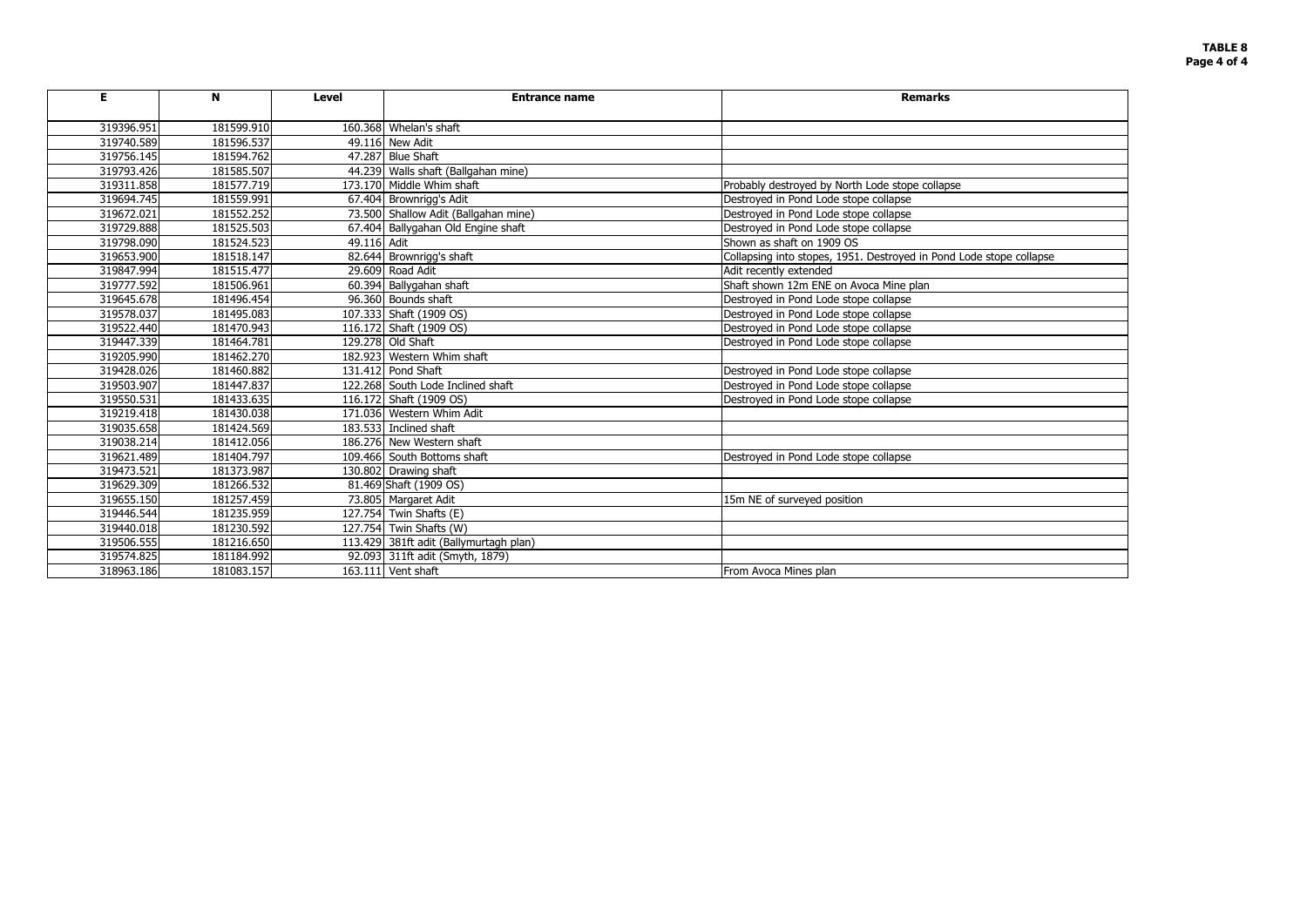#### EXPLANATORY NOTES FOR COMPLETING HAZARD APPRAISAL FORM FOR ROCK FACES

#### **AVOCA MINE SITES**

# SITE NAME: Avoca

|                           |                   | Notes for the filling in of this form                                                                                                                                                                                                                                                                                                                  |
|---------------------------|-------------------|--------------------------------------------------------------------------------------------------------------------------------------------------------------------------------------------------------------------------------------------------------------------------------------------------------------------------------------------------------|
| $\overline{\mathbf{1}}$ . |                   | Use this form for all excavations in rocks that are moderately weak rocks or stronger as defined<br>by ISO 14689-1:2003.                                                                                                                                                                                                                               |
| 2.                        |                   | Date - enter date of the inspection after D.                                                                                                                                                                                                                                                                                                           |
| 3.                        |                   | For ranking the hazard score in blank section of Column S fill in as follows:                                                                                                                                                                                                                                                                          |
|                           | PART A            | Score 1 for Yes. Score 0 for No. Maximum total score 3 is a very significant hazard,<br>any score implies a Notifiable Excavation.                                                                                                                                                                                                                     |
|                           | PART <sub>B</sub> | Score 1 for any sign of distress or ground for concern and 0 for no obvious distress<br>etc. Maximum total score 4 for any individual slope face.                                                                                                                                                                                                      |
|                           | PART C            | Score 3 if one or more persons are regularly at risk on a site and score 2 if persons are<br>occasionally at risk. Score 1 if no-one is at risk. Maximum total score 6.                                                                                                                                                                                |
|                           |                   | Multiply totals of Parts A and C to identify the most important of the significant<br>hazards. Score of 2 or more (maximum 18) is a Notifiable Excavation                                                                                                                                                                                              |
|                           | THFN              | requiring a geotechnical assessment.                                                                                                                                                                                                                                                                                                                   |
|                           |                   | Multiply totals of Parts B and C to identify hazards which may be taken to be                                                                                                                                                                                                                                                                          |
|                           |                   | significant if the score is 3 or more. Such excavations are Notifiable                                                                                                                                                                                                                                                                                 |
|                           |                   | <b>Excavations.</b> Maximum score 24. Minimum 0.                                                                                                                                                                                                                                                                                                       |
| 4.                        |                   | Items which may give rise to concern over the future stability of excavated faces include:<br>Old mineral workings/mine workings, behind or beneath the slope.<br>Persistent geological surfaces such as fault planes, bedding surfaces and joints inclined<br>into the excavation especially if these exceed 27° (1 in 2) or less if the surfaces are |
|                           |                   | clay lined or clay filled.                                                                                                                                                                                                                                                                                                                             |
|                           |                   | Where slopes in similar materials have collapsed.<br>Where excessive loading is possible behind the crest of the slope by tips or<br>heavy/vibrating plant.                                                                                                                                                                                            |
| 5.                        |                   | Impoundment within excavation.<br>Give overall findings for each slope face e.g. geotechnical assessment required urgently or no                                                                                                                                                                                                                       |
|                           |                   | significant hazard followed by reasons e.g. small structure, no instability, no-one at risk.                                                                                                                                                                                                                                                           |
| 6.                        |                   | Complete for inclusion in health and safety document. Include all structures listed.                                                                                                                                                                                                                                                                   |
| 7.                        |                   | Circle which applies. If No state date of next appraisal (not more than 2 years).                                                                                                                                                                                                                                                                      |
| 8.                        |                   | State date by which the assessment is to be completed.                                                                                                                                                                                                                                                                                                 |
| 9.                        |                   | Report any instructions/requests for remedial works and the date of completion.                                                                                                                                                                                                                                                                        |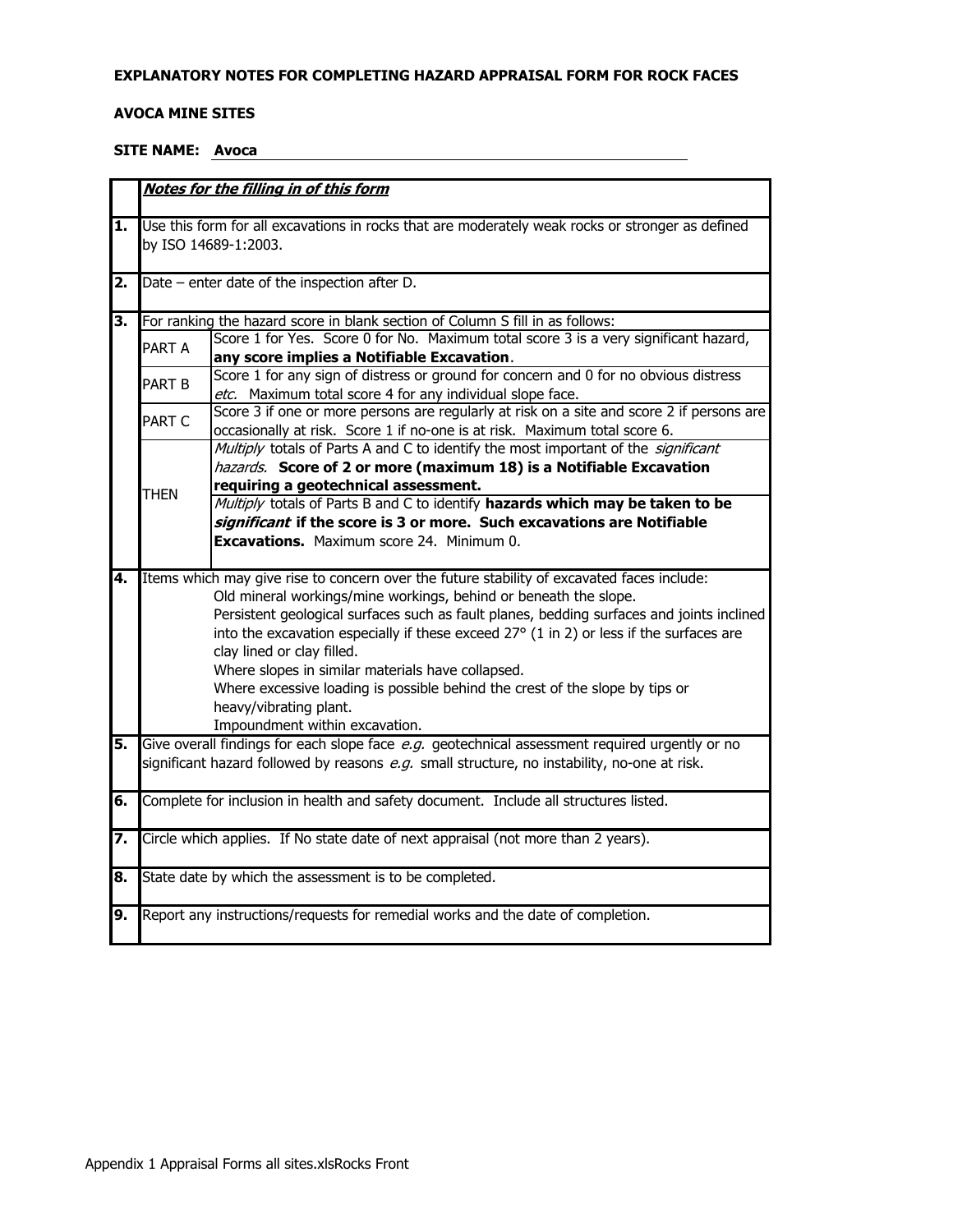### **SITE NAME:** Avoca: Cronebane Pit

| $D = date^2$<br>$S = score3$                                            | 03/04/07            | $\mathsf{s}$ | 03/04/07       | $\mathsf{s}$   | 03/04/07     | <b>S</b>       | 03/04/07     | S              | 03/04/07     | $\mathsf{s}$   | D:               | S                    | D:                                                                    | $\mathbf{s}$ | D:        | $\mathsf{s}$   | <b>Totals</b>   |
|-------------------------------------------------------------------------|---------------------|--------------|----------------|----------------|--------------|----------------|--------------|----------------|--------------|----------------|------------------|----------------------|-----------------------------------------------------------------------|--------------|-----------|----------------|-----------------|
| Name/no. of excavation:                                                 | <b>CR10</b>         |              | CR5 & 9        |                | CR13         |                | <b>CR 14</b> |                | <b>CR 20</b> |                | CR <sub>22</sub> |                      |                                                                       |              |           |                |                 |
|                                                                         | NW face             |              | NE face        |                | SE face 1    |                | SE face 2    |                | SE face 3    |                | SE face 4        |                      |                                                                       |              |           |                |                 |
| Position shown with name/no. on                                         |                     |              |                |                |              |                |              |                |              |                |                  |                      |                                                                       |              |           |                |                 |
| yes/no<br>appended plan?<br><b>PART A - Geometry of slope</b>           | $\mathsf{v}$        |              | $\mathsf{v}$   |                | $\mathbf{v}$ |                | $\mathbf{V}$ |                | $\mathbf{v}$ |                | $\mathsf{v}$     |                      |                                                                       |              |           |                |                 |
| Height of bench faces:                                                  |                     |              |                |                |              |                |              |                |              |                |                  |                      |                                                                       |              |           |                |                 |
| m                                                                       | 40.2                |              | 16             |                | 16.8         |                | 13           |                | 5.3          |                | 8.5              |                      |                                                                       |              |           |                |                 |
| Bench faces exceed 15m?                                                 |                     |              |                |                |              |                |              |                |              |                |                  |                      |                                                                       |              |           |                |                 |
| yes/no                                                                  | yes                 |              | yes            |                | yes          |                | no           |                | no           |                | no               |                      | $\frac{1}{2}$ no entry   no entry   no entry   no entry               |              |           |                |                 |
| Overall slope height:                                                   |                     |              |                |                |              |                |              |                |              |                |                  |                      |                                                                       |              |           |                |                 |
| m                                                                       | 40.2                |              | 30             |                | 16.8         |                | 13           |                | 5.3          |                | 8.5              |                      |                                                                       |              |           |                |                 |
| Overall slope height exceeds 30m?                                       |                     |              |                |                |              |                |              |                |              |                |                  |                      |                                                                       |              |           |                |                 |
| yes/no                                                                  | yes                 |              | no             |                | no           |                | no           |                | no           |                | no               |                      | $\vert$ 0 no entry $\vert$ no entry $\vert$ no entry $\vert$ no entry |              |           |                |                 |
| Overall slope angle<br>$1$ in " $x$ "                                   | 75.00               |              | 65.0°          |                | 90.0°        |                | 90.0°        |                | 90.0°        |                | 70.0°            |                      |                                                                       |              |           |                |                 |
| or degrees $(0)$<br>Slope angle is steeper than 1 in 1                  |                     |              |                |                |              |                |              |                |              |                |                  |                      |                                                                       |              |           |                |                 |
| (45degrees) and benched slope                                           |                     |              |                |                |              |                |              |                |              |                |                  |                      | no height                                                             |              | no height |                |                 |
| height is over 15m?<br>yes/no                                           | yes                 |              | yes            |                | yes          |                | no           |                | no           |                | no               |                      | entry                                                                 | no entry     |           | entry no entry |                 |
| <b>TOTAL</b>                                                            |                     |              |                |                |              |                |              | $\Omega$       |              | $\Omega$       |                  |                      |                                                                       |              |           |                |                 |
| <b>PART B - Inspection of individual</b>                                |                     |              |                |                |              |                |              |                |              |                |                  |                      |                                                                       |              |           |                |                 |
| faces                                                                   |                     |              |                |                |              |                |              |                |              |                |                  |                      |                                                                       |              |           |                |                 |
| Distress behind the slope face or on                                    |                     |              |                |                |              |                |              |                |              |                |                  |                      |                                                                       |              |           |                |                 |
| benches (cracking, settlement,                                          |                     |              |                |                |              |                |              |                |              |                |                  |                      |                                                                       |              |           |                |                 |
| yes/no<br>ponding of water)                                             | no                  |              | no             |                | no           | $\Omega$       | no           | $\overline{0}$ | no           | $\overline{0}$ | no               |                      |                                                                       | no entry     |           | no entry       |                 |
| Distress on slope face (bench faces)                                    |                     |              |                |                |              |                |              |                |              |                |                  |                      |                                                                       |              |           |                |                 |
| (bulging, cracking, slumping, water                                     |                     |              |                |                |              |                |              |                |              |                |                  |                      |                                                                       |              |           |                |                 |
| discharge).<br>yes/no                                                   | yes                 |              | no             | $\overline{0}$ | yes          |                | yes          |                | yes          |                | no               |                      |                                                                       | no entry     |           | no entry       |                 |
| Distress in front of slope (toe                                         |                     |              |                |                |              |                |              |                |              |                |                  |                      |                                                                       |              |           |                |                 |
| heave, water issues).<br>yes/no                                         | no                  |              | no             |                | no           | <sup>0</sup>   | no           | $\Omega$       | no           | $\overline{0}$ | no               | $\Omega$             |                                                                       | no entry     |           | no entry       |                 |
| Other grounds for concern over                                          |                     |              |                |                |              |                |              |                |              |                |                  |                      |                                                                       |              |           |                |                 |
| future stability <sup>4</sup> ?<br>yes/no                               | no                  |              | no             |                | no           | 0              | no           | $\Omega$       | no           | $\overline{0}$ | no               | $\Omega$<br>$\Omega$ |                                                                       | no entry     |           | no entry       |                 |
| <b>TOTAL</b><br><b>PART C - Danger from excavation</b>                  |                     |              |                |                |              |                |              |                |              |                |                  |                      |                                                                       |              |           |                |                 |
|                                                                         |                     |              |                |                |              |                |              |                |              |                |                  |                      |                                                                       |              |           |                |                 |
| Persons above or below slope:<br>regularly/occasionally/rarely or never | $\mathsf{o}\xspace$ |              |                |                |              |                |              |                |              |                |                  |                      |                                                                       |              |           |                |                 |
| Plant/buildings below slope:                                            |                     |              | $\mathsf{o}$   |                | $\mathsf{o}$ |                | $\mathsf{o}$ |                | $\circ$      |                | $\mathsf{o}\,$   |                      |                                                                       | no entry     |           | no entry       |                 |
| <b>Describe</b>                                                         |                     |              |                |                |              |                |              |                |              |                |                  |                      |                                                                       |              |           |                |                 |
| Persons or installations at risk off-site:                              |                     |              |                |                |              |                |              |                |              |                |                  |                      |                                                                       |              |           |                |                 |
| regularly/occasionally/rarely or never                                  | n                   |              | no             |                | no           |                | n            |                | n            |                | n                |                      |                                                                       | no entry     |           | no entry       |                 |
| <b>TOTAL</b>                                                            |                     | 3            |                |                |              |                |              |                |              | $\overline{3}$ |                  |                      |                                                                       |              |           |                | 18              |
| <b>Hazard Ranking:</b><br><b>Totals A x C</b>                           |                     |              | 9 <sub>l</sub> | $6 \mid$       |              | $6 \mid$       |              | 0              |              | $\overline{0}$ |                  | $\overline{0}$       |                                                                       |              |           |                | $\overline{21}$ |
| <b>Hazard Ranking:</b><br>Totals B x C                                  |                     |              | 3 <sup>1</sup> | <sup>0</sup>   |              | 3 <sup>l</sup> |              | $\overline{3}$ |              | $\overline{3}$ |                  | $\overline{0}$       |                                                                       |              |           |                | 12              |
| <b>General Findings<sup>5</sup></b> :                                   |                     |              |                |                |              |                |              |                |              |                |                  |                      |                                                                       |              |           |                |                 |
|                                                                         |                     |              |                |                |              |                |              |                |              |                |                  |                      |                                                                       |              |           |                |                 |
|                                                                         |                     |              |                |                |              |                |              |                |              |                |                  |                      |                                                                       |              |           |                |                 |
|                                                                         |                     |              |                |                |              |                |              |                |              |                |                  |                      |                                                                       |              |           |                |                 |
|                                                                         |                     |              |                |                |              |                |              |                |              |                |                  |                      |                                                                       |              |           |                |                 |
| <b>Action to be taken<sup>6</sup>:</b>                                  |                     |              |                |                |              |                |              |                |              |                |                  |                      |                                                                       |              |           |                |                 |
| Geotechnical assessment required <sup>7</sup> : Yes/No                  |                     |              |                |                |              |                |              |                |              |                |                  |                      |                                                                       |              |           |                |                 |
| Date by which assessment required <sup>8</sup> :                        |                     |              |                |                |              |                |              |                |              |                |                  |                      |                                                                       |              |           |                |                 |
| Date for next hazard appraisal:                                         |                     |              |                |                |              |                |              |                |              |                |                  |                      |                                                                       |              |           |                |                 |
| <b>Action taken<sup>9</sup>:</b>                                        |                     |              |                |                |              |                |              |                |              |                |                  |                      |                                                                       |              |           |                |                 |
|                                                                         |                     |              |                |                |              |                |              |                |              |                |                  |                      |                                                                       |              |           |                |                 |
|                                                                         |                     |              |                |                |              |                |              |                |              |                |                  |                      |                                                                       |              |           |                |                 |
|                                                                         |                     |              |                |                |              |                |              |                |              |                |                  |                      |                                                                       |              |           |                |                 |
|                                                                         |                     |              |                |                |              |                |              |                |              |                |                  |                      |                                                                       |              |           |                |                 |
|                                                                         |                     |              |                |                |              |                |              |                |              |                |                  |                      |                                                                       |              |           |                |                 |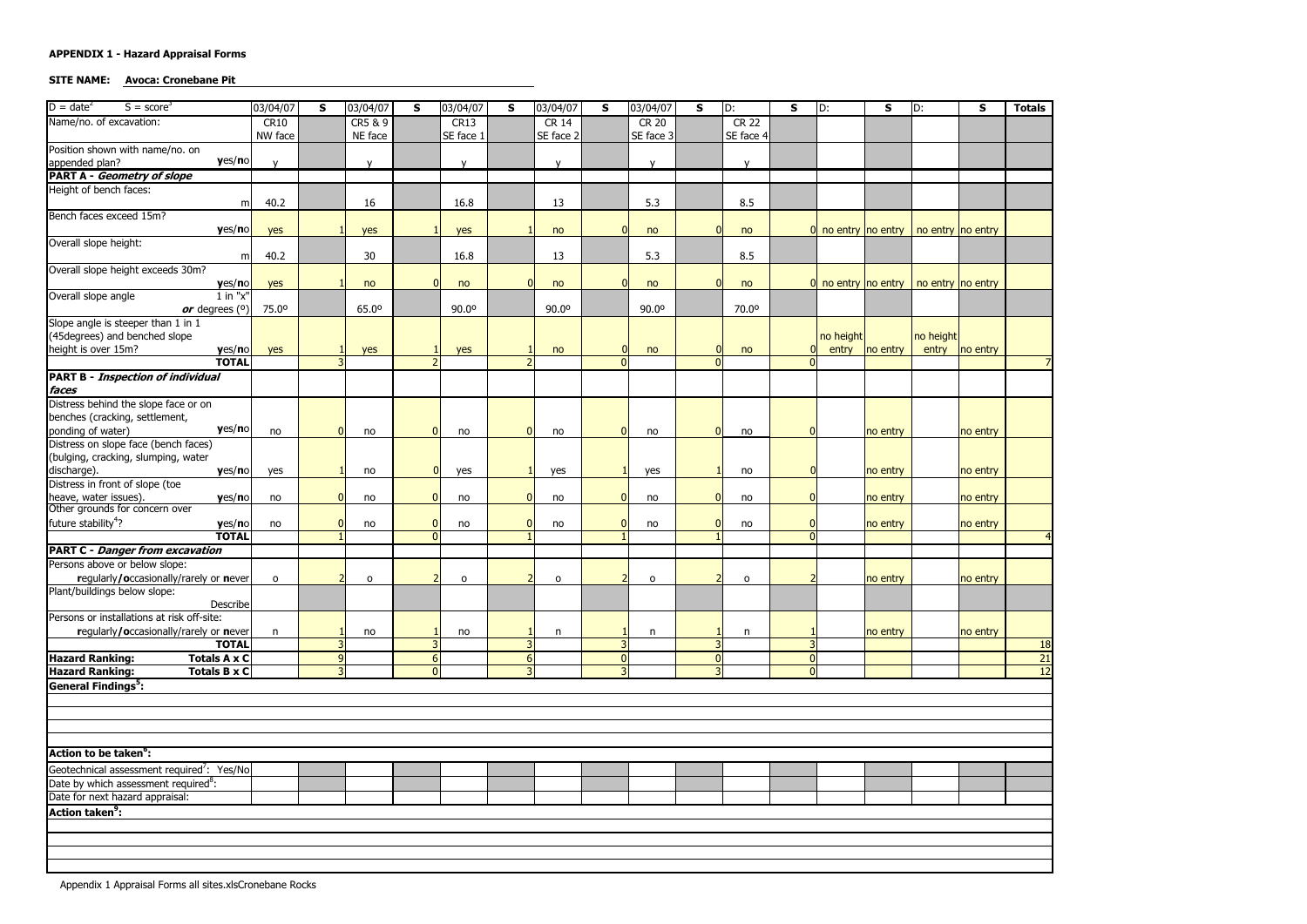# SITE NAME: Avoca: East Avoca pits

| $D = date^2$<br>$S = score3$                                      | D:                | $\mathbf S$ | D:                             | $\mathbf{s}$   | D:                | $\mathsf{s}$   | D:           | $\mathsf{s}$   | D:                | $\mathsf{s}$ | D:                 | $\mathsf{s}$ | D:                                        | $\mathsf{s}$ | D:                 | $\mathsf{s}$ | <b>Totals</b>   |
|-------------------------------------------------------------------|-------------------|-------------|--------------------------------|----------------|-------------------|----------------|--------------|----------------|-------------------|--------------|--------------------|--------------|-------------------------------------------|--------------|--------------------|--------------|-----------------|
| Name/no. of excavation:                                           | EA36 SW           |             | <b>EA45</b>                    |                | <b>EA 46</b>      |                | <b>EA49</b>  |                |                   |              |                    |              |                                           |              |                    |              |                 |
|                                                                   | & NW(S)           |             | NW(N)                          |                | NE face           |                | SE face      |                |                   |              |                    |              |                                           |              |                    |              |                 |
| Position shown with name/no. on                                   |                   |             |                                |                |                   |                |              |                |                   |              |                    |              |                                           |              |                    |              |                 |
| yes/no<br>appended plan?                                          | yes               |             | yes                            |                | yes               |                | yes          |                |                   |              |                    |              |                                           |              |                    |              |                 |
| <b>PART A - Geometry of slope</b>                                 |                   |             |                                |                |                   |                |              |                |                   |              |                    |              |                                           |              |                    |              |                 |
| Height of bench faces:                                            |                   |             |                                |                |                   |                |              |                |                   |              |                    |              |                                           |              |                    |              |                 |
| Bench faces exceed 15m?                                           | 28<br>m           |             | 40                             |                | 51                |                | 31           |                |                   |              |                    |              |                                           |              |                    |              |                 |
| yes/no                                                            | yes               |             | yes                            |                | yes               |                | yes          |                | no entry no entry |              | no entry no entry  |              | no entry   no entry   no entry   no entry |              |                    |              |                 |
| Overall slope height:                                             |                   |             |                                |                |                   |                |              |                |                   |              |                    |              |                                           |              |                    |              |                 |
|                                                                   | 28<br>m           |             | 40                             |                | 51                |                | 31           |                |                   |              |                    |              |                                           |              |                    |              |                 |
| Overall slope height exceeds 30m?                                 |                   |             |                                |                |                   |                |              |                |                   |              |                    |              |                                           |              |                    |              |                 |
| yes/no                                                            | no                |             | yes                            |                | yes               |                | yes          |                | no entry no entry |              | no entry no entry  |              | no entry   no entry   no entry   no entry |              |                    |              |                 |
| Overall slope angle<br>$1$ in " $x$ "                             |                   |             |                                |                |                   |                |              |                |                   |              |                    |              |                                           |              |                    |              |                 |
| or degrees (°)                                                    | 85.0 <sup>o</sup> |             | 60.0°                          |                | 65.0 <sup>o</sup> |                | 50.0°        |                |                   |              |                    |              |                                           |              |                    |              |                 |
| Slope angle is steeper than 1 in 1                                |                   |             |                                |                |                   |                |              |                |                   |              |                    |              |                                           |              |                    |              |                 |
| (45degrees) and benched slope<br>height is over 15m?<br>yes/no    |                   |             |                                |                |                   |                |              |                | no height         | no entry     | no height<br>entry | no entry     | no height<br>entry                        |              | no height<br>entry |              |                 |
| <b>TOTAL</b>                                                      | yes               |             | yes                            |                | yes               |                | yes          |                | entry             |              |                    |              |                                           | no entry     |                    | no entry     | <b>11</b>       |
| <b>PART B - Inspection of individual</b>                          |                   |             |                                |                |                   |                |              |                |                   |              |                    |              |                                           |              |                    |              |                 |
| faces                                                             |                   |             |                                |                |                   |                |              |                |                   |              |                    |              |                                           |              |                    |              |                 |
| Distress behind the slope face or on                              |                   |             |                                |                |                   |                |              |                |                   |              |                    |              |                                           |              |                    |              |                 |
| benches (cracking, settlement,                                    |                   |             |                                |                |                   |                |              |                |                   |              |                    |              |                                           |              |                    |              |                 |
| ponding of water)<br>yes/no                                       | no                |             | no                             |                | no                | 0              | yes          |                |                   | no entry     |                    | no entry     |                                           | no entry     |                    | no entry     |                 |
| Distress on slope face (bench faces)                              |                   |             |                                |                |                   |                |              |                |                   |              |                    |              |                                           |              |                    |              |                 |
| (bulging, cracking, slumping, water                               |                   |             |                                |                |                   |                |              |                |                   |              |                    |              |                                           |              |                    |              |                 |
| discharge).<br>yes/no                                             | yes               |             | yes                            |                | no                | $\overline{0}$ | yes          |                |                   | no entry     |                    | no entry     |                                           | no entry     |                    | no entry     |                 |
| Distress in front of slope (toe                                   |                   |             |                                |                |                   |                |              | <sup>0</sup>   |                   |              |                    |              |                                           |              |                    |              |                 |
| heave, water issues).<br>yes/no<br>Other grounds for concern over | no                |             | no                             |                | no                |                | no           |                |                   | no entry     |                    | no entry     |                                           | no entry     |                    | no entry     |                 |
| future stability <sup>4</sup> ?<br>yes/no                         | no                |             | no                             |                | no                |                | no           |                |                   | no entry     |                    | no entry     |                                           | no entry     |                    | no entry     |                 |
| <b>TOTAL</b>                                                      |                   |             |                                |                |                   |                |              |                |                   |              |                    |              |                                           |              |                    |              | $\overline{4}$  |
| <b>PART C - Danger from excavation</b>                            |                   |             |                                |                |                   |                |              |                |                   |              |                    |              |                                           |              |                    |              |                 |
| Persons above or below slope:                                     |                   |             |                                |                |                   |                |              |                |                   |              |                    |              |                                           |              |                    |              |                 |
| regularly/occasionally/rarely or never                            | $\mathsf{o}$      |             | o                              |                | 0                 |                | $\mathsf{o}$ |                |                   | no entry     |                    | no entry     |                                           | no entry     |                    | no entry     |                 |
| Plant/buildings below slope:                                      |                   |             |                                |                |                   |                |              |                |                   |              |                    |              |                                           |              |                    |              |                 |
| <b>Describe</b>                                                   |                   |             |                                |                |                   |                |              |                |                   |              |                    |              |                                           |              |                    |              |                 |
| Persons or installations at risk off-site:                        |                   |             |                                |                |                   |                |              |                |                   |              |                    |              |                                           |              |                    |              |                 |
| regularly/occasionally/rarely or never<br><b>TOTAL</b>            |                   |             | $\mathsf{n}$<br>$\overline{5}$ | 3              | O                 |                | $\mathbf 0$  |                |                   | no entry     |                    | no entry     |                                           | no entry     |                    | no entry     | 16              |
| <b>Totals A x C</b><br><b>Hazard Ranking:</b>                     |                   | 10          |                                | 9              |                   | 12             |              | 12             |                   |              |                    |              |                                           |              |                    |              | $\overline{43}$ |
| <b>Hazard Ranking:</b><br><b>Totals B x C</b>                     |                   |             | 5 <sup>1</sup>                 | $\overline{3}$ |                   |                |              | 8 <sup>1</sup> |                   |              |                    |              |                                           |              |                    |              | 16              |
| <b>General Findings<sup>5</sup>:</b>                              |                   |             |                                |                |                   |                |              |                |                   |              |                    |              |                                           |              |                    |              |                 |
|                                                                   |                   |             |                                |                |                   |                |              |                |                   |              |                    |              |                                           |              |                    |              |                 |
|                                                                   |                   |             |                                |                |                   |                |              |                |                   |              |                    |              |                                           |              |                    |              |                 |
|                                                                   |                   |             |                                |                |                   |                |              |                |                   |              |                    |              |                                           |              |                    |              |                 |
|                                                                   |                   |             |                                |                |                   |                |              |                |                   |              |                    |              |                                           |              |                    |              |                 |
| Action to be taken <sup>o</sup> :                                 |                   |             |                                |                |                   |                |              |                |                   |              |                    |              |                                           |              |                    |              |                 |
| Geotechnical assessment required <sup>7</sup> : Yes/No            |                   |             |                                |                |                   |                |              |                |                   |              |                    |              |                                           |              |                    |              |                 |
| Date by which assessment required <sup>8</sup> :                  |                   |             |                                |                |                   |                |              |                |                   |              |                    |              |                                           |              |                    |              |                 |
| Date for next hazard appraisal:                                   |                   |             |                                |                |                   |                |              |                |                   |              |                    |              |                                           |              |                    |              |                 |
| <b>Action taken<sup>9</sup>:</b>                                  |                   |             |                                |                |                   |                |              |                |                   |              |                    |              |                                           |              |                    |              |                 |
|                                                                   |                   |             |                                |                |                   |                |              |                |                   |              |                    |              |                                           |              |                    |              |                 |
|                                                                   |                   |             |                                |                |                   |                |              |                |                   |              |                    |              |                                           |              |                    |              |                 |
|                                                                   |                   |             |                                |                |                   |                |              |                |                   |              |                    |              |                                           |              |                    |              |                 |
|                                                                   |                   |             |                                |                |                   |                |              |                |                   |              |                    |              |                                           |              |                    |              |                 |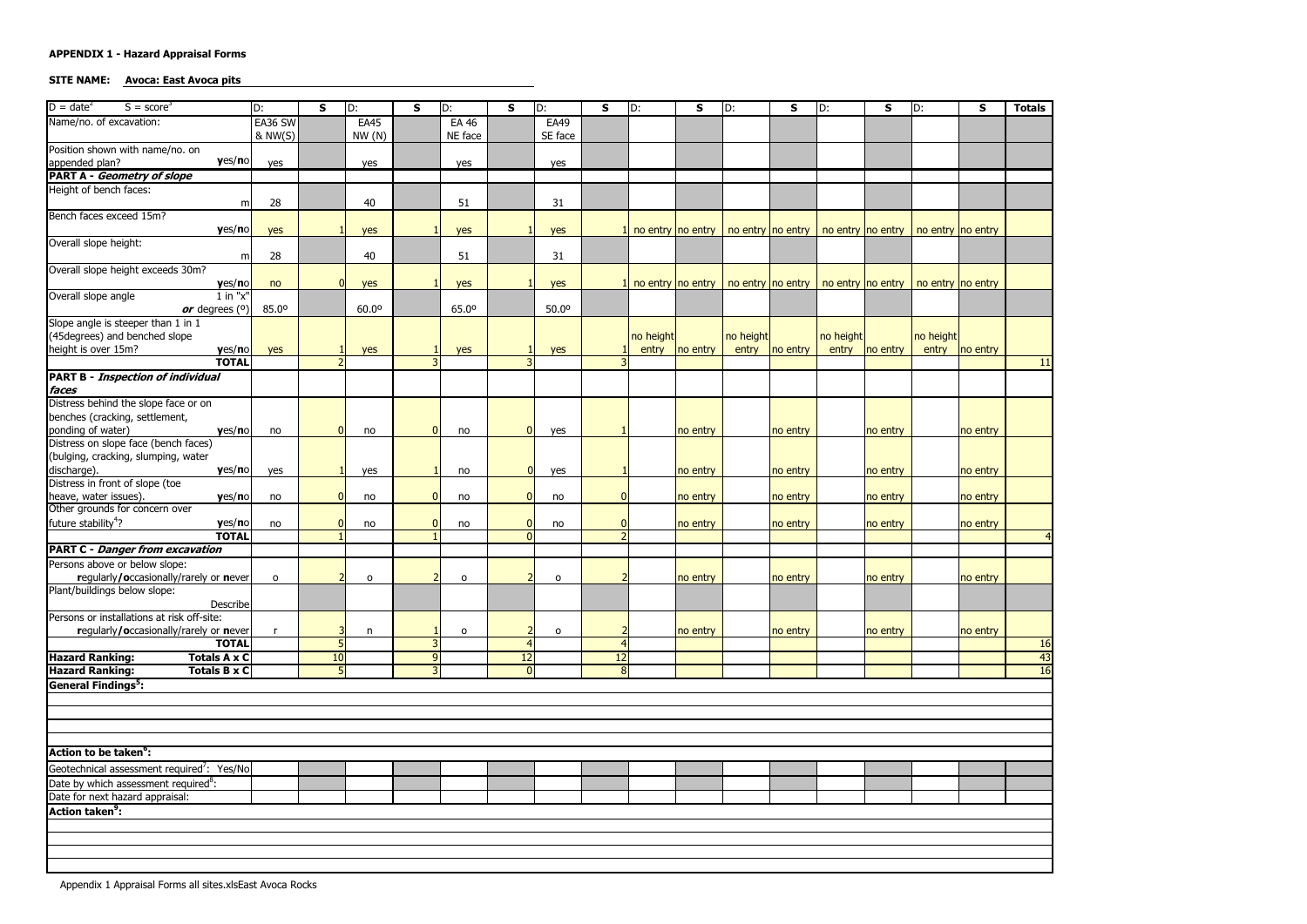#### SITE NAME: Avoca: West Avoca pits

| $D = date^2$                                                    | $S = score3$                                                      | 04/04/07     | $\mathsf{s}$ | 04/04/07           | <b>S</b> | 04/04/07        | $\mathsf{s}$   | 04/04/07    | <b>S</b>                 | 04/04/07              | S            | D:                                                              | S        | D:        | $\mathsf{s}$ | D:        | S        | <b>Totals</b>            |
|-----------------------------------------------------------------|-------------------------------------------------------------------|--------------|--------------|--------------------|----------|-----------------|----------------|-------------|--------------------------|-----------------------|--------------|-----------------------------------------------------------------|----------|-----------|--------------|-----------|----------|--------------------------|
| Name/no. of excavation:                                         |                                                                   | WA7 NW       |              | <b>WA17</b>        |          | <b>WA17</b>     |                | <b>WA26</b> |                          | WA27 SE               |              |                                                                 |          |           |              |           |          |                          |
|                                                                 |                                                                   | Pond         |              | <b>NW</b>          |          | <b>SW North</b> |                | <b>NW</b>   |                          | Weavers               |              |                                                                 |          |           |              |           |          |                          |
|                                                                 | Position shown with name/no. on                                   |              |              |                    |          |                 |                |             |                          |                       |              |                                                                 |          |           |              |           |          |                          |
| appended plan?                                                  | yes/no                                                            | $\mathsf{v}$ |              | $\mathsf{v}$       |          | $\mathbf{v}$    |                | $\mathbf v$ |                          | $\mathbf{v}$          |              |                                                                 |          |           |              |           |          |                          |
|                                                                 | <b>PART A - Geometry of slope</b>                                 |              |              |                    |          |                 |                |             |                          |                       |              |                                                                 |          |           |              |           |          |                          |
| Height of bench faces:                                          |                                                                   | 20.1         |              | 10.9               |          | 10.9            |                | 5.1         |                          | 5.1                   |              |                                                                 |          |           |              |           |          |                          |
| Bench faces exceed 15m?                                         | m                                                                 |              |              |                    |          |                 |                |             |                          |                       |              |                                                                 |          |           |              |           |          |                          |
|                                                                 | yes/no                                                            | yes          |              | no                 |          | no              | <sup>0</sup>   | no          | $\Omega$                 | no                    |              | 0 no entry no entry   no entry   no entry   no entry   no entry |          |           |              |           |          |                          |
| Overall slope height:                                           |                                                                   |              |              |                    |          |                 |                |             |                          |                       |              |                                                                 |          |           |              |           |          |                          |
|                                                                 | m                                                                 | 20.1         |              | 10.9               |          | 10.9            |                | 5.1         |                          | 5.1                   |              |                                                                 |          |           |              |           |          |                          |
|                                                                 | Overall slope height exceeds 30m?                                 |              |              |                    |          |                 |                |             |                          |                       |              |                                                                 |          |           |              |           |          |                          |
|                                                                 | yes/no                                                            | no           |              | <sup>0</sup><br>no | $\Omega$ | no              | $\mathbf{0}$   | no          |                          | $\Omega$<br>no        |              | 0 no entry no entry   no entry   no entry   no entry   no entry |          |           |              |           |          |                          |
| Overall slope angle                                             | $1$ in " $x$ "                                                    |              |              |                    |          |                 |                |             |                          |                       |              |                                                                 |          |           |              |           |          |                          |
|                                                                 | or degrees $(°)$<br>Slope angle is steeper than 1 in 1            | 60.00        |              | 65.0°              |          | 80.00           |                | 50.0°       |                          | 90.0°                 |              |                                                                 |          |           |              |           |          |                          |
|                                                                 | (45degrees) and benched slope                                     |              |              |                    |          |                 |                |             |                          |                       |              | no height                                                       |          | no height |              | no height |          |                          |
| height is over 15m?                                             | yes/no                                                            | yes          |              | no                 |          | no              | $\Omega$       | no          |                          | no                    |              | entry                                                           | no entry | entry     | no entry     | entry     | no entry |                          |
|                                                                 | <b>TOTAL</b>                                                      |              |              |                    |          |                 |                |             | <sup>n</sup>             |                       |              |                                                                 |          |           |              |           |          |                          |
|                                                                 | <b>PART B - Inspection of individual</b>                          |              |              |                    |          |                 |                |             |                          |                       |              |                                                                 |          |           |              |           |          |                          |
| faces                                                           |                                                                   |              |              |                    |          |                 |                |             |                          |                       |              |                                                                 |          |           |              |           |          |                          |
|                                                                 | Distress behind the slope face or                                 |              |              |                    |          |                 |                |             |                          |                       |              |                                                                 |          |           |              |           |          |                          |
|                                                                 | on benches (cracking, settlement,                                 |              |              |                    |          |                 | 0              |             |                          |                       | $\Omega$     |                                                                 |          |           |              |           |          |                          |
| ponding of water)                                               | yes/no<br>Distress on slope face (bench                           | no           |              | O<br>no            |          | no              |                | no          | $\overline{0}$           | no                    |              |                                                                 | no entry |           | no entry     |           | no entry |                          |
|                                                                 | faces) (bulging, cracking, slumping,                              |              |              |                    |          |                 |                |             |                          |                       |              |                                                                 |          |           |              |           |          |                          |
| water discharge).                                               | yes/no                                                            | yes          |              | no                 | $\Omega$ | no              | $\overline{0}$ | no          |                          | $\overline{0}$<br>yes |              |                                                                 | no entry |           | no entry     |           | no entry |                          |
|                                                                 | Distress in front of slope (toe                                   |              |              |                    |          |                 |                |             |                          |                       |              |                                                                 |          |           |              |           |          |                          |
| heave, water issues).                                           | yes/no                                                            | no           |              | no                 |          | no              | O              | no          | $\Omega$                 | no                    | $\Omega$     |                                                                 | no entry |           | no entry     |           | no entry |                          |
|                                                                 | Other grounds for concern over                                    |              |              |                    |          |                 |                |             |                          |                       |              |                                                                 |          |           |              |           |          |                          |
| future stability <sup>4</sup> ?                                 | yes/no                                                            | no           |              | no                 |          | no              |                | no          | $\mathbf{0}$<br>$\Omega$ | no                    | $\mathbf{0}$ |                                                                 | no entry |           | no entry     |           | no entry |                          |
|                                                                 | <b>TOTAL</b><br><b>PART C - Danger from excavation</b>            |              |              |                    |          |                 |                |             |                          |                       |              |                                                                 |          |           |              |           |          | $\overline{\phantom{a}}$ |
|                                                                 | Persons above or below slope:                                     |              |              |                    |          |                 |                |             |                          |                       |              |                                                                 |          |           |              |           |          |                          |
|                                                                 | regularly/occasionally/rarely or never                            | r            |              | n                  |          | n               |                |             |                          |                       |              |                                                                 | no entry |           | no entry     |           | no entry |                          |
|                                                                 | Plant/buildings below slope:                                      |              |              |                    |          |                 |                |             |                          |                       |              |                                                                 |          |           |              |           |          |                          |
|                                                                 | <b>Describe</b>                                                   |              |              |                    |          |                 |                |             |                          |                       |              |                                                                 |          |           |              |           |          |                          |
|                                                                 | Persons or installations at risk off-site:                        |              |              |                    |          |                 |                |             |                          |                       |              |                                                                 |          |           |              |           |          |                          |
|                                                                 | regularly/occasionally/rarely or never                            | $\mathsf{n}$ |              | $\mathsf{n}$       |          | n               |                | <b>r</b>    |                          |                       |              |                                                                 | no entry |           | no entry     |           | no entry |                          |
|                                                                 | <b>TOTAL</b>                                                      |              |              |                    |          |                 |                |             | 6                        |                       | 6            |                                                                 |          |           |              |           |          | 20                       |
| <b>Hazard Ranking:</b>                                          | Totals A x C                                                      |              | 4            | 8 <sup>1</sup>     |          |                 |                |             | 0                        |                       | 0            |                                                                 |          |           |              |           |          | 8                        |
| <b>Hazard Ranking:</b><br><b>General Findings<sup>5</sup></b> : | Totals B x C                                                      |              |              |                    | 0        |                 | 0              |             | $\overline{0}$           |                       |              | $6 \overline{6}$                                                |          |           |              |           |          | 10                       |
|                                                                 | Rockfall occured from NW Pond Lode face between April and October |              |              |                    |          |                 |                |             |                          |                       |              |                                                                 |          |           |              |           |          |                          |
|                                                                 |                                                                   |              |              |                    |          |                 |                |             |                          |                       |              |                                                                 |          |           |              |           |          |                          |
|                                                                 |                                                                   |              |              |                    |          |                 |                |             |                          |                       |              |                                                                 |          |           |              |           |          |                          |
|                                                                 |                                                                   |              |              |                    |          |                 |                |             |                          |                       |              |                                                                 |          |           |              |           |          |                          |
| <b>Action to be taken<sup>6</sup>:</b>                          |                                                                   |              |              |                    |          |                 |                |             |                          |                       |              |                                                                 |          |           |              |           |          |                          |
|                                                                 | Geotechnical assessment required <sup>7</sup> : Yes/No            |              |              |                    |          |                 |                |             |                          |                       |              |                                                                 |          |           |              |           |          |                          |
|                                                                 | Date by which assessment required <sup>8</sup> :                  |              |              |                    |          |                 |                |             |                          |                       |              |                                                                 |          |           |              |           |          |                          |
|                                                                 | Date for next hazard appraisal:                                   |              |              |                    |          |                 |                |             |                          |                       |              |                                                                 |          |           |              |           |          |                          |
| <b>Action taken<sup>9</sup>:</b>                                |                                                                   |              |              |                    |          |                 |                |             |                          |                       |              |                                                                 |          |           |              |           |          |                          |
|                                                                 |                                                                   |              |              |                    |          |                 |                |             |                          |                       |              |                                                                 |          |           |              |           |          |                          |
|                                                                 |                                                                   |              |              |                    |          |                 |                |             |                          |                       |              |                                                                 |          |           |              |           |          |                          |
|                                                                 |                                                                   |              |              |                    |          |                 |                |             |                          |                       |              |                                                                 |          |           |              |           |          |                          |
|                                                                 |                                                                   |              |              |                    |          |                 |                |             |                          |                       |              |                                                                 |          |           |              |           |          |                          |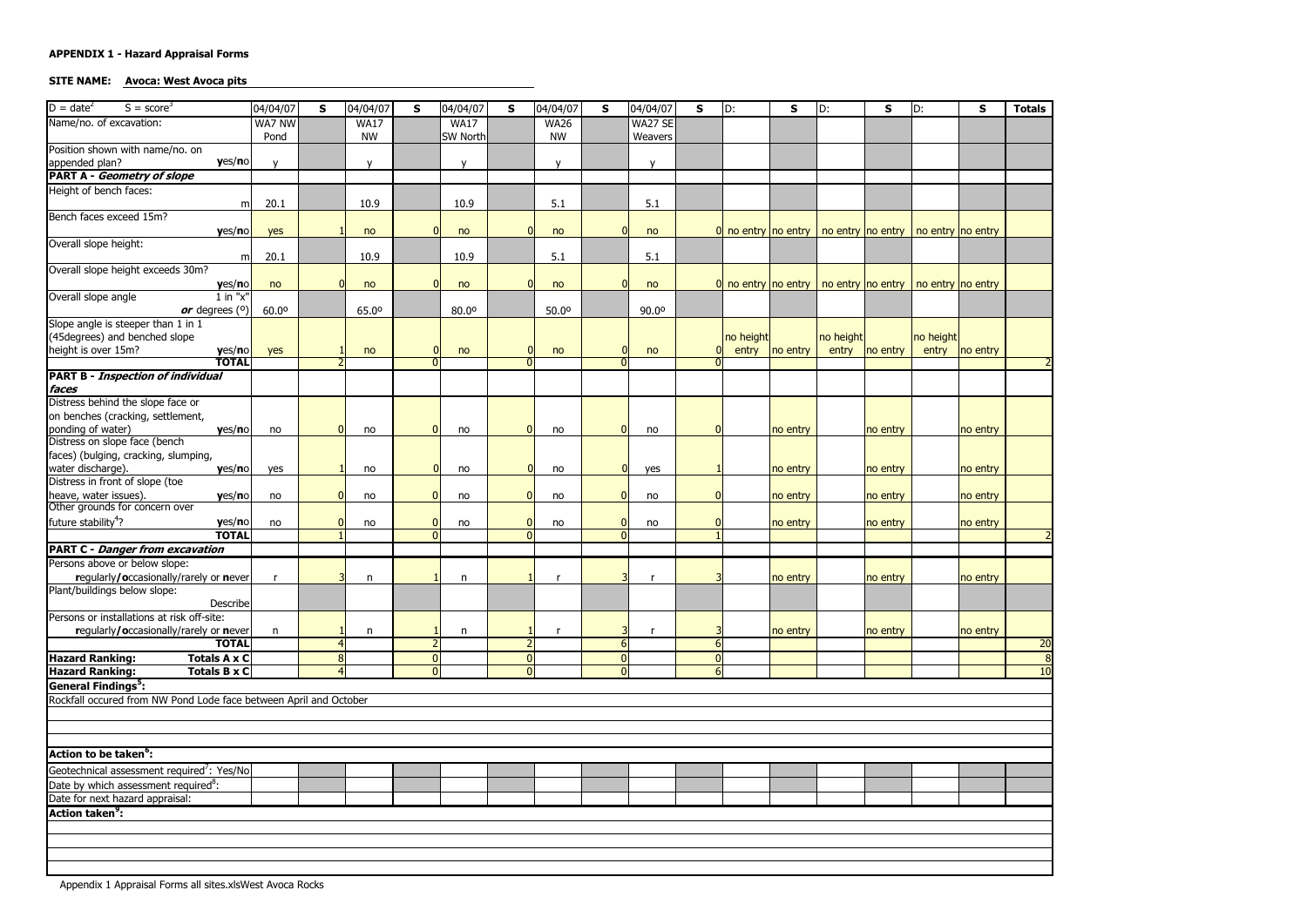#### EXPLANATORY NOTES FOR COMPLETING HAZARD APPRAISAL FORM FOR SHAFTS **AND CROWN HOLES AVOCA MINE SITES**

#### **SITE NAME Avoca**

|     |               | Notes for the filling in of this form                                                        |
|-----|---------------|----------------------------------------------------------------------------------------------|
| 1.1 |               | Date – enter date of the inspection after D.                                                 |
|     |               | <b>2.</b> For ranking the hazard score in blank section of Column S fill in as follows:      |
|     | PART A        | Score 1 for Yes. Score 0 for No. Maximum total score 3 is a very significant hazard,         |
|     |               | any score implies a potentially dangerous shaft.                                             |
|     | <b>PART B</b> | Score 1 for any sign of distress or ground for concern and 0 for no obvious distress         |
|     |               | etc. Maximum total score 4 for any individual shaft.                                         |
|     | PART C        | Score 3 if one or more persons are regularly at risk on a site and score 2 if persons are    |
|     |               | occasionally at risk. Score 1 if no-one is at risk. Maximum total score 6.                   |
|     |               | Multiply totals of Parts A and C to identify the most important of the <i>significant</i>    |
|     | <b>THEN</b>   | hazards. Maximum score 18, minimum score 0.                                                  |
|     |               | Multiply totals of Parts B and C to identify hazards which may be taken to be                |
|     |               | significant if the score is 3 or more. Maximum score 24. Minimum 0.                          |
| 3.  |               | Items which may give rise to concern over the future stability of shafts include:            |
|     |               | Shaft cannot be found although there is good reason to believe it exists.                    |
|     |               | Deteriorating lining.                                                                        |
|     |               | Collapse danger zone extends outside surrounding fence (if any).                             |
|     |               | Inadequate fencing.                                                                          |
|     |               | Shaft cap (if present) not founded on solid rock.                                            |
|     |               | Shaft cap (if present) inadequate for some other reason.                                     |
|     |               | Potential for gas emission.                                                                  |
|     |               |                                                                                              |
|     |               | 4. Give overall findings for each shaft e.g. geotechnical assessment required urgently or no |
|     |               | significant hazard followed by reasons e.g. small structure, no instability, no-one at risk. |
|     |               | 5. Complete for inclusion in health and safety document. Include all structures listed.      |
|     |               |                                                                                              |
|     |               | 6. Circle which applies. If No state date of next appraisal (not more than 2 years).         |
|     |               |                                                                                              |
|     |               | 7. State date by which the assessment is to be completed                                     |
| 8.  |               | Report any instructions/requests for remedial works and the date of completion.              |
|     |               |                                                                                              |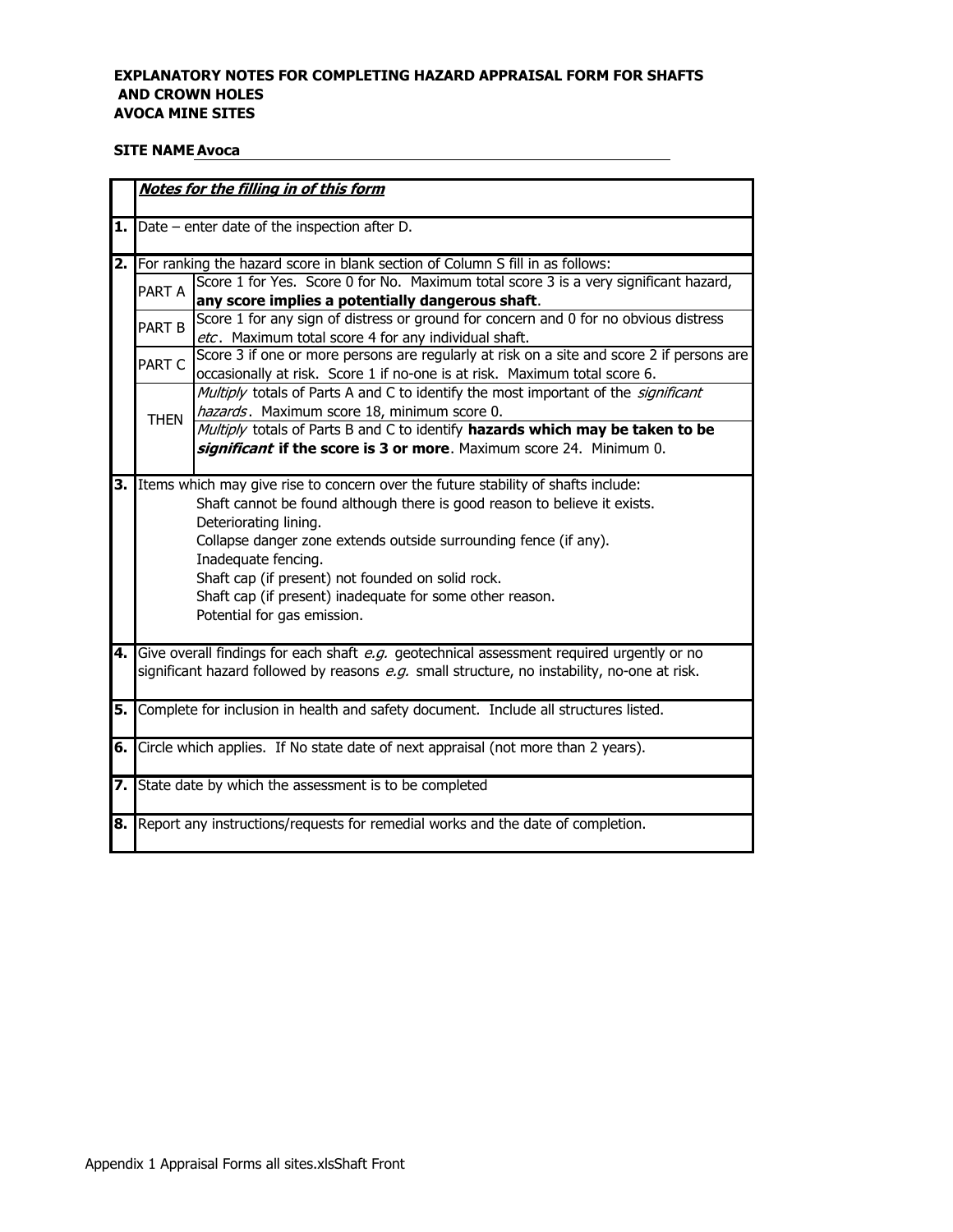#### SITE NAME Avoca: Connary sheet 1, Shafts

| $D = date^1$ $S = score^2$                                                     | 02/04/07       | S                                | 02/04/07               | S | 02/04/07               | S.             | 02/04/07               | S                                        | 02/04/07     | S                                | 02/04/07               | S                  | 02/04/07               | S              | 02/04/07         | S  | <b>Totals</b>   |
|--------------------------------------------------------------------------------|----------------|----------------------------------|------------------------|---|------------------------|----------------|------------------------|------------------------------------------|--------------|----------------------------------|------------------------|--------------------|------------------------|----------------|------------------|----|-----------------|
| Name/no. of shaft:                                                             | CO8            |                                  | $\overline{CO11}$      |   | CO13                   |                | CO14 Old               |                                          | CO16         |                                  | CO19                   |                    | CO <sub>21</sub>       |                | CO <sub>22</sub> |    |                 |
|                                                                                | Connary        |                                  | Barrys                 |   | Reed's                 |                |                        |                                          | Vale's       |                                  |                        |                    |                        |                |                  |    |                 |
| Position shown with name/no. on                                                |                |                                  |                        |   |                        |                |                        |                                          |              |                                  |                        |                    |                        |                |                  |    |                 |
| appended plan?<br>Grid reference of shaft:<br>yes/no                           | 321070         |                                  | $\mathsf{v}$<br>321036 |   | $\mathsf{v}$<br>321031 |                | $\mathsf{v}$<br>321030 |                                          | y<br>321014  |                                  | $\mathsf{v}$<br>321278 |                    | $\mathsf{v}$<br>321307 |                | y<br>321335      |    |                 |
|                                                                                | N 183716       |                                  | 183691                 |   | 183601                 |                | 183628                 |                                          | 183635       |                                  | 184071                 |                    | 184132                 |                | 184121           |    |                 |
| Source of information about shaft location:                                    |                |                                  |                        |   |                        |                |                        |                                          |              |                                  |                        |                    |                        |                |                  |    |                 |
| (Verbal, Mine plan, OS plan or Visible on site)                                | s.             |                                  | s                      |   | s                      |                | s                      |                                          | s            |                                  | S                      |                    | s                      |                | s                |    |                 |
| Reliability of information source:                                             |                |                                  |                        |   |                        |                |                        |                                          |              |                                  |                        |                    |                        |                |                  |    |                 |
| (Very reliable, reasonable or unreliable)<br><b>PART A - Geometry of Shaft</b> | $\mathsf{v}$   |                                  | ${\sf v}$              |   | ${\sf V}$              |                | ${\sf v}$              |                                          | r            |                                  | ${\sf V}$              |                    | $\mathsf{V}$           |                | $\mathsf{r}$     |    |                 |
| Shape of shaft:                                                                |                |                                  |                        |   |                        |                |                        |                                          |              |                                  |                        |                    |                        |                |                  |    |                 |
| Circular, oval, square, rectangular etc.                                       | $\mathsf C$    |                                  | $\mathsf C$            |   | $\mathsf C$            |                | $\mathsf C$            |                                          | $\mathsf C$  |                                  | $\mathsf C$            |                    | $\mathsf{C}$           |                | $\mathsf C$      |    |                 |
| Approximate surface diameter of shaft or                                       |                |                                  |                        |   |                        |                |                        |                                          |              |                                  |                        |                    |                        |                |                  |    |                 |
| erage of width and length<br>m                                                 | $\overline{2}$ |                                  | $\overline{2}$         |   | $\overline{2}$         |                | 1.5                    |                                          | 1.5          |                                  | 1.5                    |                    | 1.5                    |                | 1.5              |    |                 |
| Approximate depth to sound rock (Z):                                           |                |                                  |                        |   |                        |                |                        |                                          |              |                                  |                        |                    |                        |                |                  |    |                 |
| m                                                                              | 3              |                                  | 3                      |   | 3                      |                | 3                      |                                          | 3            |                                  | $\mathbf{3}$           |                    | 3                      |                | 3                |    |                 |
| Diameter of danger zone $(1.5 \times Z + d \times 0.5)$ :                      |                |                                  |                        |   |                        |                |                        |                                          |              |                                  |                        |                    |                        |                |                  |    |                 |
| m                                                                              | 5.5            |                                  | 5.5                    |   | 5.5                    |                | 5.25                   |                                          | 5.25         |                                  | 5.25                   |                    | 5.25                   |                | 5.25             |    |                 |
| Approximate depth (if known):                                                  |                |                                  |                        |   |                        |                |                        |                                          |              |                                  |                        |                    |                        |                |                  |    |                 |
| m                                                                              | 137            |                                  | 79                     |   | 84                     |                | 60                     |                                          | 76           |                                  | 11                     |                    | $\overline{7}$         |                | 12               |    |                 |
| Depth exceeds 10m?                                                             |                |                                  |                        |   |                        |                |                        |                                          |              |                                  |                        |                    |                        |                |                  |    |                 |
| yes/no                                                                         | yes            |                                  | yes                    |   | yes                    |                | yes                    |                                          | yes          |                                  | yes                    |                    | no                     |                | yes              |    |                 |
| Is shaft open?                                                                 | n              | <sup>0</sup>                     |                        |   |                        | $\overline{0}$ |                        | $\mathbf{0}$                             | n            | $\overline{0}$                   |                        |                    |                        |                | n                |    |                 |
| yes/no<br>Is shaft location invisible at surface?                              |                |                                  | n                      |   | n                      |                | n                      |                                          |              |                                  | n                      |                    | n                      |                |                  |    |                 |
| yes/no                                                                         | $\mathsf{n}$   | 0                                | n                      |   | n                      | $\overline{0}$ | n                      | $\mathbf{0}$                             | n            | $\overline{0}$                   | $\mathsf{n}$           |                    | n                      |                | n                |    |                 |
| <b>TOTAL</b>                                                                   |                |                                  |                        |   |                        |                |                        |                                          |              |                                  |                        |                    |                        |                |                  |    |                 |
| <b>PART B - Inspection of Shaft</b>                                            |                |                                  |                        |   |                        |                |                        |                                          |              |                                  |                        |                    |                        |                |                  |    |                 |
| Distress of shaft lining?                                                      |                |                                  |                        |   |                        |                |                        |                                          |              |                                  |                        |                    |                        |                |                  |    |                 |
| yes/no                                                                         | n              | $\overline{0}$                   | n                      |   | $\mathsf{v}$           |                | $\mathsf{v}$           |                                          | $\mathsf{v}$ |                                  | $\mathsf{v}$           |                    | $\mathsf{v}$           |                | $\mathsf{v}$     |    |                 |
| Distress in ground around shaft?                                               |                |                                  |                        |   |                        |                |                        |                                          |              |                                  |                        |                    |                        |                |                  |    |                 |
| yes/no                                                                         | n              | $\overline{0}$                   | n                      |   | $\mathbf{v}$           |                | $\mathbf{v}$           |                                          | $\mathbf{v}$ | -1                               |                        |                    | $\mathbf{v}$           |                | $\mathsf{v}$     |    |                 |
| Is fencing and/or cap insecure?                                                |                |                                  |                        |   |                        |                |                        |                                          |              |                                  |                        |                    |                        |                |                  |    |                 |
| yes/no<br>Other grounds for concern over future                                | n              | $\Omega$                         | $\mathsf{n}$           |   | $\mathsf{v}$           |                | n                      | $\Omega$                                 | n            | $\overline{0}$                   | n                      |                    | n                      |                | n                |    |                 |
| stability <sup>3</sup> ?                                                       |                |                                  |                        |   |                        |                |                        |                                          |              |                                  |                        |                    |                        |                |                  |    |                 |
| yes/no<br><b>TOTAL</b>                                                         | n              | $\overline{0}$<br>$\overline{0}$ | n                      |   | n                      | $\mathbf{0}$   | n                      | $\mathbf{0}$<br>$\overline{\phantom{0}}$ | n            | $\overline{0}$<br>$\overline{2}$ | n                      | 0<br>$\mathcal{P}$ | n                      |                | n                |    | $\overline{13}$ |
| <b>PART C - Danger from Shaft</b>                                              |                |                                  |                        |   |                        |                |                        |                                          |              |                                  |                        |                    |                        |                |                  |    |                 |
| Persons near shaft:                                                            |                |                                  |                        |   |                        |                |                        |                                          |              |                                  |                        |                    |                        |                |                  |    |                 |
| regularly/occasionally/rarely or never                                         | $\mathsf{o}$   | $\overline{\phantom{a}}$         | $\mathsf{o}\,$         |   | 0                      |                | $\mathsf{o}$           | 2                                        | $\mathsf{o}$ |                                  | $\mathsf{o}$           |                    | $\mathsf{o}$           |                | 0                |    |                 |
| Plant/Buildings near shaft:                                                    |                |                                  |                        |   |                        |                |                        |                                          |              |                                  |                        |                    |                        |                |                  |    |                 |
| Describe                                                                       |                |                                  |                        |   |                        |                |                        |                                          |              |                                  |                        |                    |                        |                |                  |    |                 |
| Indications that fencing or capping is breached                                |                |                                  |                        |   |                        |                |                        |                                          |              |                                  |                        |                    |                        |                |                  |    |                 |
| regularly/occasionally/rarely or never                                         |                | 3                                | $\mathsf{r}$           |   | r                      |                | - r                    |                                          | r            | 3                                | - r                    |                    | r                      |                | r,               |    |                 |
| <b>TOTAL</b>                                                                   |                | $\overline{5}$                   |                        |   |                        |                |                        | 5                                        |              | 5                                |                        | 5                  |                        |                |                  |    | 40              |
| <b>Hazard Ranking:</b><br><b>Totals A x C</b>                                  |                | 5                                |                        | 5 |                        | 5              |                        | 5                                        |              | 5                                |                        | 5 <sub>5</sub>     |                        | $\overline{0}$ |                  |    | 30              |
| <b>Hazard Ranking:</b><br><b>Totals B x C</b>                                  |                | $\overline{0}$                   |                        | n |                        | 15             |                        | 10                                       |              | 10                               |                        | 10                 |                        | 10             |                  | 10 | 65              |
| <b>General Findings<sup>5</sup></b> :                                          |                |                                  |                        |   |                        |                |                        |                                          |              |                                  |                        |                    |                        |                |                  |    |                 |
|                                                                                |                |                                  |                        |   |                        |                |                        |                                          |              |                                  |                        |                    |                        |                |                  |    |                 |
|                                                                                |                |                                  |                        |   |                        |                |                        |                                          |              |                                  |                        |                    |                        |                |                  |    |                 |
|                                                                                |                |                                  |                        |   |                        |                |                        |                                          |              |                                  |                        |                    |                        |                |                  |    |                 |
| Action to be taken <sup>o</sup> :                                              |                |                                  |                        |   |                        |                |                        |                                          |              |                                  |                        |                    |                        |                |                  |    |                 |
| Geotechnical assessment required <sup>6</sup> :<br>Yes/No                      |                |                                  |                        |   |                        |                |                        |                                          |              |                                  |                        |                    |                        |                |                  |    |                 |
| Date by which assessment required <sup>7</sup> :                               |                |                                  |                        |   |                        |                |                        |                                          |              |                                  |                        |                    |                        |                |                  |    |                 |
| Date for next hazard appraisal:                                                |                |                                  |                        |   |                        |                |                        |                                          |              |                                  |                        |                    |                        |                |                  |    |                 |
| <b>Action taken<sup>9</sup>:</b>                                               |                |                                  |                        |   |                        |                |                        |                                          |              |                                  |                        |                    |                        |                |                  |    |                 |
|                                                                                |                |                                  |                        |   |                        |                |                        |                                          |              |                                  |                        |                    |                        |                |                  |    |                 |
|                                                                                |                |                                  |                        |   |                        |                |                        |                                          |              |                                  |                        |                    |                        |                |                  |    |                 |
|                                                                                |                |                                  |                        |   |                        |                |                        |                                          |              |                                  |                        |                    |                        |                |                  |    |                 |
|                                                                                |                |                                  |                        |   |                        |                |                        |                                          |              |                                  |                        |                    |                        |                |                  |    |                 |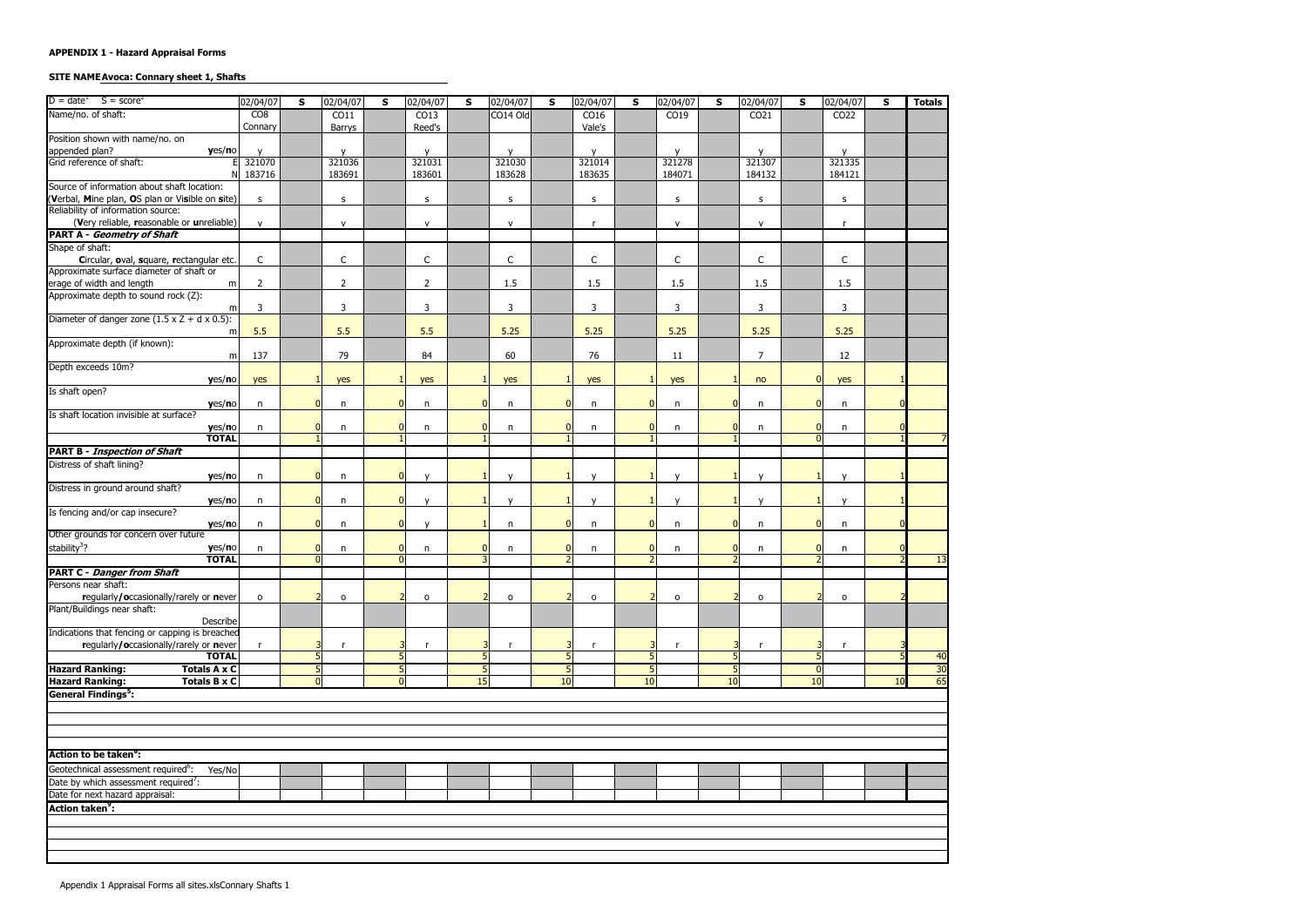#### SITE NAME Avoca: Connary sheet 2, shafts

| $D = date^1$ $S = score^2$                                                                | 02/04/07         | S                        | 02/04/07               | S                | 13/04/07         | S               | 13/04/07         | S              | 13/04/07       | S                        | 11/10/07               | S                | 11/10/07               | S | 11/10/07       | S | <b>Totals</b> |
|-------------------------------------------------------------------------------------------|------------------|--------------------------|------------------------|------------------|------------------|-----------------|------------------|----------------|----------------|--------------------------|------------------------|------------------|------------------------|---|----------------|---|---------------|
| Name/no. of shaft:                                                                        | CO <sub>23</sub> |                          | CO <sub>25</sub>       |                  | CO107            |                 | CO107            |                | CO124          |                          |                        |                  | Cross                  |   |                |   |               |
|                                                                                           | Pump             |                          |                        |                  | Footway          |                 | Flat Rod         |                | Harris         |                          | Waggon                 |                  | Roads                  |   | Kilmacoo       |   |               |
| Position shown with name/no. on                                                           |                  |                          |                        |                  |                  |                 |                  |                |                |                          |                        |                  |                        |   |                |   |               |
| appended plan?<br>Grid reference of shaft:<br>yes/no                                      |                  |                          | $\mathsf{v}$<br>321318 |                  | $\mathsf{v}$     |                 | y                |                | y<br>321026    |                          | $\mathsf{V}$<br>321078 |                  | $\mathsf{v}$<br>321295 |   | y<br>321310    |   |               |
| ΝI                                                                                        | 321356<br>184134 |                          | 184070                 |                  | 321030<br>183718 |                 | 321038<br>183726 |                | 183559         |                          | 183857                 |                  | 184038                 |   | 184098         |   |               |
| Source of information about shaft location:                                               |                  |                          |                        |                  |                  |                 |                  |                |                |                          |                        |                  |                        |   |                |   |               |
| (Verbal, Mine plan, OS plan or Visible on site)                                           | s                |                          | s                      |                  | s                |                 | $\mathsf S$      |                | m              |                          | m                      |                  | m                      |   | m              |   |               |
| Reliability of information source:<br>(Very reliable, reasonable or unreliable)           |                  |                          |                        |                  |                  |                 |                  |                |                |                          |                        |                  |                        |   |                |   |               |
| <b>PART A - Geometry of Shaft</b>                                                         | $\mathsf{v}$     |                          | u                      |                  | ${\sf V}$        |                 | ${\sf V}$        |                | u              |                          | u                      |                  | u                      |   | u              |   |               |
| Shape of shaft:                                                                           |                  |                          |                        |                  |                  |                 |                  |                |                |                          |                        |                  |                        |   |                |   |               |
| Circular, oval, square, rectangular etc.                                                  | $\mathsf C$      |                          | C                      |                  | $\mathsf C$      |                 | C                |                | $\mathsf{C}$   |                          | $\mathsf{C}$           |                  | $\mathsf{C}$           |   | $\mathsf{C}$   |   |               |
| Approximate surface diameter of shaft or                                                  |                  |                          |                        |                  |                  |                 |                  |                |                |                          |                        |                  |                        |   |                |   |               |
| erage of width and length<br>m                                                            | $\overline{2}$   |                          | 0.3                    |                  | $\overline{2}$   |                 | $\overline{2}$   |                | $\overline{2}$ |                          | $\overline{2}$         |                  | $\overline{2}$         |   | $\overline{2}$ |   |               |
| Approximate depth to sound rock (Z):                                                      |                  |                          |                        |                  |                  |                 |                  |                |                |                          |                        |                  |                        |   |                |   |               |
| m                                                                                         | 3                |                          | 3                      |                  | 3                |                 | 3                |                | 3              |                          | $\mathbf{3}$           |                  | 3                      |   | 3              |   |               |
| Diameter of danger zone $(1.5 \times Z + d \times 0.5)$ :                                 |                  |                          |                        |                  |                  |                 |                  |                |                |                          |                        |                  |                        |   |                |   |               |
| m                                                                                         | 5.5              |                          | 4.65                   |                  | 5.5              |                 | 5.5              |                | 5.5            |                          | 5.5                    |                  | 5.5                    |   | 5.5            |   |               |
| Approximate depth (if known):<br>m                                                        | 80               |                          | 44                     |                  | 38               |                 | 63               |                | 55             |                          | 151                    |                  | 45                     |   | 44             |   |               |
| Depth exceeds 10m?                                                                        |                  |                          |                        |                  |                  |                 |                  |                |                |                          |                        |                  |                        |   |                |   |               |
| yes/no                                                                                    | yes              |                          | yes                    |                  | yes              |                 | yes              |                | yes            |                          | yes                    |                  | yes                    |   | yes            |   |               |
| Is shaft open?                                                                            |                  |                          |                        |                  |                  |                 |                  |                |                |                          |                        |                  |                        |   |                |   |               |
| yes/no                                                                                    | n                | $\overline{0}$           | n                      | $\Omega$         | n                | $\overline{0}$  | n                | $\overline{0}$ | n              | $\overline{0}$           | n                      |                  | n                      |   | n              |   |               |
| Is shaft location invisible at surface?                                                   |                  |                          |                        |                  |                  |                 |                  |                |                |                          |                        |                  |                        |   |                |   |               |
| yes/no                                                                                    | $\mathsf{n}$     | $\overline{0}$           | n                      | $\Omega$         | n                | $\overline{0}$  | n                | $\overline{0}$ | $\mathsf{v}$   |                          | $\mathsf{v}$           |                  | $\mathsf{v}$           |   | y              |   |               |
| <b>TOTAL</b>                                                                              |                  |                          |                        |                  |                  |                 |                  |                |                | $\overline{\phantom{0}}$ |                        |                  |                        |   |                |   | 12            |
| <b>PART B - Inspection of Shaft</b>                                                       |                  |                          |                        |                  |                  |                 |                  |                |                |                          |                        |                  |                        |   |                |   |               |
| Distress of shaft lining?                                                                 |                  |                          |                        |                  |                  |                 |                  |                |                |                          |                        |                  |                        |   |                |   |               |
| yes/no<br>Distress in ground around shaft?                                                | $\mathbf v$      |                          | $\mathsf{v}$           |                  | $\mathsf{v}$     |                 | $\mathsf{v}$     |                | n              | 0                        | n                      |                  | n                      |   | n              |   |               |
| yes/no                                                                                    |                  |                          | n                      | $\Omega$         | $\mathbf{v}$     |                 | $\mathbf v$      |                | n              | 0                        | $\mathsf{n}$           |                  | n                      |   | n              |   |               |
| Is fencing and/or cap insecure?                                                           |                  |                          |                        |                  |                  |                 |                  |                |                |                          |                        |                  |                        |   |                |   |               |
| yes/no                                                                                    |                  |                          | $\mathbf v$            |                  | $\mathbf{v}$     |                 | $\mathsf{v}$     |                | $\mathsf{v}$   |                          | $\mathbf v$            |                  | $\mathbf{v}$           |   | $\mathsf{v}$   |   |               |
| Other grounds for concern over future                                                     |                  |                          |                        |                  |                  |                 |                  |                |                |                          |                        |                  |                        |   |                |   |               |
| stability <sup>3</sup> ?<br>yes/no                                                        | n                | $\overline{0}$           | n                      | $\overline{0}$   | n                | $\Omega$        | n                | $\mathbf 0$    | n              | $\overline{0}$           | n                      | 0                | n                      |   | n              |   |               |
| <b>TOTAL</b>                                                                              |                  | 3                        |                        |                  |                  |                 |                  | 3              |                |                          |                        |                  |                        |   |                |   | 15            |
| <b>PART C - Danger from Shaft</b>                                                         |                  |                          |                        |                  |                  |                 |                  |                |                |                          |                        |                  |                        |   |                |   |               |
| Persons near shaft:<br>regularly/occasionally/rarely or never                             | $\circ$          | $\overline{\mathcal{L}}$ | $\mathsf{r}$           |                  | $\mathsf{o}$     |                 | 0                | $\overline{2}$ |                | ٦                        | n                      |                  | n                      |   | n              |   |               |
| Plant/Buildings near shaft:                                                               |                  |                          |                        |                  |                  |                 |                  |                |                |                          |                        |                  |                        |   |                |   |               |
| Describe                                                                                  |                  |                          |                        |                  |                  |                 |                  |                |                |                          |                        |                  |                        |   |                |   |               |
| Indications that fencing or capping is breached<br>regularly/occasionally/rarely or never |                  | 3                        |                        |                  |                  | 3               |                  | B              |                | 3                        |                        |                  |                        |   |                |   |               |
| <b>TOTAL</b>                                                                              |                  | 5                        | $\mathsf{r}$           | $6 \overline{6}$ |                  | 5               | $\mathsf{r}$     | 5              | -r             | $6 \overline{6}$         | $\mathsf{o}$           |                  | $\mathsf{o}$           |   | n              |   | 35            |
| <b>Hazard Ranking:</b><br><b>Totals A x C</b>                                             |                  | 5                        |                        | $6 \mid$         |                  | $5\phantom{.0}$ |                  | 5              |                | 12                       |                        | $6 \overline{6}$ |                        | 6 |                |   | 45            |
| <b>Hazard Ranking:</b><br><b>Totals B x C</b>                                             |                  | 15                       |                        | 12               |                  | 15              |                  | 15             |                | $6 \overline{6}$         |                        | $\overline{3}$   |                        |   |                |   | 71            |
| <b>General Findings<sup>5</sup></b> :                                                     |                  |                          |                        |                  |                  |                 |                  |                |                |                          |                        |                  |                        |   |                |   |               |
|                                                                                           |                  |                          |                        |                  |                  |                 |                  |                |                |                          |                        |                  |                        |   |                |   |               |
|                                                                                           |                  |                          |                        |                  |                  |                 |                  |                |                |                          |                        |                  |                        |   |                |   |               |
|                                                                                           |                  |                          |                        |                  |                  |                 |                  |                |                |                          |                        |                  |                        |   |                |   |               |
|                                                                                           |                  |                          |                        |                  |                  |                 |                  |                |                |                          |                        |                  |                        |   |                |   |               |
| Action to be taken <sup>o</sup> :                                                         |                  |                          |                        |                  |                  |                 |                  |                |                |                          |                        |                  |                        |   |                |   |               |
| Geotechnical assessment required <sup>6</sup> :<br>Yes/No                                 |                  |                          |                        |                  |                  |                 |                  |                |                |                          |                        |                  |                        |   |                |   |               |
| Date by which assessment required <sup>7</sup> :<br>Date for next hazard appraisal:       |                  |                          |                        |                  |                  |                 |                  |                |                |                          |                        |                  |                        |   |                |   |               |
|                                                                                           |                  |                          |                        |                  |                  |                 |                  |                |                |                          |                        |                  |                        |   |                |   |               |
| Action taken <sup>9</sup> :                                                               |                  |                          |                        |                  |                  |                 |                  |                |                |                          |                        |                  |                        |   |                |   |               |
|                                                                                           |                  |                          |                        |                  |                  |                 |                  |                |                |                          |                        |                  |                        |   |                |   |               |
|                                                                                           |                  |                          |                        |                  |                  |                 |                  |                |                |                          |                        |                  |                        |   |                |   |               |
|                                                                                           |                  |                          |                        |                  |                  |                 |                  |                |                |                          |                        |                  |                        |   |                |   |               |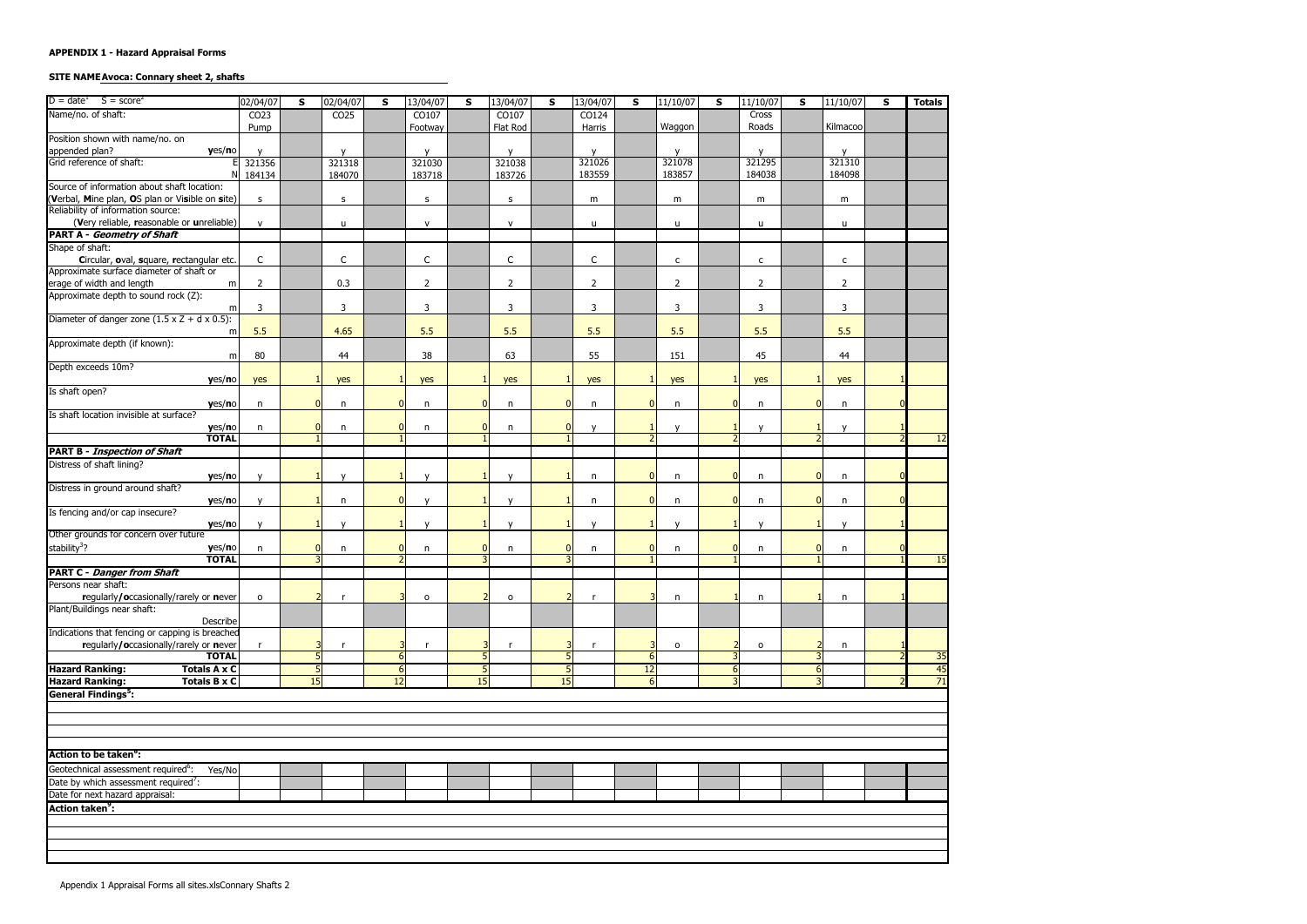# **SITE NAME Avoca: Cronebane, shafts**

| $D = date^1$ S = score <sup>2</sup>                                                 | 03/04/07       | S                          | 03/04/07       | S                   | 03/04/07       | S              | 03/04/07       | S              |          | S        |          | $\sf s$                                                                               |          | S        |          | S        | <b>Totals</b>   |
|-------------------------------------------------------------------------------------|----------------|----------------------------|----------------|---------------------|----------------|----------------|----------------|----------------|----------|----------|----------|---------------------------------------------------------------------------------------|----------|----------|----------|----------|-----------------|
|                                                                                     |                |                            |                |                     |                |                |                |                |          |          |          |                                                                                       |          |          |          |          |                 |
| Name/no. of shaft:                                                                  | <b>CR56</b>    |                            | CR57           |                     | CR58           |                | CR59           |                |          |          |          |                                                                                       |          |          |          |          |                 |
|                                                                                     | Caved          |                            |                |                     |                |                | <b>Butlers</b> |                |          |          |          |                                                                                       |          |          |          |          |                 |
| Position shown with name/no. on                                                     |                |                            |                |                     |                |                |                |                |          |          |          |                                                                                       |          |          |          |          |                 |
| appended plan?<br>Grid reference of shaft:<br>yes/no                                |                |                            | $\mathsf{v}$   |                     | $\mathsf{v}$   |                | $\mathsf{v}$   |                |          |          |          |                                                                                       |          |          |          |          |                 |
|                                                                                     | 320977         |                            | 320963         |                     | 320977         |                | 320982         |                |          |          |          |                                                                                       |          |          |          |          |                 |
|                                                                                     | 183187         |                            | 183180         |                     | 183182         |                | 183178         |                |          |          |          |                                                                                       |          |          |          |          |                 |
| Source of information about shaft location:                                         |                |                            |                |                     |                |                |                |                |          |          |          |                                                                                       |          |          |          |          |                 |
| (Verbal, Mine plan, OS plan or Visible on site)                                     | s              |                            | s              |                     | s              |                | $\sf S$        |                |          |          |          |                                                                                       |          |          |          |          |                 |
| Reliability of information source:                                                  |                |                            |                |                     |                |                |                |                |          |          |          |                                                                                       |          |          |          |          |                 |
| (Very reliable, reasonable or unreliable)                                           | $\mathsf{v}$   |                            | $\mathsf{V}$   |                     | $\mathsf{v}$   |                | $\mathsf{v}$   |                |          |          |          |                                                                                       |          |          |          |          |                 |
| <b>PART A - Geometry of Shaft</b>                                                   |                |                            |                |                     |                |                |                |                |          |          |          |                                                                                       |          |          |          |          |                 |
| Shape of shaft:                                                                     |                |                            |                |                     |                |                |                |                |          |          |          |                                                                                       |          |          |          |          |                 |
| Circular, oval, square, rectangular etc.                                            | $\mathsf C$    |                            | $\mathsf C$    |                     | $\mathsf{C}$   |                | $\mathsf C$    |                |          |          |          |                                                                                       |          |          |          |          |                 |
| Approximate surface diameter of shaft or                                            |                |                            |                |                     |                |                |                |                |          |          |          |                                                                                       |          |          |          |          |                 |
| erage of width and length<br>m                                                      | $\overline{2}$ |                            | $\overline{2}$ |                     | $\overline{2}$ |                | $\overline{2}$ |                |          |          |          |                                                                                       |          |          |          |          |                 |
| Approximate depth to sound rock (Z):                                                |                |                            |                |                     |                |                |                |                |          |          |          |                                                                                       |          |          |          |          |                 |
| m                                                                                   | 3              |                            | 3              |                     | 3              |                | 3              |                |          |          |          |                                                                                       |          |          |          |          |                 |
| Diameter of danger zone $(1.5 \times Z + d \times 0.5)$ :                           |                |                            |                |                     |                |                |                |                | no       |          | no       |                                                                                       | no       |          | no       |          |                 |
| m                                                                                   | 5.5            |                            | 5.5            |                     | 5.5            |                | 5.5            |                | diameter |          | diameter |                                                                                       | diameter |          | diameter |          |                 |
| Approximate depth (if known):                                                       |                |                            |                |                     |                |                |                |                |          |          |          |                                                                                       |          |          |          |          |                 |
| m                                                                                   | 2              |                            | $\overline{4}$ |                     | 21             |                | 21             |                |          |          |          |                                                                                       |          |          |          |          |                 |
| Depth exceeds 10m?                                                                  |                |                            |                |                     |                |                |                |                |          |          |          |                                                                                       |          |          |          |          |                 |
|                                                                                     | no             | $\overline{0}$             | no             | $\Omega$            |                |                |                | $\mathbf{1}$   |          |          |          | no entry   no entry   no entry   no entry   no entry   no entry   no entry   no entry |          |          |          |          |                 |
| yes/no<br>Is shaft open?                                                            |                |                            |                |                     | yes            |                | yes            |                |          |          |          |                                                                                       |          |          |          |          |                 |
|                                                                                     |                | $\overline{0}$             |                | n                   |                | $\overline{0}$ |                | $\overline{0}$ |          |          |          |                                                                                       |          |          |          |          |                 |
| yes/no                                                                              | $\mathsf{n}$   |                            | n              |                     | n              |                | n              |                |          | no entry |          | no entry                                                                              |          | no entry |          | no entry |                 |
| Is shaft location invisible at surface?                                             |                |                            |                |                     |                |                |                |                |          |          |          |                                                                                       |          |          |          |          |                 |
| yes/no<br><b>TOTAL</b>                                                              | n              | $\overline{0}$<br>$\Omega$ | n              | $\overline{0}$<br>n | n              | $\overline{0}$ | n              | $\mathbf 0$    |          | no entry |          | no entry                                                                              |          | no entry |          | no entry |                 |
|                                                                                     |                |                            |                |                     |                |                |                |                |          |          |          |                                                                                       |          |          |          |          |                 |
| <b>PART B - Inspection of Shaft</b>                                                 |                |                            |                |                     |                |                |                |                |          |          |          |                                                                                       |          |          |          |          |                 |
| Distress of shaft lining?                                                           |                |                            |                |                     |                |                |                |                |          |          |          |                                                                                       |          |          |          |          |                 |
| yes/no                                                                              | v              |                            | $\mathsf{V}$   |                     | $\mathsf{v}$   |                | $\mathsf{v}$   |                |          | no entry |          | no entry                                                                              |          | no entry |          | no entry |                 |
| Distress in ground around shaft?                                                    |                |                            |                |                     |                |                |                |                |          |          |          |                                                                                       |          |          |          |          |                 |
| yes/no                                                                              |                |                            | $\mathsf{v}$   |                     | $\mathbf v$    |                | $\mathsf{v}$   |                |          | no entry |          | no entry                                                                              |          | no entry |          | no entry |                 |
| Is fencing and/or cap insecure?                                                     |                |                            |                |                     |                |                |                |                |          |          |          |                                                                                       |          |          |          |          |                 |
| yes/no                                                                              |                |                            | $\mathbf v$    |                     | $\mathbf{v}$   |                | $\mathbf{v}$   |                |          | no entry |          | no entry                                                                              |          | no entry |          | no entry |                 |
| Other grounds for concern over future                                               |                |                            |                |                     |                |                |                |                |          |          |          |                                                                                       |          |          |          |          |                 |
| stability <sup>3</sup> ?<br>yes/no                                                  | n              | $\overline{0}$             | n              | $\Omega$            | n              | $\mathbf{0}$   | n              | $\mathbf 0$    |          | no entry |          | no entry                                                                              |          | no entry |          | no entry |                 |
| <b>TOTAL</b>                                                                        |                | $\overline{3}$             |                |                     |                |                |                | 3              |          |          |          |                                                                                       |          |          |          |          | $\overline{12}$ |
| <b>PART C - Danger from Shaft</b><br>Persons near shaft:                            |                |                            |                |                     |                |                |                |                |          |          |          |                                                                                       |          |          |          |          |                 |
|                                                                                     |                |                            |                |                     |                |                |                |                |          |          |          |                                                                                       |          |          |          |          |                 |
| regularly/occasionally/rarely or never                                              | $\circ$        | $\mathcal{P}$              |                |                     | $\mathsf{o}$   |                | n              |                |          | no entry |          | no entry                                                                              |          | no entry |          | no entry |                 |
| Plant/Buildings near shaft:                                                         |                |                            |                |                     |                |                |                |                |          |          |          |                                                                                       |          |          |          |          |                 |
| Describe                                                                            |                |                            |                |                     |                |                |                |                |          |          |          |                                                                                       |          |          |          |          |                 |
| Indications that fencing or capping is breached                                     |                |                            |                |                     |                |                |                |                |          |          |          |                                                                                       |          |          |          |          |                 |
| regularly/occasionally/rarely or never                                              |                | 3                          | $\mathsf{r}$   |                     |                |                | $\mathsf{r}$   |                |          | no entry |          | no entry                                                                              |          | no entry |          | no entry |                 |
| <b>TOTAL</b>                                                                        |                | $5\overline{)}$            |                | 6 <sup>1</sup>      |                | 5              |                |                |          |          |          |                                                                                       |          |          |          |          | 20              |
| <b>Hazard Ranking:</b><br><b>Totals A x C</b>                                       |                | $\overline{0}$             |                | $\overline{0}$      |                | 5 <sub>l</sub> |                | $\overline{4}$ |          |          |          |                                                                                       |          |          |          |          | q               |
| <b>Hazard Ranking:</b><br><b>Totals B x C</b>                                       |                | 15                         |                | 18                  |                | 15             |                | 12             |          |          |          |                                                                                       |          |          |          |          | 60              |
| <b>General Findings<sup>5</sup></b> :                                               |                |                            |                |                     |                |                |                |                |          |          |          |                                                                                       |          |          |          |          |                 |
|                                                                                     |                |                            |                |                     |                |                |                |                |          |          |          |                                                                                       |          |          |          |          |                 |
|                                                                                     |                |                            |                |                     |                |                |                |                |          |          |          |                                                                                       |          |          |          |          |                 |
|                                                                                     |                |                            |                |                     |                |                |                |                |          |          |          |                                                                                       |          |          |          |          |                 |
|                                                                                     |                |                            |                |                     |                |                |                |                |          |          |          |                                                                                       |          |          |          |          |                 |
| Action to be taken <sup>o</sup> :                                                   |                |                            |                |                     |                |                |                |                |          |          |          |                                                                                       |          |          |          |          |                 |
|                                                                                     |                |                            |                |                     |                |                |                |                |          |          |          |                                                                                       |          |          |          |          |                 |
| Geotechnical assessment required <sup>6</sup> :<br>Yes/No                           |                |                            |                |                     |                |                |                |                |          |          |          |                                                                                       |          |          |          |          |                 |
|                                                                                     |                |                            |                |                     |                |                |                |                |          |          |          |                                                                                       |          |          |          |          |                 |
| Date by which assessment required <sup>7</sup> :<br>Date for next hazard appraisal: |                |                            |                |                     |                |                |                |                |          |          |          |                                                                                       |          |          |          |          |                 |
| Action taken <sup>9</sup> :                                                         |                |                            |                |                     |                |                |                |                |          |          |          |                                                                                       |          |          |          |          |                 |
|                                                                                     |                |                            |                |                     |                |                |                |                |          |          |          |                                                                                       |          |          |          |          |                 |
|                                                                                     |                |                            |                |                     |                |                |                |                |          |          |          |                                                                                       |          |          |          |          |                 |
|                                                                                     |                |                            |                |                     |                |                |                |                |          |          |          |                                                                                       |          |          |          |          |                 |
|                                                                                     |                |                            |                |                     |                |                |                |                |          |          |          |                                                                                       |          |          |          |          |                 |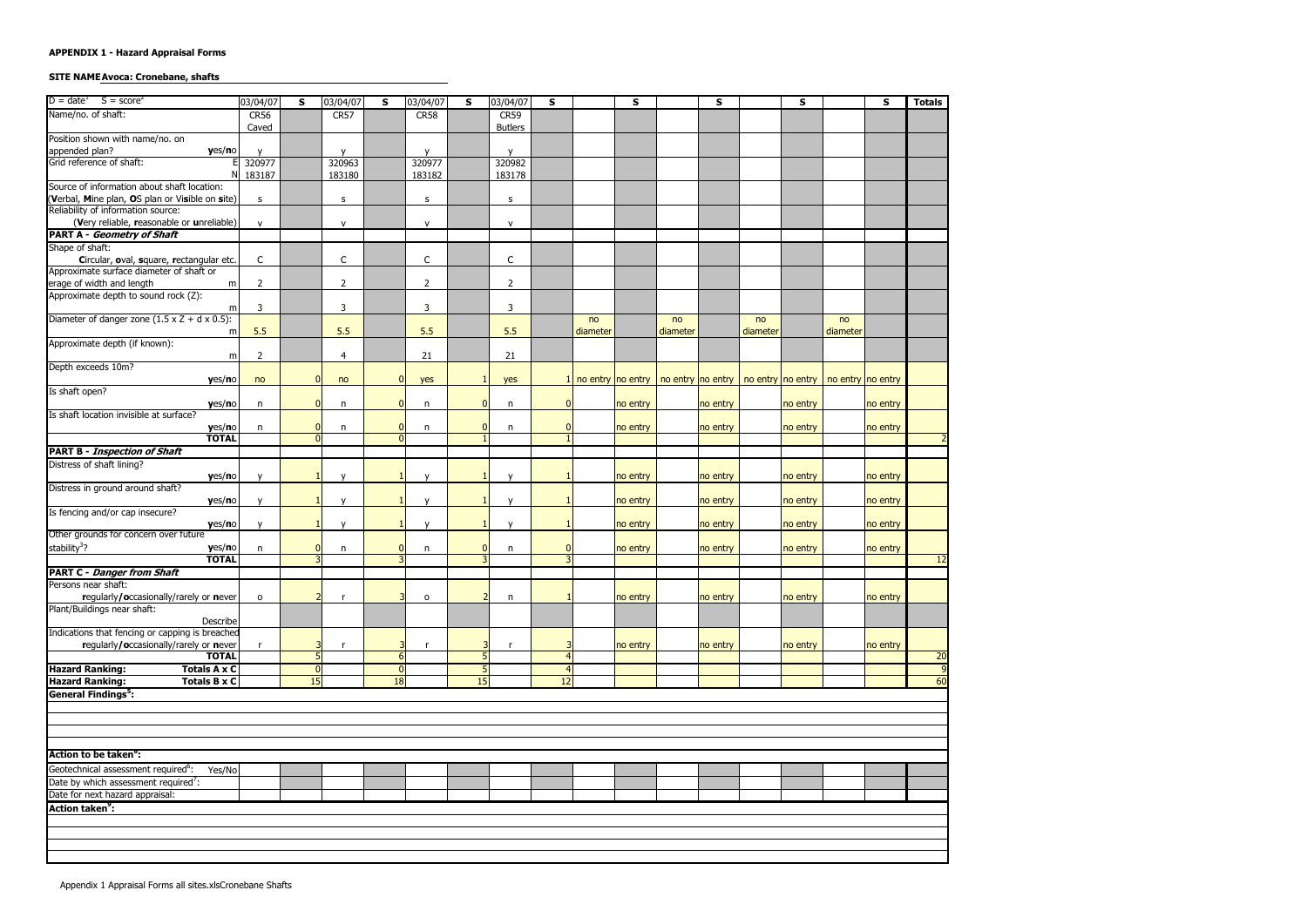#### **SITE NAME Avoca: East Avoca, shafts**

| $D = date^1$ $S = score^2$                                                                     | 13/04/07       | S                                | 13/04/07               | S.       | 13/04/07               | S              | 13/04/07               | S.                   | 13/04/07               | s                                |                                                               | S        |          | S        |          | <b>S</b> | <b>Totals</b>   |
|------------------------------------------------------------------------------------------------|----------------|----------------------------------|------------------------|----------|------------------------|----------------|------------------------|----------------------|------------------------|----------------------------------|---------------------------------------------------------------|----------|----------|----------|----------|----------|-----------------|
| Name/no. of shaft:                                                                             | EA136          |                                  | EA139                  |          | EA147                  |                | EA153                  |                      |                        |                                  |                                                               |          |          |          |          |          |                 |
|                                                                                                | Williams       |                                  | Farmers                |          | Air                    |                | Wood                   |                      | <b>Baronets</b>        |                                  |                                                               |          |          |          |          |          |                 |
| Position shown with name/no. on                                                                |                |                                  |                        |          |                        |                |                        |                      |                        |                                  |                                                               |          |          |          |          |          |                 |
| appended plan?<br>yes/no<br>Grid reference of shaft:                                           | 319980         |                                  | $\mathsf{v}$<br>320040 |          | $\mathsf{v}$<br>320375 |                | $\mathsf{v}$<br>320089 |                      | $\mathsf{v}$<br>320066 |                                  |                                                               |          |          |          |          |          |                 |
| NI                                                                                             | 182199         |                                  | 182439                 |          | 182661                 |                | 182653                 |                      | 182526                 |                                  |                                                               |          |          |          |          |          |                 |
| Source of information about shaft location:                                                    |                |                                  |                        |          |                        |                |                        |                      |                        |                                  |                                                               |          |          |          |          |          |                 |
| (Verbal, Mine plan, OS plan or Visible on site)                                                | S              |                                  | $\sf S$                |          | s                      |                | $\sf S$                |                      | m                      |                                  |                                                               |          |          |          |          |          |                 |
| Reliability of information source:                                                             |                |                                  |                        |          |                        |                |                        |                      |                        |                                  |                                                               |          |          |          |          |          |                 |
| (Very reliable, reasonable or unreliable)                                                      | $\mathsf{v}$   |                                  | $\mathsf{V}$           |          | $\mathsf{v}$           |                | ${\sf V}$              |                      | u                      |                                  |                                                               |          |          |          |          |          |                 |
| <b>PART A - Geometry of Shaft</b>                                                              |                |                                  |                        |          |                        |                |                        |                      |                        |                                  |                                                               |          |          |          |          |          |                 |
| Shape of shaft:                                                                                |                |                                  |                        |          |                        |                |                        |                      |                        |                                  |                                                               |          |          |          |          |          |                 |
| Circular, oval, square, rectangular etc.                                                       | $\mathsf C$    |                                  | $\mathsf C$            |          | C                      |                | $\mathsf{C}$           |                      | c                      |                                  |                                                               |          |          |          |          |          |                 |
| Approximate surface diameter of shaft or<br>erage of width and length<br>m                     | $\overline{2}$ |                                  | $\overline{2}$         |          | $\overline{2}$         |                | $\overline{2}$         |                      | $\overline{2}$         |                                  |                                                               |          |          |          |          |          |                 |
| Approximate depth to sound rock (Z):                                                           |                |                                  |                        |          |                        |                |                        |                      |                        |                                  |                                                               |          |          |          |          |          |                 |
| m                                                                                              | 3              |                                  | 3                      |          | 3                      |                | 3                      |                      | 3                      |                                  |                                                               |          |          |          |          |          |                 |
| Diameter of danger zone $(1.5 \times Z + d \times 0.5)$ :                                      |                |                                  |                        |          |                        |                |                        |                      |                        |                                  | no                                                            |          | no       |          | no       |          |                 |
| m                                                                                              | 5.5            |                                  | 5.5                    |          | 5.5                    |                | 5.5                    |                      | 5.5                    |                                  | diameter                                                      |          | diameter |          | diameter |          |                 |
| Approximate depth (if known):                                                                  |                |                                  |                        |          |                        |                |                        |                      |                        |                                  |                                                               |          |          |          |          |          |                 |
| m                                                                                              | 221            |                                  | 158                    |          | 20                     |                | 15                     |                      | 198                    |                                  |                                                               |          |          |          |          |          |                 |
| Depth exceeds 10m?                                                                             |                |                                  |                        |          |                        |                |                        |                      |                        |                                  |                                                               |          |          |          |          |          |                 |
| yes/no                                                                                         | yes            |                                  | yes                    |          | yes                    |                | yes                    |                      | yes                    |                                  | $1$ no entry no entry   no entry no entry   no entry no entry |          |          |          |          |          |                 |
| Is shaft open?                                                                                 |                |                                  |                        |          |                        |                |                        |                      |                        |                                  |                                                               |          |          |          |          |          |                 |
| yes/no<br>Is shaft location invisible at surface?                                              | n              | $\overline{0}$                   | $\mathsf{v}$           |          | n                      | $\Omega$       | n                      | $\Omega$             | n                      | $\Omega$                         |                                                               | no entry |          | no entry |          | no entry |                 |
| yes/no                                                                                         | $\mathsf{n}$   | $\overline{0}$                   | n                      |          | n                      | $\overline{0}$ | n                      | $\overline{0}$       | $\mathsf{V}$           |                                  |                                                               | no entry |          | no entry |          | no entry |                 |
| <b>TOTAL</b>                                                                                   |                |                                  |                        |          |                        |                |                        |                      |                        |                                  |                                                               |          |          |          |          |          |                 |
| <b>PART B - Inspection of Shaft</b>                                                            |                |                                  |                        |          |                        |                |                        |                      |                        |                                  |                                                               |          |          |          |          |          |                 |
| Distress of shaft lining?                                                                      |                |                                  |                        |          |                        |                |                        |                      |                        |                                  |                                                               |          |          |          |          |          |                 |
| yes/no                                                                                         | n              | $\overline{0}$                   | $\mathsf{V}$           |          | $\mathsf{v}$           |                | $\mathsf{v}$           |                      | n                      | $\overline{0}$                   |                                                               | no entry |          | no entry |          | no entry |                 |
| Distress in ground around shaft?                                                               |                |                                  |                        |          |                        |                |                        |                      |                        |                                  |                                                               |          |          |          |          |          |                 |
| yes/no                                                                                         | n              | $\overline{0}$                   | n                      |          | $\mathsf{v}$           |                | $\mathbf{v}$           |                      | n                      | $\overline{0}$                   |                                                               | no entry |          | no entry |          | no entry |                 |
| Is fencing and/or cap insecure?                                                                |                |                                  |                        |          |                        |                |                        |                      |                        |                                  |                                                               |          |          |          |          |          |                 |
| yes/no<br>Other grounds for concern over future                                                | n              | $\Omega$                         | $\mathsf{v}$           |          | n                      | $\Omega$       | $\mathbf{v}$           |                      | n                      | $\Omega$                         |                                                               | no entry |          | no entry |          | no entry |                 |
| stability <sup>3</sup> ?                                                                       |                |                                  |                        |          |                        |                |                        | $\mathbf{0}$         |                        |                                  |                                                               |          |          |          |          |          |                 |
| yes/no<br><b>TOTAL</b>                                                                         | n              | $\overline{0}$<br>$\overline{0}$ | n                      |          | n                      | $\overline{0}$ | n                      | 3                    | n                      | 0<br>$\overline{0}$              |                                                               | no entry |          | no entry |          | no entry |                 |
| <b>PART C - Danger from Shaft</b>                                                              |                |                                  |                        |          |                        |                |                        |                      |                        |                                  |                                                               |          |          |          |          |          |                 |
| Persons near shaft:                                                                            |                |                                  |                        |          |                        |                |                        |                      |                        |                                  |                                                               |          |          |          |          |          |                 |
| regularly/occasionally/rarely or never                                                         | n              |                                  | <b>r</b>               |          | o                      |                | n                      |                      | 0                      |                                  |                                                               | no entry |          | no entry |          | no entry |                 |
| Plant/Buildings near shaft:                                                                    |                |                                  |                        |          |                        |                |                        |                      |                        |                                  |                                                               |          |          |          |          |          |                 |
| Describe                                                                                       |                |                                  |                        |          |                        |                |                        |                      |                        |                                  |                                                               |          |          |          |          |          |                 |
| Indications that fencing or capping is breached                                                |                |                                  |                        |          |                        |                |                        |                      |                        |                                  |                                                               |          |          |          |          |          |                 |
| regularly/occasionally/rarely or never                                                         | $\circ$        | 2                                | $\mathsf{o}$           |          | r,                     |                | <b>r</b>               |                      | n                      |                                  |                                                               | no entry |          | no entry |          | no entry |                 |
| <b>TOTAL</b>                                                                                   |                | 3                                |                        |          |                        |                |                        | $\overline{4}$       |                        | 3                                |                                                               |          |          |          |          |          | <b>20</b>       |
| <b>Hazard Ranking:</b><br><b>Totals A x C</b><br><b>Hazard Ranking:</b><br><b>Totals B x C</b> |                | $\overline{3}$<br>$\overline{0}$ |                        | 10<br>10 |                        | 5<br>10        |                        | $\overline{4}$<br>12 |                        | $\overline{6}$<br>$\overline{0}$ |                                                               |          |          |          |          |          | $\frac{28}{32}$ |
| <b>General Findings<sup>5</sup></b> :                                                          |                |                                  |                        |          |                        |                |                        |                      |                        |                                  |                                                               |          |          |          |          |          |                 |
|                                                                                                |                |                                  |                        |          |                        |                |                        |                      |                        |                                  |                                                               |          |          |          |          |          |                 |
|                                                                                                |                |                                  |                        |          |                        |                |                        |                      |                        |                                  |                                                               |          |          |          |          |          |                 |
|                                                                                                |                |                                  |                        |          |                        |                |                        |                      |                        |                                  |                                                               |          |          |          |          |          |                 |
|                                                                                                |                |                                  |                        |          |                        |                |                        |                      |                        |                                  |                                                               |          |          |          |          |          |                 |
| Action to be taken <sup>o</sup> :                                                              |                |                                  |                        |          |                        |                |                        |                      |                        |                                  |                                                               |          |          |          |          |          |                 |
| Geotechnical assessment required <sup>6</sup> :<br>Yes/No                                      |                |                                  |                        |          |                        |                |                        |                      |                        |                                  |                                                               |          |          |          |          |          |                 |
| Date by which assessment required <sup>7</sup> :                                               |                |                                  |                        |          |                        |                |                        |                      |                        |                                  |                                                               |          |          |          |          |          |                 |
| Date for next hazard appraisal:                                                                |                |                                  |                        |          |                        |                |                        |                      |                        |                                  |                                                               |          |          |          |          |          |                 |
| Action taken <sup>9</sup> :                                                                    |                |                                  |                        |          |                        |                |                        |                      |                        |                                  |                                                               |          |          |          |          |          |                 |
|                                                                                                |                |                                  |                        |          |                        |                |                        |                      |                        |                                  |                                                               |          |          |          |          |          |                 |
|                                                                                                |                |                                  |                        |          |                        |                |                        |                      |                        |                                  |                                                               |          |          |          |          |          |                 |
|                                                                                                |                |                                  |                        |          |                        |                |                        |                      |                        |                                  |                                                               |          |          |          |          |          |                 |
|                                                                                                |                |                                  |                        |          |                        |                |                        |                      |                        |                                  |                                                               |          |          |          |          |          |                 |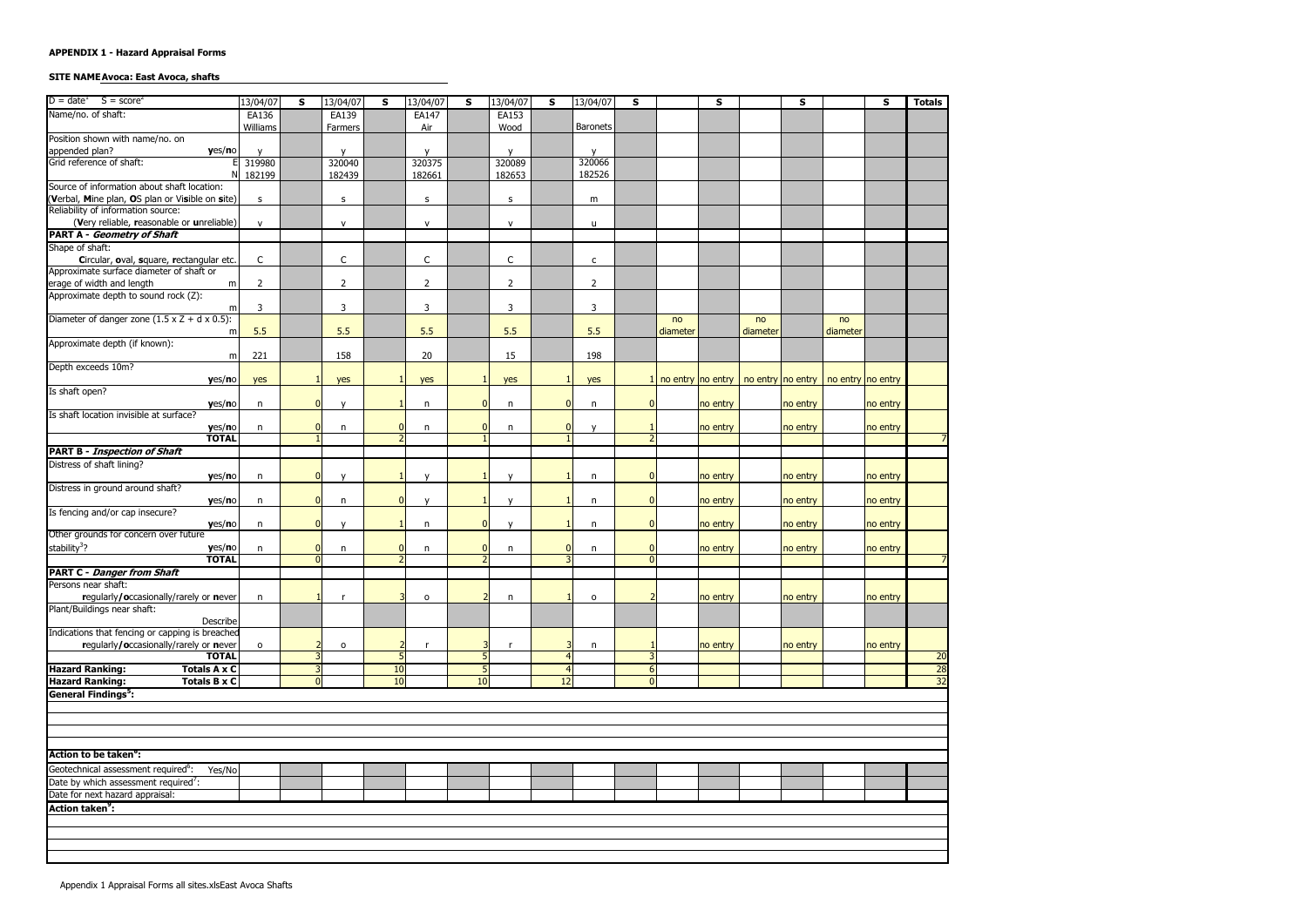#### SITE NAME Avoca: West Avoca sheet 1, shafts

| $D = date^1$ S = score <sup>2</sup>                                             | 04/04/07     | S              | 04/04/07            | S              | 04/04/07       | S.             | 04/04/07       | S              | 04/04/07     | <b>S</b>       | 04/04/07     | S              | 04/04/07     | S            | 04/04/07       | S | <b>Totals</b>   |
|---------------------------------------------------------------------------------|--------------|----------------|---------------------|----------------|----------------|----------------|----------------|----------------|--------------|----------------|--------------|----------------|--------------|--------------|----------------|---|-----------------|
| Name/no. of shaft:                                                              | WA1          |                | <b>WA19</b>         |                | WA20 New       |                | WA20A          |                | <b>WA22</b>  |                | <b>WA32</b>  |                | <b>WA37</b>  |              | <b>WA38</b>    |   |                 |
|                                                                                 | Twin         |                | Air                 |                | Western        |                | Inclined       |                | Whelan's     |                | Wheatley     |                | Drawing      |              | Margaret       |   |                 |
| Position shown with name/no. on                                                 |              |                |                     |                |                |                |                |                |              |                |              |                |              |              |                |   |                 |
| yes/no<br>appended plan?<br>Grid reference of shaft:                            |              |                | $\mathsf{v}$        |                | $\mathbf{v}$   |                | $\mathbf v$    |                | $\mathsf{v}$ |                | $\mathsf{v}$ |                | $\mathsf{v}$ |              | $\mathsf{v}$   |   |                 |
|                                                                                 | 319447       |                | 319116              |                | 319038         |                | 319035         |                | 319397       |                | 319411       |                | 319474       |              | 319623         |   |                 |
| ΝI                                                                              | 181236       |                | 181498              |                | 181418         |                | 181430         |                | 181599       |                | 181683       |                | 181375       |              | 181265         |   |                 |
| Source of information about shaft location:                                     |              |                |                     |                |                |                |                |                |              |                |              |                |              |              |                |   |                 |
| (Verbal, Mine plan, OS plan or Visible on site)                                 | S            |                | S                   |                | s              |                | $\sf S$        |                | s            |                | $\sf S$      |                | S            |              | m              |   |                 |
| Reliability of information source:<br>(Very reliable, reasonable or unreliable) |              |                |                     |                |                |                |                |                |              |                |              |                |              |              |                |   |                 |
| PART A - Geometry of Shaft                                                      | $\mathsf{v}$ |                | $\mathsf{V}$        |                | $\mathsf{v}$   |                | $\mathsf{V}$   |                | $\mathsf{v}$ |                | ${\sf v}$    |                | $\mathsf{v}$ |              | $\mathsf{r}$   |   |                 |
| Shape of shaft:                                                                 |              |                |                     |                |                |                |                |                |              |                |              |                |              |              |                |   |                 |
| Circular, oval, square, rectangular etc.                                        | $\sf S$      |                | $\mathsf C$         |                | $\mathsf C$    |                | $\mathsf C$    |                | C            |                | $\mathsf C$  |                | $\mathsf{C}$ |              | C              |   |                 |
| Approximate surface diameter of shaft or                                        |              |                |                     |                |                |                |                |                |              |                |              |                |              |              |                |   |                 |
| verage of width and length<br>m                                                 | 2.1          |                | $\overline{2}$      |                | $\overline{2}$ |                | 1.5            |                | 1.5          |                | 1.5          |                | 1.5          |              | 1.5            |   |                 |
| Approximate depth to sound rock (Z):                                            |              |                |                     |                |                |                |                |                |              |                |              |                |              |              |                |   |                 |
| m                                                                               | 3            |                | 3                   |                | 3              |                | 3              |                | 3            |                | $\mathsf{3}$ |                | 3            |              | 3              |   |                 |
| Diameter of danger zone $(1.5 \times Z + d \times 0.5)$ :                       |              |                |                     |                |                |                |                |                |              |                |              |                |              |              |                |   |                 |
| m                                                                               | 5.55         |                | 5.5                 |                | 5.5            |                | 5.25           |                | 5.25         |                | 5.25         |                | 5.25         |              | 5.25           |   |                 |
| Approximate depth (if known):                                                   |              |                |                     |                |                |                |                |                |              |                |              |                |              |              |                |   |                 |
| m                                                                               | 222          |                | 54                  |                | 46             |                | 43             |                | 43           |                | 115          |                | 289          |              | $\overline{7}$ |   |                 |
| Depth exceeds 10m?                                                              |              |                |                     |                |                |                |                |                |              |                |              |                |              |              |                |   |                 |
| yes/no                                                                          | yes          |                | yes                 |                | yes            |                | yes            |                | yes          |                | yes          |                | yes          |              | no             |   |                 |
| Is shaft open?                                                                  |              |                |                     |                |                |                |                |                |              |                |              |                |              |              |                |   |                 |
| yes/no<br>Is shaft location invisible at surface?                               | $\mathsf{n}$ | $\overline{0}$ | $\mathsf{v}$        |                | n              | $\overline{0}$ | n              | $\overline{0}$ | n            | $\mathbf{0}$   | n            | <sup>n</sup>   | n            | <sup>0</sup> | n              |   |                 |
| yes/no                                                                          | n            | $\Omega$       | n                   |                | n              | $\overline{0}$ |                | $\overline{0}$ | n            | $\mathbf{0}$   | n            | $\Omega$       | n            | n            | $\mathbf{v}$   |   |                 |
| <b>TOTAL</b>                                                                    |              |                |                     |                |                |                | n              |                |              |                |              |                |              |              |                |   |                 |
| <b>PART B - Inspection of Shaft</b>                                             |              |                |                     |                |                |                |                |                |              |                |              |                |              |              |                |   |                 |
| Distress of shaft lining?                                                       |              |                |                     |                |                |                |                |                |              |                |              |                |              |              |                |   |                 |
| yes/no                                                                          | n            | $\Omega$       | n                   |                | n              | $\overline{0}$ | n              | $\mathbf{0}$   | n            | $\mathbf{0}$   | n            | $\Omega$       | $\mathsf{v}$ |              | n              |   |                 |
| Distress in ground around shaft?                                                |              |                |                     |                |                |                |                |                |              |                |              |                |              |              |                |   |                 |
| yes/no                                                                          | n            | $\overline{0}$ | n                   | n              | n              | $\overline{0}$ | $\mathsf{n}$   | $\overline{0}$ | n            | $\mathbf{0}$   | n            | $\Omega$       | $\mathsf{v}$ |              | n              |   |                 |
| Is fencing and/or cap insecure?                                                 |              |                |                     |                |                |                |                |                |              |                |              |                |              |              |                |   |                 |
| yes/no                                                                          | n            | $\overline{0}$ |                     |                | $\mathsf{v}$   |                | $\mathbf{v}$   | $\mathbf{1}$   | $\mathsf{v}$ |                | n            | $\Omega$       | n            | $\Omega$     | $\mathsf{v}$   |   |                 |
| Other grounds for concern over future                                           |              |                |                     |                |                |                |                |                |              |                |              |                |              |              |                |   |                 |
| stability <sup>3</sup> ?<br>yes/no                                              | n            | $\overline{0}$ | n                   |                | n              | $\overline{0}$ | n              | $\overline{0}$ | n            | $\mathbf{0}$   | n            | $\mathbf{0}$   | n            | $\Omega$     | n              |   |                 |
| <b>TOTAL</b>                                                                    |              | $\overline{0}$ |                     |                |                |                |                |                |              |                |              | $\Omega$       |              |              |                |   |                 |
| <b>PART C - Danger from Shaft</b>                                               |              |                |                     |                |                |                |                |                |              |                |              |                |              |              |                |   |                 |
| Persons near shaft:                                                             |              |                |                     |                |                |                |                |                |              |                |              |                |              |              |                |   |                 |
| regularly/occasionally/rarely or never                                          | $\circ$      | $\overline{2}$ | $\mathsf{o}\xspace$ |                | $\mathsf{o}\,$ |                | $\mathsf{o}\,$ | $\overline{2}$ | $\mathsf{o}$ | $\overline{2}$ | $\mathsf{o}$ | $\overline{2}$ | $\mathsf{o}$ |              | 0              |   |                 |
| Plant/Buildings near shaft:                                                     |              |                |                     |                |                |                |                |                |              |                |              |                |              |              |                |   |                 |
| Describe                                                                        |              |                |                     |                |                |                |                |                |              |                |              |                |              |              |                |   |                 |
| Indications that fencing or capping is breached:                                |              |                |                     |                |                |                |                |                |              |                |              |                |              |              |                |   |                 |
| regularly/occasionally/rarely or never<br><b>TOTAL</b>                          | n            | 3 <sup>1</sup> | r                   |                | n              |                | n              | 3              | n            | 3              | n            | 3              | n            | २            | r              |   | 28              |
| <b>Hazard Ranking:</b><br><b>Totals A x C</b>                                   |              | $\overline{3}$ |                     | 10             |                | 3              |                | $\overline{3}$ |              | $\overline{3}$ |              | 3              |              | ٦            |                |   | $\overline{28}$ |
| <b>Hazard Ranking:</b><br><b>Totals B x C</b>                                   |              | $\overline{0}$ |                     | $\overline{5}$ |                |                |                | 3              |              | 3              |              | <sup>n</sup>   |              | $6 \mid$     |                |   | 25              |
| <b>General Findings<sup>5</sup></b> :                                           |              |                |                     |                |                |                |                |                |              |                |              |                |              |              |                |   |                 |
|                                                                                 |              |                |                     |                |                |                |                |                |              |                |              |                |              |              |                |   |                 |
|                                                                                 |              |                |                     |                |                |                |                |                |              |                |              |                |              |              |                |   |                 |
|                                                                                 |              |                |                     |                |                |                |                |                |              |                |              |                |              |              |                |   |                 |
|                                                                                 |              |                |                     |                |                |                |                |                |              |                |              |                |              |              |                |   |                 |
| Action to be taken <sup>o</sup> :                                               |              |                |                     |                |                |                |                |                |              |                |              |                |              |              |                |   |                 |
| Geotechnical assessment required <sup>6</sup> :                                 |              |                |                     |                |                |                |                |                |              |                |              |                |              |              |                |   |                 |
| Yes/No                                                                          |              |                |                     |                |                |                |                |                |              |                |              |                |              |              |                |   |                 |
| Date by which assessment required <sup>7</sup> :                                |              |                |                     |                |                |                |                |                |              |                |              |                |              |              |                |   |                 |
| Date for next hazard appraisal:                                                 |              |                |                     |                |                |                |                |                |              |                |              |                |              |              |                |   |                 |
| <b>Action taken<sup>9</sup>:</b>                                                |              |                |                     |                |                |                |                |                |              |                |              |                |              |              |                |   |                 |
|                                                                                 |              |                |                     |                |                |                |                |                |              |                |              |                |              |              |                |   |                 |
|                                                                                 |              |                |                     |                |                |                |                |                |              |                |              |                |              |              |                |   |                 |
|                                                                                 |              |                |                     |                |                |                |                |                |              |                |              |                |              |              |                |   |                 |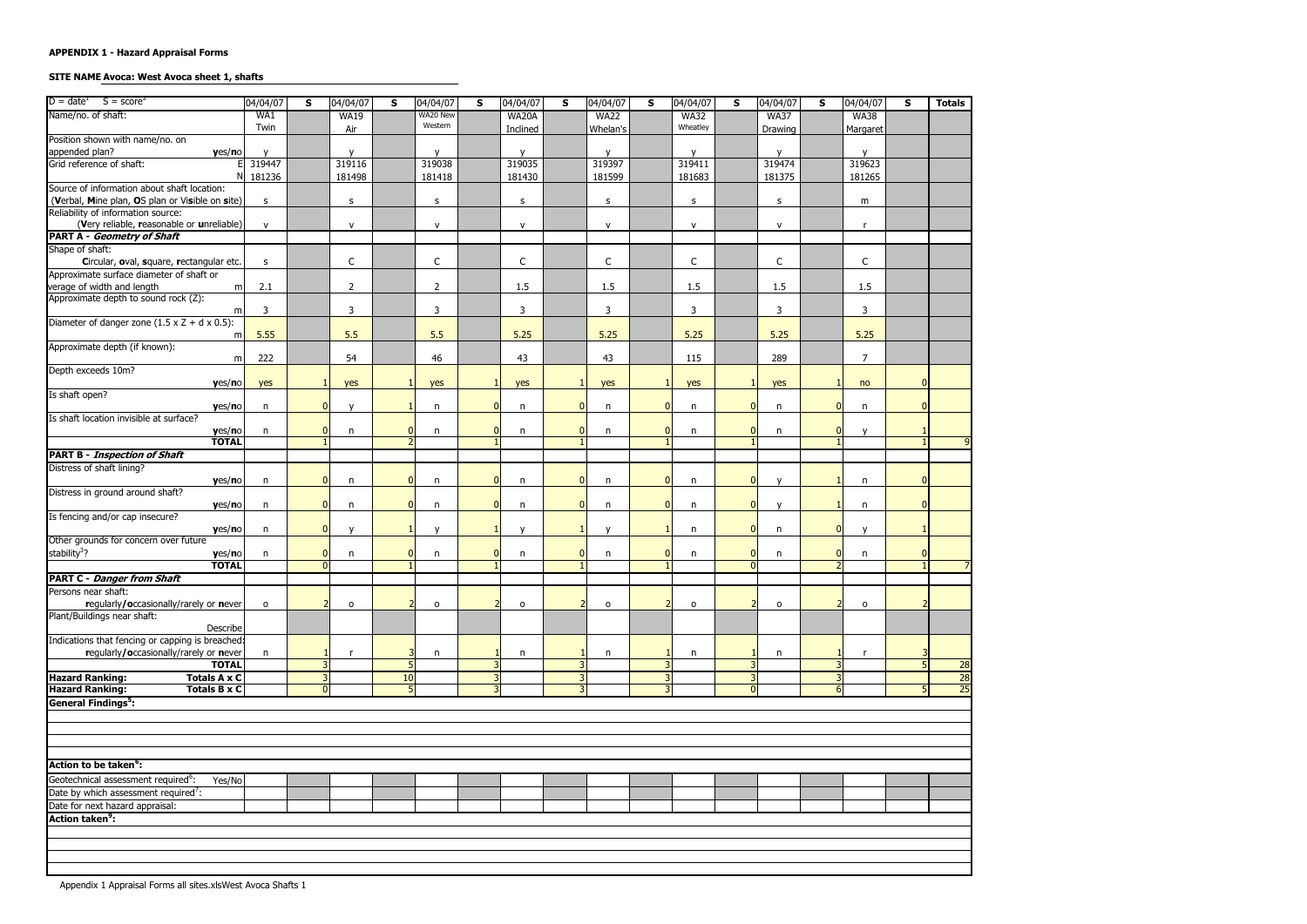#### SITE NAME Avoca: West Avoca sheet 2, shafts

| $D = date1$ S = score <sup>2</sup>                                                             | 13/04/07       | S                   | 13/04/07       | S                    | 13/04/07       | S                    | 13/04/07       | S                   |          | S                                         |          | S        |                   | S        |                   | S        | <b>Totals</b>                     |
|------------------------------------------------------------------------------------------------|----------------|---------------------|----------------|----------------------|----------------|----------------------|----------------|---------------------|----------|-------------------------------------------|----------|----------|-------------------|----------|-------------------|----------|-----------------------------------|
| Name/no. of shaft:                                                                             | <b>WA116</b>   |                     | <b>WA118</b>   |                      | <b>WA119</b>   |                      | <b>WA125</b>   |                     |          |                                           |          |          |                   |          |                   |          |                                   |
|                                                                                                | Vent           |                     |                |                      |                |                      | Ballygahan     |                     |          |                                           |          |          |                   |          |                   |          |                                   |
| Position shown with name/no. on                                                                |                |                     |                |                      |                |                      |                |                     |          |                                           |          |          |                   |          |                   |          |                                   |
| yes/no                                                                                         |                |                     | $\mathsf{v}$   |                      | $\mathsf{v}$   |                      | $\mathbf v$    |                     |          |                                           |          |          |                   |          |                   |          |                                   |
| appended plan?<br>Grid reference of shaft:                                                     | 318963         |                     | 318892         |                      | 319153         |                      | 319766         |                     |          |                                           |          |          |                   |          |                   |          |                                   |
| N                                                                                              | 181083         |                     | 181177         |                      | 181306         |                      | 181498         |                     |          |                                           |          |          |                   |          |                   |          |                                   |
| Source of information about shaft location:                                                    |                |                     |                |                      |                |                      |                |                     |          |                                           |          |          |                   |          |                   |          |                                   |
| (Verbal, Mine plan, OS plan or Visible on site)                                                | S              |                     | ${\sf v}$      |                      | s              |                      | S              |                     |          |                                           |          |          |                   |          |                   |          |                                   |
| Reliability of information source:                                                             |                |                     |                |                      |                |                      |                |                     |          |                                           |          |          |                   |          |                   |          |                                   |
| (Very reliable, reasonable or unreliable)                                                      | $\mathsf{v}$   |                     | $\mathsf{V}$   |                      | u              |                      | ${\sf v}$      |                     |          |                                           |          |          |                   |          |                   |          |                                   |
| <b>PART A - Geometry of Shaft</b>                                                              |                |                     |                |                      |                |                      |                |                     |          |                                           |          |          |                   |          |                   |          |                                   |
| Shape of shaft:                                                                                |                |                     |                |                      |                |                      |                |                     |          |                                           |          |          |                   |          |                   |          |                                   |
| Circular, oval, square, rectangular etc.                                                       | $\mathsf C$    |                     | C              |                      | C              |                      | s              |                     |          |                                           |          |          |                   |          |                   |          |                                   |
| Approximate surface diameter of shaft or                                                       |                |                     |                |                      |                |                      |                |                     |          |                                           |          |          |                   |          |                   |          |                                   |
| verage of width and length<br>m                                                                | $\overline{2}$ |                     | $\overline{2}$ |                      | $\overline{2}$ |                      | 2.4            |                     |          |                                           |          |          |                   |          |                   |          |                                   |
| Approximate depth to sound rock (Z):                                                           |                |                     |                |                      |                |                      |                |                     |          |                                           |          |          |                   |          |                   |          |                                   |
| m                                                                                              | 3              |                     | $\mathbf{3}$   |                      | 3              |                      | $\mathbf{3}$   |                     |          |                                           |          |          |                   |          |                   |          |                                   |
| Diameter of danger zone $(1.5 \times Z + d \times 0.5)$ :                                      |                |                     |                |                      |                |                      |                |                     | no       |                                           | no       |          | no                |          | no                |          |                                   |
| m                                                                                              | 5.5            |                     | 5.5            |                      | 5.5            |                      | 5.7            |                     | diameter |                                           | diameter |          | diameter          |          | diameter          |          |                                   |
| Approximate depth (if known):                                                                  |                |                     |                |                      |                |                      | 267            |                     |          |                                           |          |          |                   |          |                   |          |                                   |
| m                                                                                              | 172            |                     | 10             |                      | 10             |                      |                |                     |          |                                           |          |          |                   |          |                   |          |                                   |
| Depth exceeds 10m?                                                                             |                |                     |                |                      |                | $\overline{0}$       |                |                     |          |                                           |          |          |                   |          |                   |          |                                   |
| yes/no<br>Is shaft open?                                                                       | yes            |                     | no             |                      | no             |                      | yes            |                     |          | $1$ no entry no entry   no entry no entry |          |          | no entry no entry |          | no entry no entry |          |                                   |
| yes/no                                                                                         | $\mathsf{n}$   | $\Omega$            | n              |                      | n              | $\overline{0}$       | n              | $\overline{0}$      |          | no entry                                  |          | no entry |                   | no entry |                   | no entry |                                   |
| Is shaft location invisible at surface?                                                        |                |                     |                |                      |                |                      |                |                     |          |                                           |          |          |                   |          |                   |          |                                   |
| yes/no                                                                                         | n              | $\Omega$            | n              |                      | n              | $\overline{0}$       | n              | $\mathbf{0}$        |          | no entry                                  |          | no entry |                   | no entry |                   | no entry |                                   |
| <b>TOTAL</b>                                                                                   |                |                     |                |                      |                | $\Omega$             |                |                     |          |                                           |          |          |                   |          |                   |          |                                   |
| <b>PART B - Inspection of Shaft</b>                                                            |                |                     |                |                      |                |                      |                |                     |          |                                           |          |          |                   |          |                   |          |                                   |
| Distress of shaft lining?                                                                      |                |                     |                |                      |                |                      |                |                     |          |                                           |          |          |                   |          |                   |          |                                   |
| yes/no                                                                                         | n              | $\overline{0}$      | $\mathsf{v}$   |                      | $\mathsf{v}$   |                      | n              | $\mathbf{0}$        |          | no entry                                  |          | no entry |                   | no entry |                   | no entry |                                   |
| Distress in ground around shaft?                                                               |                |                     |                |                      |                |                      |                |                     |          |                                           |          |          |                   |          |                   |          |                                   |
| yes/no                                                                                         | n              | $\overline{0}$      | n              | $\Omega$             | $\mathsf{v}$   | $\overline{1}$       | n              | $\overline{0}$      |          | no entry                                  |          | no entry |                   | no entry |                   | no entry |                                   |
| Is fencing and/or cap insecure?                                                                |                |                     |                |                      |                |                      |                |                     |          |                                           |          |          |                   |          |                   |          |                                   |
| yes/no                                                                                         | n              | $\overline{0}$      | $\mathsf{v}$   |                      | $\mathsf{v}$   | -1                   | n              | $\overline{0}$      |          | no entry                                  |          | no entry |                   | no entry |                   | no entry |                                   |
| Other grounds for concern over future                                                          |                |                     |                |                      |                |                      |                |                     |          |                                           |          |          |                   |          |                   |          |                                   |
| stability <sup>3</sup> ?<br>yes/no                                                             | n              | $\overline{0}$      | n              | 0                    | n              | $\overline{0}$       | n              | $\overline{0}$      |          | no entry                                  |          | no entry |                   | no entry |                   | no entry |                                   |
| <b>TOTAL</b>                                                                                   |                | $\overline{0}$      |                |                      |                |                      |                | $\overline{0}$      |          |                                           |          |          |                   |          |                   |          |                                   |
| <b>PART C - Danger from Shaft</b>                                                              |                |                     |                |                      |                |                      |                |                     |          |                                           |          |          |                   |          |                   |          |                                   |
| Persons near shaft:                                                                            |                |                     |                |                      |                |                      |                |                     |          |                                           |          |          |                   |          |                   |          |                                   |
| regularly/occasionally/rarely or never                                                         | $\mathsf{o}\,$ | $\overline{2}$      | $\mathsf{r}$   |                      | 0              |                      | $\mathsf{o}\,$ | 2                   |          | no entry                                  |          | no entry |                   | no entry |                   | no entry |                                   |
| Plant/Buildings near shaft:                                                                    |                |                     |                |                      |                |                      |                |                     |          |                                           |          |          |                   |          |                   |          |                                   |
| Describe                                                                                       |                |                     |                |                      |                |                      |                |                     |          |                                           |          |          |                   |          |                   |          |                                   |
| Indications that fencing or capping is breached:                                               |                |                     |                |                      |                |                      |                |                     |          |                                           |          |          |                   |          |                   |          |                                   |
| regularly/occasionally/rarely or never                                                         |                | 3                   | r,             |                      | r              |                      | n              |                     |          | no entry                                  |          | no entry |                   | no entry |                   | no entry |                                   |
| <b>TOTAL</b>                                                                                   |                | $\overline{5}$      |                | $6 \overline{6}$     |                | 5                    |                | $\overline{3}$      |          |                                           |          |          |                   |          |                   |          | 19                                |
| <b>Hazard Ranking:</b><br><b>Totals A x C</b><br><b>Hazard Ranking:</b><br><b>Totals B x C</b> |                | 5<br>$\overline{0}$ |                | $\overline{0}$<br>12 |                | $\overline{0}$<br>15 |                | 3<br>$\overline{0}$ |          |                                           |          |          |                   |          |                   |          | $\overline{8}$<br>$\overline{27}$ |
|                                                                                                |                |                     |                |                      |                |                      |                |                     |          |                                           |          |          |                   |          |                   |          |                                   |
| General Findings <sup>5</sup> :                                                                |                |                     |                |                      |                |                      |                |                     |          |                                           |          |          |                   |          |                   |          |                                   |
|                                                                                                |                |                     |                |                      |                |                      |                |                     |          |                                           |          |          |                   |          |                   |          |                                   |
|                                                                                                |                |                     |                |                      |                |                      |                |                     |          |                                           |          |          |                   |          |                   |          |                                   |
|                                                                                                |                |                     |                |                      |                |                      |                |                     |          |                                           |          |          |                   |          |                   |          |                                   |
|                                                                                                |                |                     |                |                      |                |                      |                |                     |          |                                           |          |          |                   |          |                   |          |                                   |
| Action to be taken <sup>o</sup> :                                                              |                |                     |                |                      |                |                      |                |                     |          |                                           |          |          |                   |          |                   |          |                                   |
| Geotechnical assessment required <sup>6</sup> :<br>Yes/No                                      |                |                     |                |                      |                |                      |                |                     |          |                                           |          |          |                   |          |                   |          |                                   |
| Date by which assessment required <sup>7</sup> :                                               |                |                     |                |                      |                |                      |                |                     |          |                                           |          |          |                   |          |                   |          |                                   |
| Date for next hazard appraisal:                                                                |                |                     |                |                      |                |                      |                |                     |          |                                           |          |          |                   |          |                   |          |                                   |
| <b>Action taken<sup>9</sup>:</b>                                                               |                |                     |                |                      |                |                      |                |                     |          |                                           |          |          |                   |          |                   |          |                                   |
|                                                                                                |                |                     |                |                      |                |                      |                |                     |          |                                           |          |          |                   |          |                   |          |                                   |
|                                                                                                |                |                     |                |                      |                |                      |                |                     |          |                                           |          |          |                   |          |                   |          |                                   |
|                                                                                                |                |                     |                |                      |                |                      |                |                     |          |                                           |          |          |                   |          |                   |          |                                   |
|                                                                                                |                |                     |                |                      |                |                      |                |                     |          |                                           |          |          |                   |          |                   |          |                                   |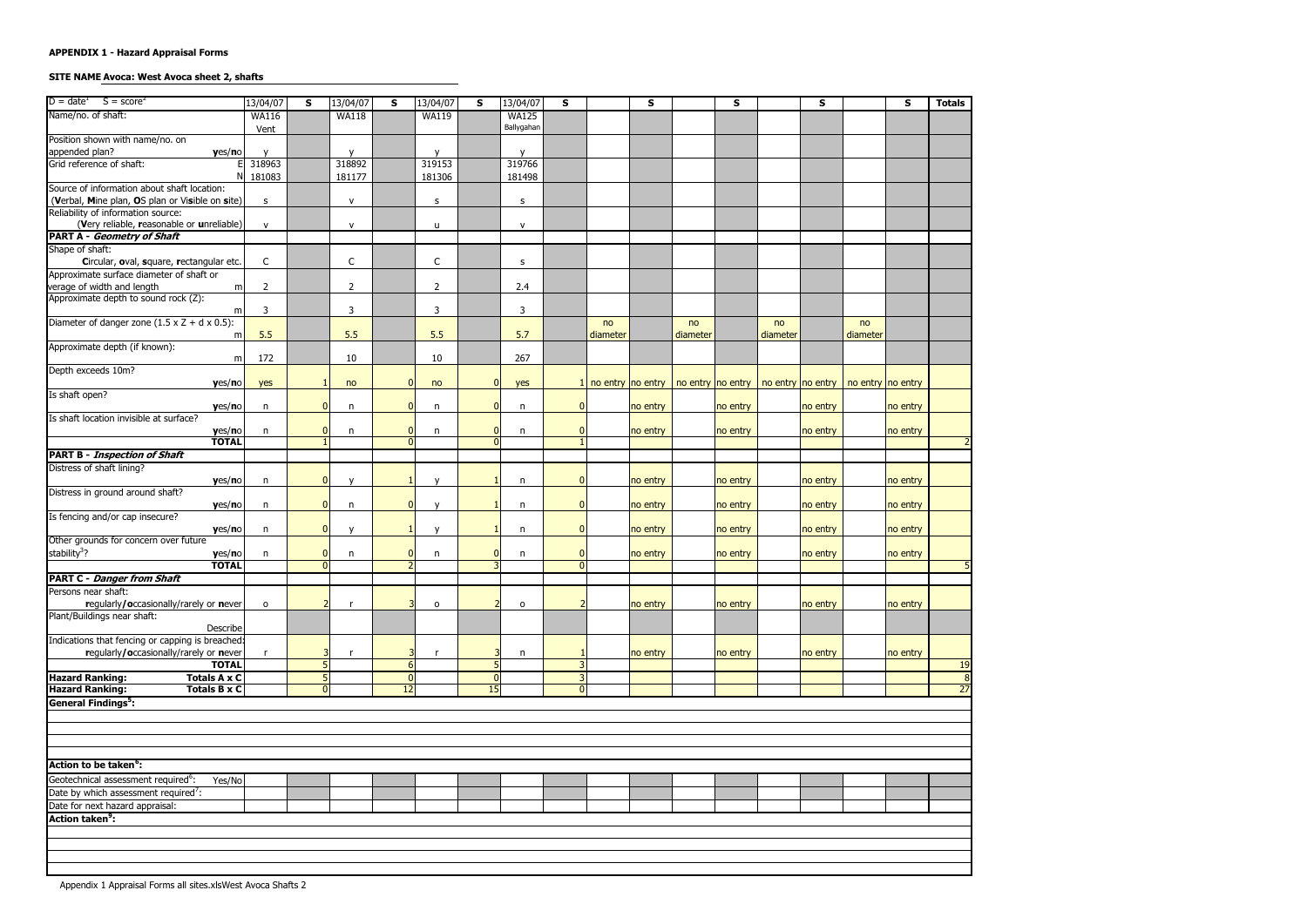#### EXPLANATORY NOTES FOR COMPLETING HAZARD APPRAISAL FORM FOR ADITS

#### **AVOCA MINE SITES**

#### **SITE NAME Avoca**

|    |             | Notes for the filling in of this form                                                                                                       |
|----|-------------|---------------------------------------------------------------------------------------------------------------------------------------------|
|    |             | <b>1.</b> $\vert$ Date – enter date of the inspection after D.                                                                              |
|    |             | 2. For ranking the hazard score in blank section of Column S fill in as follows:                                                            |
|    | PART A      | Score 1 for Yes. Score 0 for No. Maximum total score 3 is a very significant hazard,                                                        |
|    |             | any score implies a potentially dangerous adit.                                                                                             |
|    | PART B      | Score 1 for any sign of distress or ground for concern and 0 for no obvious distress<br>etc. Maximum total score 4 for any individual adit. |
|    |             | Score 3 if one or more persons are regularly at risk on a site and score 2 if persons are                                                   |
|    | PART C      | occasionally at risk. Score 1 if no-one is at risk. Maximum total score 6.                                                                  |
|    |             | Multiply totals of Parts A and C to identify the most important of the significant                                                          |
|    | <b>THEN</b> | hazards. Maximum score 18, minimum score 0.                                                                                                 |
|    |             | Multiply totals of Parts B and C to identify hazards which may be taken to be                                                               |
|    |             | significant if the score is 3 or more. Maximum score 24. Minimum 0.                                                                         |
|    |             |                                                                                                                                             |
| 3. |             | Items which may give rise to concern over the future stability of adits include:                                                            |
|    |             | Adit cannot be found although there is good reason to believe it exists.                                                                    |
|    |             | Deteriorating lining.                                                                                                                       |
|    |             | Indications of oscillating water level in adit.                                                                                             |
|    |             | Collapse danger zone extends outside surrounding fence (if any).                                                                            |
|    |             | Inadequate fencing.                                                                                                                         |
|    |             | Adit plug (if present) not founded on solid rock.<br>Adit plug (if present) inadequate for some other reason.                               |
|    |             |                                                                                                                                             |
|    |             | 4. Give overall findings for each Adit e.g. geotechnical assessment required urgently or no                                                 |
|    |             | significant hazard followed by reasons e.g. small structure, no instability, no-one at risk.                                                |
|    |             |                                                                                                                                             |
|    |             | 5. Complete for inclusion in health and safety document. Include all structures listed.                                                     |
|    |             | 6. Circle which applies. If No state date of next appraisal (not more than 2 years).                                                        |
|    |             |                                                                                                                                             |
|    |             | 7. State date by which the assessment is to be completed                                                                                    |
|    |             | 8. Report any instructions/requests for remedial works and the date of completion.                                                          |
|    |             |                                                                                                                                             |
|    |             |                                                                                                                                             |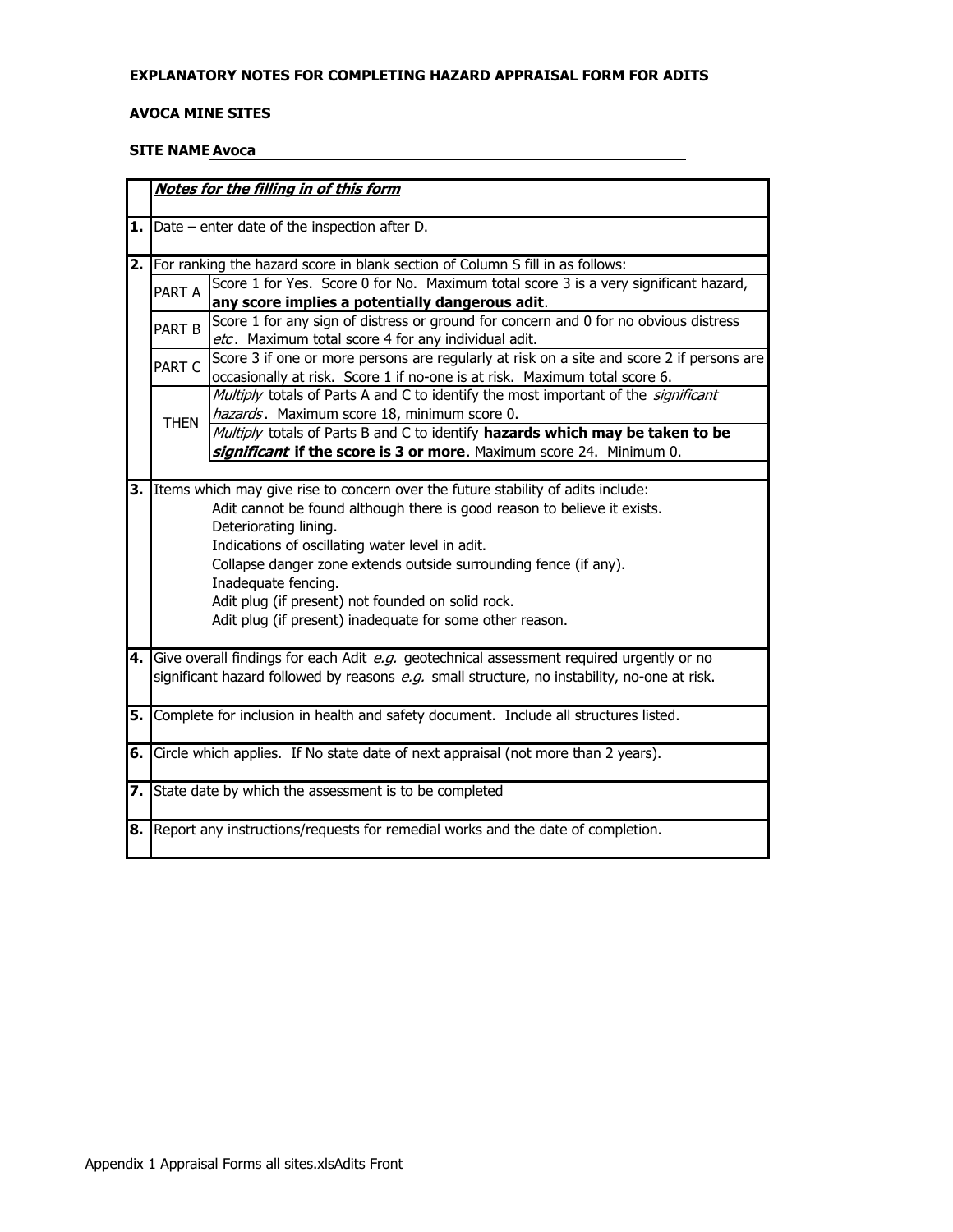#### **SITE NAME Avoca: Conary, adits**

| $D = dateT$ S = score <sup>2</sup>                           |                |                |              |                |                   |          |                   |          |          |          |          |                                           |          |                                                                 |          |          |                |
|--------------------------------------------------------------|----------------|----------------|--------------|----------------|-------------------|----------|-------------------|----------|----------|----------|----------|-------------------------------------------|----------|-----------------------------------------------------------------|----------|----------|----------------|
|                                                              | 11/10/07       | $\mathsf{s}$   | 11/10/07     | S              | $\overline{D}$ :  | S        | D:                | S        | D:       | S        | D:       | S                                         | D:       | S                                                               | D:       | S        | <b>Totals</b>  |
| Name/no. of adit:                                            | <b>CO115 N</b> |                | CO119 S      |                |                   |          |                   |          |          |          |          |                                           |          |                                                                 |          |          |                |
|                                                              | Kilmacoo       |                | Kilmacoo     |                |                   |          |                   |          |          |          |          |                                           |          |                                                                 |          |          |                |
| Position shown with name/no. on                              |                |                |              |                |                   |          |                   |          |          |          |          |                                           |          |                                                                 |          |          |                |
| appended plan?<br>yes/no                                     |                |                | $\mathsf{v}$ |                |                   |          |                   |          |          |          |          |                                           |          |                                                                 |          |          |                |
| Grid reference of adit:<br>Е                                 | 321253         |                | 321491       |                |                   |          |                   |          |          |          |          |                                           |          |                                                                 |          |          |                |
| N                                                            | 184226         |                | 183415       |                |                   |          |                   |          |          |          |          |                                           |          |                                                                 |          |          |                |
| Source of information about adit location:                   |                |                |              |                |                   |          |                   |          |          |          |          |                                           |          |                                                                 |          |          |                |
|                                                              |                |                |              |                |                   |          |                   |          |          |          |          |                                           |          |                                                                 |          |          |                |
| (Verbal, Mine plan, OS plan or Visible on site)              | M              |                | $\mathsf O$  |                |                   |          |                   |          |          |          |          |                                           |          |                                                                 |          |          |                |
| Reliability of information source:                           |                |                |              |                |                   |          |                   |          |          |          |          |                                           |          |                                                                 |          |          |                |
| (Very reliable, reasonable or unreliable)                    |                |                | $\mathsf{r}$ |                |                   |          |                   |          |          |          |          |                                           |          |                                                                 |          |          |                |
| <b>PART A - Geometry of Adit</b>                             |                |                |              |                |                   |          |                   |          |          |          |          |                                           |          |                                                                 |          |          |                |
| Shape of adit:                                               |                |                |              |                |                   |          |                   |          |          |          |          |                                           |          |                                                                 |          |          |                |
| Semicircular, rectangular etc.                               | $\mathsf{r}$   |                | $\mathsf{r}$ |                |                   |          |                   |          |          |          |          |                                           |          |                                                                 |          |          |                |
| Approximate cross sectional diameter of adit:                |                |                |              |                |                   |          |                   |          |          |          |          |                                           |          |                                                                 |          |          |                |
| (diameter) m                                                 | 1.5            |                | 1.5          |                |                   |          |                   |          |          |          |          |                                           |          |                                                                 |          |          |                |
| Approximate depth to sound rock (Z):                         |                |                |              |                |                   |          |                   |          |          |          |          |                                           |          |                                                                 |          |          |                |
|                                                              |                |                |              |                |                   |          |                   |          |          |          |          |                                           |          |                                                                 |          |          |                |
| m                                                            | $\mathbf{1}$   |                | $\mathbf{1}$ |                |                   |          |                   |          |          |          |          |                                           |          |                                                                 |          |          |                |
| Diameter of danger zone $(1.5 \times Z + d \times 0.5)$ :    |                |                |              |                | no                |          | no                |          | no       |          | no       |                                           | no       |                                                                 | no       |          |                |
| m                                                            | 2.25           |                | 2.25         |                | diameter          |          | diameter          |          | diameter |          | diameter |                                           | diameter |                                                                 | diameter |          |                |
| Approximate length (if known):                               |                |                |              |                |                   |          |                   |          |          |          |          |                                           |          |                                                                 |          |          |                |
| m                                                            | 110            |                | 348          |                |                   |          |                   |          |          |          |          |                                           |          |                                                                 |          |          |                |
| Length exceeds 10m?                                          |                |                |              |                |                   |          |                   |          |          |          |          |                                           |          |                                                                 |          |          |                |
| yes/no                                                       | yes            | $\mathbf{1}$   | yes          |                | no entry no entry |          | no entry no entry |          |          |          |          | no entry   no entry   no entry   no entry |          | $\mid$ no entry $\mid$ no entry $\mid$ no entry $\mid$ no entry |          |          |                |
| Is adit open?                                                |                |                |              |                |                   |          |                   |          |          |          |          |                                           |          |                                                                 |          |          |                |
|                                                              |                | $\overline{0}$ |              | ŋ              |                   |          |                   |          |          |          |          |                                           |          |                                                                 |          |          |                |
| yes/no                                                       | n              |                | n            |                |                   | no entry |                   | no entry |          | no entry |          | no entry                                  |          | no entry                                                        |          | no entry |                |
| Is adit location invisible at surface?                       |                |                |              |                |                   |          |                   |          |          |          |          |                                           |          |                                                                 |          |          |                |
| yes/no                                                       | n              | $\overline{0}$ |              |                |                   | no entry |                   | no entry |          | no entry |          | no entry                                  |          | no entry                                                        |          | no entry |                |
| <b>TOTAL</b>                                                 |                | $\mathbf{1}$   |              | 2              |                   |          |                   |          |          |          |          |                                           |          |                                                                 |          |          |                |
| <b>PART B - Inspection of Adit</b>                           |                |                |              |                |                   |          |                   |          |          |          |          |                                           |          |                                                                 |          |          |                |
| Distress of adit lining?                                     |                |                |              |                |                   |          |                   |          |          |          |          |                                           |          |                                                                 |          |          |                |
| yes/no                                                       | n              | $\overline{0}$ | $\mathsf{n}$ | $\mathbf{0}$   |                   | no entry |                   | no entry |          | no entry |          | no entry                                  |          | no entry                                                        |          | no entry |                |
| Water issuing from adit?                                     |                |                |              |                |                   |          |                   |          |          |          |          |                                           |          |                                                                 |          |          |                |
|                                                              |                | $\mathbf{1}$   |              | $\Omega$       |                   |          |                   |          |          |          |          |                                           |          |                                                                 |          |          |                |
| yes/no                                                       | v              |                | $\mathsf{n}$ |                |                   | no entry |                   | no entry |          | no entry |          | no entry                                  |          | no entry                                                        |          | no entry |                |
| Is fencing insecure?                                         |                |                |              |                |                   |          |                   |          |          |          |          |                                           |          |                                                                 |          |          |                |
| yes/no                                                       | n              | $\overline{0}$ | $\mathsf{n}$ | $\mathbf{0}$   |                   | no entry |                   | no entry |          | no entry |          | no entry                                  |          | no entry                                                        |          | no entry |                |
| Other grounds for concern over future stability <sup>3</sup> |                |                |              |                |                   |          |                   |          |          |          |          |                                           |          |                                                                 |          |          |                |
| yes/no                                                       | n              | $\overline{0}$ | n            | 0              |                   | no entry |                   | no entry |          | no entry |          | no entry                                  |          | no entry                                                        |          | no entry |                |
| <b>TOTAL</b>                                                 |                | $\mathbf{1}$   |              | $\overline{0}$ |                   |          |                   |          |          |          |          |                                           |          |                                                                 |          |          |                |
| <b>PART C - Danger from Adit</b>                             |                |                |              |                |                   |          |                   |          |          |          |          |                                           |          |                                                                 |          |          |                |
| Persons near adit:                                           |                |                |              |                |                   |          |                   |          |          |          |          |                                           |          |                                                                 |          |          |                |
|                                                              |                | 3              |              |                |                   |          |                   |          |          |          |          |                                           |          |                                                                 |          |          |                |
| regularly/occasionally/rarely or never                       |                |                | n            |                |                   | no entry |                   | no entry |          | no entry |          | no entry                                  |          | no entry                                                        |          | no entry |                |
| Plant/Buildings near adit:                                   |                |                |              |                |                   |          |                   |          |          |          |          |                                           |          |                                                                 |          |          |                |
| Describe                                                     |                |                |              |                |                   |          |                   |          |          |          |          |                                           |          |                                                                 |          |          |                |
| Indications that fencing or capping is breached:             |                |                |              |                |                   |          |                   |          |          |          |          |                                           |          |                                                                 |          |          |                |
| regularly/occasionally/rarely or never                       | n              | $\mathbf{1}$   | $\mathsf{n}$ |                |                   | no entry |                   | no entry |          | no entry |          | no entry                                  |          | no entry                                                        |          | no entry |                |
| <b>TOTAL</b>                                                 |                | $\overline{4}$ |              | $\overline{2}$ |                   |          |                   |          |          |          |          |                                           |          |                                                                 |          |          | $\overline{6}$ |
| <b>Hazard Ranking:</b><br><b>Totals A x C</b>                |                | $\overline{4}$ |              | $\overline{4}$ |                   |          |                   |          |          |          |          |                                           |          |                                                                 |          |          | $\overline{8}$ |
| <b>Hazard Ranking:</b><br><b>Totals B x C</b>                |                | $\overline{4}$ |              | $\overline{0}$ |                   |          |                   |          |          |          |          |                                           |          |                                                                 |          |          | $\overline{4}$ |
|                                                              |                |                |              |                |                   |          |                   |          |          |          |          |                                           |          |                                                                 |          |          |                |
| <b>General Findings<sup>4</sup></b> :                        |                |                |              |                |                   |          |                   |          |          |          |          |                                           |          |                                                                 |          |          |                |
|                                                              |                |                |              |                |                   |          |                   |          |          |          |          |                                           |          |                                                                 |          |          |                |
|                                                              |                |                |              |                |                   |          |                   |          |          |          |          |                                           |          |                                                                 |          |          |                |
|                                                              |                |                |              |                |                   |          |                   |          |          |          |          |                                           |          |                                                                 |          |          |                |
|                                                              |                |                |              |                |                   |          |                   |          |          |          |          |                                           |          |                                                                 |          |          |                |
| Action to be taken <sup>5</sup> :                            |                |                |              |                |                   |          |                   |          |          |          |          |                                           |          |                                                                 |          |          |                |
|                                                              |                |                |              |                |                   |          |                   |          |          |          |          |                                           |          |                                                                 |          |          |                |
| Geotechnical assessment required <sup>6</sup> :<br>Yes/No    |                |                |              |                |                   |          |                   |          |          |          |          |                                           |          |                                                                 |          |          |                |
| Date by which assessment required <sup>7</sup> :             |                |                |              |                |                   |          |                   |          |          |          |          |                                           |          |                                                                 |          |          |                |
| Date for next hazard appraisal:                              |                |                |              |                |                   |          |                   |          |          |          |          |                                           |          |                                                                 |          |          |                |
| <b>Action taken<sup>8</sup>:</b>                             |                |                |              |                |                   |          |                   |          |          |          |          |                                           |          |                                                                 |          |          |                |
|                                                              |                |                |              |                |                   |          |                   |          |          |          |          |                                           |          |                                                                 |          |          |                |
|                                                              |                |                |              |                |                   |          |                   |          |          |          |          |                                           |          |                                                                 |          |          |                |
|                                                              |                |                |              |                |                   |          |                   |          |          |          |          |                                           |          |                                                                 |          |          |                |
|                                                              |                |                |              |                |                   |          |                   |          |          |          |          |                                           |          |                                                                 |          |          |                |
|                                                              |                |                |              |                |                   |          |                   |          |          |          |          |                                           |          |                                                                 |          |          |                |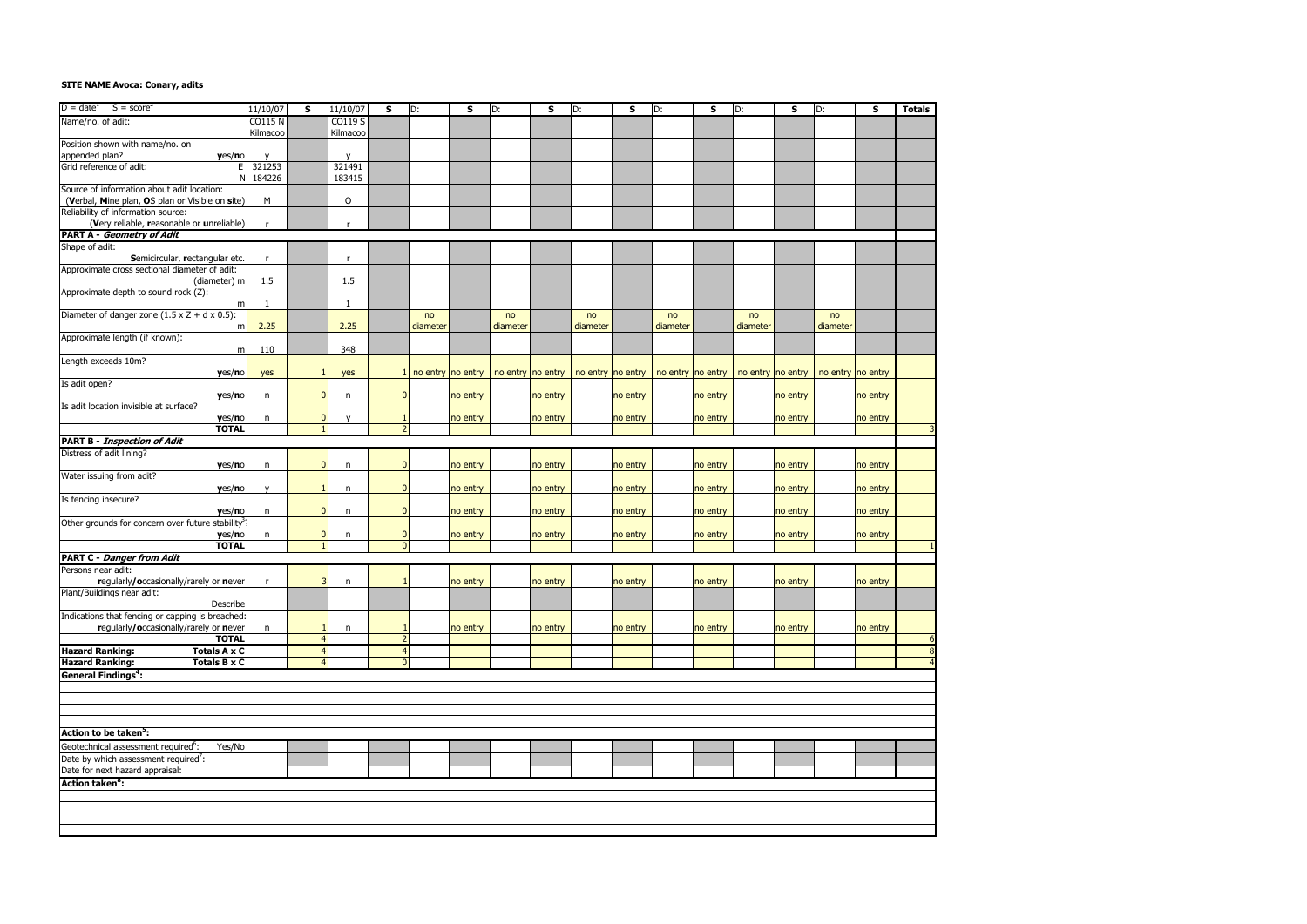#### **SITE NAME Avoca: Cronebane, adits and levels**

| $D = date1$ S = score <sup>2</sup>                        | 03/04/07     | s              | 03/04/07     | s                        | 03/04/07     | s              | 03/04/07     | s              | 03/04/07     | S              | 03/04/07     | s              | 05/04/07     | S              | 05/04/07       | S        | <b>Totals</b> |
|-----------------------------------------------------------|--------------|----------------|--------------|--------------------------|--------------|----------------|--------------|----------------|--------------|----------------|--------------|----------------|--------------|----------------|----------------|----------|---------------|
| Name/no. of adit:                                         | CR8          |                | CR8A         |                          | CR10A        |                | CR10B        |                | CR10C        |                | CR10D        |                | CR53         |                | CR60           |          |               |
|                                                           | 14 Fath      |                | 23 Fath      |                          | Mckay 3      |                | Winne        |                | 28 Fath      |                | 16 Fath      |                | Lodge        |                | <b>Butlers</b> |          |               |
| Position shown with name/no. on                           |              |                |              |                          |              |                |              |                |              |                |              |                |              |                |                |          |               |
| appended plan?<br>yes/no                                  |              |                |              |                          | $\mathsf{V}$ |                | $\mathsf{v}$ |                | $\mathsf{v}$ |                | $\mathsf{v}$ |                | $\mathsf{v}$ |                | v              |          |               |
| Grid reference of adit:                                   | 320981       |                | 320978       |                          | 320807       |                | 320874       |                | 320902       |                | 320907       |                | 321008       |                | 321093         |          |               |
| N                                                         | 183445       |                | 183439       |                          | 183272       |                | 183368       |                | 183392       |                | 183407       |                | 183097       |                | 183088         |          |               |
| Source of information about adit location:                |              |                |              |                          |              |                |              |                |              |                |              |                |              |                |                |          |               |
| (Verbal, Mine plan, OS plan or Visible on site)           | s            |                | $\sf S$      |                          | $\sf S$      |                | s            |                | s            |                | s            |                | s            |                | $\sf S$        |          |               |
| Reliability of information source:                        |              |                |              |                          |              |                |              |                |              |                |              |                |              |                |                |          |               |
| (Very reliable, reasonable or unreliable)                 | $\mathsf{v}$ |                | $\mathsf{V}$ |                          | $\mathsf{v}$ |                | ${\sf v}$    |                | $\mathsf{v}$ |                | v            |                | <b>r</b>     |                | $\mathsf{v}$   |          |               |
| <b>PART A - Geometry of Adit</b>                          |              |                |              |                          |              |                |              |                |              |                |              |                |              |                |                |          |               |
| Shape of adit:                                            |              |                |              |                          |              |                |              |                |              |                |              |                |              |                |                |          |               |
| Semicircular, rectangular etc.                            | r.           |                | $\mathsf{r}$ |                          | $\mathsf{r}$ |                | r            |                | $\mathsf{r}$ |                | r            |                | $\mathsf{r}$ |                | $\mathsf{r}$   |          |               |
| Approximate cross sectional diameter of adit:             |              |                |              |                          |              |                |              |                |              |                |              |                |              |                |                |          |               |
| (diameter) m                                              | 1.5          |                | 1.5          |                          | 1.5          |                | 1.5          |                | 1.5          |                | 1.5          |                | 1.5          |                | 1.5            |          |               |
| Approximate depth to sound rock (Z):                      |              |                |              |                          |              |                |              |                |              |                |              |                |              |                |                |          |               |
| m                                                         | -1           |                | $\mathbf 0$  |                          | $\bf{0}$     |                | $\mathbf 0$  |                | $\mathbf 0$  |                | $\mathbf 0$  |                | 3            |                | 3              |          |               |
| Diameter of danger zone $(1.5 \times Z + d \times 0.5)$ : |              |                |              |                          |              |                |              |                |              |                |              |                |              |                |                |          |               |
| m                                                         | 2.25         |                | 0.75         |                          | 0.75         |                | 0.75         |                | 0.75         |                | 0.75         |                | 5.25         |                | 5.25           |          |               |
| Approximate length (if known):                            |              |                |              |                          |              |                |              |                |              |                |              |                |              |                |                |          |               |
| m                                                         | 60           |                | 80           |                          | 5            |                | 5            |                | 5            |                | 13           |                | 275          |                | 300            |          |               |
| Length exceeds 10m?                                       |              |                |              |                          |              |                |              |                |              |                |              |                |              |                |                |          |               |
| yes/no                                                    | yes          |                | yes          |                          | no           |                | no           | $\Omega$       | no           | $\mathbf{0}$   | yes          |                | yes          |                | yes            |          |               |
| Is adit open?                                             |              |                |              |                          |              |                |              |                |              |                |              |                |              |                |                |          |               |
| yes/no                                                    | n            | $\overline{0}$ | $\mathsf{v}$ |                          | $\mathsf{v}$ |                | $\mathsf{v}$ | $\mathbf{1}$   | $\mathsf{v}$ |                | y            |                | n            | n              | n              |          |               |
| Is adit location invisible at surface?                    |              |                |              |                          |              |                |              |                |              |                |              |                |              |                |                |          |               |
| yes/no                                                    | $\mathsf{n}$ | $\overline{0}$ | n            | $\Omega$                 | n            |                | n            | $\overline{0}$ | n            | $\mathbf{0}$   | n            | $\overline{0}$ | n            | $\Omega$       | n              |          |               |
| <b>TOTAL</b>                                              |              | $\mathbf{1}$   |              | $\overline{\phantom{0}}$ |              |                |              | $\mathbf{1}$   |              | $\mathbf{1}$   |              | $\overline{2}$ |              |                |                |          | 10            |
| <b>PART B - Inspection of Adit</b>                        |              |                |              |                          |              |                |              |                |              |                |              |                |              |                |                |          |               |
| Distress of adit lining?                                  |              |                |              |                          |              |                |              |                |              |                |              |                |              |                |                |          |               |
| yes/no                                                    | v            | $\mathbf{1}$   | n            | $\overline{0}$           | $\mathsf{n}$ | n              | n            | $\overline{0}$ | n            | $\mathbf{0}$   | n            | $\mathbf{0}$   | n            | $\overline{0}$ | n              |          |               |
| Water issuing from adit?                                  |              |                |              |                          |              |                |              |                |              |                |              |                |              |                |                |          |               |
| yes/no                                                    | n            | $\overline{0}$ | $\mathsf{v}$ |                          | $\mathsf{V}$ |                | $\mathsf{v}$ |                | n            | $\mathbf{0}$   | n            | $\overline{0}$ | n            | $\overline{0}$ | $\mathsf{n}$   |          |               |
| Is fencing insecure?                                      |              |                |              |                          |              |                |              |                |              |                |              |                |              |                |                |          |               |
| yes/no                                                    | n            | $\overline{0}$ | $\mathsf{n}$ | $\Omega$                 | n            |                | n            | $\overline{0}$ | n            | $\mathbf{0}$   | $\mathsf{n}$ | $\overline{0}$ | n            | $\overline{0}$ | $\mathsf{n}$   |          |               |
| Other grounds for concern over future stability           |              |                |              |                          |              |                |              |                |              |                |              |                |              |                |                |          |               |
| yes/no                                                    | n            | $\overline{0}$ | n            | $\Omega$                 | n            |                | n            | $\overline{0}$ | n            | $\mathbf{0}$   | n            | $\overline{0}$ | n            | O              | n              |          |               |
| <b>TOTAL</b>                                              |              | $\overline{1}$ |              |                          |              |                |              | $\mathbf{1}$   |              | $\Omega$       |              | $\overline{0}$ |              | $\overline{0}$ |                |          |               |
| <b>PART C - Danger from Adit</b>                          |              |                |              |                          |              |                |              |                |              |                |              |                |              |                |                |          |               |
| Persons near adit:                                        |              |                |              |                          |              |                |              |                |              |                |              |                |              |                |                |          |               |
| regularly/occasionally/rarely or never                    | n            | $\mathbf{1}$   | n            |                          | n            |                | n            |                | n            |                | n            | $\mathbf{1}$   | n            |                | $\mathsf{r}$   |          |               |
| Plant/Buildings near adit:                                |              |                |              |                          |              |                |              |                |              |                |              |                |              |                |                |          |               |
| Describe                                                  |              |                |              |                          |              |                |              |                |              |                |              |                |              |                |                |          |               |
| Indications that fencing or capping is breached           |              |                |              |                          |              |                |              |                |              |                |              |                |              |                |                |          |               |
| regularly/occasionally/rarely or never                    | n            | $\mathbf{1}$   | n            |                          | n            |                | n            |                | n            |                | n            | $\mathbf{1}$   | n            |                | n              |          |               |
| <b>TOTAL</b>                                              |              | $\overline{2}$ |              | $\overline{2}$           |              | $\overline{2}$ |              | $\overline{2}$ |              | $\overline{2}$ |              | $\overline{2}$ |              | 2              |                |          | <b>18</b>     |
| <b>Hazard Ranking:</b><br><b>Totals A x C</b>             |              | $\overline{2}$ |              | $\overline{4}$           |              | $\overline{2}$ |              | $\overline{2}$ |              | $\overline{2}$ |              | $\overline{4}$ |              | $\overline{2}$ |                |          | 18            |
| <b>Hazard Ranking:</b><br><b>Totals B x C</b>             |              | $\overline{2}$ |              | $\overline{\phantom{0}}$ |              | $\overline{2}$ |              |                |              | $\overline{0}$ |              | $\Omega$       |              | $\overline{0}$ |                | $\Omega$ | 8             |
| <b>General Findings<sup>4</sup></b> :                     |              |                |              |                          |              |                |              |                |              |                |              |                |              |                |                |          |               |
|                                                           |              |                |              |                          |              |                |              |                |              |                |              |                |              |                |                |          |               |
|                                                           |              |                |              |                          |              |                |              |                |              |                |              |                |              |                |                |          |               |
|                                                           |              |                |              |                          |              |                |              |                |              |                |              |                |              |                |                |          |               |
|                                                           |              |                |              |                          |              |                |              |                |              |                |              |                |              |                |                |          |               |
|                                                           |              |                |              |                          |              |                |              |                |              |                |              |                |              |                |                |          |               |
| Action to be taken <sup>5</sup> :                         |              |                |              |                          |              |                |              |                |              |                |              |                |              |                |                |          |               |
| Geotechnical assessment required <sup>6</sup> :<br>Yes/No |              |                |              |                          |              |                |              |                |              |                |              |                |              |                |                |          |               |
| Date by which assessment required <sup>7</sup> :          |              |                |              |                          |              |                |              |                |              |                |              |                |              |                |                |          |               |
| Date for next hazard appraisal:                           |              |                |              |                          |              |                |              |                |              |                |              |                |              |                |                |          |               |
| <b>Action taken<sup>8</sup>:</b>                          |              |                |              |                          |              |                |              |                |              |                |              |                |              |                |                |          |               |
|                                                           |              |                |              |                          |              |                |              |                |              |                |              |                |              |                |                |          |               |
|                                                           |              |                |              |                          |              |                |              |                |              |                |              |                |              |                |                |          |               |
|                                                           |              |                |              |                          |              |                |              |                |              |                |              |                |              |                |                |          |               |
|                                                           |              |                |              |                          |              |                |              |                |              |                |              |                |              |                |                |          |               |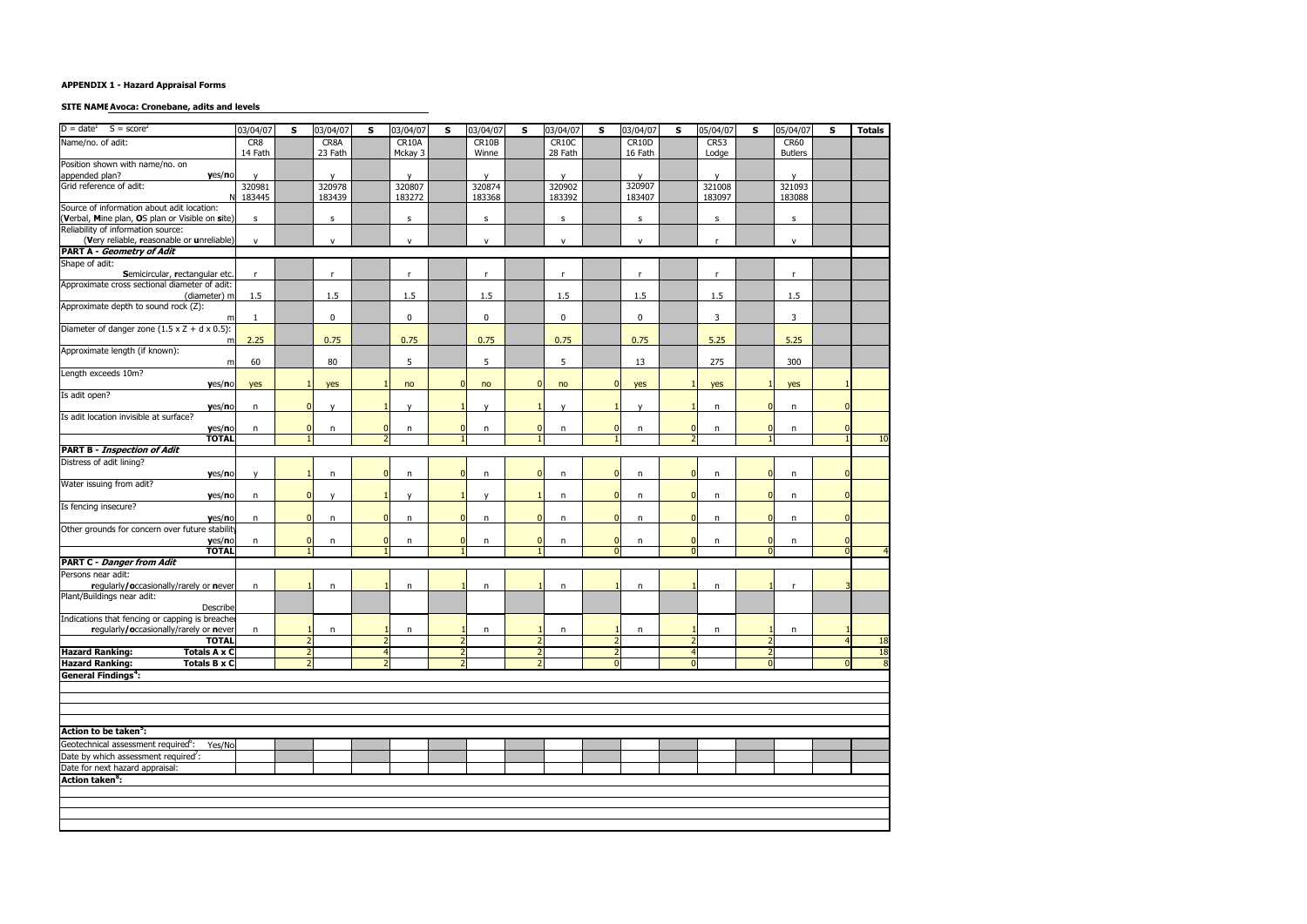#### **SITE NAME Avoca: East Avoca, adits**

| $D = date^1$ $S = score^2$                                | 03/04/07     | S                        | 03/04/07     | S | 03/04/07     | S              | 03/04/07     | S                        | 13/04/07     | S                                          | 11/10/07     | s                        | 13/04/07     | S  | ID:                   | S        | <b>Totals</b>   |
|-----------------------------------------------------------|--------------|--------------------------|--------------|---|--------------|----------------|--------------|--------------------------|--------------|--------------------------------------------|--------------|--------------------------|--------------|----|-----------------------|----------|-----------------|
| Name/no. of adit:                                         | EA39         |                          | EA40         |   | <b>EA44</b>  |                | EA51         |                          | EA146        |                                            | <b>EA152</b> |                          | <b>EA155</b> |    |                       |          |                 |
|                                                           | Deep         |                          | Deep         |   | 43 Fath      |                | Grass        |                          | Shallow      |                                            | North        |                          | Wood         |    |                       |          |                 |
| Position shown with name/no. on                           |              |                          |              |   |              |                |              |                          |              |                                            |              |                          |              |    |                       |          |                 |
| appended plan?<br>yes/no                                  | $\mathsf{v}$ |                          | $\mathsf{v}$ |   | $\mathsf{v}$ |                | $\mathsf{v}$ |                          | $\mathsf{v}$ |                                            | $\mathsf{v}$ |                          | $\mathsf{V}$ |    |                       |          |                 |
| Grid reference of adit:                                   | 320237       |                          | 320210       |   | 320321       |                | 320385       |                          | 320275       |                                            | 320340       |                          | 320035       |    |                       |          |                 |
| NI                                                        | 182727       |                          | 182690       |   | 182747       |                | 182824       |                          | 182639       |                                            | 182895       |                          | 182642       |    |                       |          |                 |
| Source of information about adit location:                |              |                          |              |   |              |                |              |                          |              |                                            |              |                          |              |    |                       |          |                 |
| (Verbal, Mine plan, OS plan or Visible on site)           | s            |                          | $\sf S$      |   | s            |                | $\sf S$      |                          | s            |                                            | S            |                          | s            |    |                       |          |                 |
| Reliability of information source:                        |              |                          |              |   |              |                |              |                          |              |                                            |              |                          |              |    |                       |          |                 |
| (Very reliable, reasonable or unreliable)                 | $\mathsf{v}$ |                          | $\mathsf{v}$ |   | $\mathsf{v}$ |                | $\mathsf{v}$ |                          | $\mathsf{v}$ |                                            | $\mathsf{v}$ |                          | $\mathsf{v}$ |    |                       |          |                 |
| <b>PART A - Geometry of Adit</b>                          |              |                          |              |   |              |                |              |                          |              |                                            |              |                          |              |    |                       |          |                 |
| Shape of adit:                                            |              |                          |              |   |              |                |              |                          |              |                                            |              |                          |              |    |                       |          |                 |
| Semicircular, rectangular etc.                            | $\mathsf{r}$ |                          | $\mathsf{r}$ |   | $\mathsf{r}$ |                | $\mathsf{r}$ |                          | $\mathsf{r}$ |                                            | $\mathsf{r}$ |                          | $\mathsf{r}$ |    |                       |          |                 |
| Approximate cross sectional diameter of adit:             |              |                          |              |   |              |                |              |                          |              |                                            |              |                          |              |    |                       |          |                 |
| (diameter) m                                              | 2.5          |                          | 1.5          |   | 1.5          |                | 1.5          |                          | $\mathbf{1}$ |                                            | $\mathbf{1}$ |                          |              |    |                       |          |                 |
| Approximate depth to sound rock (Z):                      |              |                          |              |   |              |                |              |                          |              |                                            |              |                          |              |    |                       |          |                 |
| m                                                         | $\mathbf 0$  |                          | $\bf{0}$     |   | $\mathbf 0$  |                | 0            |                          | 3            |                                            | 3            |                          | 3            |    |                       |          |                 |
| Diameter of danger zone $(1.5 \times Z + d \times 0.5)$ : |              |                          |              |   |              |                |              |                          |              |                                            |              |                          |              |    | no                    |          |                 |
| m                                                         | 1.25         |                          | 0.75         |   | 0.75         |                | 0.75         |                          | 5            |                                            | 5            |                          | 5            |    | diameter              |          |                 |
| Approximate length (if known):                            |              |                          |              |   |              |                |              |                          |              |                                            |              |                          |              |    |                       |          |                 |
| m                                                         | 1000         |                          | 190          |   | 40           |                | 150          |                          | 700          |                                            | 60           |                          | 190          |    |                       |          |                 |
| Length exceeds 10m?                                       |              |                          |              |   |              |                |              |                          |              |                                            |              |                          |              |    |                       |          |                 |
| yes/no                                                    | yes          |                          | yes          |   | yes          |                | yes          |                          | yes          |                                            | yes          |                          | yes          |    | $1$ no entry no entry |          |                 |
| Is adit open?                                             |              |                          |              |   |              |                |              |                          |              |                                            |              |                          |              |    |                       |          |                 |
| yes/no                                                    |              |                          | $\mathbf{v}$ |   | $\mathsf{v}$ |                | $\mathbf{v}$ |                          | $\mathbf{v}$ | $\mathbf{1}$                               |              |                          | $\mathbf{v}$ |    |                       | no entry |                 |
| Is adit location invisible at surface?                    |              |                          |              |   |              |                |              |                          |              |                                            |              |                          |              |    |                       |          |                 |
| yes/no                                                    | n            | $\overline{0}$           | n            |   | n            | $\overline{0}$ | n            | $\mathbf 0$              | n            | $\overline{0}$                             | n            | $\overline{0}$           | n            | 0  |                       | no entry |                 |
| <b>TOTAL</b>                                              |              | $\overline{\phantom{0}}$ |              |   |              |                |              | $\overline{ }$           |              | $\overline{2}$                             |              | $\overline{\phantom{0}}$ |              |    |                       |          | 14              |
| <b>PART B - Inspection of Adit</b>                        |              |                          |              |   |              |                |              |                          |              |                                            |              |                          |              |    |                       |          |                 |
| Distress of adit lining?                                  |              |                          |              |   |              |                |              |                          |              |                                            |              |                          |              |    |                       |          |                 |
| yes/no                                                    |              |                          | n            |   | n            | $\overline{0}$ | n            | $\mathbf{0}$             | n            | 0                                          | n            | $\overline{0}$           | $\mathsf{v}$ |    |                       | no entry |                 |
| Water issuing from adit?                                  |              |                          |              |   |              |                |              |                          |              |                                            |              |                          |              |    |                       |          |                 |
| yes/no                                                    | $\mathsf{v}$ |                          | $\mathbf v$  |   | $\mathsf{v}$ |                | $\mathbf v$  |                          | $\mathsf{v}$ |                                            | $\mathsf{n}$ | 0                        | $\mathsf{v}$ |    |                       | no entry |                 |
| Is fencing insecure?                                      |              |                          |              |   |              |                |              |                          |              |                                            |              |                          |              |    |                       |          |                 |
| yes/no                                                    | n            | $\Omega$                 | n            |   | $\mathsf{v}$ |                | n            | $\mathbf{0}$             | $\mathsf{v}$ |                                            | $\mathsf{v}$ |                          | $\mathsf{v}$ |    |                       | no entry |                 |
| Other grounds for concern over future stability           |              |                          |              |   |              |                |              |                          |              |                                            |              |                          |              |    |                       |          |                 |
| yes/no                                                    | n            | $\overline{0}$           | n            |   | n            | $\overline{0}$ | n            | $\mathbf{0}$             | n            | $\overline{0}$<br>$\overline{\phantom{0}}$ | n            | O                        | n            |    |                       | no entry |                 |
| <b>TOTAL</b>                                              |              | 2 <sup>1</sup>           |              |   |              |                |              |                          |              |                                            |              |                          |              |    |                       |          | $\overline{12}$ |
| <b>PART C - Danger from Adit</b>                          |              |                          |              |   |              |                |              |                          |              |                                            |              |                          |              |    |                       |          |                 |
| Persons near adit:                                        |              |                          |              |   |              |                |              |                          |              |                                            |              |                          |              |    |                       |          |                 |
| regularly/occasionally/rarely or never                    | n            |                          | n            |   | 0            |                | n            |                          | $\mathsf{r}$ | 3                                          | n            |                          | $\mathsf{o}$ |    |                       | no entry |                 |
| Plant/Buildings near adit:<br>Describe                    |              |                          |              |   |              |                |              |                          |              |                                            |              |                          |              |    |                       |          |                 |
|                                                           |              |                          |              |   |              |                |              |                          |              |                                            |              |                          |              |    |                       |          |                 |
| Indications that fencing or capping is breached           |              |                          |              |   |              |                |              |                          |              | 3                                          |              |                          |              |    |                       |          |                 |
| regularly/occasionally/rarely or never<br><b>TOTAL</b>    | n.           | $\overline{2}$           | n            |   | r            |                | n            | $\overline{2}$           |              | 6                                          | n            | 2                        |              |    |                       | no entry | $\overline{24}$ |
| <b>Hazard Ranking:</b><br><b>Totals A x C</b>             |              | $\overline{4}$           |              |   |              | <b>10</b>      |              | $\overline{4}$           |              | 12                                         |              | 4                        |              | 10 |                       |          | 48              |
| <b>Hazard Ranking:</b><br><b>Totals B x C</b>             |              | $\overline{4}$           |              |   |              | 10             |              | $\overline{\phantom{a}}$ |              | 12                                         |              | $\mathcal{P}$            |              | 15 |                       |          | 47              |
| <b>General Findings<sup>4</sup></b> :                     |              |                          |              |   |              |                |              |                          |              |                                            |              |                          |              |    |                       |          |                 |
|                                                           |              |                          |              |   |              |                |              |                          |              |                                            |              |                          |              |    |                       |          |                 |
|                                                           |              |                          |              |   |              |                |              |                          |              |                                            |              |                          |              |    |                       |          |                 |
|                                                           |              |                          |              |   |              |                |              |                          |              |                                            |              |                          |              |    |                       |          |                 |
|                                                           |              |                          |              |   |              |                |              |                          |              |                                            |              |                          |              |    |                       |          |                 |
| Action to be taken <sup>5</sup> :                         |              |                          |              |   |              |                |              |                          |              |                                            |              |                          |              |    |                       |          |                 |
|                                                           |              |                          |              |   |              |                |              |                          |              |                                            |              |                          |              |    |                       |          |                 |
| Geotechnical assessment required <sup>6</sup> :<br>Yes/No |              |                          |              |   |              |                |              |                          |              |                                            |              |                          |              |    |                       |          |                 |
| Date by which assessment required <sup>7</sup> :          |              |                          |              |   |              |                |              |                          |              |                                            |              |                          |              |    |                       |          |                 |
| Date for next hazard appraisal:                           |              |                          |              |   |              |                |              |                          |              |                                            |              |                          |              |    |                       |          |                 |
| <b>Action taken<sup>8</sup>:</b>                          |              |                          |              |   |              |                |              |                          |              |                                            |              |                          |              |    |                       |          |                 |
|                                                           |              |                          |              |   |              |                |              |                          |              |                                            |              |                          |              |    |                       |          |                 |
|                                                           |              |                          |              |   |              |                |              |                          |              |                                            |              |                          |              |    |                       |          |                 |
|                                                           |              |                          |              |   |              |                |              |                          |              |                                            |              |                          |              |    |                       |          |                 |
|                                                           |              |                          |              |   |              |                |              |                          |              |                                            |              |                          |              |    |                       |          |                 |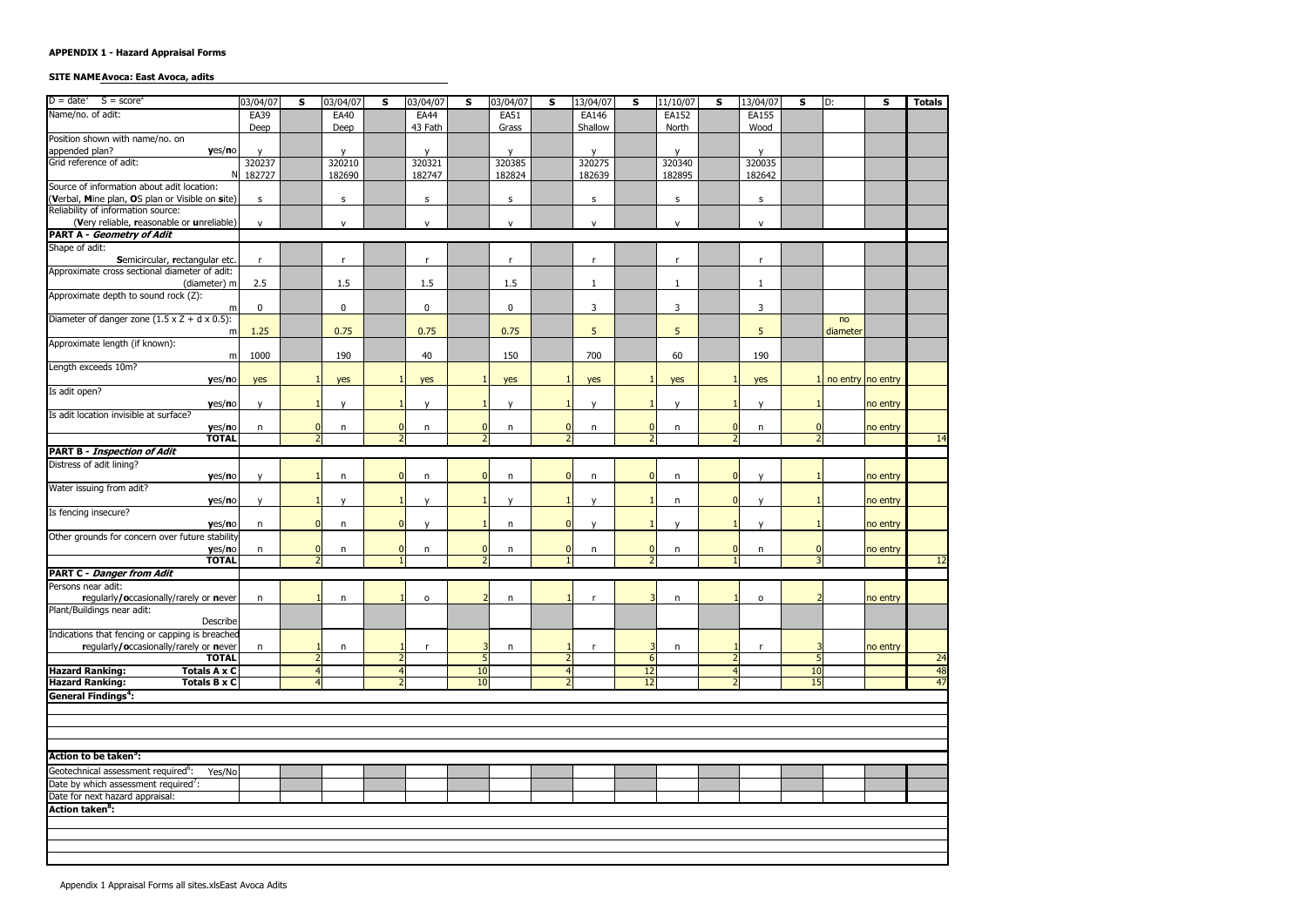# **SITE NAME Avoca: Tigroney, adits**

| $D = date^1$ $S = score^2$                                | 04/04/07       | S              | 04/04/07      | S              | 04/04/07     | S              | 11/10/07          | $\sf s$        | 11/10/07     | S                | D:       | $\sf s$                                                         | D:       | S        | D:       | S        | <b>Totals</b>   |
|-----------------------------------------------------------|----------------|----------------|---------------|----------------|--------------|----------------|-------------------|----------------|--------------|------------------|----------|-----------------------------------------------------------------|----------|----------|----------|----------|-----------------|
| Name/no. of adit:                                         | TI41           |                | <b>TI46 U</b> |                | <b>TI48</b>  |                | $\overline{TI51}$ |                | <b>TI52L</b> |                  |          |                                                                 |          |          |          |          |                 |
|                                                           | Deep           |                | Flat Rod      |                | 850          |                | Incline           |                | Flat Rod     |                  |          |                                                                 |          |          |          |          |                 |
| Position shown with name/no. on                           |                |                |               |                |              |                |                   |                |              |                  |          |                                                                 |          |          |          |          |                 |
| appended plan?<br>yes/no                                  |                |                | $\mathbf{v}$  |                | $\mathsf{v}$ |                | $\mathbf{v}$      |                | $\mathbf{v}$ |                  |          |                                                                 |          |          |          |          |                 |
| Grid reference of adit:                                   | 319850         |                | 319931        |                | 319922       |                | 319869            |                | 319905       |                  |          |                                                                 |          |          |          |          |                 |
|                                                           | N 182126       |                | 182106        |                | 182163       |                | 182157            |                | 182067       |                  |          |                                                                 |          |          |          |          |                 |
| Source of information about adit location:                |                |                |               |                |              |                |                   |                |              |                  |          |                                                                 |          |          |          |          |                 |
| (Verbal, Mine plan, OS plan or Visible on site)           | s.             |                | s             |                | s            |                | s                 |                | s            |                  |          |                                                                 |          |          |          |          |                 |
| Reliability of information source:                        |                |                |               |                |              |                |                   |                |              |                  |          |                                                                 |          |          |          |          |                 |
| (Very reliable, reasonable or unreliable)                 | $\mathsf{v}$   |                | $\mathsf{V}$  |                | ${\sf V}$    |                | ${\sf v}$         |                | V            |                  |          |                                                                 |          |          |          |          |                 |
| <b>PART A - Geometry of Adit</b>                          |                |                |               |                |              |                |                   |                |              |                  |          |                                                                 |          |          |          |          |                 |
| Shape of adit:                                            |                |                |               |                |              |                |                   |                |              |                  |          |                                                                 |          |          |          |          |                 |
| Semicircular, rectangular etc.                            | $\mathsf{r}$   |                | S             |                | r            |                | $\sf S$           |                | s            |                  |          |                                                                 |          |          |          |          |                 |
| Approximate cross sectional diameter of adit:             |                |                |               |                |              |                |                   |                |              |                  |          |                                                                 |          |          |          |          |                 |
| (diameter) m                                              | 1.5            |                | 1.5           |                | 2.4          |                | $\overline{2}$    |                | 1.5          |                  |          |                                                                 |          |          |          |          |                 |
| Approximate depth to sound rock (Z):                      |                |                |               |                |              |                |                   |                |              |                  |          |                                                                 |          |          |          |          |                 |
| m                                                         | 3              |                | 3             |                | $\mathbf{3}$ |                | 3                 |                | 3            |                  |          |                                                                 |          |          |          |          |                 |
| Diameter of danger zone $(1.5 \times Z + d \times 0.5)$ : |                |                |               |                |              |                |                   |                |              |                  | no       |                                                                 | no       |          | no       |          |                 |
| m                                                         | 5.25           |                | 5.25          |                | 5.7          |                | 5.5               |                | 5.25         |                  | diameter |                                                                 | diameter |          | diameter |          |                 |
| Approximate length (if known):                            |                |                |               |                |              |                |                   |                |              |                  |          |                                                                 |          |          |          |          |                 |
| m                                                         | 500            |                | 100           |                | 750          |                | 22                |                | 120          |                  |          |                                                                 |          |          |          |          |                 |
| Length exceeds 10m?                                       |                |                |               |                |              |                |                   |                |              |                  |          |                                                                 |          |          |          |          |                 |
| yes/no<br>Is adit open?                                   | yes            |                | yes           |                | yes          |                | yes               |                | yes          |                  |          | 1 no entry no entry   no entry   no entry   no entry   no entry |          |          |          |          |                 |
|                                                           | $\mathsf{v}$   |                | $\mathsf{v}$  |                | $\mathsf{v}$ |                | $\mathsf{v}$      | $\mathbf{1}$   | $\mathsf{v}$ | $\mathbf{1}$     |          | no entry                                                        |          |          |          |          |                 |
| yes/no<br>Is adit location invisible at surface?          |                |                |               |                |              |                |                   |                |              |                  |          |                                                                 |          | no entry |          | no entry |                 |
| yes/no                                                    | n              | 0              | n             |                | n            | $\overline{0}$ | n                 | $\mathbf{0}$   | n            | $\boldsymbol{0}$ |          | no entry                                                        |          | no entry |          | no entry |                 |
| <b>TOTAL</b>                                              |                | 2 <sup>1</sup> |               |                |              | $\overline{2}$ |                   | $\overline{2}$ |              | $\overline{2}$   |          |                                                                 |          |          |          |          | 10              |
| <b>PART B - Inspection of Adit</b>                        |                |                |               |                |              |                |                   |                |              |                  |          |                                                                 |          |          |          |          |                 |
| Distress of adit lining?                                  |                |                |               |                |              |                |                   |                |              |                  |          |                                                                 |          |          |          |          |                 |
| yes/no                                                    |                |                | $\mathsf{n}$  |                | n            | $\overline{0}$ | n                 | $\mathbf{0}$   | n            | $\overline{0}$   |          | no entry                                                        |          | no entry |          | no entry |                 |
| Water issuing from adit?                                  |                |                |               |                |              |                |                   |                |              |                  |          |                                                                 |          |          |          |          |                 |
| yes/no                                                    |                |                | n             |                | n            | $\overline{0}$ | n                 | $\mathbf{0}$   | n            | $\overline{0}$   |          | no entry                                                        |          | no entry |          | no entry |                 |
| Is fencing insecure?                                      |                |                |               |                |              |                |                   |                |              |                  |          |                                                                 |          |          |          |          |                 |
| yes/no                                                    | $\mathsf{v}$   |                | n             |                | $\mathsf{v}$ |                | $\mathsf{v}$      |                | $\mathsf{v}$ |                  |          | no entry                                                        |          | no entry |          | no entry |                 |
| Other grounds for concern over future stability           |                |                |               |                |              |                |                   |                |              |                  |          |                                                                 |          |          |          |          |                 |
| yes/no                                                    | n              | $\mathbf{0}$   | n             |                | n            | $\mathbf{0}$   | n                 | $\mathbf{0}$   | n            | $\bf{0}$         |          | no entry                                                        |          | no entry |          | no entry |                 |
| <b>TOTAL</b>                                              |                | $\overline{3}$ |               |                |              |                |                   |                |              | $\mathbf{1}$     |          |                                                                 |          |          |          |          |                 |
| <b>PART C - Danger from Adit</b>                          |                |                |               |                |              |                |                   |                |              |                  |          |                                                                 |          |          |          |          |                 |
| Persons near adit:                                        |                |                |               |                |              |                |                   |                |              |                  |          |                                                                 |          |          |          |          |                 |
| regularly/occasionally/rarely or never                    | $\mathsf{r}$   | 3              |               |                |              |                |                   | 3              |              | 3                |          | no entry                                                        |          | no entry |          | no entry |                 |
| Plant/Buildings near adit:                                |                |                |               |                |              |                |                   |                |              |                  |          |                                                                 |          |          |          |          |                 |
| Describe                                                  |                |                |               |                |              |                |                   |                |              |                  |          |                                                                 |          |          |          |          |                 |
| Indications that fencing or capping is breached           |                |                |               |                |              |                |                   |                |              |                  |          |                                                                 |          |          |          |          |                 |
| regularly/occasionally/rarely or never                    | $\mathsf{o}\,$ |                | n             |                | r            |                |                   |                | n            |                  |          | no entry                                                        |          | no entry |          | no entry |                 |
| <b>TOTAL</b>                                              |                | 5 <sub>5</sub> |               |                |              | 6              |                   | 6              |              | $\overline{4}$   |          |                                                                 |          |          |          |          | $\overline{25}$ |
| <b>Hazard Ranking:</b><br><b>Totals A x C</b>             |                | 10             |               | 8 <sup>1</sup> |              | 12             |                   | 12             |              | $\infty$         |          |                                                                 |          |          |          |          | 50              |
| <b>Hazard Ranking:</b><br><b>Totals B x C</b>             |                | 15             |               | n              |              | 6 <sup>1</sup> |                   | 6              |              | $\overline{4}$   |          |                                                                 |          |          |          |          | 31              |
| <b>General Findings<sup>4</sup>:</b>                      |                |                |               |                |              |                |                   |                |              |                  |          |                                                                 |          |          |          |          |                 |
|                                                           |                |                |               |                |              |                |                   |                |              |                  |          |                                                                 |          |          |          |          |                 |
|                                                           |                |                |               |                |              |                |                   |                |              |                  |          |                                                                 |          |          |          |          |                 |
|                                                           |                |                |               |                |              |                |                   |                |              |                  |          |                                                                 |          |          |          |          |                 |
|                                                           |                |                |               |                |              |                |                   |                |              |                  |          |                                                                 |          |          |          |          |                 |
| Action to be taken <sup>5</sup> :                         |                |                |               |                |              |                |                   |                |              |                  |          |                                                                 |          |          |          |          |                 |
| Geotechnical assessment required <sup>6</sup> :<br>Yes/No |                |                |               |                |              |                |                   |                |              |                  |          |                                                                 |          |          |          |          |                 |
| Date by which assessment required <sup>7</sup> :          |                |                |               |                |              |                |                   |                |              |                  |          |                                                                 |          |          |          |          |                 |
| Date for next hazard appraisal:                           |                |                |               |                |              |                |                   |                |              |                  |          |                                                                 |          |          |          |          |                 |
| <b>Action taken<sup>8</sup></b> :                         |                |                |               |                |              |                |                   |                |              |                  |          |                                                                 |          |          |          |          |                 |
|                                                           |                |                |               |                |              |                |                   |                |              |                  |          |                                                                 |          |          |          |          |                 |
|                                                           |                |                |               |                |              |                |                   |                |              |                  |          |                                                                 |          |          |          |          |                 |
|                                                           |                |                |               |                |              |                |                   |                |              |                  |          |                                                                 |          |          |          |          |                 |
|                                                           |                |                |               |                |              |                |                   |                |              |                  |          |                                                                 |          |          |          |          |                 |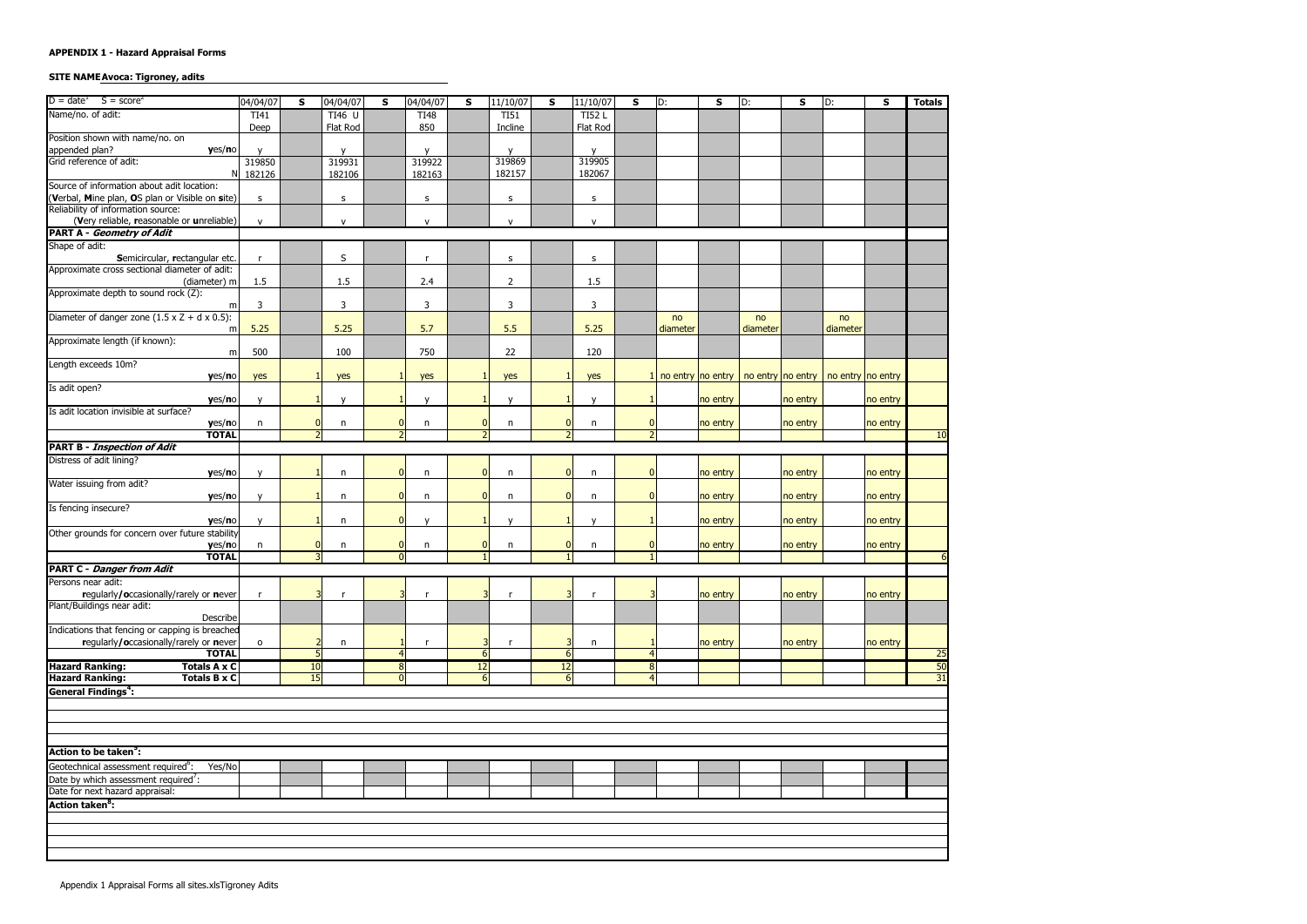#### SITE NAME Avoca: West Avoca, adits

| $D = date^1$ $S = score^2$                                | 05/04/07     | S                | 05/04/07     | S                        | 04/04/07       | S              | 04/04/07       | S                       | 04/04/07     | S              | 03/04/07       | S              | D:       | S                                     | D:       | S        | <b>Totals</b>   |
|-----------------------------------------------------------|--------------|------------------|--------------|--------------------------|----------------|----------------|----------------|-------------------------|--------------|----------------|----------------|----------------|----------|---------------------------------------|----------|----------|-----------------|
| Name/no. of adit:                                         | EL12         |                  | EL16         |                          | <b>WA34</b>    |                | <b>WA35</b>    |                         | <b>WA40</b>  |                | <b>WA129</b>   |                |          |                                       |          |          |                 |
|                                                           | Deep         |                  | Road         |                          | Spa            |                |                |                         | Margaret     |                | Knights        |                |          |                                       |          |          |                 |
| Position shown with name/no. on                           |              |                  |              |                          |                |                |                |                         |              |                |                |                |          |                                       |          |          |                 |
| appended plan?<br>yes/no                                  |              |                  | $\mathbf v$  |                          | $\mathbf{v}$   |                | $\mathbf{v}$   |                         | $\mathbf{v}$ |                | $\mathbf{v}$   |                |          |                                       |          |          |                 |
| Grid reference of adit:                                   | 319936       |                  | 319858       |                          | 319631         |                | 319629         |                         | 319678       |                | 319700         |                |          |                                       |          |          |                 |
| NI                                                        | 181608       |                  | 181513       |                          | 181751         |                | 181703         |                         | 181248       |                | 181640         |                |          |                                       |          |          |                 |
| Source of information about adit location:                |              |                  |              |                          |                |                |                |                         |              |                |                |                |          |                                       |          |          |                 |
| (Verbal, Mine plan, OS plan or Visible on site)           | s            |                  | s            |                          | s              |                | s              |                         | s            |                | S              |                |          |                                       |          |          |                 |
| Reliability of information source:                        |              |                  |              |                          |                |                |                |                         |              |                |                |                |          |                                       |          |          |                 |
| (Very reliable, reasonable or unreliable)                 | ${\sf v}$    |                  | ${\sf v}$    |                          | $\mathsf{v}$   |                | $\mathsf{v}$   |                         | ${\sf V}$    |                | $\mathsf{v}$   |                |          |                                       |          |          |                 |
| <b>PART A - Geometry of Adit</b>                          |              |                  |              |                          |                |                |                |                         |              |                |                |                |          |                                       |          |          |                 |
| Shape of adit:                                            |              |                  |              |                          |                |                |                |                         |              |                |                |                |          |                                       |          |          |                 |
| Semicircular, rectangular etc.                            |              |                  | s            |                          | s              |                | $\sf s$        |                         | $\mathsf{r}$ |                | $\mathsf{r}$   |                |          |                                       |          |          |                 |
| Approximate cross sectional diameter of adit:             |              |                  |              |                          |                |                |                |                         |              |                |                |                |          |                                       |          |          |                 |
| (diameter) m                                              | 1            |                  | 1            |                          | 0.96           |                | 1.6            |                         | $\mathbf{1}$ |                | 5              |                |          |                                       |          |          |                 |
| Approximate depth to sound rock (Z):                      |              |                  |              |                          |                |                |                |                         |              |                |                |                |          |                                       |          |          |                 |
| m                                                         | 3            |                  | 3            |                          | $\overline{2}$ |                | $\mathbf 0$    |                         | 3            |                | $\mathbf{3}$   |                |          |                                       |          |          |                 |
| Diameter of danger zone $(1.5 \times Z + d \times 0.5)$ : |              |                  |              |                          |                |                |                |                         |              |                |                |                | no       |                                       | no       |          |                 |
| m                                                         | 5            |                  | 5            |                          | 3.48           |                | 0.8            |                         | 5            |                | $\overline{7}$ |                | diameter |                                       | diameter |          |                 |
| Approximate length (if known):                            |              |                  |              |                          |                |                |                |                         |              |                |                |                |          |                                       |          |          |                 |
| m                                                         | 300          |                  | 500          |                          | 300            |                | 10             |                         | 250          |                | 600            |                |          |                                       |          |          |                 |
| Length exceeds 10m?                                       |              |                  |              |                          |                |                |                |                         |              |                |                |                |          |                                       |          |          |                 |
| yes/no                                                    | yes          |                  | yes          |                          | yes            |                | no             | $\overline{0}$          | yes          | -1             | yes            |                |          | no entry no entry   no entry no entry |          |          |                 |
| Is adit open?                                             |              | $\overline{0}$   |              |                          |                | $\mathbf{0}$   |                |                         |              |                |                |                |          |                                       |          |          |                 |
| yes/no<br>Is adit location invisible at surface?          | $\mathsf{n}$ |                  | $\mathsf{v}$ |                          | n              |                | n              | $\overline{0}$          | n            | 0              | n              |                |          | no entry                              |          | no entry |                 |
|                                                           |              |                  |              | $\mathbf{0}$             |                | $\mathbf{0}$   |                | $\overline{0}$          |              | $\overline{0}$ |                |                |          | no entry                              |          | no entry |                 |
| yes/no<br><b>TOTAL</b>                                    |              | $2 \overline{ }$ | n            | $\overline{\phantom{0}}$ | n              | $\mathbf{1}$   | n              | $\overline{0}$          | n            |                | n              |                |          |                                       |          |          |                 |
| <b>PART B - Inspection of Adit</b>                        |              |                  |              |                          |                |                |                |                         |              |                |                |                |          |                                       |          |          |                 |
| Distress of adit lining?                                  |              |                  |              |                          |                |                |                |                         |              |                |                |                |          |                                       |          |          |                 |
| yes/no                                                    | $\mathbf{v}$ |                  | n            | $\Omega$                 | n              | $\Omega$       | n              | $\overline{0}$          | n            | $\overline{0}$ | n              |                |          | no entry                              |          | no entry |                 |
| Water issuing from adit?                                  |              |                  |              |                          |                |                |                |                         |              |                |                |                |          |                                       |          |          |                 |
| yes/no                                                    |              |                  | $\mathbf v$  |                          | $\mathbf{v}$   |                | n              | $\overline{0}$          | $\mathsf{v}$ |                | n              |                |          | no entry                              |          | no entry |                 |
| Is fencing insecure?                                      |              |                  |              |                          |                |                |                |                         |              |                |                |                |          |                                       |          |          |                 |
| yes/no                                                    | n            | $\overline{0}$   | n            | $\Omega$                 | n              | $\Omega$       | n              | $\overline{0}$          | n            | $\overline{0}$ | n              |                |          | no entry                              |          | no entry |                 |
| Other grounds for concern over future stability           |              |                  |              |                          |                |                |                |                         |              |                |                |                |          |                                       |          |          |                 |
| yes/no                                                    | n            | $\overline{0}$   | n            | $\mathbf{0}$             | n              | $\mathbf 0$    | n              | $\overline{0}$          | n            | $\overline{0}$ | n              |                |          | no entry                              |          | no entry |                 |
| <b>TOTAL</b>                                              |              | $\overline{2}$   |              |                          |                | $\mathbf{1}$   |                | $\overline{0}$          |              |                |                | $\Omega$       |          |                                       |          |          |                 |
| <b>PART C - Danger from Adit</b>                          |              |                  |              |                          |                |                |                |                         |              |                |                |                |          |                                       |          |          |                 |
| Persons near adit:                                        |              |                  |              |                          |                |                |                |                         |              |                |                |                |          |                                       |          |          |                 |
| regularly/occasionally/rarely or never                    | $\mathsf{n}$ | $\mathbf{1}$     | $\mathsf{r}$ |                          | 0              | $\overline{2}$ | $\mathsf{o}\,$ | $\overline{2}$          |              | $\overline{3}$ | $\mathsf{o}$   |                |          | no entry                              |          | no entry |                 |
| Plant/Buildings near adit:                                |              |                  |              |                          |                |                |                |                         |              |                |                |                |          |                                       |          |          |                 |
| Describe                                                  |              |                  |              |                          |                |                |                |                         |              |                |                |                |          |                                       |          |          |                 |
| Indications that fencing or capping is breached           |              |                  |              |                          |                |                |                |                         |              |                |                |                |          |                                       |          |          |                 |
| regularly/occasionally/rarely or never                    | n            |                  | n            |                          | n              |                | n              |                         | n            |                | n              |                |          | no entry                              |          | no entry |                 |
| <b>TOTAL</b>                                              |              | $2 \overline{ }$ |              |                          |                | 3              |                | 3                       |              | $\overline{4}$ |                |                |          |                                       |          |          | 19              |
| <b>Hazard Ranking:</b><br><b>Totals A x C</b>             |              | $\overline{4}$   |              | 8 <sup>l</sup>           |                | 3              |                | $\overline{\mathbf{0}}$ |              | $\overline{4}$ |                | $\overline{3}$ |          |                                       |          |          | $\overline{22}$ |
| <b>Hazard Ranking:</b><br><b>Totals B x C</b>             |              | $\overline{4}$   |              | 4                        |                |                |                | $\overline{0}$          |              | $\overline{4}$ |                | 0              |          |                                       |          |          | $\overline{15}$ |
| <b>General Findings<sup>4</sup>:</b>                      |              |                  |              |                          |                |                |                |                         |              |                |                |                |          |                                       |          |          |                 |
|                                                           |              |                  |              |                          |                |                |                |                         |              |                |                |                |          |                                       |          |          |                 |
|                                                           |              |                  |              |                          |                |                |                |                         |              |                |                |                |          |                                       |          |          |                 |
|                                                           |              |                  |              |                          |                |                |                |                         |              |                |                |                |          |                                       |          |          |                 |
|                                                           |              |                  |              |                          |                |                |                |                         |              |                |                |                |          |                                       |          |          |                 |
| Action to be taken <sup>5</sup> :                         |              |                  |              |                          |                |                |                |                         |              |                |                |                |          |                                       |          |          |                 |
| Geotechnical assessment required <sup>6</sup> :<br>Yes/No |              |                  |              |                          |                |                |                |                         |              |                |                |                |          |                                       |          |          |                 |
| Date by which assessment required <sup>7</sup> :          |              |                  |              |                          |                |                |                |                         |              |                |                |                |          |                                       |          |          |                 |
| Date for next hazard appraisal:                           |              |                  |              |                          |                |                |                |                         |              |                |                |                |          |                                       |          |          |                 |
| Action taken <sup>8</sup> :                               |              |                  |              |                          |                |                |                |                         |              |                |                |                |          |                                       |          |          |                 |
|                                                           |              |                  |              |                          |                |                |                |                         |              |                |                |                |          |                                       |          |          |                 |
|                                                           |              |                  |              |                          |                |                |                |                         |              |                |                |                |          |                                       |          |          |                 |
|                                                           |              |                  |              |                          |                |                |                |                         |              |                |                |                |          |                                       |          |          |                 |
|                                                           |              |                  |              |                          |                |                |                |                         |              |                |                |                |          |                                       |          |          |                 |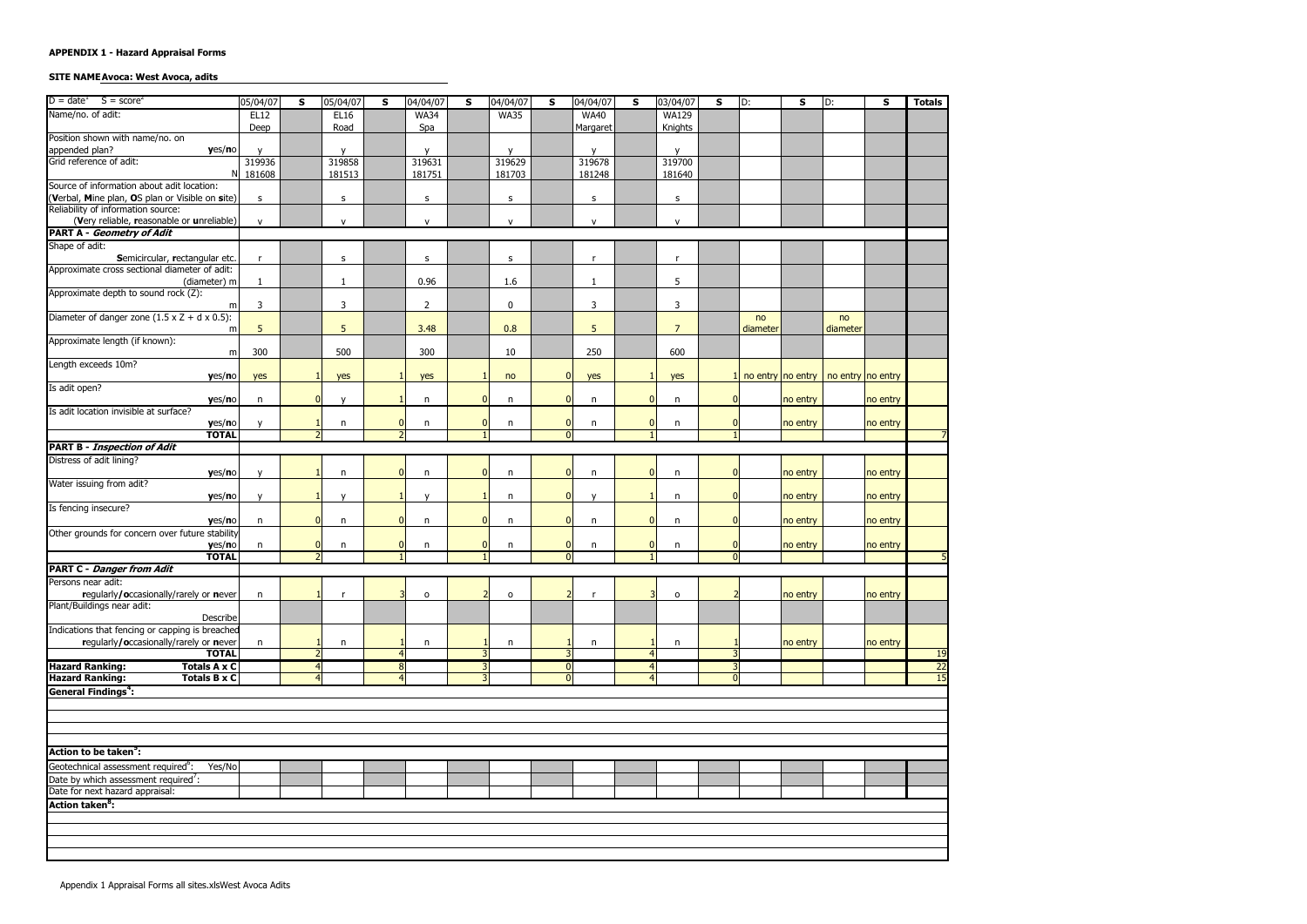#### EXPLANATORY NOTES FOR COMPLETING HAZARD APPRAISAL FORM FOR BUILDINGS

#### **AVOCA MINE SITES**

#### **SITE NAME Avoca**

|                   | Notes for the filling in of this form                                                                                                                |
|-------------------|------------------------------------------------------------------------------------------------------------------------------------------------------|
|                   | 1. Use this form for all buildings and structures around mine site (including water wheel pits)                                                      |
|                   | other than shafts and adits.                                                                                                                         |
|                   |                                                                                                                                                      |
|                   | <b>2.</b> $Date$ – enter date of the inspection after D.                                                                                             |
|                   |                                                                                                                                                      |
|                   | 3. For ranking the hazard score in blank section of Column S fill in as follows:                                                                     |
| PART A            | Score 1 for Yes. Score 0 for No. Maximum total score 2 is a significant hazard, any                                                                  |
|                   | score implies a potentially dangerous building.                                                                                                      |
| PART <sub>B</sub> | Score 1 for any sign of distress or ground for concern and 0 for no obvious distress                                                                 |
|                   | etc. Maximum total score 5 for any individual building.<br>Score 3 if one or more persons are regularly at risk on a site and score 2 if persons are |
| PART C            | occasionally at risk. Score 1 if no-one is at risk. Maximum total score 3.                                                                           |
|                   | Multiply totals of Parts A and C to identify the most important of the significant                                                                   |
|                   | hazards. Maximum score 6, minimum score 0.                                                                                                           |
| <b>THEN</b>       | Multiply totals of Parts B and C to identify hazards which may be taken to be                                                                        |
|                   | significant if the score is 3 or more. Maximum score 15. Minimum 0.                                                                                  |
|                   |                                                                                                                                                      |
|                   | 4. Items which may give rise to concern over the future stability of buildings include:                                                              |
|                   | Walls leaning or bulging.                                                                                                                            |
|                   | Foundations insecure (e.g. collapsing into mine void)                                                                                                |
|                   | Loose stones in walls                                                                                                                                |
|                   |                                                                                                                                                      |
|                   | 5. Give overall findings for each building e.g. geotechnical assessment required urgently or no                                                      |
|                   | significant hazard followed by reasons e.g. small structure, no instability, no-one at risk.                                                         |
|                   | 6. Complete for inclusion in health and safety document. Include all structures listed.                                                              |
|                   |                                                                                                                                                      |
|                   | 7. Circle which applies. If No state date of next appraisal (not more than 2 years).                                                                 |
|                   |                                                                                                                                                      |
|                   | 8. State date by which the assessment is to be completed.                                                                                            |
|                   |                                                                                                                                                      |
|                   | 9. Report any instructions/requests for remedial works and the date of completion.                                                                   |
|                   |                                                                                                                                                      |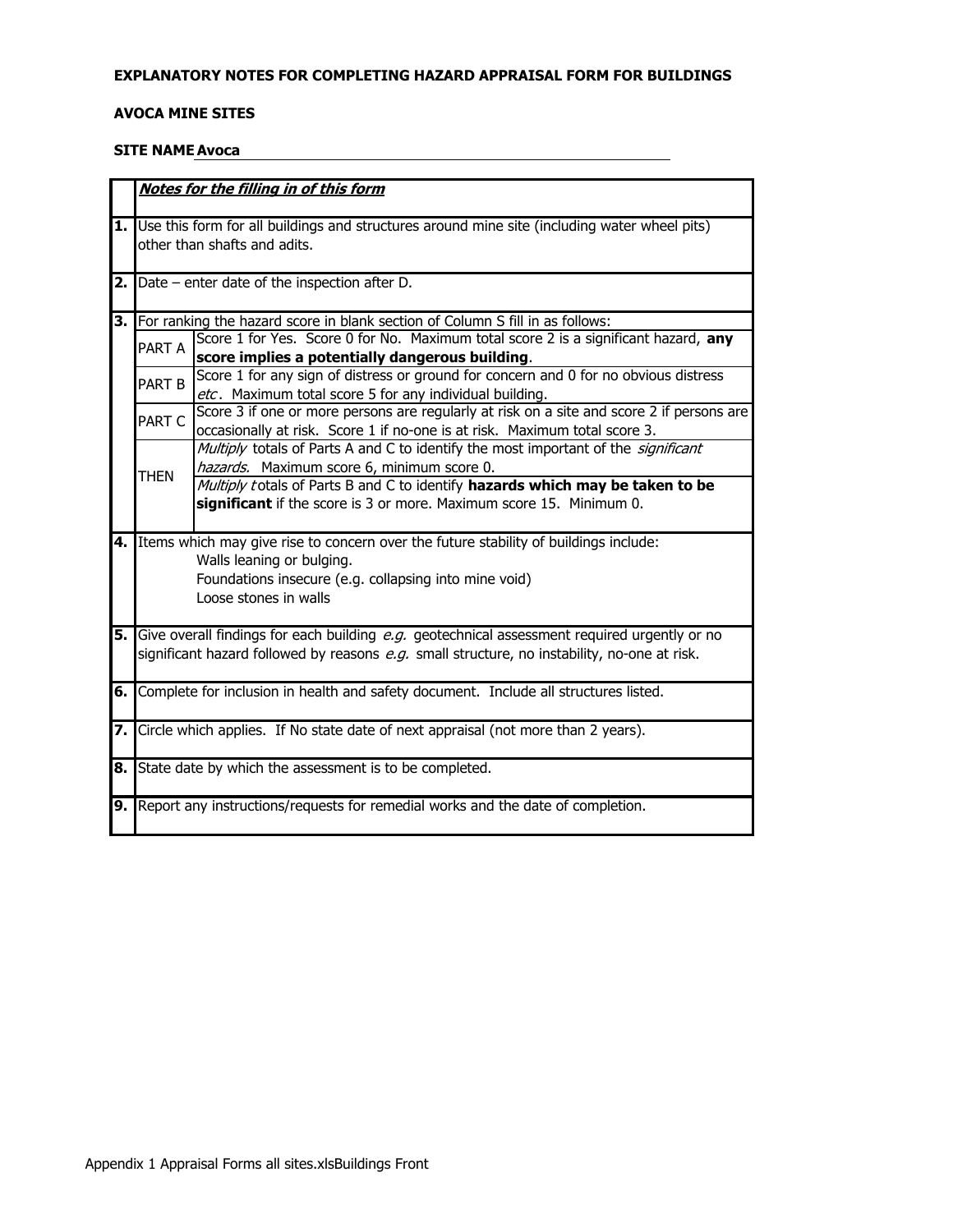# **SITE NAME: Avoca: Eastern side buildings**

| $S = score3$<br>$D = date^2$                                                                                        | 02/04/07        | S              | 13/04/07     | $\mathsf{s}$   | 13/04/07       | S                                | 13/04/07     | S              | 13/04/07        | S                              | 04/04/07    | $\mathsf{s}$ | D:                               | ${\sf s}$ | D:                                             | $\mathsf{s}$ | <b>Totals</b>         |
|---------------------------------------------------------------------------------------------------------------------|-----------------|----------------|--------------|----------------|----------------|----------------------------------|--------------|----------------|-----------------|--------------------------------|-------------|--------------|----------------------------------|-----------|------------------------------------------------|--------------|-----------------------|
| Name/no. of building:                                                                                               | CO <sub>3</sub> |                | EA134        |                | EA134          |                                  | EA135        |                | EA135           |                                | <b>TI45</b> |              |                                  |           |                                                |              |                       |
|                                                                                                                     | Waggon          |                | Williams     |                | Williams       |                                  | Baronets     |                | <b>Baronets</b> |                                | Tigroney    |              |                                  |           |                                                |              |                       |
| Position shown with name/no. on                                                                                     |                 |                |              |                |                |                                  |              |                |                 |                                |             |              |                                  |           |                                                |              |                       |
| appended plan?<br>yes/no                                                                                            |                 |                |              |                | $\mathbf{v}$   |                                  |              |                |                 |                                |             |              |                                  |           |                                                |              |                       |
| Grid reference of building:                                                                                         | 321145          |                | 319975       |                | 319980         |                                  | 320003       |                | 320015          |                                | 319920      |              |                                  |           |                                                |              |                       |
|                                                                                                                     | 183946          |                | 182224       |                | 182208         |                                  | 182505       |                | 182506          |                                | 182119      |              |                                  |           |                                                |              |                       |
| Type of building (if known):                                                                                        |                 |                |              |                |                |                                  |              |                |                 |                                |             |              |                                  |           |                                                |              |                       |
|                                                                                                                     | Chimney         |                | Chimney      |                | Engine         |                                  | Chimney      |                | Engine          |                                | Ore Bins    |              |                                  |           |                                                |              |                       |
| <b>PART A - Geometry of Building</b>                                                                                |                 |                |              |                |                |                                  |              |                |                 |                                |             |              |                                  |           |                                                |              |                       |
| Shape of building:                                                                                                  |                 |                |              |                |                |                                  |              |                |                 |                                |             |              |                                  |           |                                                |              |                       |
| Circular, square, rectangular etc.                                                                                  | $\mathsf{C}$    |                | $\mathsf{C}$ |                |                |                                  | $\mathsf{C}$ |                |                 |                                | -r          |              |                                  |           |                                                |              |                       |
| Approximate surface dimensions of building:                                                                         |                 |                |              |                |                |                                  |              |                |                 |                                |             |              |                                  |           |                                                |              |                       |
| (width and length) m                                                                                                | 2x2             |                | 3x3          |                | 10x7           |                                  | 2x2          |                | 9x5             |                                | 12x6        |              |                                  |           |                                                |              |                       |
| Approximate maximum height (H):                                                                                     |                 |                |              |                |                |                                  |              |                |                 |                                |             |              |                                  |           |                                                |              |                       |
| m                                                                                                                   | 11              |                | 28           |                | 13.7           |                                  | 21           |                | 10              |                                | 8.6         |              |                                  |           |                                                |              |                       |
| Height exceeds 5m?                                                                                                  |                 |                |              |                |                |                                  |              |                |                 |                                |             |              |                                  |           |                                                |              |                       |
| yes/no                                                                                                              | yes             |                | yes          |                | yes            |                                  | yes          |                | yes             |                                | yes         |              |                                  |           | 1 no entry $ no$ entry $ no$ entry $ no$ entry |              |                       |
| Approximate depth of cellar (if present):                                                                           |                 |                |              |                |                |                                  |              |                |                 |                                |             |              |                                  |           |                                                |              |                       |
| m                                                                                                                   | $\bf{0}$        |                | 0            |                | $\overline{2}$ |                                  | $\pmb{0}$    |                | $\overline{2}$  |                                | $\pmb{0}$   |              |                                  |           |                                                |              |                       |
| Depth exceeds 2m?                                                                                                   |                 | $\overline{0}$ |              |                |                |                                  |              |                |                 | $\Omega$                       |             |              | $\overline{0}$ no entry no entry |           |                                                |              |                       |
| yes/no<br><b>TOTAL</b>                                                                                              | no              |                | no           |                | no             |                                  | no           |                | no              |                                | no          |              |                                  |           | no entry no entry                              |              | 6                     |
| <b>PART B - Inspection of Building</b>                                                                              |                 |                |              |                |                |                                  |              |                |                 |                                |             |              |                                  |           |                                                |              |                       |
| Are parts or all of roof present?                                                                                   |                 |                |              |                |                |                                  |              |                |                 |                                |             |              |                                  |           |                                                |              |                       |
| yes/no                                                                                                              |                 |                |              |                | n              |                                  |              |                | $\mathsf{n}$    |                                |             |              |                                  |           |                                                |              |                       |
| If present, is roof in damaged condition?                                                                           |                 |                |              |                |                |                                  |              |                |                 |                                |             |              |                                  |           |                                                |              |                       |
| yes/no                                                                                                              |                 | no entry       |              | no entry       |                | no entry                         |              | no entry       |                 | no entry                       |             | no entry     |                                  | no entry  |                                                | no entry     |                       |
| Are lintels missing, with walls                                                                                     |                 |                |              |                |                |                                  |              |                |                 |                                |             |              |                                  |           |                                                |              |                       |
| remaining above opening?<br>yes/no                                                                                  |                 |                | no           | $\overline{0}$ | $\mathbf{v}$   |                                  | no           | $\Omega$       | no              | $\Omega$                       | no          | $\Omega$     |                                  | no entry  |                                                | no entry     |                       |
| Are quoins missing at corners?                                                                                      |                 |                |              |                |                |                                  |              |                |                 |                                |             |              |                                  |           |                                                |              |                       |
| yes/no                                                                                                              | no              | $\overline{0}$ | no           | $\overline{0}$ | n              | $\Omega$                         | no           | $\Omega$       | no              | $\Omega$                       | no          | $\Omega$     |                                  | no entry  |                                                | no entry     |                       |
| Are there significant cracks in the walls?                                                                          |                 |                |              |                |                |                                  |              |                |                 |                                |             |              |                                  |           |                                                |              |                       |
| yes/no                                                                                                              | no              | $\overline{0}$ | no           | $\Omega$       | $\mathbf v$    |                                  | no           | $\Omega$       | no              | $\overline{0}$                 | no          | $\Omega$     |                                  | no entry  |                                                | no entry     |                       |
| Other grounds for concern over                                                                                      |                 |                |              |                |                |                                  |              |                |                 |                                |             |              |                                  |           |                                                |              |                       |
| future stability <sup>4</sup> ?<br>yes/no                                                                           | $\mathsf{v}$    |                | $\mathsf{v}$ |                | n              | 0                                | v            |                | no              | $\pmb{0}$                      | yes         |              |                                  | no entry  |                                                | no entry     |                       |
| <b>TOTAL</b>                                                                                                        |                 |                |              |                |                |                                  |              |                |                 | $\overline{ }$                 |             |              |                                  |           |                                                |              |                       |
| <b>PART C - Danger from Building</b>                                                                                |                 |                |              |                |                |                                  |              |                |                 |                                |             |              |                                  |           |                                                |              |                       |
| Persons near building:                                                                                              |                 |                |              |                |                |                                  |              |                |                 |                                |             |              |                                  |           |                                                |              |                       |
| regularly/occasionally/rarely or never                                                                              | $\mathbf{o}$    |                | $\mathbf{o}$ |                | $\mathbf 0$    |                                  | $\mathbf{o}$ |                | $\mathbf{o}$    |                                |             |              |                                  | no entry  |                                                | no entry     |                       |
| <b>TOTAL</b>                                                                                                        |                 |                |              |                |                | 2                                |              |                |                 | $\overline{2}$                 |             |              |                                  |           |                                                |              | 13                    |
| <b>Hazard Ranking:</b><br>Totals A x C<br><b>Totals B x C</b><br><b>Hazard Ranking:</b>                             |                 |                |              |                |                | $\overline{2}$<br>$\overline{4}$ |              | $\overline{2}$ |                 | $\overline{2}$<br>$\mathbf{0}$ |             |              |                                  |           |                                                |              | 13<br>$\overline{15}$ |
|                                                                                                                     |                 |                |              |                |                |                                  |              |                |                 |                                |             |              |                                  |           |                                                |              |                       |
| <b>General Findings<sup>5</sup></b> :<br>Chimneys require lightning conductors                                      |                 |                |              |                |                |                                  |              |                |                 |                                |             |              |                                  |           |                                                |              |                       |
| Williams Engine House has mising bricks from 2 window arches.                                                       |                 |                |              |                |                |                                  |              |                |                 |                                |             |              |                                  |           |                                                |              |                       |
| Baronets Engine House has mising bricks from window arches, but is held together by steel rods, so not significant. |                 |                |              |                |                |                                  |              |                |                 |                                |             |              |                                  |           |                                                |              |                       |
| Tigroney ore bins suffering severe corrosion. Adjoining crib wall leaning forwards.                                 |                 |                |              |                |                |                                  |              |                |                 |                                |             |              |                                  |           |                                                |              |                       |
| Action to be taken <sup>o</sup> :                                                                                   |                 |                |              |                |                |                                  |              |                |                 |                                |             |              |                                  |           |                                                |              |                       |
| Geotechnical assessment required <sup>7</sup> : Yes/No                                                              |                 |                |              |                |                |                                  |              |                |                 |                                |             |              |                                  |           |                                                |              |                       |
|                                                                                                                     |                 |                |              |                |                |                                  |              |                |                 |                                |             |              |                                  |           |                                                |              |                       |
| Date by which assessment required <sup>8</sup> :<br>Date for next hazard appraisal:                                 |                 |                |              |                |                |                                  |              |                |                 |                                |             |              |                                  |           |                                                |              |                       |
| <b>Action taken<sup>9</sup>:</b>                                                                                    |                 |                |              |                |                |                                  |              |                |                 |                                |             |              |                                  |           |                                                |              |                       |
|                                                                                                                     |                 |                |              |                |                |                                  |              |                |                 |                                |             |              |                                  |           |                                                |              |                       |
|                                                                                                                     |                 |                |              |                |                |                                  |              |                |                 |                                |             |              |                                  |           |                                                |              |                       |
|                                                                                                                     |                 |                |              |                |                |                                  |              |                |                 |                                |             |              |                                  |           |                                                |              |                       |
|                                                                                                                     |                 |                |              |                |                |                                  |              |                |                 |                                |             |              |                                  |           |                                                |              |                       |
|                                                                                                                     |                 |                |              |                |                |                                  |              |                |                 |                                |             |              |                                  |           |                                                |              |                       |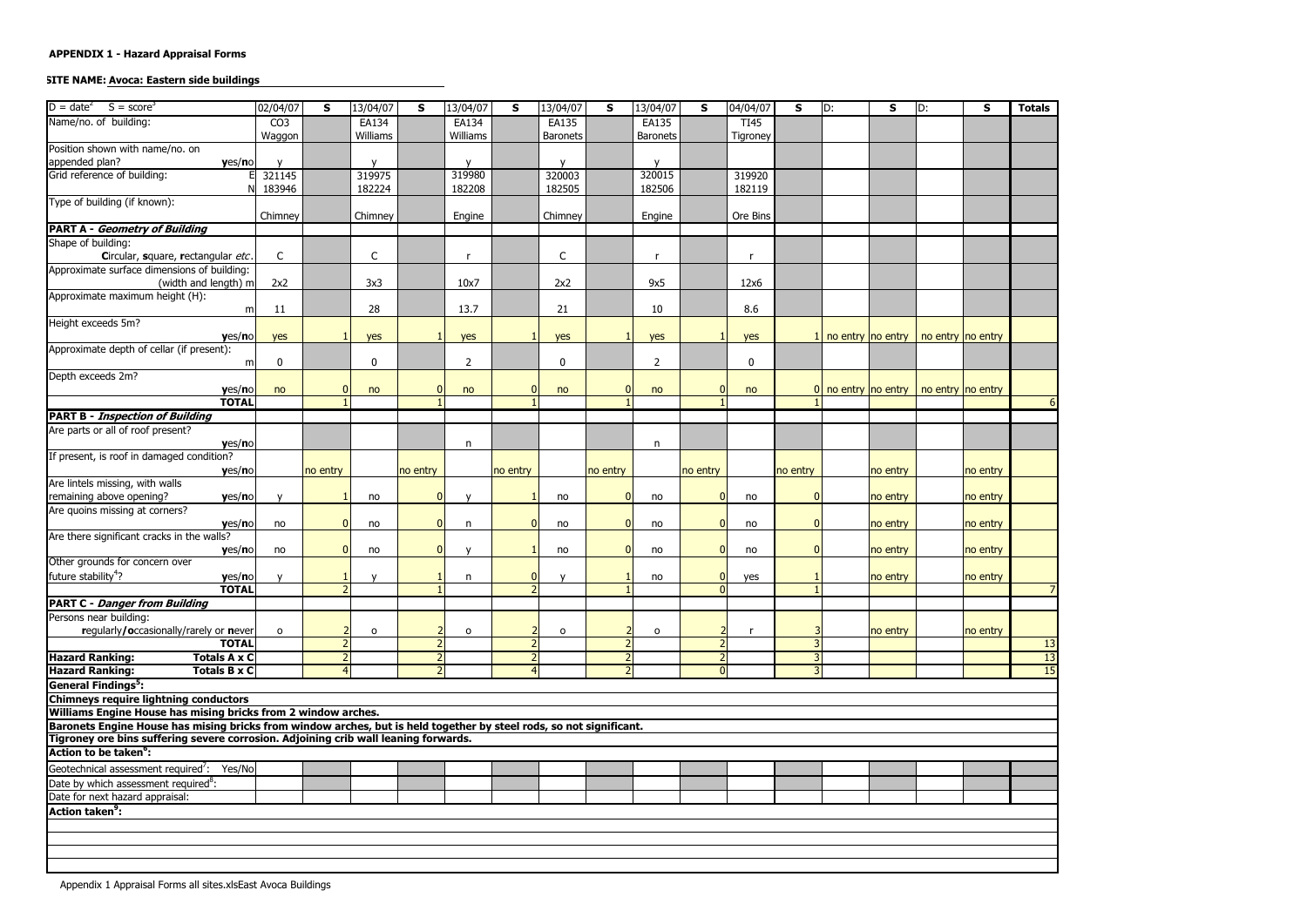# SITE NAME: Avoca: Western side sheet 1 buildings

| $S = score3$<br>$D = date^2$                     | 04/04/47       | S              | 04/04/47     | S              | 04/04/47     | $\mathsf{s}$   | 04/04/47     | S           | 04/04/47     | S              | 04/04/47     | S              | 04/04/47    | S                       | 13/04/07     | $\mathbf{s}$ | <b>Totals</b>  |
|--------------------------------------------------|----------------|----------------|--------------|----------------|--------------|----------------|--------------|-------------|--------------|----------------|--------------|----------------|-------------|-------------------------|--------------|--------------|----------------|
| Name/no. of building:                            | WA2            |                | WA3          |                | WA3          |                | WA4          |             | WA8          |                | <b>WA36</b>  |                | <b>WA36</b> |                         | <b>WA121</b> |              |                |
|                                                  |                |                | Twin         |                | Twin         |                | Tramway      |             | Tramway      |                | Ballygaha    |                | Ballygaha   |                         |              |              |                |
| Position shown with name/no. on                  |                |                |              |                |              |                |              |             |              |                |              |                |             |                         |              |              |                |
| appended plan?<br>yes/no                         | $\mathbf{v}$   |                | $\mathbf{v}$ |                | $\mathbf{v}$ |                | $\mathsf{v}$ |             | $\mathbf{v}$ |                |              |                |             |                         | $\mathbf{V}$ |              |                |
| Grid reference of building:                      | 319431         |                | 319417       |                | 319417       |                | 319444       |             | 319336       |                | 319500       |                | 319500      |                         | 319127       |              |                |
|                                                  | 181245         |                | 181262       |                | 181262       |                | 181298       |             | 181488       |                | 181577       |                | 181577      |                         | 181371       |              |                |
| Type of building (if known):                     |                |                |              |                |              |                |              |             |              |                |              |                |             |                         |              |              |                |
|                                                  | Storehouse     |                | Chimney      |                | Engine       |                | Chimney      |             | Arch         |                | Chimney      |                | Engine      |                         |              |              |                |
| <b>PART A - Geometry of Building</b>             |                |                |              |                |              |                |              |             |              |                |              |                |             |                         |              |              |                |
| Shape of building:                               |                |                |              |                |              |                |              |             |              |                |              |                |             |                         |              |              |                |
| Circular, square, rectangular etc.               | r              |                | $\mathsf{C}$ |                |              |                | $\mathsf{C}$ |             |              |                | $\mathsf{C}$ |                |             |                         | <b>r</b>     |              |                |
| Approximate surface dimensions of building:      |                |                |              |                |              |                |              |             |              |                |              |                |             |                         |              |              |                |
| (width and length) m                             | 10x5           |                | 2x2          |                | 6x5          |                | 2x2          |             | 15x4.6       |                | 2x2          |                | 5.4x4.7     |                         | 12x5         |              |                |
| Approximate maximum height (H):                  |                |                |              |                |              |                |              |             |              |                |              |                |             |                         |              |              |                |
| m                                                | $\overline{2}$ |                | 16.5         |                | 7.8          |                | 16           |             | 6.9          |                | 18.8         |                | 9.3         |                         | 2.1          |              |                |
| Height exceeds 5m?                               |                |                |              |                |              |                |              |             |              |                |              |                |             |                         |              |              |                |
| yes/no                                           | no             | $\overline{0}$ | yes          |                | yes          |                | yes          |             | yes          |                | yes          |                | yes         |                         | no           | $\Omega$     |                |
| Approximate depth of cellar (if present):        |                |                |              |                |              |                |              |             |              |                |              |                |             |                         |              |              |                |
| m                                                | 0              |                | $\mathbf 0$  |                | 0            |                | $\pmb{0}$    |             | $\bf{0}$     |                | $\mathbf 0$  |                | 2.2         |                         | $\pmb{0}$    |              |                |
| Depth exceeds 2m?                                |                |                |              |                |              |                |              |             |              |                |              |                |             |                         |              |              |                |
| yes/no                                           | no             | $\overline{0}$ | no           |                | no           |                | no           |             | no           | 0              | no           | 0              | yes         |                         | no           | $\Omega$     |                |
| <b>TOTAL</b>                                     |                | $\Omega$       |              |                |              |                |              |             |              |                |              |                |             |                         |              | $\Omega$     |                |
| <b>PART B - Inspection of Building</b>           |                |                |              |                |              |                |              |             |              |                |              |                |             |                         |              |              |                |
| Are parts or all of roof present?                |                |                |              |                |              |                |              |             |              |                |              |                |             |                         |              |              |                |
| yes/no                                           | no             |                | no           |                | no           |                |              |             | yes          |                |              |                | no          |                         | $\mathbf{V}$ |              |                |
| If present, is roof in damaged condition?        |                |                |              |                |              |                |              |             |              |                |              |                |             |                         |              |              |                |
| yes/no                                           |                | no entry       |              | no entry       |              | no entry       |              | no entry    | no           | $\overline{0}$ |              | no entry       |             | no entry                | $\mathbf{v}$ |              |                |
| Are lintels missing, with walls                  |                |                |              |                |              |                |              |             |              |                |              |                |             |                         |              |              |                |
| remaining above opening?<br>yes/no               |                |                | no           | $\Omega$       | no           | $\Omega$       | no           | $\Omega$    | no           | $\Omega$       | no           | $\Omega$       | no          | $\mathbf{0}$            | n            | $\Omega$     |                |
| Are quoins missing at corners?                   |                |                |              |                |              |                |              |             |              |                |              |                |             |                         |              |              |                |
| yes/no                                           | no             | $\overline{0}$ | no           | $\overline{0}$ | no           | $\Omega$       | no           | $\Omega$    | no           | $\Omega$       | no           | $\Omega$       | no          | $\mathbf{0}$            | n            | $\Omega$     |                |
| Are there significant cracks in the walls?       |                |                |              |                |              |                |              |             |              |                |              |                |             |                         |              |              |                |
| yes/no                                           | no             | $\overline{0}$ | no           | $\Omega$       | no           | $\Omega$       | no           | $\Omega$    | no           | $\Omega$       | no           | $\Omega$       | no          | $\mathbf{0}$            | n            | $\Omega$     |                |
| Other grounds for concern over                   |                |                |              |                |              |                |              |             |              |                |              |                |             |                         |              |              |                |
| future stability <sup>4</sup> ?<br>yes/no        | no             | 01             | no           | $\overline{0}$ | no           | $\mathbf 0$    | no           | $\mathbf 0$ | no           | $\mathbf{0}$   | no           | $\mathbf{0}$   | no          | $\pmb{0}$               | n            | $\mathbf{0}$ |                |
| <b>TOTAL</b>                                     |                |                |              |                |              | $\Omega$       |              | $\Omega$    |              | $\overline{0}$ |              | $\overline{0}$ |             | $\overline{\mathbf{0}}$ |              |              |                |
| <b>PART C - Danger from Building</b>             |                |                |              |                |              |                |              |             |              |                |              |                |             |                         |              |              |                |
| Persons near building:                           |                |                |              |                |              |                |              |             |              |                |              |                |             |                         |              |              |                |
| regularly/occasionally/rarely or never           | $\mathbf{o}$   |                | $\mathbf{o}$ |                | $\mathbf{o}$ |                | n            |             |              |                |              |                |             |                         | n            |              |                |
| <b>TOTAL</b>                                     |                |                |              |                |              | $\overline{2}$ |              |             |              | 3              |              | 3              |             | 3                       |              |              | 17             |
| <b>Totals A x C</b><br><b>Hazard Ranking:</b>    |                | 0              |              |                |              | $\overline{2}$ |              |             |              | 3              |              |                |             | $6 \overline{6}$        |              |              | 17             |
| <b>Hazard Ranking:</b><br><b>Totals B x C</b>    |                | $\overline{2}$ |              | $\overline{0}$ |              | $\mathbf{0}$   |              | $\Omega$    |              | $\overline{0}$ |              | $\Omega$       |             | $\overline{0}$          |              | $\Omega$     | $\overline{2}$ |
| <b>General Findings<sup>5</sup></b> :            |                |                |              |                |              |                |              |             |              |                |              |                |             |                         |              |              |                |
|                                                  |                |                |              |                |              |                |              |             |              |                |              |                |             |                         |              |              |                |
|                                                  |                |                |              |                |              |                |              |             |              |                |              |                |             |                         |              |              |                |
|                                                  |                |                |              |                |              |                |              |             |              |                |              |                |             |                         |              |              |                |
|                                                  |                |                |              |                |              |                |              |             |              |                |              |                |             |                         |              |              |                |
| Action to be taken <sup>o</sup> :                |                |                |              |                |              |                |              |             |              |                |              |                |             |                         |              |              |                |
| Geotechnical assessment required': Yes/No        |                |                |              |                |              |                |              |             |              |                |              |                |             |                         |              |              |                |
| Date by which assessment required <sup>8</sup> : |                |                |              |                |              |                |              |             |              |                |              |                |             |                         |              |              |                |
| Date for next hazard appraisal:                  |                |                |              |                |              |                |              |             |              |                |              |                |             |                         |              |              |                |
| Action taken <sup>9</sup> :                      |                |                |              |                |              |                |              |             |              |                |              |                |             |                         |              |              |                |
|                                                  |                |                |              |                |              |                |              |             |              |                |              |                |             |                         |              |              |                |
|                                                  |                |                |              |                |              |                |              |             |              |                |              |                |             |                         |              |              |                |
|                                                  |                |                |              |                |              |                |              |             |              |                |              |                |             |                         |              |              |                |
|                                                  |                |                |              |                |              |                |              |             |              |                |              |                |             |                         |              |              |                |
|                                                  |                |                |              |                |              |                |              |             |              |                |              |                |             |                         |              |              |                |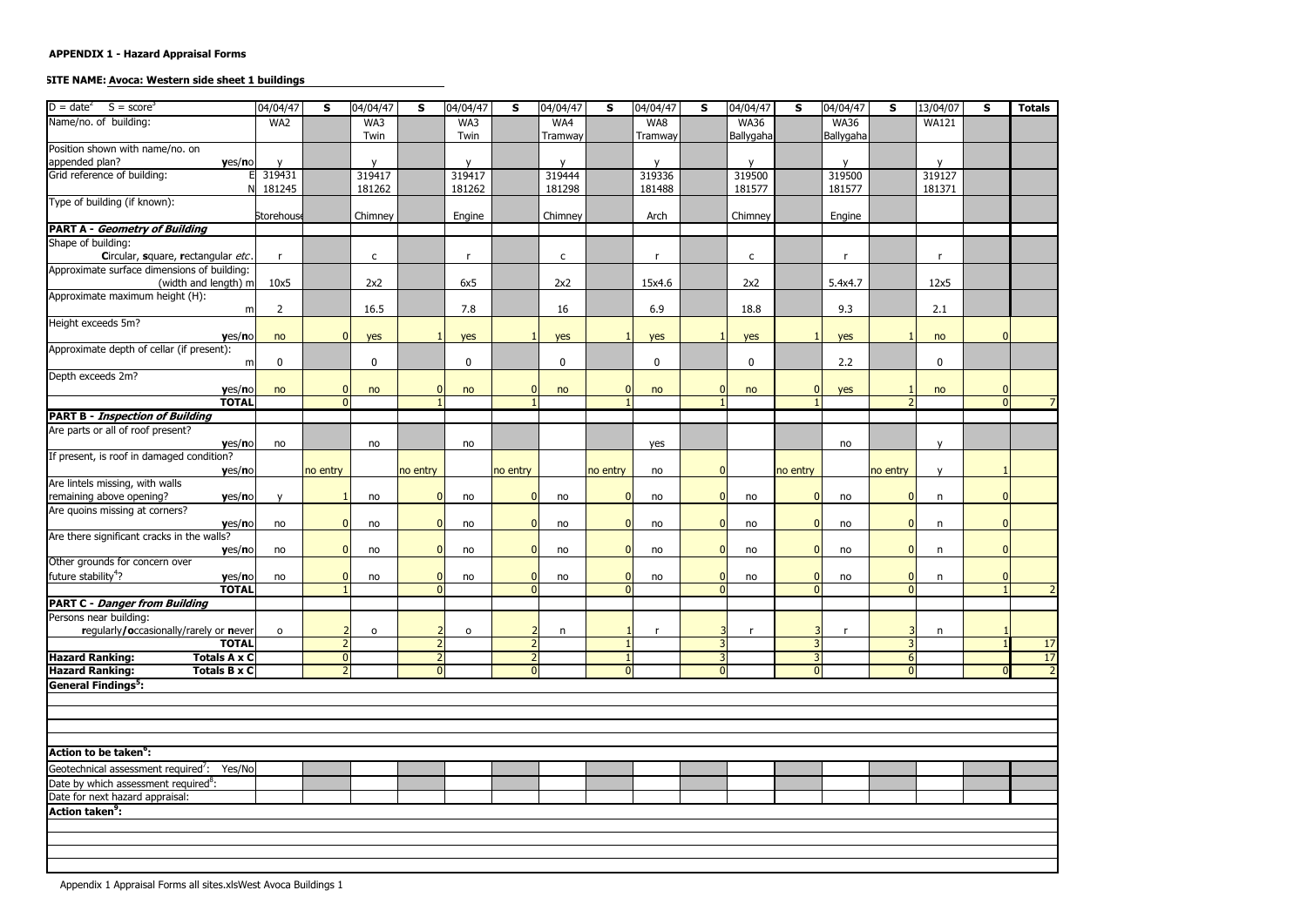# SITE NAME: Avoca: Western Avoca sheet 2 buildings

| $D = date^2$<br>$S = score3$                           | 13/04/07         | S              | 13/04/07         | S              | D: | S                     | D: | S        | D: | S        | D: | S        | D: | $\mathbf{s}$ | D:                                                                                                          | $\mathsf{s}$ | <b>Totals</b>  |
|--------------------------------------------------------|------------------|----------------|------------------|----------------|----|-----------------------|----|----------|----|----------|----|----------|----|--------------|-------------------------------------------------------------------------------------------------------------|--------------|----------------|
|                                                        | <b>WA122</b>     |                |                  |                |    |                       |    |          |    |          |    |          |    |              |                                                                                                             |              |                |
| Name/no. of building:                                  |                  |                | <b>WA128</b>     |                |    |                       |    |          |    |          |    |          |    |              |                                                                                                             |              |                |
|                                                        | W. Whim          |                | Offices          |                |    |                       |    |          |    |          |    |          |    |              |                                                                                                             |              |                |
| Position shown with name/no. on                        |                  |                | $\mathbf{v}$     |                |    |                       |    |          |    |          |    |          |    |              |                                                                                                             |              |                |
| appended plan?<br>yes/no                               |                  |                |                  |                |    |                       |    |          |    |          |    |          |    |              |                                                                                                             |              |                |
| Grid reference of building:                            | 319242<br>181460 |                | 319830<br>181787 |                |    |                       |    |          |    |          |    |          |    |              |                                                                                                             |              |                |
| Type of building (if known):                           |                  |                |                  |                |    |                       |    |          |    |          |    |          |    |              |                                                                                                             |              |                |
|                                                        | Engine           |                | Offices          |                |    |                       |    |          |    |          |    |          |    |              |                                                                                                             |              |                |
| <b>PART A - Geometry of Building</b>                   |                  |                |                  |                |    |                       |    |          |    |          |    |          |    |              |                                                                                                             |              |                |
| Shape of building:                                     |                  |                |                  |                |    |                       |    |          |    |          |    |          |    |              |                                                                                                             |              |                |
| Circular, square, rectangular etc.                     |                  |                |                  |                |    |                       |    |          |    |          |    |          |    |              |                                                                                                             |              |                |
| Approximate surface dimensions of building:            |                  |                |                  |                |    |                       |    |          |    |          |    |          |    |              |                                                                                                             |              |                |
| (width and length) m                                   | 6x4              |                | 18x12            |                |    |                       |    |          |    |          |    |          |    |              |                                                                                                             |              |                |
| Approximate maximum height (H):                        |                  |                |                  |                |    |                       |    |          |    |          |    |          |    |              |                                                                                                             |              |                |
| m                                                      | 4                |                | 6.9              |                |    |                       |    |          |    |          |    |          |    |              |                                                                                                             |              |                |
| Height exceeds 5m?                                     |                  |                |                  |                |    |                       |    |          |    |          |    |          |    |              |                                                                                                             |              |                |
| yes/no                                                 | no               | $\overline{0}$ | yes              |                |    | no entry no entry     |    |          |    |          |    |          |    |              | no entry   no entry   no entry   no entry   no entry   no entry   no entry   no entry   no entry   no entry |              |                |
| Approximate depth of cellar (if present):              |                  |                |                  |                |    |                       |    |          |    |          |    |          |    |              |                                                                                                             |              |                |
| m                                                      | $\mathbf{0}$     |                | $\overline{2}$   |                |    |                       |    |          |    |          |    |          |    |              |                                                                                                             |              |                |
| Depth exceeds 2m?                                      |                  |                |                  |                |    |                       |    |          |    |          |    |          |    |              |                                                                                                             |              |                |
| yes/no                                                 | no               | $\overline{0}$ | no               |                |    | $0$ no entry no entry |    |          |    |          |    |          |    |              | no entry   no entry   no entry   no entry   no entry   no entry   no entry   no entry   no entry   no entry |              |                |
| <b>TOTAL</b>                                           |                  | $\Omega$       |                  |                |    |                       |    |          |    |          |    |          |    |              |                                                                                                             |              |                |
| <b>PART B - Inspection of Building</b>                 |                  |                |                  |                |    |                       |    |          |    |          |    |          |    |              |                                                                                                             |              |                |
| Are parts or all of roof present?                      |                  |                |                  |                |    |                       |    |          |    |          |    |          |    |              |                                                                                                             |              |                |
| yes/no                                                 | no               |                | yes              |                |    |                       |    |          |    |          |    |          |    |              |                                                                                                             |              |                |
| If present, is roof in damaged condition?              |                  |                |                  |                |    |                       |    |          |    |          |    |          |    |              |                                                                                                             |              |                |
| yes/no                                                 | no               | $\overline{0}$ | no               | $\mathbf{0}$   |    | no entry              |    | no entry |    | no entry |    | no entry |    | no entry     |                                                                                                             | no entry     |                |
| Are lintels missing, with walls                        |                  |                |                  |                |    |                       |    |          |    |          |    |          |    |              |                                                                                                             |              |                |
| remaining above opening?<br>yes/no                     | no               | $\overline{0}$ | no               | $\Omega$       |    | no entry              |    | no entry |    | no entry |    | no entry |    | no entry     |                                                                                                             | no entry     |                |
| Are quoins missing at corners?                         |                  |                |                  |                |    |                       |    |          |    |          |    |          |    |              |                                                                                                             |              |                |
| yes/no                                                 | no               | $\overline{0}$ | no               | $\Omega$       |    | no entry              |    | no entry |    | no entry |    | no entry |    | no entry     |                                                                                                             | no entry     |                |
| Are there significant cracks in the walls?             |                  |                |                  |                |    |                       |    |          |    |          |    |          |    |              |                                                                                                             |              |                |
| yes/no                                                 | no               | $\overline{0}$ | no               | $\Omega$       |    | no entry              |    | no entry |    | no entry |    | no entry |    | no entry     |                                                                                                             | no entry     |                |
| Other grounds for concern over                         |                  |                |                  |                |    |                       |    |          |    |          |    |          |    |              |                                                                                                             |              |                |
| future stability <sup>4</sup> ?<br>yes/no              | no               | 0              | no               |                |    | no entry              |    | no entry |    | no entry |    | no entry |    | no entry     |                                                                                                             | no entry     |                |
| <b>TOTAL</b>                                           |                  | 0              |                  | $\overline{0}$ |    |                       |    |          |    |          |    |          |    |              |                                                                                                             |              |                |
| <b>PART C - Danger from Building</b>                   |                  |                |                  |                |    |                       |    |          |    |          |    |          |    |              |                                                                                                             |              |                |
| Persons near building:                                 |                  |                |                  |                |    |                       |    |          |    |          |    |          |    |              |                                                                                                             |              |                |
| regularly/occasionally/rarely or never                 | $\mathbf{o}$     |                |                  |                |    | no entry              |    | no entry |    | no entry |    | no entry |    | no entry     |                                                                                                             | no entry     |                |
| <b>TOTAL</b>                                           |                  | $\overline{2}$ |                  |                |    |                       |    |          |    |          |    |          |    |              |                                                                                                             |              | 5              |
| <b>Totals A x C</b><br><b>Hazard Ranking:</b>          |                  | 0              |                  | 3              |    |                       |    |          |    |          |    |          |    |              |                                                                                                             |              | $\overline{3}$ |
| <b>Hazard Ranking:</b><br><b>Totals B x C</b>          |                  | 0              |                  | $\mathbf{0}$   |    |                       |    |          |    |          |    |          |    |              |                                                                                                             |              |                |
| <b>General Findings<sup>5</sup>:</b>                   |                  |                |                  |                |    |                       |    |          |    |          |    |          |    |              |                                                                                                             |              |                |
|                                                        |                  |                |                  |                |    |                       |    |          |    |          |    |          |    |              |                                                                                                             |              |                |
|                                                        |                  |                |                  |                |    |                       |    |          |    |          |    |          |    |              |                                                                                                             |              |                |
|                                                        |                  |                |                  |                |    |                       |    |          |    |          |    |          |    |              |                                                                                                             |              |                |
|                                                        |                  |                |                  |                |    |                       |    |          |    |          |    |          |    |              |                                                                                                             |              |                |
|                                                        |                  |                |                  |                |    |                       |    |          |    |          |    |          |    |              |                                                                                                             |              |                |
| Action to be taken <sup>o</sup> :                      |                  |                |                  |                |    |                       |    |          |    |          |    |          |    |              |                                                                                                             |              |                |
| Geotechnical assessment required <sup>7</sup> : Yes/No |                  |                |                  |                |    |                       |    |          |    |          |    |          |    |              |                                                                                                             |              |                |
| Date by which assessment required <sup>8</sup> :       |                  |                |                  |                |    |                       |    |          |    |          |    |          |    |              |                                                                                                             |              |                |
| Date for next hazard appraisal:                        |                  |                |                  |                |    |                       |    |          |    |          |    |          |    |              |                                                                                                             |              |                |
| Action taken <sup>9</sup> :                            |                  |                |                  |                |    |                       |    |          |    |          |    |          |    |              |                                                                                                             |              |                |
|                                                        |                  |                |                  |                |    |                       |    |          |    |          |    |          |    |              |                                                                                                             |              |                |
|                                                        |                  |                |                  |                |    |                       |    |          |    |          |    |          |    |              |                                                                                                             |              |                |
|                                                        |                  |                |                  |                |    |                       |    |          |    |          |    |          |    |              |                                                                                                             |              |                |
|                                                        |                  |                |                  |                |    |                       |    |          |    |          |    |          |    |              |                                                                                                             |              |                |
|                                                        |                  |                |                  |                |    |                       |    |          |    |          |    |          |    |              |                                                                                                             |              |                |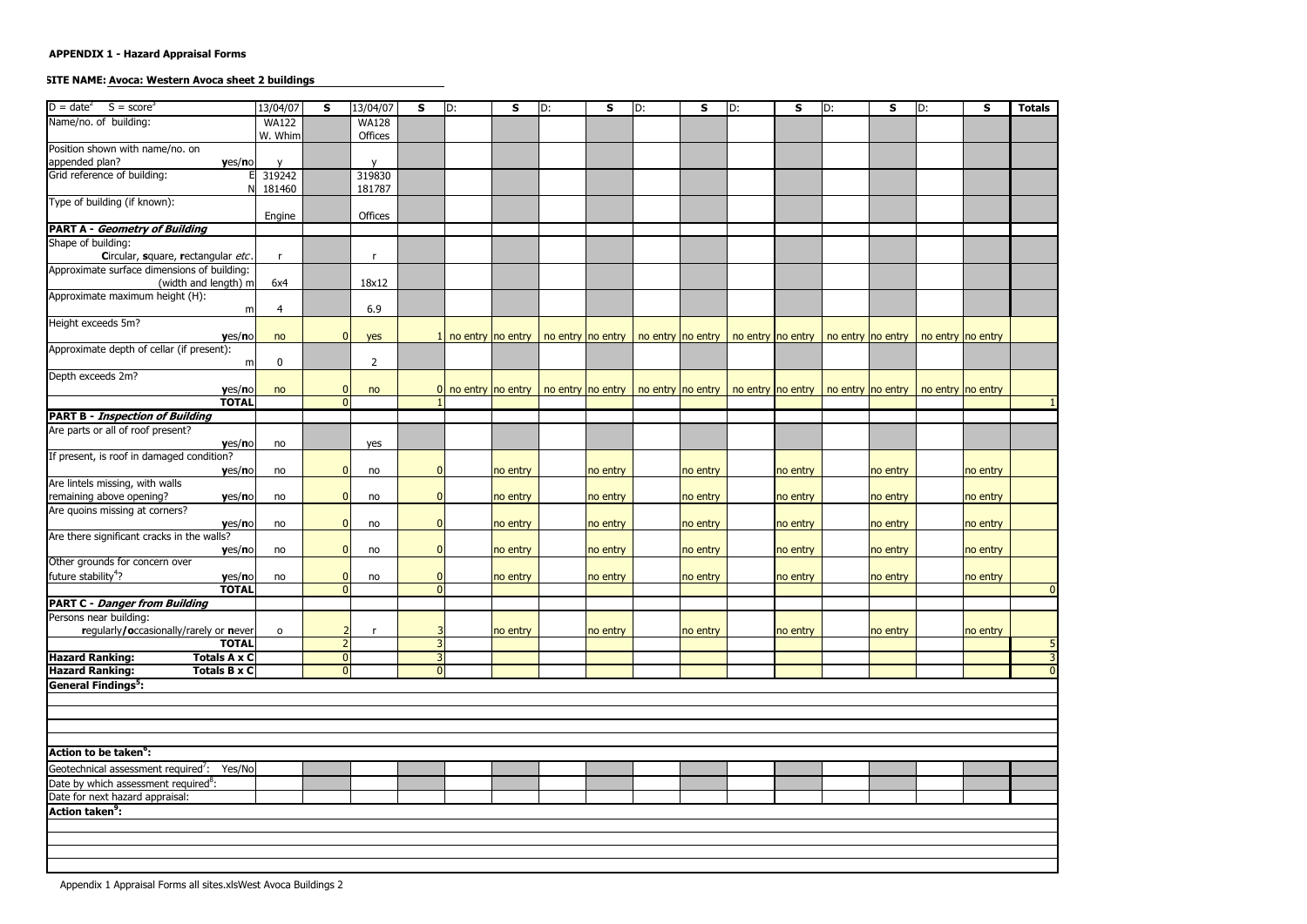#### EXPLANATORY NOTES FOR COMPLETING HAZARD APPRAISAL FORM FOR TIPS AND STOCKPILES

#### **AVOCA MINE SITES**

#### **SITE NAME Avoca**

|      |             | Notes for the filling in of this form                                                                        |
|------|-------------|--------------------------------------------------------------------------------------------------------------|
|      |             |                                                                                                              |
|      |             | <b>1.</b> $\blacksquare$ Date – enter date of the inspection after D.                                        |
| 2.1  |             | For ranking the hazard score in blank section of Column S fill in as follows:                                |
|      | PART A      | Score 1 for Yes. Score 0 for No. Maximum total score 3 is a very significant hazard,                         |
|      |             | any score implies a Notifiable Tip.                                                                          |
|      | PART B      | Score 1 for any sign of distress or ground for concern and 0 for no obvious distress                         |
|      |             | etc. Maximum total score 4 for any individual slope face.                                                    |
|      | PART C      | Score 3 if one or more persons are regularly at risk on a site and score 2 if persons are                    |
|      |             | occasionally at risk. Score 1 if no-one is at risk. Maximum total score 6.                                   |
|      |             | Multiply totals of Parts A and C to identify the most important of the significant                           |
|      |             | hazards. Score of 2 or more (maximum 18) is a Notifiable Tip requiring a                                     |
|      | <b>THEN</b> | geotechnical assessment.                                                                                     |
|      |             | Multiply totals of Parts B and C to identify hazards which may be taken to be                                |
|      |             | significant if the score is 3 or more. Such excavations are Notifiable Tips.<br>Maximum score 24. Minimum 0. |
|      |             |                                                                                                              |
| 3.   |             | Items which may give rise to concern over the future stability of tips and stockpiles include:               |
|      |             | Impeded or damaged culverts beneath structure                                                                |
|      |             | Uncontrolled excavation at toe of structure                                                                  |
|      |             | Oversteep face – exceeds 1 in 1.3 (37.5°)                                                                    |
|      |             | Old mineral workings/mine workings beneath the slope.                                                        |
|      |             | Where slopes in similar materials have collapsed.                                                            |
|      |             | Excessive load behind crest of tip.                                                                          |
| 4. I |             | Give overall findings for each slope face e.g. geotechnical assessment required urgently or no               |
|      |             | significant hazard followed by reasons e.g. small structure, no instability, no-one at risk.                 |
|      |             |                                                                                                              |
| 5.   |             | Complete for inclusion in health and safety document. Include all structures listed.                         |
|      |             |                                                                                                              |
| 6. l |             | Circle which applies. If No state date of next appraisal (not more than 2 years).                            |
|      |             |                                                                                                              |
|      |             | 7. State date by which the assessment is to be completed                                                     |
|      |             |                                                                                                              |
| 8.   |             | Report any instructions/requests for remedial works and the date of completion.                              |
|      |             |                                                                                                              |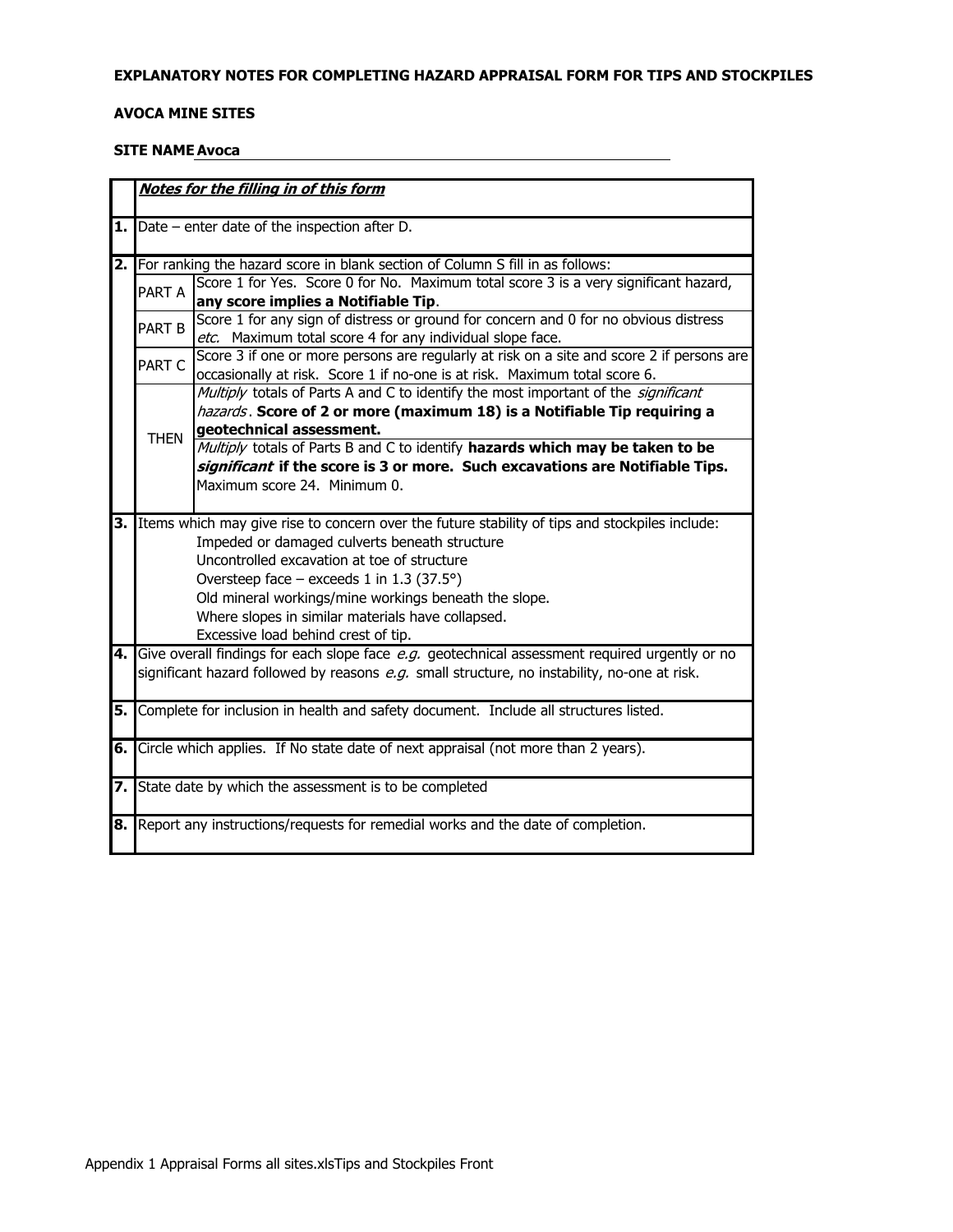### **SITE NAME Avoca: Connary**

| $D = dateT$<br>$S = score2$                                                          | 02/04/07               | S.             | 02/04/07     | S              | 02/04/07        | S            | 02/04/07        | $\mathsf{s}$ | D:             | S | D:       | $\mathbf{s}$   | D:                      | S        | D:                                      | S              | <b>Totals</b>  |
|--------------------------------------------------------------------------------------|------------------------|----------------|--------------|----------------|-----------------|--------------|-----------------|--------------|----------------|---|----------|----------------|-------------------------|----------|-----------------------------------------|----------------|----------------|
| Name/no. of tip:                                                                     |                        |                | CO18         |                | CO <sub>5</sub> |              | CO <sub>6</sub> |              |                |   | Kilmacoo |                |                         |          |                                         |                |                |
|                                                                                      | Area 1                 |                | Area 2       |                | Area 3          |              | Area4           |              | Area 5         |   | S Adit   |                |                         |          |                                         |                |                |
| Position shown with name/no. on                                                      |                        |                |              |                |                 |              |                 |              |                |   |          |                |                         |          |                                         |                |                |
| yes/no<br>appended plan?                                                             |                        |                | $\mathsf{v}$ |                | $\mathsf{v}$    |              | $\mathsf{v}$    |              |                |   |          |                |                         |          |                                         |                |                |
| <b>PART A - Geometry of Tip</b>                                                      |                        |                |              |                |                 |              |                 |              |                |   |          |                |                         |          |                                         |                |                |
| Approximate area of waste:                                                           |                        |                |              |                |                 |              |                 |              |                |   |          |                |                         |          |                                         |                |                |
| m <sup>2</sup>                                                                       | 2,500                  |                | 1,400        |                | 21,600          |              | 13,700          |              | 1,400          |   | 450      |                |                         |          |                                         |                |                |
| Area exceeds 10,000m <sup>2</sup> ?                                                  |                        |                |              |                |                 |              |                 |              |                |   |          |                |                         |          |                                         |                |                |
| yes/no                                                                               | no                     | $\overline{0}$ | no           | 0              | yes             |              | yes             |              | no             |   | no       |                |                         |          | 0 no entry no entry   no entry no entry |                |                |
| Maximum height:                                                                      |                        |                |              |                |                 |              |                 |              |                |   |          |                |                         |          |                                         |                |                |
| m                                                                                    | 6                      |                | 4            |                | 10              |              | $\overline{7}$  |              | $\overline{2}$ |   | 3        |                |                         |          |                                         |                |                |
| Maximum height exceeds 15m?                                                          |                        |                |              |                |                 |              |                 |              |                |   |          |                |                         |          |                                         |                |                |
| yes/no                                                                               | no                     | $\Omega$       | no           | $\overline{0}$ | no              | $\Omega$     | no              | $\Omega$     | no             |   | no       |                | $ 0 $ no entry no entry |          | no entry no entry                       |                |                |
| Slope of foundation:                                                                 | $1$ in "x" $1$ in 12.0 |                | 1 in 12.0    |                | 1 in 10.0       |              | 1 in 18.0       |              | 1 in $15.0$    |   | 1 in 5.5 |                |                         |          |                                         |                |                |
| or degrees $(0)$<br>Gradient steeper than 1 in 12 (4.76°)?                           |                        |                |              |                |                 |              |                 |              |                |   |          |                | no slope                |          | no slope                                |                |                |
| yes/no                                                                               | no                     | $\overline{0}$ | no           | $\Omega$       | yes             |              | no              | $\Omega$     | no             |   | yes      |                | angle                   | no entry |                                         | angle no entry |                |
| <b>TOTAL</b>                                                                         |                        | $\Omega$       |              | $\Omega$       |                 |              |                 |              |                |   |          |                |                         |          |                                         |                |                |
| <b>PART B - Inspection of Individual</b>                                             |                        |                |              |                |                 |              |                 |              |                |   |          |                |                         |          |                                         |                |                |
| <b>Faces</b>                                                                         |                        |                |              |                |                 |              |                 |              |                |   |          |                |                         |          |                                         |                |                |
| Distress behind the tip face                                                         |                        |                |              |                |                 |              |                 |              |                |   |          |                |                         |          |                                         |                |                |
| (cracking, settlement, ponding of yes/no                                             | no                     | $\Omega$       | no           | n              | no              | $\Omega$     | no              | n            | no             |   | no       | $\Omega$       |                         | no entry |                                         | no entry       |                |
| Distress on tip face (bulging,                                                       |                        |                |              |                |                 |              |                 |              |                |   |          |                |                         |          |                                         |                |                |
| cracking, slumping, water<br>yes/no                                                  | no                     | $\Omega$       | no           | $\Omega$       | no              | $\Omega$     | no              | $\Omega$     | no             |   | no       | $\Omega$       |                         | no entry |                                         | no entry       |                |
| Distress in front of tip (toe heave,                                                 |                        |                |              |                |                 |              |                 |              |                |   |          |                |                         |          |                                         |                |                |
| water issues).<br>yes/no                                                             | no                     | $\overline{0}$ | no           | $\Omega$       | no              | $\mathbf{0}$ | no              | $\Omega$     | no             |   | no       | $\Omega$       |                         | no entry |                                         | no entry       |                |
| Other grounds for concern over                                                       |                        |                |              |                |                 |              |                 |              |                |   |          |                |                         |          |                                         |                |                |
| future stability <sup>3</sup> ?<br>yes/no                                            | no                     | $\overline{0}$ | no           | $\Omega$       | no              | $\Omega$     | no              | $\Omega$     | no             |   | no       | $\overline{0}$ |                         | no entry |                                         | no entry       |                |
| <b>TOTAL</b>                                                                         |                        | $\Omega$       |              | $\Omega$       |                 | $\Omega$     |                 | $\Omega$     |                |   |          | $\Omega$       |                         |          |                                         |                |                |
| <b>PART C - Danger from Tip</b>                                                      |                        |                |              |                |                 |              |                 |              |                |   |          |                |                         |          |                                         |                |                |
| Persons above or below tip:                                                          |                        |                |              |                |                 |              |                 |              |                |   |          |                |                         |          |                                         |                |                |
| regularly/occasionally/rarely or never                                               | n                      |                | n            |                | $\mathbf{o}$    |              | $\mathsf{o}$    |              | $\circ$        |   | n        |                |                         | no entry |                                         | no entry       |                |
| Plant/Buildings below tip:                                                           |                        |                |              |                |                 |              |                 |              |                |   |          |                |                         |          |                                         |                |                |
| Describe                                                                             |                        |                |              |                |                 |              |                 |              |                |   |          |                |                         |          |                                         |                |                |
| Persons or installations at risk off-site:<br>regularly/occasionally/rarely or never |                        |                |              |                |                 |              |                 |              |                |   |          |                |                         |          |                                         | no entry       |                |
| <b>TOTAL</b>                                                                         |                        | $\overline{4}$ |              | 4              |                 | 5            |                 | 5            |                |   | n        |                |                         | no entry |                                         |                | 25             |
| <b>Totals A x C</b><br><b>Hazard Ranking:</b>                                        |                        | $\overline{0}$ |              | $\Omega$       |                 | 10           |                 | 5            |                |   |          |                |                         |          |                                         |                | 17             |
| <b>Hazard Ranking:</b><br><b>Totals B x C</b>                                        |                        | $\overline{0}$ |              | $\Omega$       |                 | $\Omega$     |                 | $\Omega$     |                | O |          | $\overline{0}$ |                         |          |                                         |                | $\overline{0}$ |
| General Findings <sup>5</sup> :                                                      |                        |                |              |                |                 |              |                 |              |                |   |          |                |                         |          |                                         |                |                |
|                                                                                      |                        |                |              |                |                 |              |                 |              |                |   |          |                |                         |          |                                         |                |                |
|                                                                                      |                        |                |              |                |                 |              |                 |              |                |   |          |                |                         |          |                                         |                |                |
|                                                                                      |                        |                |              |                |                 |              |                 |              |                |   |          |                |                         |          |                                         |                |                |
|                                                                                      |                        |                |              |                |                 |              |                 |              |                |   |          |                |                         |          |                                         |                |                |
| <b>Action to be taken<sup>o</sup>:</b>                                               |                        |                |              |                |                 |              |                 |              |                |   |          |                |                         |          |                                         |                |                |
| Geotechnical assessment required <sup>6</sup> Yes/No                                 |                        |                |              |                |                 |              |                 |              |                |   |          |                |                         |          |                                         |                |                |
| Date by which assessment required <sup>7</sup> :                                     |                        |                |              |                |                 |              |                 |              |                |   |          |                |                         |          |                                         |                |                |
| Date for next hazard appraisal:                                                      |                        |                |              |                |                 |              |                 |              |                |   |          |                |                         |          |                                         |                |                |
| <b>Action taken<sup>9</sup>:</b>                                                     |                        |                |              |                |                 |              |                 |              |                |   |          |                |                         |          |                                         |                |                |
|                                                                                      |                        |                |              |                |                 |              |                 |              |                |   |          |                |                         |          |                                         |                |                |
|                                                                                      |                        |                |              |                |                 |              |                 |              |                |   |          |                |                         |          |                                         |                |                |
|                                                                                      |                        |                |              |                |                 |              |                 |              |                |   |          |                |                         |          |                                         |                |                |
|                                                                                      |                        |                |              |                |                 |              |                 |              |                |   |          |                |                         |          |                                         |                |                |
|                                                                                      |                        |                |              |                |                 |              |                 |              |                |   |          |                |                         |          |                                         |                |                |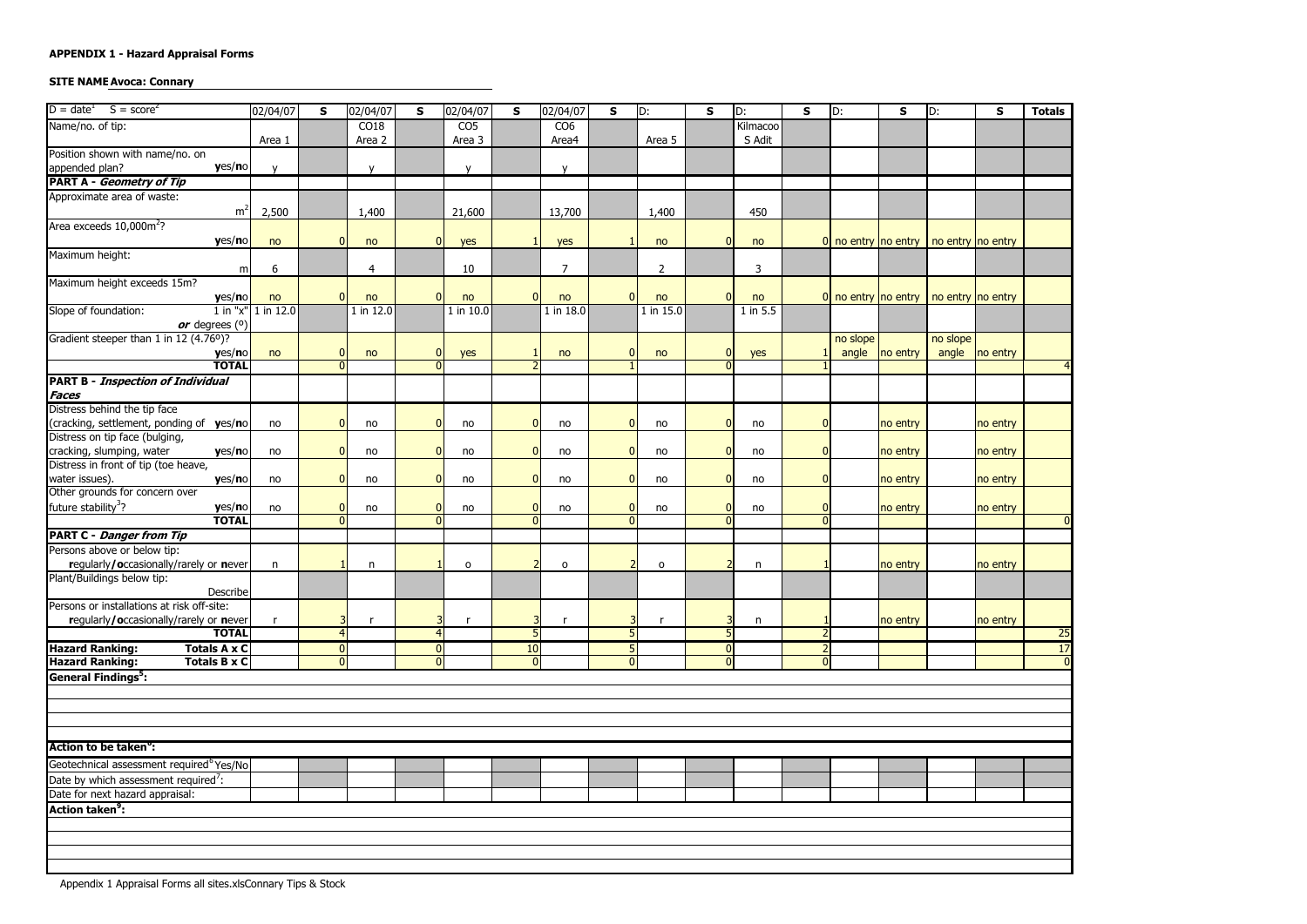# **SITE NAME Avoca: Cronebane and Mount Platt**

| $D = dateT$<br>$S = score2$                                                                                                                                                                    | 03/04/07 | <b>S</b>     | 03/04/07     | S              | 03/04/07        | $\mathsf{s}$   | D:             | S            | D:           | $\mathsf{s}$ | D:           | S              | D:           | S              | D:                    | $\mathsf{s}$ | <b>Totals</b> |
|------------------------------------------------------------------------------------------------------------------------------------------------------------------------------------------------|----------|--------------|--------------|----------------|-----------------|----------------|----------------|--------------|--------------|--------------|--------------|----------------|--------------|----------------|-----------------------|--------------|---------------|
| Name/no. of tip:                                                                                                                                                                               | CR30 Mt  |              | CR18         |                | CR <sub>6</sub> |                | CR58/9         |              | CR17 SE      |              | CR2          |                | <b>CR40</b>  |                |                       |              |               |
|                                                                                                                                                                                                | Platt    |              | Pit fill     |                | NE tip          |                | <b>Butlers</b> |              | of track     |              | <b>Track</b> |                | N of Pit     |                |                       |              |               |
| Position shown with name/no. on                                                                                                                                                                |          |              |              |                |                 |                |                |              |              |              |              |                |              |                |                       |              |               |
| yes/no<br>appended plan?                                                                                                                                                                       |          |              | $\mathbf{v}$ |                | $\mathsf{V}$    |                | $\mathbf v$    |              | $\mathbf{v}$ |              | $\mathbf{v}$ |                | $\mathbf v$  |                |                       |              |               |
| <b>PART A - Geometry of Tip</b>                                                                                                                                                                |          |              |              |                |                 |                |                |              |              |              |              |                |              |                |                       |              |               |
| Approximate area of waste:                                                                                                                                                                     |          |              |              |                |                 |                |                |              |              |              |              |                |              |                |                       |              |               |
| m <sup>2</sup>                                                                                                                                                                                 | 58,900   |              | 16,800       |                | 2,100           |                | 346            |              | 1,390        | 160          | 163          |                | 230          |                |                       |              |               |
| Area exceeds 10,000m <sup>2</sup> ?                                                                                                                                                            |          |              |              |                |                 |                |                |              |              |              |              |                |              |                |                       |              |               |
| yes/no                                                                                                                                                                                         | yes      |              | yes          |                | no              | $\overline{0}$ | no             | $\mathbf 0$  | no           | $\Omega$     | no           | $\overline{0}$ | no           |                | $0$ no entry no entry |              |               |
| Maximum height:                                                                                                                                                                                |          |              |              |                |                 |                |                |              |              |              |              |                |              |                |                       |              |               |
| m                                                                                                                                                                                              | 42       |              | 25           |                | 15              |                | 4              |              | 4            |              | 3            |                | 3            |                |                       |              |               |
| Maximum height exceeds 15m?                                                                                                                                                                    |          |              |              |                |                 |                |                |              |              |              |              |                |              |                |                       |              |               |
| yes/no                                                                                                                                                                                         | yes      | $\mathbf{1}$ | yes          |                | no              | $\Omega$       | no             | $\mathbf{0}$ | no           | $\Omega$     | no           | $\overline{0}$ | no           |                | $0$ no entry no entry |              |               |
| $1$ in " $x$ "<br>Slope of foundation:                                                                                                                                                         | 1 in 9.0 |              | 1 in $11.0$  |                | 1 in 3.3        |                | 1 in 7.0       |              | 1 in 5.6     |              | 1 in 3.0     |                | 1 in 15.0    |                |                       |              |               |
| or degrees $(°)$<br>Gradient steeper than 1 in 12 (4.76°)?                                                                                                                                     |          |              |              |                |                 |                |                |              |              |              |              |                |              |                | no slope              |              |               |
| yes/no                                                                                                                                                                                         | yes      |              | yes          |                | yes             |                | yes            |              | yes          |              | yes          |                | no           |                | angle                 | no entry     |               |
| <b>TOTAL</b>                                                                                                                                                                                   |          |              |              | $\mathbf{R}$   |                 |                |                |              |              |              |              |                |              | $\Omega$       |                       |              | 10            |
| <b>PART B - Inspection of Individual</b>                                                                                                                                                       |          |              |              |                |                 |                |                |              |              |              |              |                |              |                |                       |              |               |
| <b>Faces</b>                                                                                                                                                                                   |          |              |              |                |                 |                |                |              |              |              |              |                |              |                |                       |              |               |
| Distress behind the tip face                                                                                                                                                                   |          |              |              |                |                 |                |                |              |              |              |              |                |              |                |                       |              |               |
| (cracking, settlement, ponding of yes/no                                                                                                                                                       | no       | n            | no           | $\Omega$       | no              | $\Omega$       | no             | $\Omega$     | no           | $\Omega$     | no           | $\Omega$       | no           | $\overline{0}$ |                       | no entry     |               |
| Distress on tip face (bulging,                                                                                                                                                                 |          |              |              |                |                 |                |                |              |              |              |              |                |              |                |                       |              |               |
| yes/no<br>cracking, slumping, water                                                                                                                                                            | yes      |              | no           | $\mathbf{0}$   | no              | $\overline{0}$ | no             | $\mathbf{0}$ | no           | $\mathbf{0}$ | no           | 0              | no           | $\overline{0}$ |                       | no entry     |               |
| Distress in front of tip (toe heave,                                                                                                                                                           |          |              |              |                |                 |                |                |              |              |              |              |                |              |                |                       |              |               |
| yes/no<br>water issues).                                                                                                                                                                       | no       | $\Omega$     | no           | $\mathbf{0}$   | no              | $\overline{0}$ | no             | $\Omega$     | no           | $\Omega$     | no           | $\overline{0}$ | no           | $\overline{0}$ |                       | no entry     |               |
| Other grounds for concern over                                                                                                                                                                 |          |              |              |                |                 |                |                |              |              |              |              |                |              |                |                       |              |               |
| future stability <sup>3</sup> ?<br>yes/no                                                                                                                                                      | yes      |              | no           | $\mathbf{0}$   | no              | $\Omega$       | no             | $\Omega$     | no           | $\sqrt{ }$   | no           | $\overline{0}$ | no           | $\overline{0}$ |                       | no entry     |               |
| <b>TOTAL</b>                                                                                                                                                                                   |          |              |              | $\overline{0}$ |                 | $\Omega$       |                | $\Omega$     |              |              |              | $\Omega$       |              | $\Omega$       |                       |              |               |
| <b>PART C - Danger from Tip</b>                                                                                                                                                                |          |              |              |                |                 |                |                |              |              |              |              |                |              |                |                       |              |               |
| Persons above or below tip:                                                                                                                                                                    |          |              |              |                |                 |                |                |              |              |              |              |                |              |                |                       |              |               |
| regularly/occasionally/rarely or never                                                                                                                                                         | $\Omega$ |              | $\mathsf{o}$ |                | $\circ$         |                | n              |              | $\mathsf{o}$ |              | $\mathsf{n}$ |                | $\mathsf{o}$ |                |                       | no entry     |               |
| Plant/Buildings below tip:                                                                                                                                                                     |          |              |              |                |                 |                |                |              |              |              |              |                |              |                |                       |              |               |
| Describe<br>Persons or installations at risk off-site:                                                                                                                                         |          |              |              |                |                 |                |                |              |              |              |              |                |              |                |                       |              |               |
| regularly/occasionally/rarely or never                                                                                                                                                         |          |              | $\mathbf{o}$ |                | $\circ$         |                | n              |              | n            |              | n            |                | 0            |                |                       | no entry     |               |
| <b>TOTAL</b>                                                                                                                                                                                   |          |              |              | $\overline{4}$ |                 | 4              |                |              |              |              |              |                |              |                |                       |              | 24            |
| <b>Hazard Ranking:</b><br><b>Totals A x C</b>                                                                                                                                                  |          | 15           |              | 12             |                 | 4              |                | 2            |              |              |              |                |              | $\overline{0}$ |                       |              | 38            |
| <b>Hazard Ranking:</b><br><b>Totals B x C</b>                                                                                                                                                  |          | 10           |              | $\mathbf{0}$   |                 | $\Omega$       |                | $\Omega$     |              | $\Omega$     |              | $\Omega$       |              | $\Omega$       |                       |              | 10            |
| General Findings <sup>5</sup> :                                                                                                                                                                |          |              |              |                |                 |                |                |              |              |              |              |                |              |                |                       |              |               |
| Distress on Mt Platt is due to seepages on north flank and NE end. Other grounds for concern are large erosion gullys on S flank and NE corner giving rise to loose rocks rolling down flanks. |          |              |              |                |                 |                |                |              |              |              |              |                |              |                |                       |              |               |
|                                                                                                                                                                                                |          |              |              |                |                 |                |                |              |              |              |              |                |              |                |                       |              |               |
|                                                                                                                                                                                                |          |              |              |                |                 |                |                |              |              |              |              |                |              |                |                       |              |               |
|                                                                                                                                                                                                |          |              |              |                |                 |                |                |              |              |              |              |                |              |                |                       |              |               |
| Action to be taken <sup>o</sup> :                                                                                                                                                              |          |              |              |                |                 |                |                |              |              |              |              |                |              |                |                       |              |               |
| Geotechnical assessment required <sup>6</sup> Yes/No                                                                                                                                           |          |              |              |                |                 |                |                |              |              |              |              |                |              |                |                       |              |               |
| Date by which assessment required <sup>7</sup> :                                                                                                                                               |          |              |              |                |                 |                |                |              |              |              |              |                |              |                |                       |              |               |
| Date for next hazard appraisal:                                                                                                                                                                |          |              |              |                |                 |                |                |              |              |              |              |                |              |                |                       |              |               |
| <b>Action taken<sup>9</sup>:</b>                                                                                                                                                               |          |              |              |                |                 |                |                |              |              |              |              |                |              |                |                       |              |               |
|                                                                                                                                                                                                |          |              |              |                |                 |                |                |              |              |              |              |                |              |                |                       |              |               |
|                                                                                                                                                                                                |          |              |              |                |                 |                |                |              |              |              |              |                |              |                |                       |              |               |
|                                                                                                                                                                                                |          |              |              |                |                 |                |                |              |              |              |              |                |              |                |                       |              |               |
|                                                                                                                                                                                                |          |              |              |                |                 |                |                |              |              |              |              |                |              |                |                       |              |               |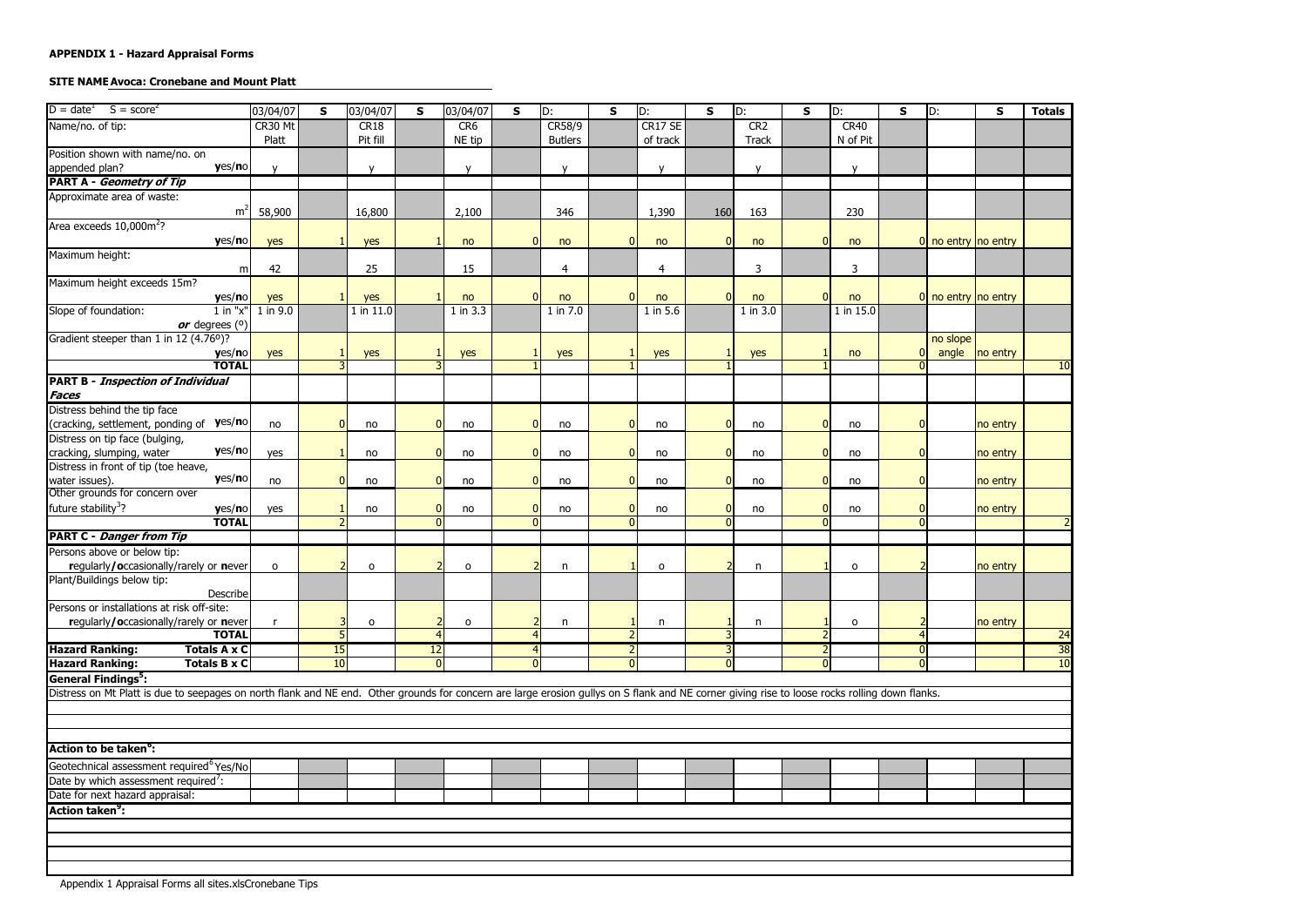# **SITE NAME Avoca: East Avoca and Tigroney**

| $D = dateT$<br>$S = score2$                                  | 04/04/07        | $\mathsf{s}$ | 13/04/07     | S                           | 13/04/07     | S              | 13/04/07     | S              | 13/04/07     | $\mathsf{s}$ | 13/04/07     | S              | 13/04/07     | $\mathsf{s}$               | D:                    | $\mathsf{s}$   | <b>Totals</b> |
|--------------------------------------------------------------|-----------------|--------------|--------------|-----------------------------|--------------|----------------|--------------|----------------|--------------|--------------|--------------|----------------|--------------|----------------------------|-----------------------|----------------|---------------|
| Name/no. of tip:                                             | <b>Tigroney</b> |              | EA160        |                             | EA138        |                | EA141        |                | EA143        |              | EA161        |                | EA161A       |                            |                       |                |               |
|                                                              | area            |              | Bottom       |                             | Middle       |                | Fines        |                | Top          |              |              |                |              |                            |                       |                |               |
| Position shown with name/no. on                              |                 |              |              |                             |              |                |              |                |              |              |              |                |              |                            |                       |                |               |
| yes/no<br>appended plan?                                     |                 |              | $\mathsf{v}$ |                             | $\mathsf{V}$ |                | $\mathbf{V}$ |                | $\mathsf{v}$ |              | $\mathbf{v}$ |                | $\mathsf{v}$ |                            |                       |                |               |
| <b>PART A - Geometry of Tip</b>                              |                 |              |              |                             |              |                |              |                |              |              |              |                |              |                            |                       |                |               |
| Approximate area of waste:                                   |                 |              |              |                             |              |                |              |                |              |              |              |                |              |                            |                       |                |               |
| m <sup>2</sup>                                               | 12,000          |              | 2,300        |                             | 7,700        |                | 1,700        |                | 11,900       |              | 90           |                | 200          |                            |                       |                |               |
| Area exceeds $10,000\,\mathrm{m}^2$ ?                        |                 |              |              |                             |              |                |              |                |              |              |              |                |              |                            |                       |                |               |
| yes/no                                                       | yes             |              | no           | $\overline{0}$              | no           | $\Omega$       | no           | $\Omega$       | yes          |              | no           | $\Omega$       | no           |                            | $0$ no entry no entry |                |               |
| Maximum height:                                              |                 |              |              |                             |              |                |              |                |              |              |              |                |              |                            |                       |                |               |
| m                                                            | 24              |              | 16           |                             | 16           |                | 9.6          |                | 16.2         |              | 6            |                | 6.5          |                            |                       |                |               |
| Maximum height exceeds 15m?                                  |                 |              |              |                             |              |                |              |                |              |              |              |                |              |                            |                       |                |               |
| yes/no                                                       | yes             |              | yes          |                             | yes          |                | no           | $\Omega$       | yes          |              | no           | $\overline{0}$ | no           |                            | 0 no entry no entry   |                |               |
| Slope of foundation:<br>$1$ in " $x$ "                       | 1 in 3.5        |              | 1 in 2.5     |                             | 1 in 5.0     |                | 1 in 5.0     |                | 1 in 4.0     |              | 1 in 2.0     |                | 1 in 2.5     |                            |                       |                |               |
| or degrees $(°)$                                             |                 |              |              |                             |              |                |              |                |              |              |              |                |              |                            |                       |                |               |
| Gradient steeper than 1 in 12 (4.76°)?                       |                 |              |              |                             |              |                |              |                |              |              |              |                |              |                            | no slope              |                |               |
| yes/no                                                       | yes             | 3            | yes          |                             | yes          |                | yes          |                | yes          |              | yes          |                | yes          |                            |                       | angle no entry |               |
| <b>TOTAL</b>                                                 |                 |              |              |                             |              |                |              |                |              |              |              |                |              |                            |                       |                | 13            |
| <b>PART B - Inspection of Individual</b>                     |                 |              |              |                             |              |                |              |                |              |              |              |                |              |                            |                       |                |               |
| <b>Faces</b>                                                 |                 |              |              |                             |              |                |              |                |              |              |              |                |              |                            |                       |                |               |
| Distress behind the tip face                                 |                 |              |              |                             |              |                |              |                |              |              |              |                |              |                            |                       |                |               |
| (cracking, settlement, ponding of yes/no)                    | no              |              | no           | $\Omega$                    | no           | $\Omega$       | no           | n              | no           |              | $\mathbf{v}$ |                | no           | 0                          |                       | no entry       |               |
| Distress on tip face (bulging,                               |                 |              |              |                             |              | $\Omega$       |              | $\Omega$       |              |              | $\mathbf{v}$ |                |              |                            |                       |                |               |
| cracking, slumping, water<br>yes/no                          | yes             |              | no           | $\Omega$                    | no           |                | no           |                | no           |              |              |                | no           | $\overline{0}$             |                       | no entry       |               |
| Distress in front of tip (toe heave,                         |                 |              |              |                             |              |                |              | $\Omega$       |              |              |              |                |              |                            |                       |                |               |
| water issues).<br>yes/no<br>Other grounds for concern over   | no              |              | no           | $\mathbf{0}$                | no           | $\mathbf{0}$   | no           |                | no           |              | no           | $\overline{0}$ | no           | $\overline{0}$             |                       | no entry       |               |
| future stability <sup>3</sup> ?                              |                 |              |              |                             |              | $\mathbf{0}$   |              | $\Omega$       |              |              |              | $\overline{0}$ |              |                            |                       |                |               |
| yes/no<br><b>TOTAL</b>                                       | no              |              | no           | $\mathbf 0$<br>$\mathbf{0}$ | no           | $\Omega$       | no           | $\Omega$       | no           |              | no           |                | no           | $\overline{0}$<br>$\Omega$ |                       | no entry       |               |
| <b>PART C - Danger from Tip</b>                              |                 |              |              |                             |              |                |              |                |              |              |              |                |              |                            |                       |                |               |
| Persons above or below tip:                                  |                 |              |              |                             |              |                |              |                |              |              |              |                |              |                            |                       |                |               |
| regularly/occasionally/rarely or never                       |                 |              |              | Р                           |              |                |              |                |              |              | n            |                | n            |                            |                       | no entry       |               |
| Plant/Buildings below tip:                                   |                 |              |              |                             |              |                |              |                |              |              |              |                |              |                            |                       |                |               |
| Describe                                                     |                 |              |              |                             |              |                |              |                |              |              |              |                |              |                            |                       |                |               |
| Persons or installations at risk off-site:                   |                 |              |              |                             |              |                |              |                |              |              |              |                |              |                            |                       |                |               |
| regularly/occasionally/rarely or never                       |                 |              | n            |                             | $\mathsf{n}$ |                | n            |                | n            |              | $\circ$      |                | $\mathsf{o}$ |                            |                       | no entry       |               |
| <b>TOTAL</b>                                                 |                 | 6            |              |                             |              |                |              |                |              |              |              |                |              |                            |                       |                | 28            |
| <b>Totals A x C</b><br><b>Hazard Ranking:</b>                |                 | 18           |              | 8                           |              | 8              |              | $\overline{4}$ |              | 12           |              |                |              |                            |                       |                | 56            |
| <b>Hazard Ranking:</b><br><b>Totals B x C</b>                |                 | 6            |              | $\Omega$                    |              | $\overline{0}$ |              | $\Omega$       |              | $\Omega$     |              | 6 <sup>1</sup> |              | $\Omega$                   |                       |                | 12            |
| General Findings <sup>5</sup> :                              |                 |              |              |                             |              |                |              |                |              |              |              |                |              |                            |                       |                |               |
| Distress on face of Tigroney tips is localised undercutting. |                 |              |              |                             |              |                |              |                |              |              |              |                |              |                            |                       |                |               |
| Tip 161 has deep gully behind and cavity in face             |                 |              |              |                             |              |                |              |                |              |              |              |                |              |                            |                       |                |               |
|                                                              |                 |              |              |                             |              |                |              |                |              |              |              |                |              |                            |                       |                |               |
|                                                              |                 |              |              |                             |              |                |              |                |              |              |              |                |              |                            |                       |                |               |
| <b>Action to be taken<sup>o</sup>:</b>                       |                 |              |              |                             |              |                |              |                |              |              |              |                |              |                            |                       |                |               |
|                                                              |                 |              |              |                             |              |                |              |                |              |              |              |                |              |                            |                       |                |               |
| Geotechnical assessment required <sup>6</sup> Yes/No         |                 |              |              |                             |              |                |              |                |              |              |              |                |              |                            |                       |                |               |
| Date by which assessment required <sup>7</sup> :             |                 |              |              |                             |              |                |              |                |              |              |              |                |              |                            |                       |                |               |
| Date for next hazard appraisal:                              |                 |              |              |                             |              |                |              |                |              |              |              |                |              |                            |                       |                |               |
| Action taken <sup>9</sup> :                                  |                 |              |              |                             |              |                |              |                |              |              |              |                |              |                            |                       |                |               |
|                                                              |                 |              |              |                             |              |                |              |                |              |              |              |                |              |                            |                       |                |               |
|                                                              |                 |              |              |                             |              |                |              |                |              |              |              |                |              |                            |                       |                |               |
|                                                              |                 |              |              |                             |              |                |              |                |              |              |              |                |              |                            |                       |                |               |
|                                                              |                 |              |              |                             |              |                |              |                |              |              |              |                |              |                            |                       |                |               |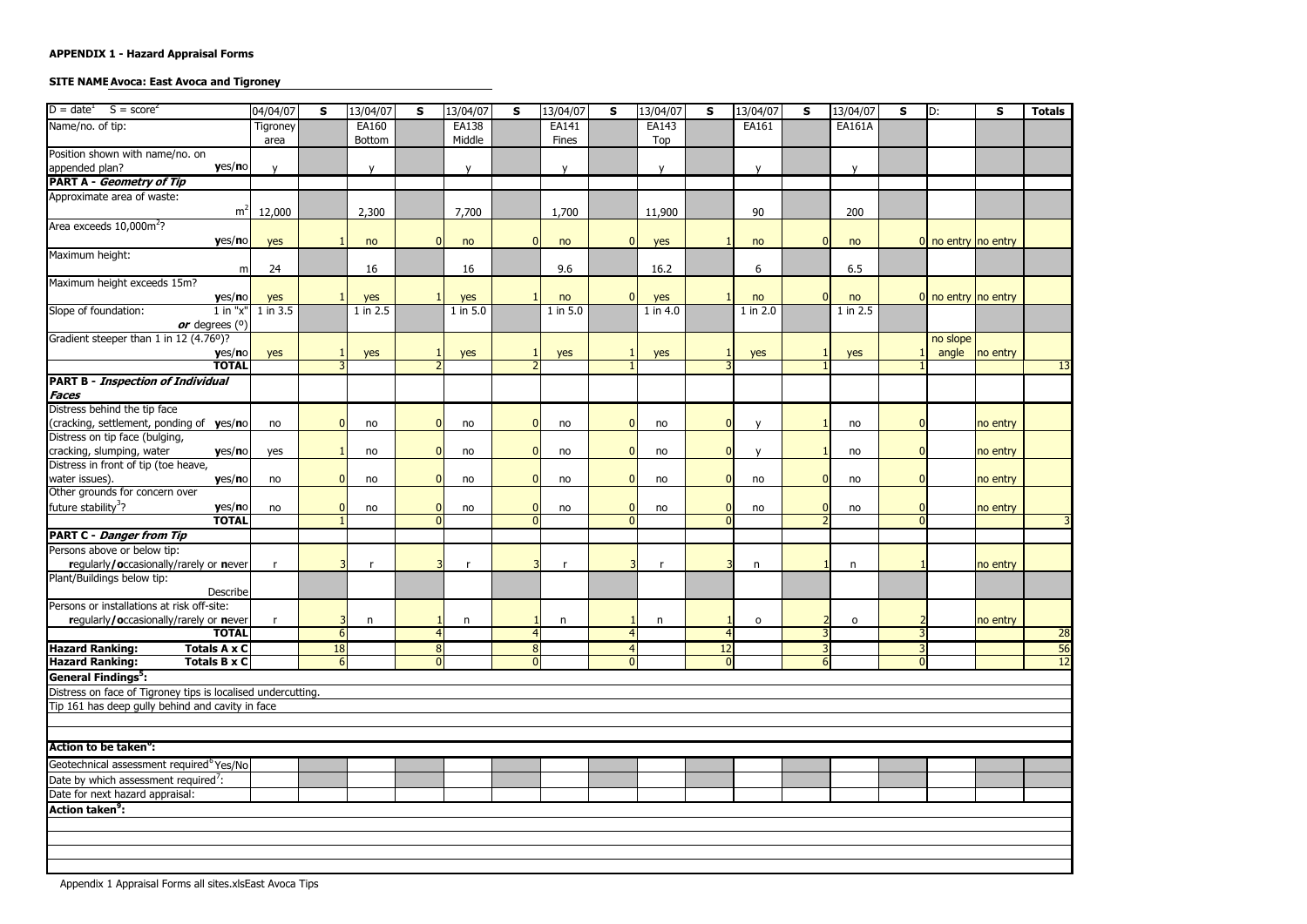# **SITE NAME Avoca: West Avoca**

| $D = date^T$ $S = score^2$                                                                                                                      | 05/04/07    | $\mathsf{s}$ | 13/04/07     | $\mathbf{s}$                | 04/04/07     | $\mathsf{s}$ | 04/04/07      | $\mathsf{s}$   | 13/04/07     | S                    | 04/04/07      | $\mathsf{s}$ | 04/04/07     | $\mathsf{s}$ | 04/04/07     | $\mathbf{s}$ | <b>Totals</b>   |
|-------------------------------------------------------------------------------------------------------------------------------------------------|-------------|--------------|--------------|-----------------------------|--------------|--------------|---------------|----------------|--------------|----------------------|---------------|--------------|--------------|--------------|--------------|--------------|-----------------|
| Name/no. of tip:                                                                                                                                | <b>EL18</b> |              | <b>WA123</b> |                             | WA9 W        |              | <b>WA10 E</b> |                | <b>WA120</b> |                      | <b>WA33 N</b> |              | S            |              | <b>WA118</b> |              |                 |
|                                                                                                                                                 | R752 tip    |              | Recycling    |                             | Tramway      |              | Tramway       |                | <b>Track</b> |                      | Weavers       |              | Weavers      |              |              |              |                 |
| Position shown with name/no. on                                                                                                                 |             |              |              |                             |              |              |               |                |              |                      |               |              |              |              |              |              |                 |
| yes/no<br>appended plan?                                                                                                                        |             |              | $\mathsf{v}$ |                             | $\mathsf{V}$ |              | $\mathsf{v}$  |                | $\mathbf{v}$ |                      | $\mathsf{v}$  |              | $\mathsf{v}$ |              | $\mathbf{V}$ |              |                 |
| <b>PART A - Geometry of Tip</b>                                                                                                                 |             |              |              |                             |              |              |               |                |              |                      |               |              |              |              |              |              |                 |
| Approximate area of waste:                                                                                                                      |             |              |              |                             |              |              |               |                |              |                      |               |              |              |              |              |              |                 |
| m <sup>2</sup>                                                                                                                                  | 14,300      |              | 2,800        |                             | 2,000        |              | 600           |                | 530          |                      | 4,100         |              | 720          |              | 420          |              |                 |
| Area exceeds 10,000m <sup>2</sup> ?                                                                                                             |             |              |              |                             |              | n            |               |                |              |                      |               |              |              |              |              |              |                 |
| yes/no                                                                                                                                          | yes         |              | no           | $\Omega$                    | no           |              | no            | $\Omega$       | no           | <sup>0</sup>         | no            |              | no           |              | no           |              |                 |
| Maximum height:                                                                                                                                 | 26          |              | 35           |                             | 19.5         |              | 5             |                | 6.3          |                      | 15.5          |              | 5            |              | 3            |              |                 |
| m<br>Maximum height exceeds 15m?                                                                                                                |             |              |              |                             |              |              |               |                |              |                      |               |              |              |              |              |              |                 |
| yes/no                                                                                                                                          | yes         |              | yes          |                             | yes          |              | no            | $\overline{0}$ | no           | $\Omega$             | yes           |              | no           |              | no           |              |                 |
| Slope of foundation:<br>$1$ in " $x$ "                                                                                                          | 1 in 2.4    |              | 1 in 2.3     |                             | 1 in 3.0     |              | 1 in 3.0      |                | 1 in 6.0     |                      | 1 in 3.0      |              | $1$ in $6.0$ |              | 1 in 9.0     |              |                 |
| or degrees $(°)$                                                                                                                                |             |              |              |                             |              |              |               |                |              |                      |               |              |              |              |              |              |                 |
| Gradient steeper than 1 in 12 (4.76°)?                                                                                                          |             |              |              |                             |              |              |               |                |              |                      |               |              |              |              |              |              |                 |
| yes/no                                                                                                                                          | yes         |              | yes          |                             | yes          |              | yes           |                | yes          |                      | yes           |              | yes          |              | yes          |              |                 |
| <b>TOTAL</b>                                                                                                                                    |             |              |              |                             |              |              |               |                |              |                      |               |              |              |              |              |              | 13              |
| <b>PART B - Inspection of Individual</b>                                                                                                        |             |              |              |                             |              |              |               |                |              |                      |               |              |              |              |              |              |                 |
| <b>Faces</b>                                                                                                                                    |             |              |              |                             |              |              |               |                |              |                      |               |              |              |              |              |              |                 |
| Distress behind the tip face                                                                                                                    |             |              |              |                             |              |              |               |                |              |                      |               |              |              |              |              |              |                 |
| cracking, settlement, ponding of yes/no                                                                                                         | no          |              | no           | $\mathbf{0}$                | no           | $\Omega$     | no            | $\Omega$       | no           | $\Omega$             | yes           |              | no           |              | no           |              |                 |
| Distress on tip face (bulging,                                                                                                                  |             |              |              |                             |              |              |               |                |              |                      |               |              |              |              |              |              |                 |
| cracking, slumping, water<br>yes/no                                                                                                             | no          |              | no           | $\Omega$                    | no           | $\Omega$     | no            | $\Omega$       | no           | <sup>0</sup>         | no            |              | no           |              | no           |              |                 |
| Distress in front of tip (toe heave,                                                                                                            |             |              |              |                             |              |              |               |                |              |                      |               |              |              |              |              |              |                 |
| water issues).<br>yes/no                                                                                                                        | no          |              | no           | $\Omega$                    | no           | ŋ            | no            | $\Omega$       | no           | $\Omega$             | no            |              | no           |              | no           |              |                 |
| Other grounds for concern over                                                                                                                  |             |              |              |                             |              |              |               |                |              |                      |               |              |              |              |              |              |                 |
| future stability <sup>3</sup> ?<br>yes/no<br><b>TOTAL</b>                                                                                       | yes         |              | no           | $\mathbf 0$<br>$\mathbf{0}$ | yes          |              | yes           |                | no           | $\Omega$<br>$\Omega$ | yes           |              | yes          |              | no           |              |                 |
| <b>PART C - Danger from Tip</b>                                                                                                                 |             |              |              |                             |              |              |               |                |              |                      |               |              |              |              |              |              |                 |
| Persons above or below tip:                                                                                                                     |             |              |              |                             |              |              |               |                |              |                      |               |              |              |              |              |              |                 |
| regularly/occasionally/rarely or never                                                                                                          | $\circ$     |              | n            |                             | $\circ$      |              | $\circ$       |                | $\mathsf{n}$ |                      |               |              |              |              |              |              |                 |
| Plant/Buildings below tip:                                                                                                                      |             |              |              |                             |              |              |               |                |              |                      |               |              |              |              |              |              |                 |
| Describe                                                                                                                                        |             |              |              |                             |              |              |               |                |              |                      |               |              |              |              |              |              |                 |
| Persons or installations at risk off-site:                                                                                                      |             |              |              |                             |              |              |               |                |              |                      |               |              |              |              |              |              |                 |
| regularly/occasionally/rarely or never                                                                                                          |             |              |              |                             | $\circ$      |              | o             |                | n            |                      | 0             |              | 0            |              | 0            |              |                 |
| <b>TOTAL</b>                                                                                                                                    |             |              |              |                             |              |              |               |                |              |                      |               |              |              |              |              |              | 34              |
| <b>Totals A x C</b><br><b>Hazard Ranking:</b>                                                                                                   |             | 15           |              | 8                           |              | 8            |               | 4              |              |                      |               | 10           |              |              |              |              | 57              |
| <b>Totals B x C</b><br><b>Hazard Ranking:</b>                                                                                                   |             |              |              | $\Omega$                    |              | 4            |               | Δ              |              | $\Omega$             |               | 10           |              | 5            |              |              | $\overline{28}$ |
| <b>General Findings<sup>5</sup></b> :                                                                                                           |             |              |              |                             |              |              |               |                |              |                      |               |              |              |              |              |              |                 |
| Distress in tip WA33 is crack caused by undercutting ferricrete slope. There is a mobile phone mast and powerhouse cut into the toe of the tip. |             |              |              |                             |              |              |               |                |              |                      |               |              |              |              |              |              |                 |
| Other ground for concern in tip South of Weavers Lode is undercutting by collapse of overhanging southern face of Weavers Lode cut              |             |              |              |                             |              |              |               |                |              |                      |               |              |              |              |              |              |                 |
| For other tips, other grounds for concern, where indicated is always boulders rolling down slope.                                               |             |              |              |                             |              |              |               |                |              |                      |               |              |              |              |              |              |                 |
|                                                                                                                                                 |             |              |              |                             |              |              |               |                |              |                      |               |              |              |              |              |              |                 |
| Action to be taken <sup>o</sup> :                                                                                                               |             |              |              |                             |              |              |               |                |              |                      |               |              |              |              |              |              |                 |
| Geotechnical assessment required <sup>6</sup> Yes/No                                                                                            |             |              |              |                             |              |              |               |                |              |                      |               |              |              |              |              |              |                 |
| Date by which assessment required <sup>7</sup> :                                                                                                |             |              |              |                             |              |              |               |                |              |                      |               |              |              |              |              |              |                 |
| Date for next hazard appraisal:                                                                                                                 |             |              |              |                             |              |              |               |                |              |                      |               |              |              |              |              |              |                 |
| <b>Action taken<sup>9</sup>:</b>                                                                                                                |             |              |              |                             |              |              |               |                |              |                      |               |              |              |              |              |              |                 |
|                                                                                                                                                 |             |              |              |                             |              |              |               |                |              |                      |               |              |              |              |              |              |                 |
|                                                                                                                                                 |             |              |              |                             |              |              |               |                |              |                      |               |              |              |              |              |              |                 |
|                                                                                                                                                 |             |              |              |                             |              |              |               |                |              |                      |               |              |              |              |              |              |                 |
|                                                                                                                                                 |             |              |              |                             |              |              |               |                |              |                      |               |              |              |              |              |              |                 |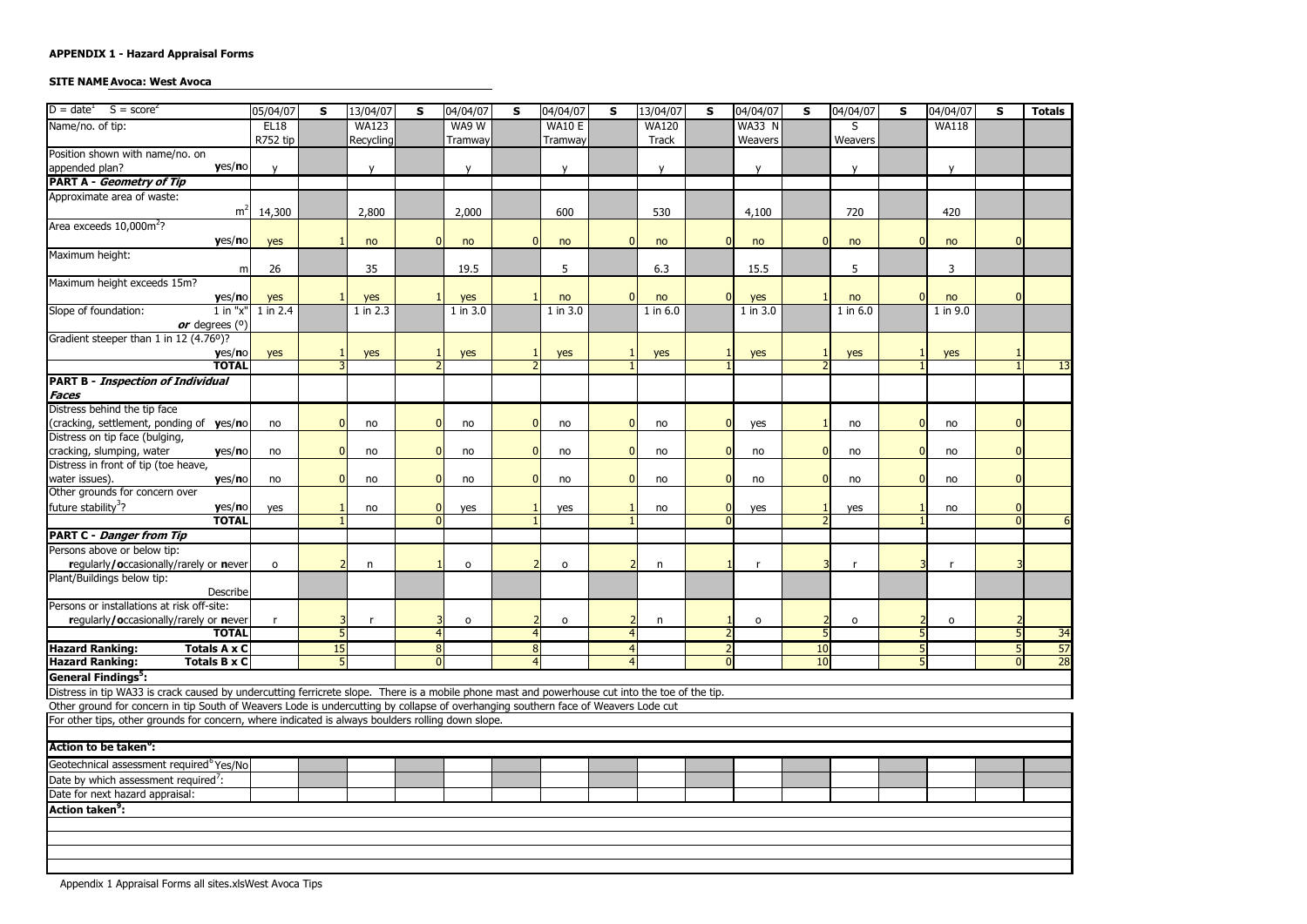### EXPLANATORY NOTES FOR COMPLETING HAZARD APPRAISAL FORM FOR TIPS AND STOCKPILES

# **AVOCA MINE SITES**

### **SITE NAME Avoca**

|      |                                                                            | Notes for the filling in of this form                                                             |  |  |  |  |  |  |  |  |
|------|----------------------------------------------------------------------------|---------------------------------------------------------------------------------------------------|--|--|--|--|--|--|--|--|
|      |                                                                            |                                                                                                   |  |  |  |  |  |  |  |  |
|      |                                                                            | <b>1.</b> $\blacksquare$ Date – enter date of the inspection after D.                             |  |  |  |  |  |  |  |  |
|      |                                                                            | 2. For ranking the hazard score in blank section of Column S fill in as follows:                  |  |  |  |  |  |  |  |  |
|      |                                                                            | Score 1 for Yes. Score 0 for No. Maximum total score 2 is a very significant hazard,              |  |  |  |  |  |  |  |  |
|      | PART A                                                                     | any score implies a Notifiable Tip.                                                               |  |  |  |  |  |  |  |  |
|      |                                                                            | Score 1 for any sign of distress or ground for concern and 0 for no obvious distress              |  |  |  |  |  |  |  |  |
|      | PART B                                                                     | etc. Maximum total score 4 for any individual slope face.                                         |  |  |  |  |  |  |  |  |
|      | PART C                                                                     | Score 3 if one or more persons are regularly at risk on a site and score 2 if persons are         |  |  |  |  |  |  |  |  |
|      | occasionally at risk. Score 1 if no-one is at risk. Maximum total score 6. |                                                                                                   |  |  |  |  |  |  |  |  |
|      |                                                                            | Multiply totals of Parts A and C to identify the most important of the significant                |  |  |  |  |  |  |  |  |
|      | hazards. Score of 2 or more (maximum 18) is a Notifiable Tip requiring a   |                                                                                                   |  |  |  |  |  |  |  |  |
|      | geotechnical assessment.<br><b>THEN</b>                                    |                                                                                                   |  |  |  |  |  |  |  |  |
|      |                                                                            | Multiply totals of Parts B and C to identify hazards which may be taken to be                     |  |  |  |  |  |  |  |  |
|      |                                                                            | significant if the score is 3 or more. Such excavations are Notifiable Tips.                      |  |  |  |  |  |  |  |  |
|      |                                                                            | Maximum score 24. Minimum 0.                                                                      |  |  |  |  |  |  |  |  |
|      |                                                                            | 3. Items which may give rise to concern over the future stability of lagoons include:             |  |  |  |  |  |  |  |  |
|      |                                                                            | Inadequate overflow to discharge surface water.                                                   |  |  |  |  |  |  |  |  |
|      |                                                                            | Sink holes appearing in lagoon contents.                                                          |  |  |  |  |  |  |  |  |
|      |                                                                            | Impeded or damaged culverts beneath structure.                                                    |  |  |  |  |  |  |  |  |
|      |                                                                            | Uncontrolled excavation at toe of structure.                                                      |  |  |  |  |  |  |  |  |
|      |                                                                            | Oversteep face $-$ exceeds 1 in 1.3 (37.5°).                                                      |  |  |  |  |  |  |  |  |
|      |                                                                            | Old mineral workings/mine workings beneath the slope.                                             |  |  |  |  |  |  |  |  |
|      |                                                                            | Where slopes in similar materials have collapsed.                                                 |  |  |  |  |  |  |  |  |
|      |                                                                            | Instability of slopes above the lagoon/pond (applies to excavated ponds as well as                |  |  |  |  |  |  |  |  |
|      |                                                                            | embankment lagoons).                                                                              |  |  |  |  |  |  |  |  |
|      |                                                                            | 4. Give overall findings for each slope face e.g. geotechnical assessment required urgently or no |  |  |  |  |  |  |  |  |
|      |                                                                            | significant hazard followed by reasons e.g. small structure, no instability, no-one at risk.      |  |  |  |  |  |  |  |  |
|      |                                                                            |                                                                                                   |  |  |  |  |  |  |  |  |
| 5. I |                                                                            | Complete for inclusion in health and safety document. Include all structures listed.              |  |  |  |  |  |  |  |  |
|      |                                                                            |                                                                                                   |  |  |  |  |  |  |  |  |
| 6. I |                                                                            | Circle which applies. If No state date of next appraisal (not more than 2 years).                 |  |  |  |  |  |  |  |  |
|      |                                                                            | 7. State date by which the assessment is to be completed                                          |  |  |  |  |  |  |  |  |
|      |                                                                            |                                                                                                   |  |  |  |  |  |  |  |  |
|      |                                                                            | 8. Report any instructions/requests for remedial works and the date of completion.                |  |  |  |  |  |  |  |  |
|      |                                                                            |                                                                                                   |  |  |  |  |  |  |  |  |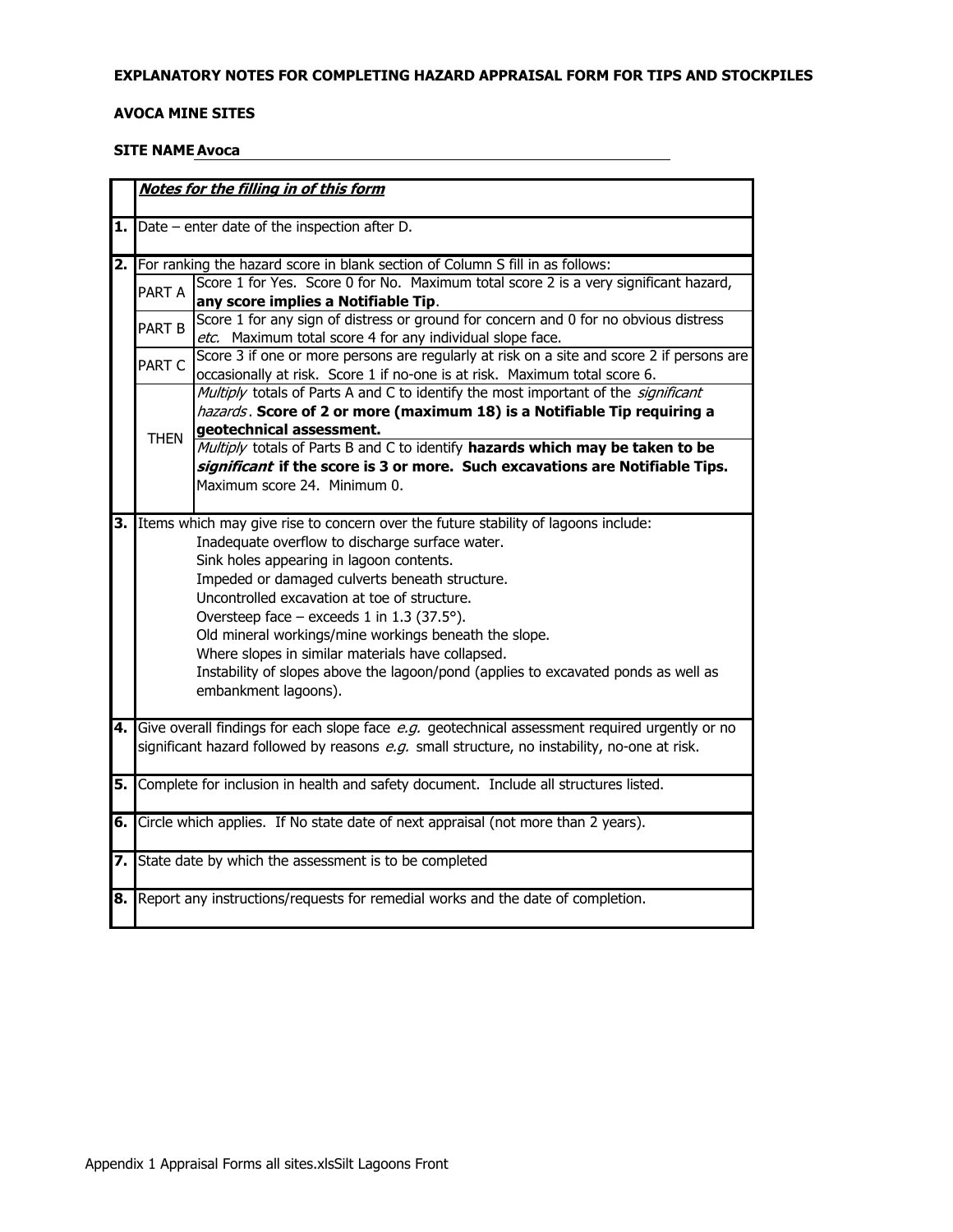# **APPENDIX 1 - Hazard Appraisal Forms**

# SITE NAME Avoca: Reservoirs and ponds associated with gold leaching project in Cronebane pit

| $D = date1$ S = score <sup>2</sup>                                                                 | 03/04/07       | $\mathsf{s}$   | 03/04/07     | S              | 03/04/07    | $\mathbf{s}$   |          | $\mathbf{s}$ | D: | S        | ID:                                                         | S        | <b>Totals</b> |
|----------------------------------------------------------------------------------------------------|----------------|----------------|--------------|----------------|-------------|----------------|----------|--------------|----|----------|-------------------------------------------------------------|----------|---------------|
| Name/no. of lagoon:                                                                                | <b>CR15</b>    |                | <b>CR26</b>  |                | <b>CR26</b> |                |          |              |    |          |                                                             |          |               |
|                                                                                                    | Reservoir      |                | West pond    |                | East pond   |                |          |              |    |          |                                                             |          |               |
| Position shown with name/no. on                                                                    |                |                |              |                |             |                |          |              |    |          |                                                             |          |               |
| yes/no<br>appended plan?                                                                           | $\mathsf{V}$   |                | v            |                | y           |                |          |              |    |          |                                                             |          |               |
| <b>PART A - Geometry of Lagoon</b>                                                                 |                |                |              |                |             |                |          |              |    |          |                                                             |          |               |
| Approximate volume of liquid waste:                                                                |                |                |              |                |             |                |          |              |    |          |                                                             |          |               |
| m <sup>3</sup>                                                                                     | 1,760          |                | 90           |                | 90          |                |          |              |    |          |                                                             |          |               |
| Volume exceeds 10,000m <sup>3</sup> ?                                                              |                |                |              |                |             |                |          |              |    |          |                                                             |          |               |
| yes/no                                                                                             | no             | $\overline{0}$ | no           | $\overline{0}$ | no          | 0              | no entry |              |    |          | $ no$ entry $ no$ entry $ no$ entry $ no$ entry $ no$ entry |          |               |
| Maximum height of liquid waste                                                                     |                |                |              |                |             |                |          |              |    |          |                                                             |          |               |
| above land 50m from structure:<br>m                                                                | $\overline{7}$ |                | 3            |                | 3           |                |          |              |    |          |                                                             |          |               |
| Maximum height exceeds 4m?                                                                         |                |                |              |                |             |                |          |              |    |          |                                                             |          |               |
| yes/no                                                                                             | yes            |                | no           | 0              | no          |                | no entry |              |    |          | $ no$ entry $ no$ entry $ no$ entry $ no$ entry $ no$ entry |          |               |
| <b>TOTAL</b>                                                                                       |                |                |              |                |             |                |          |              |    |          |                                                             |          |               |
| <b>PART B - Inspection of Individual</b>                                                           |                |                |              |                |             |                |          |              |    |          |                                                             |          |               |
| <b>Faces</b>                                                                                       |                |                |              |                |             |                |          |              |    |          |                                                             |          |               |
| Distress at crest or on the face                                                                   |                |                |              |                |             |                |          |              |    |          |                                                             |          |               |
| embankments (cracking, bulging,                                                                    |                |                |              |                |             |                |          |              |    |          |                                                             |          |               |
| settlement, seepages, slumping)<br>yes/no                                                          | yes            |                | no           | $\Omega$       | no          | $\overline{0}$ |          | no entry     |    | no entry |                                                             | no entry |               |
| Distress in front of structure (toe                                                                |                |                |              |                |             |                |          |              |    |          |                                                             |          |               |
| yes/no<br>heave, water issues).                                                                    | yes            |                | no           | $\Omega$       | no          | $\mathbf{0}$   |          | no entry     |    | no entry |                                                             | no entry |               |
| Distress in front of tip (toe heave,                                                               |                |                |              |                |             |                |          |              |    |          |                                                             |          |               |
| bulging, water issues).<br>yes/no                                                                  | yes            |                | no           | $\Omega$       | no          | 0              |          | no entry     |    | no entry |                                                             | no entry |               |
| Outflow/spillway blocked or                                                                        |                |                |              |                |             |                |          |              |    |          |                                                             |          |               |
| absent or freeboard inadequate?<br>yes/no                                                          | no             | $\mathbf{0}$   | no           | $\Omega$       | no          | $\overline{0}$ |          | no entry     |    | no entry |                                                             | no entry |               |
| Significant wave erosion or signs                                                                  |                |                |              |                |             |                |          |              |    |          |                                                             |          |               |
| yes/no<br>of overtopping.                                                                          | no             | $\mathbf{0}$   | no           | $\Omega$       | no          | $\overline{0}$ |          | no entry     |    | no entry |                                                             | no entry |               |
| Other grounds for concern over                                                                     |                |                |              |                |             |                |          |              |    |          |                                                             |          |               |
| future stability <sup>3</sup> ?<br>yes/no                                                          | no             | $\Omega$       | no           | $\mathbf{0}$   | no          | $\overline{0}$ |          | no entry     |    | no entry |                                                             | no entry |               |
| <b>TOTAL</b>                                                                                       |                |                |              | $\Omega$       |             | $\overline{0}$ |          |              |    |          |                                                             |          |               |
| <b>PART C - Danger from Lagoon</b>                                                                 |                |                |              |                |             |                |          |              |    |          |                                                             |          |               |
| Persons above or on the lagoon embankme                                                            |                |                |              |                |             |                |          |              |    |          |                                                             |          |               |
| regularly/occasionally/rarely or never                                                             | $\mathsf{o}\,$ |                | $\mathsf{o}$ |                | $\mathbf 0$ |                |          | no entry     |    | no entry |                                                             | no entry |               |
| Plant/Buildings below lagoon:                                                                      |                |                |              |                |             |                |          |              |    |          |                                                             |          |               |
| Describe                                                                                           |                |                |              |                |             |                |          |              |    |          |                                                             |          |               |
| Persons or installations at risk off-site:                                                         |                |                |              |                |             |                |          |              |    |          |                                                             |          |               |
| regularly/occasionally/rarely or never                                                             | n              |                | n            |                | n           |                |          | no entry     |    | no entry |                                                             | no entry |               |
| <b>TOTAL</b>                                                                                       |                |                |              |                |             | 3              |          |              |    |          |                                                             |          | 9             |
| <b>Hazard Ranking:</b><br>Totals A x C                                                             |                | 3              |              | $\Omega$       |             | $\overline{0}$ |          |              |    |          |                                                             |          | 3             |
| <b>Hazard Ranking:</b><br><b>Totals B x C</b>                                                      |                | $\overline{9}$ |              | $\Omega$       |             | $\overline{0}$ |          |              |    |          |                                                             |          | $\mathbf{q}$  |
| <b>General Findings<sup>4</sup>:</b>                                                               |                |                |              |                |             |                |          |              |    |          |                                                             |          |               |
| Distress features noted in reservoir are erosion of crest of bank and seepages from face and base. |                |                |              |                |             |                |          |              |    |          |                                                             |          |               |
|                                                                                                    |                |                |              |                |             |                |          |              |    |          |                                                             |          |               |
|                                                                                                    |                |                |              |                |             |                |          |              |    |          |                                                             |          |               |
|                                                                                                    |                |                |              |                |             |                |          |              |    |          |                                                             |          |               |
| Action to be taken <sup>3</sup> :                                                                  |                |                |              |                |             |                |          |              |    |          |                                                             |          |               |
| Geotechnical assessment required <sup>6</sup> Yes/No                                               |                |                |              |                |             |                |          |              |    |          |                                                             |          |               |
| Date by which assessment required <sup>7</sup> :                                                   |                |                |              |                |             |                |          |              |    |          |                                                             |          |               |
| Date for next hazard appraisal:                                                                    |                |                |              |                |             |                |          |              |    |          |                                                             |          |               |
| <b>Action taken<sup>8</sup>:</b>                                                                   |                |                |              |                |             |                |          |              |    |          |                                                             |          |               |
|                                                                                                    |                |                |              |                |             |                |          |              |    |          |                                                             |          |               |
|                                                                                                    |                |                |              |                |             |                |          |              |    |          |                                                             |          |               |
|                                                                                                    |                |                |              |                |             |                |          |              |    |          |                                                             |          |               |
|                                                                                                    |                |                |              |                |             |                |          |              |    |          |                                                             |          |               |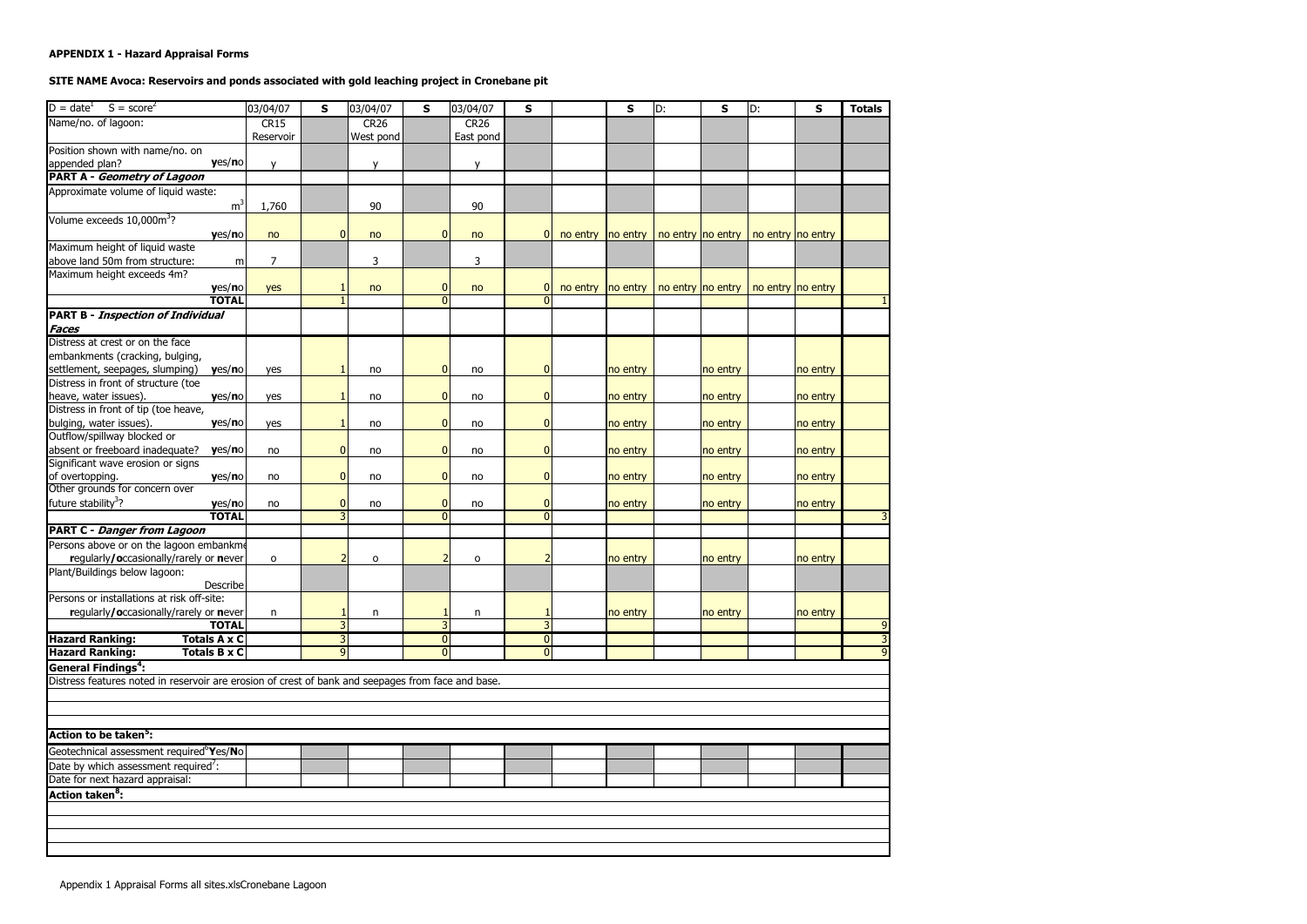# **APPENDIX 1 - Hazard Appraisal Forms**

# **SITE NAME Avoca: Silt lagoons**

| $D = dateT$<br>$S = score2$                                                                                                                             | 02/04/07     | S                | 02/04/07  | S                        | 05/04/07 | S              | 04/04/07     | S              | ID: | S        | ID:                                            | $\mathbf{s}$ | <b>Totals</b>   |
|---------------------------------------------------------------------------------------------------------------------------------------------------------|--------------|------------------|-----------|--------------------------|----------|----------------|--------------|----------------|-----|----------|------------------------------------------------|--------------|-----------------|
| Name/no. of lagoon:                                                                                                                                     | Shelton      |                  | Shelton   |                          | EL1      |                | <b>WA 18</b> |                |     |          |                                                |              |                 |
|                                                                                                                                                         | Abbey (S     |                  | Abbey (N  |                          | Emegency |                | North Lode   |                |     |          |                                                |              |                 |
| Position shown with name/no. on                                                                                                                         |              |                  |           |                          |          |                |              |                |     |          |                                                |              |                 |
| yes/no<br>appended plan?                                                                                                                                | $\mathsf{V}$ |                  | V         |                          | V        |                | v            |                |     |          |                                                |              |                 |
| <b>PART A - Geometry of Lagoon</b>                                                                                                                      |              |                  |           |                          |          |                |              |                |     |          |                                                |              |                 |
| Approximate volume of liquid waste:                                                                                                                     |              |                  |           |                          |          |                |              |                |     |          |                                                |              |                 |
| m <sup>3</sup>                                                                                                                                          | 7,500,000    |                  | 7,500,000 |                          | 130,000  |                | 100,000      |                |     |          |                                                |              |                 |
| Volume exceeds 10,000m <sup>3</sup> ?                                                                                                                   |              |                  |           |                          |          |                |              |                |     |          |                                                |              |                 |
| yes/no                                                                                                                                                  | yes          |                  | yes       |                          | yes      |                | yes          |                |     |          | 1 no entry $ no$ entry $ no$ entry $ no$ entry |              |                 |
| Maximum height of liquid waste                                                                                                                          |              |                  |           |                          |          |                |              |                |     |          |                                                |              |                 |
| above land 50m from structure:                                                                                                                          | 18<br>m      |                  | 18        |                          | 7.2      |                | 20           |                |     |          |                                                |              |                 |
| Maximum height exceeds 4m?                                                                                                                              |              |                  |           |                          |          |                |              |                |     |          |                                                |              |                 |
| yes/no                                                                                                                                                  | yes          |                  | yes       |                          | yes      |                | yes          |                |     |          | no entry no entry   no entry no entry          |              |                 |
| <b>TOTAL</b>                                                                                                                                            |              |                  |           |                          |          |                |              |                |     |          |                                                |              |                 |
| <b>PART B - Inspection of Individual</b>                                                                                                                |              |                  |           |                          |          |                |              |                |     |          |                                                |              |                 |
| <b>Faces</b>                                                                                                                                            |              |                  |           |                          |          |                |              |                |     |          |                                                |              |                 |
| Distress at crest or on the face                                                                                                                        |              |                  |           |                          |          |                |              |                |     |          |                                                |              |                 |
| embankments (cracking, bulging,                                                                                                                         |              |                  |           |                          |          |                |              |                |     |          |                                                |              |                 |
| settlement, seepages, slumping)<br>yes/no                                                                                                               | no           | $\mathbf{0}$     | no        | $\overline{0}$           | yes      |                | no           | $\mathbf{0}$   |     | no entry |                                                | no entry     |                 |
| Distress in front of structure (toe                                                                                                                     |              |                  |           |                          |          |                |              |                |     |          |                                                |              |                 |
| heave, water issues).<br>yes/no                                                                                                                         | yes          |                  | yes       |                          | no       | $\overline{0}$ | no           | 0              |     | no entry |                                                | no entry     |                 |
| Distress in front of tip (toe heave,                                                                                                                    |              |                  |           |                          |          |                |              |                |     |          |                                                |              |                 |
| bulging, water issues).<br>yes/no                                                                                                                       | yes          |                  | yes       |                          | no       | $\overline{0}$ | no           | $\overline{0}$ |     | no entry |                                                | no entry     |                 |
| Outflow/spillway blocked or                                                                                                                             |              |                  |           |                          |          |                |              |                |     |          |                                                |              |                 |
| absent or freeboard inadequate?<br>yes/no                                                                                                               | yes          |                  | no        | $\bf{0}$                 | no       | $\overline{0}$ | no           | 0              |     | no entry |                                                | no entry     |                 |
| Significant wave erosion or signs                                                                                                                       |              |                  |           |                          |          |                |              |                |     |          |                                                |              |                 |
| yes/no                                                                                                                                                  | no           | $\boldsymbol{0}$ | no        | $\bf{0}$                 | no       | $\mathbf{0}$   | no           | $\mathbf{0}$   |     | no entry |                                                | no entry     |                 |
| of overtopping.<br>Other grounds for concern over                                                                                                       |              |                  |           |                          |          |                |              |                |     |          |                                                |              |                 |
| future stability <sup>3</sup> ?<br>yes/no                                                                                                               | yes          |                  | no        | $\overline{0}$           | yes      |                | no           | $\mathbf{0}$   |     | no entry |                                                | no entry     |                 |
| <b>TOTAL</b>                                                                                                                                            |              |                  |           | $\overline{\phantom{0}}$ |          |                |              | $\Omega$       |     |          |                                                |              |                 |
| <b>PART C - Danger from Lagoon</b>                                                                                                                      |              |                  |           |                          |          |                |              |                |     |          |                                                |              |                 |
| Persons above or on the lagoon embankme                                                                                                                 |              |                  |           |                          |          |                |              |                |     |          |                                                |              |                 |
| regularly/occasionally/rarely or never                                                                                                                  | r            | 3                | r         | 3                        | r        |                | o            |                |     | no entry |                                                | no entry     |                 |
| Plant/Buildings below lagoon:                                                                                                                           |              |                  |           |                          |          |                |              |                |     |          |                                                |              |                 |
| Describe                                                                                                                                                |              |                  |           |                          |          |                |              |                |     |          |                                                |              |                 |
| Persons or installations at risk off-site:                                                                                                              |              |                  |           |                          |          |                |              |                |     |          |                                                |              |                 |
| regularly/occasionally/rarely or never                                                                                                                  | n.           |                  | n         |                          | n        |                | no           |                |     | no entry |                                                | no entry     |                 |
| <b>TOTAL</b>                                                                                                                                            |              | 4                |           |                          |          | 4              |              | 3              |     |          |                                                |              | 15              |
| <b>Hazard Ranking:</b><br>Totals A x C                                                                                                                  |              | $\bf 8$          |           | 8                        |          | 8              |              | 6              |     |          |                                                |              | 30              |
| <b>Hazard Ranking:</b><br><b>Totals B x C</b>                                                                                                           |              | 16               |           | 8                        |          | $\infty$       |              | $\Omega$       |     |          |                                                |              | $\overline{32}$ |
| <b>General Findings<sup>4</sup>:</b>                                                                                                                    |              |                  |           |                          |          |                |              |                |     |          |                                                |              |                 |
| Distress features noted on Shelton Abbey Lagoon are seepages from face and toe. Other grounds for future stability is erosion by river.                 |              |                  |           |                          |          |                |              |                |     |          |                                                |              |                 |
| Note: volume quoted is for entire Shelton Abbey lagoon.                                                                                                 |              |                  |           |                          |          |                |              |                |     |          |                                                |              |                 |
| Distress in Emergency lagoon bank due to slump, probably due to erosion from ditch. Other grounds are active erosion below retaining wall at south end. |              |                  |           |                          |          |                |              |                |     |          |                                                |              |                 |
|                                                                                                                                                         |              |                  |           |                          |          |                |              |                |     |          |                                                |              |                 |
| Action to be taken <sup>5</sup> :                                                                                                                       |              |                  |           |                          |          |                |              |                |     |          |                                                |              |                 |
| Geotechnical assessment required <sup>6</sup> Yes/No                                                                                                    |              |                  |           |                          |          |                |              |                |     |          |                                                |              |                 |
| Date by which assessment required <sup>7</sup> :                                                                                                        |              |                  |           |                          |          |                |              |                |     |          |                                                |              |                 |
| Date for next hazard appraisal:                                                                                                                         |              |                  |           |                          |          |                |              |                |     |          |                                                |              |                 |
| <b>Action taken<sup>8</sup>:</b>                                                                                                                        |              |                  |           |                          |          |                |              |                |     |          |                                                |              |                 |
|                                                                                                                                                         |              |                  |           |                          |          |                |              |                |     |          |                                                |              |                 |
|                                                                                                                                                         |              |                  |           |                          |          |                |              |                |     |          |                                                |              |                 |
|                                                                                                                                                         |              |                  |           |                          |          |                |              |                |     |          |                                                |              |                 |
|                                                                                                                                                         |              |                  |           |                          |          |                |              |                |     |          |                                                |              |                 |

 $\overline{\phantom{a}}$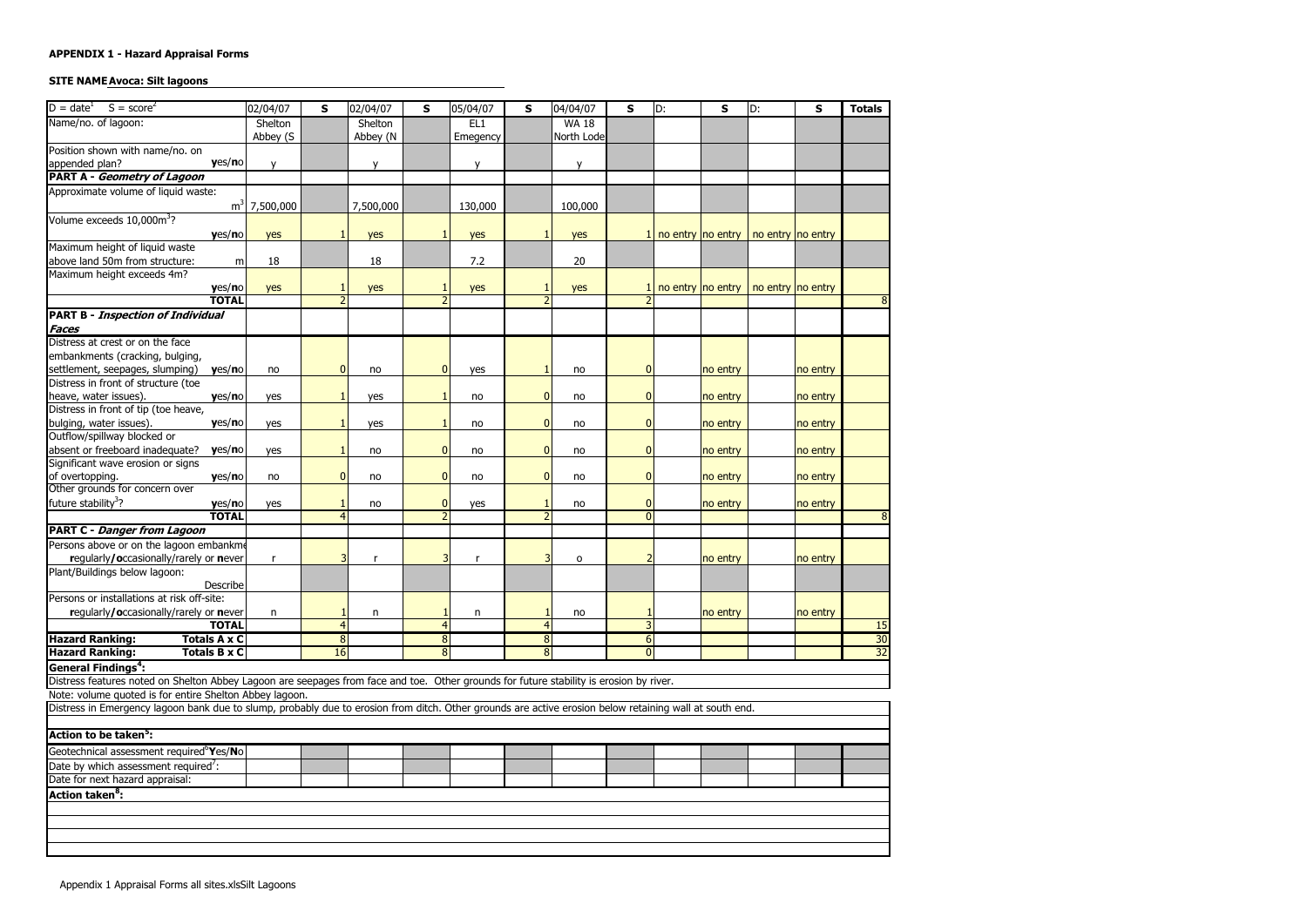# **APPENDIX 2**

# **Table A2.1 Rockfall Risk Assessment: Cronebane Pit**

|                                                         |                |         |                                       | Face           |           |           |  |
|---------------------------------------------------------|----------------|---------|---------------------------------------|----------------|-----------|-----------|--|
|                                                         |                |         |                                       | <b>NW</b>      | <b>NE</b> | <b>SE</b> |  |
| <b>Rock Mass Rating (RMR)</b>                           |                |         | <b>RMR:</b>                           | 22             | 63        | 2         |  |
| 100-Total for rock mass                                 |                |         | 100-RMR:                              | 78             | 37        | 98        |  |
| <b>Face Condition</b>                                   |                |         |                                       |                |           |           |  |
| <b>Workmanship</b>                                      | Rating         |         |                                       |                |           |           |  |
| Sawn / scaled using hydraulic breaker                   |                |         |                                       |                |           |           |  |
| Excavated/dug/natural discontinuity                     | 2              |         |                                       |                |           |           |  |
| Pre split/low explosive                                 | 3              |         |                                       |                |           |           |  |
| Smooth wall                                             | 4              |         |                                       |                |           |           |  |
| High explosive-some scaling                             | 5              |         |                                       |                |           |           |  |
| High explosive-average face                             | 6              |         |                                       |                |           |           |  |
| High explosive-irregular face                           | $\overline{7}$ |         |                                       |                |           |           |  |
|                                                         |                |         | <b>Workmanship rating:</b>            | 4              | 7         |           |  |
| Crest damage-weathering or blasting/localised overhangs | $0 - 3$        |         | Crest damage/overhang rating:         | 0              | 0         |           |  |
|                                                         |                |         | <b>Overall Face Condition rating:</b> | 4              | 7         | 10        |  |
|                                                         |                |         | Slope height (m):                     | 40             | 30        | 17        |  |
|                                                         |                |         | Slope height/2:                       | 20             | 15        | 8.5       |  |
| <b>Gradient rating</b>                                  |                |         |                                       |                |           |           |  |
| Slope angle<br>>80<br>70-80<br>55-70                    | $45 - 55$      | <45     | Slope angle:                          | 75             | 65        | 90        |  |
| <b>Description</b><br>Free fall<br>Bouncing<br>Bouncing | Bouncing       | Rolling |                                       |                |           |           |  |
| Rating<br>2<br>3<br>1                                   | $\overline{2}$ | 1       | <b>Gradient rating:</b>               | $\overline{a}$ | 3         |           |  |

### **ROCKFALL HAZARD APPRAISAL ROCKFALL HAZARD APPRAISAL**

| < 100        | <b>Not Significant</b> | NS    |
|--------------|------------------------|-------|
| 100-1,000    | Significant-low        | S-L   |
| 1,000-10,000 | Significant-medium     | $S-M$ |
| >10,000      | Significant-high       | S-H   |

| $10 - 100$<br>Significant-low<br>S-L<br><b>Hour</b><br>100-1.000<br>S-M<br>Significant-medium<br>S-H | hour exposure        | <b>Not Significant</b> | <10    |
|------------------------------------------------------------------------------------------------------|----------------------|------------------------|--------|
|                                                                                                      | <b>Period Rating</b> |                        |        |
|                                                                                                      |                      |                        |        |
|                                                                                                      |                      | Significant-high       | >1.000 |

| 100          | <b>Not Significant</b> | <b>NS</b> |                                               | Face      |           |           |  |
|--------------|------------------------|-----------|-----------------------------------------------|-----------|-----------|-----------|--|
| 100-1.000    | Significant-low        | S-L       |                                               | <b>NW</b> | <b>NE</b> | <b>SE</b> |  |
| 1,000-10,000 | Significant-medium     | S-M       | Rockfall hazard appraisal total 12,480 11,655 |           |           | 8,330     |  |
| >10,000      | Significant-high       | S-H       |                                               | S-H       | S-H       | $S-M$     |  |

# **ROCKFALL RISK ASSESSMENT ROCKFALL RISK ASSESSMENT**

| $<$ 10     | <b>Not Significant</b> | <b>NS</b> |
|------------|------------------------|-----------|
| $10 - 100$ | Significant-low        | $S-L$     |
| 100-1,000  | Significant-medium     | $S-M$     |
| >1,000     | Significant-high       | S-H       |
|            |                        |           |
|            |                        |           |
|            |                        |           |
|            |                        |           |
|            |                        |           |
|            |                        |           |
|            |                        |           |
|            |                        |           |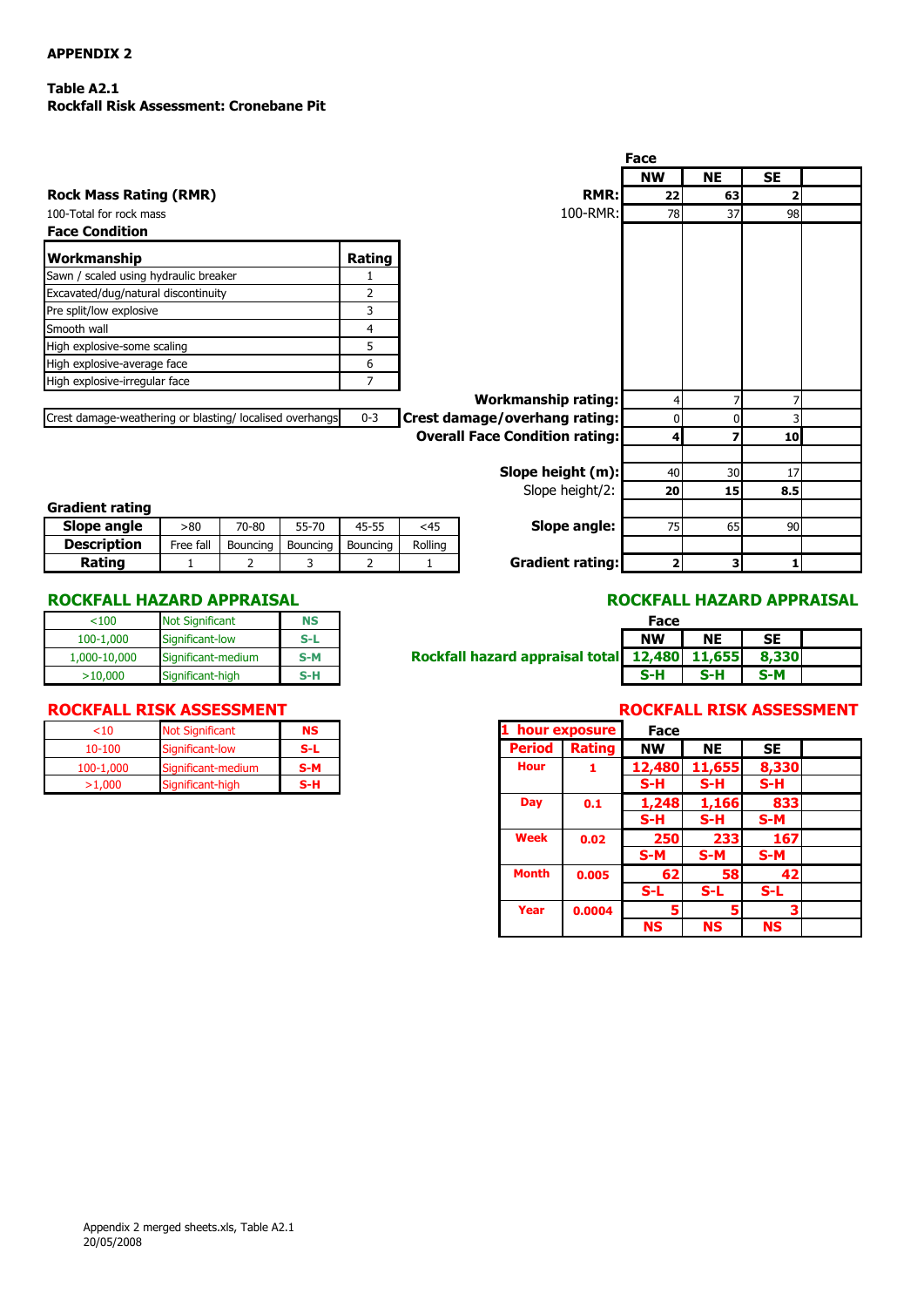# **APPENDIX 2**

### **Table A2.2 Rockfall Risk Assessment: East Avoca**

|                                                          |              |          |          |                |         |                                       | Face          |                         |                         |                          |
|----------------------------------------------------------|--------------|----------|----------|----------------|---------|---------------------------------------|---------------|-------------------------|-------------------------|--------------------------|
|                                                          |              |          |          |                |         |                                       | <b>NW (N)</b> | <b>NE</b>               | <b>SE</b>               | <b>SW &amp;</b><br>NW(S) |
| <b>Rock Mass Rating (RMR)</b>                            |              |          |          |                |         | RMR:                                  | 29            | 67                      | 7                       | $-25$                    |
| 100-Total for rock mass                                  |              |          |          |                |         | 100-RMR:                              | 71            | 33                      | 93                      | 125                      |
| <b>Face Condition</b>                                    |              |          |          |                |         |                                       |               |                         |                         |                          |
| Workmanship                                              |              |          |          | Rating         |         |                                       |               |                         |                         |                          |
| Sawn / scaled using hydraulic breaker                    |              |          |          |                |         |                                       |               |                         |                         |                          |
| Excavated/dug/natural discontinuity                      |              |          |          | $\overline{2}$ |         |                                       |               |                         |                         |                          |
| Pre split/low explosive                                  |              |          |          | 3              |         |                                       |               |                         |                         |                          |
| Smooth wall                                              |              |          |          | $\overline{4}$ |         |                                       |               |                         |                         |                          |
| High explosive-some scaling                              |              |          |          | 5              |         |                                       |               |                         |                         |                          |
| High explosive-average face                              |              |          |          | 6              |         |                                       |               |                         |                         |                          |
| High explosive-irregular face                            |              |          |          | 7              |         |                                       |               |                         |                         |                          |
|                                                          |              |          |          |                |         | <b>Workmanship rating:</b>            | 4             | 4                       |                         | 7                        |
| Crest damage-weathering or blasting/ localised overhangs |              |          |          | $0 - 3$        |         | Crest damage/overhang rating:         | 0             | $\overline{0}$          |                         | 3                        |
|                                                          |              |          |          |                |         | <b>Overall Face Condition rating:</b> | 4             | 4                       | 10                      | 10                       |
|                                                          |              |          |          |                |         |                                       |               |                         |                         |                          |
|                                                          |              |          |          |                |         | Slope height (m):                     | 40            | 51                      | 31                      | 28                       |
|                                                          |              |          |          |                |         | Slope height/2:                       | 20            | 25.5                    | 15.5                    | 14                       |
| <b>Gradient rating</b>                                   |              |          |          |                |         |                                       |               |                         |                         |                          |
| Slope angle                                              | >80          | 70-80    | 55-70    | 45-55          | $<$ 45  | Slope angle:                          | 60            | 65                      | 50                      | 85                       |
| <b>Description</b>                                       | Free fall    | Bouncing | Bouncing | Bouncing       | Rolling |                                       |               |                         |                         |                          |
| Rating                                                   | $\mathbf{1}$ | 2        | 3        | 2              | 1       | <b>Gradient rating:</b>               | 3             | $\overline{\mathbf{3}}$ | $\overline{\mathbf{2}}$ | $\mathbf{1}$             |

# **ROCKFALL HAZARD APPRAISAL ROCKFALL HAZARD APPRAISAL**

| < 100        | <b>Not Significant</b> | NS    |
|--------------|------------------------|-------|
| 100-1,000    | Significant-low        | S-L   |
| 1,000-10,000 | Significant-medium     | $S-M$ |
| >10,000      | Significant-high       | S-H   |

| 100          | <b>Not Significant</b> | <b>NS</b> |                                                             | Face      |           |           |           |
|--------------|------------------------|-----------|-------------------------------------------------------------|-----------|-----------|-----------|-----------|
| 100-1.000    | Significant-low        | S-L       |                                                             | <b>NW</b> | <b>NE</b> | <b>SE</b> | <b>SW</b> |
| 1,000-10,000 | Significant-medium     | S-M       | Rockfall hazard appraisal total 17,040 10,098 28,830 17,500 |           |           |           |           |
| >10,000      | Significant-high       | S-H       |                                                             | S-H       | 5-H       | S-H       | S-H       |

### **ROCKFALL RISK ASSESSMENT ROCKFALL RISK ASSESSMENT**

| <10        | <b>Not Significant</b> | NS  |             | hour exposure        |           |
|------------|------------------------|-----|-------------|----------------------|-----------|
| $10 - 100$ | Significant-low        | S-L |             | <b>Period Rating</b> | <b>NW</b> |
| 100-1,000  | Significant-medium     | S-M | <b>Hour</b> |                      | 17.040    |
| >1.000     | Significant-high       | S-H |             |                      | S-H       |
|            |                        |     |             |                      |           |

|                    | <b>Not Significant</b> | <b>NS</b> |               | hour exposure | Face      |           |                 |           |
|--------------------|------------------------|-----------|---------------|---------------|-----------|-----------|-----------------|-----------|
| Significant-low    |                        | $S-L$     | <b>Period</b> | Rating        | <b>NW</b> | <b>NE</b> | <b>SE</b>       | <b>SW</b> |
| Significant-medium |                        | $S-M$     | <b>Hour</b>   | 1             | 17,040    | 10,098    | 28,830          | 17,500    |
| Significant-high   |                        | S-H       |               |               | $S-H$     | $S-H$     | S-H             | S-H       |
|                    |                        |           | <b>Day</b>    | 0.1           | 1,704     | 1,010     | 2,883           | 1,750     |
|                    |                        |           |               |               | $S-H$     | $S-H$     | S-H             | $S-H$     |
|                    |                        |           | <b>Week</b>   | 0.02          | 341       | 202       | 577             | 350       |
|                    |                        |           |               |               | $S-M$     | $S-M$     | $S-M$           | $S-M$     |
|                    |                        |           | <b>Month</b>  | 0.005         | 85        | <b>50</b> | 144             | 88        |
|                    |                        |           |               |               | $S-L$     | $S-L$     | $S-M$           | $S-L$     |
|                    |                        |           | Year          | 0.0004        |           |           | 12 <sub>1</sub> |           |
|                    |                        |           |               |               | <b>NS</b> | <b>NS</b> | S-L             | <b>NS</b> |